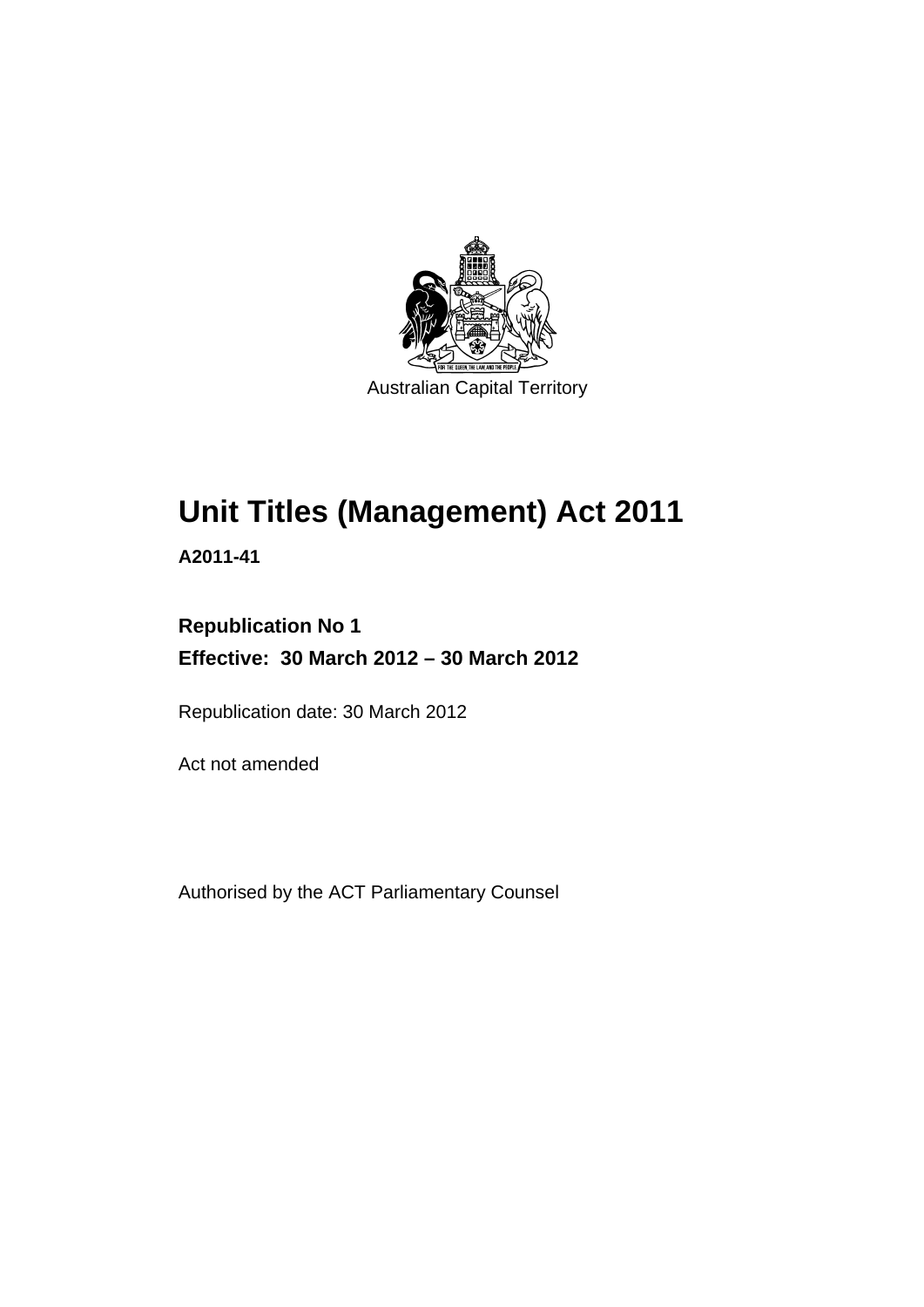### **About this republication**

#### **The republished law**

This is a republication of the *Unit Titles (Management) Act 2011* (including any amendment made under the *Legislation Act 2001*, part 11.3 (Editorial changes)) as in force on 30 March 2012*.* It also includes any commencement, repeal or expiry affecting this republished law.

The legislation history and amendment history of the republished law are set out in endnotes 3 and 4.

#### **Kinds of republications**

The Parliamentary Counsel's Office prepares 2 kinds of republications of ACT laws (see the ACT legislation register at www.legislation.act.gov.au):

- authorised republications to which the *Legislation Act 2001* applies
- unauthorised republications.

The status of this republication appears on the bottom of each page.

#### **Editorial changes**

The *Legislation Act 2001*, part 11.3 authorises the Parliamentary Counsel to make editorial amendments and other changes of a formal nature when preparing a law for republication. Editorial changes do not change the effect of the law, but have effect as if they had been made by an Act commencing on the republication date (see *Legislation Act 2001*, s 115 and s 117). The changes are made if the Parliamentary Counsel considers they are desirable to bring the law into line, or more closely into line, with current legislative drafting practice.

This republication includes amendments made under part 11.3 (see endnote 1).

#### **Uncommenced provisions and amendments**

If a provision of the republished law has not commenced, the symbol  $\mathbf{U}$  appears immediately before the provision heading. Any uncommenced amendments that affect this republished law are accessible on the ACT legislation register (www.legislation.act.gov.au). For more information, see the home page for this law on the register.

#### **Modifications**

If a provision of the republished law is affected by a current modification, the symbol  $\mathbf{M}$ appears immediately before the provision heading. The text of the modifying provision appears in the endnotes. For the legal status of modifications, see the *Legislation Act 2001*, section 95.

#### **Penalties**

At the republication date, the value of a penalty unit for an offence against this law is \$110 for an individual and \$550 for a corporation (see *Legislation Act 2001*, s 133).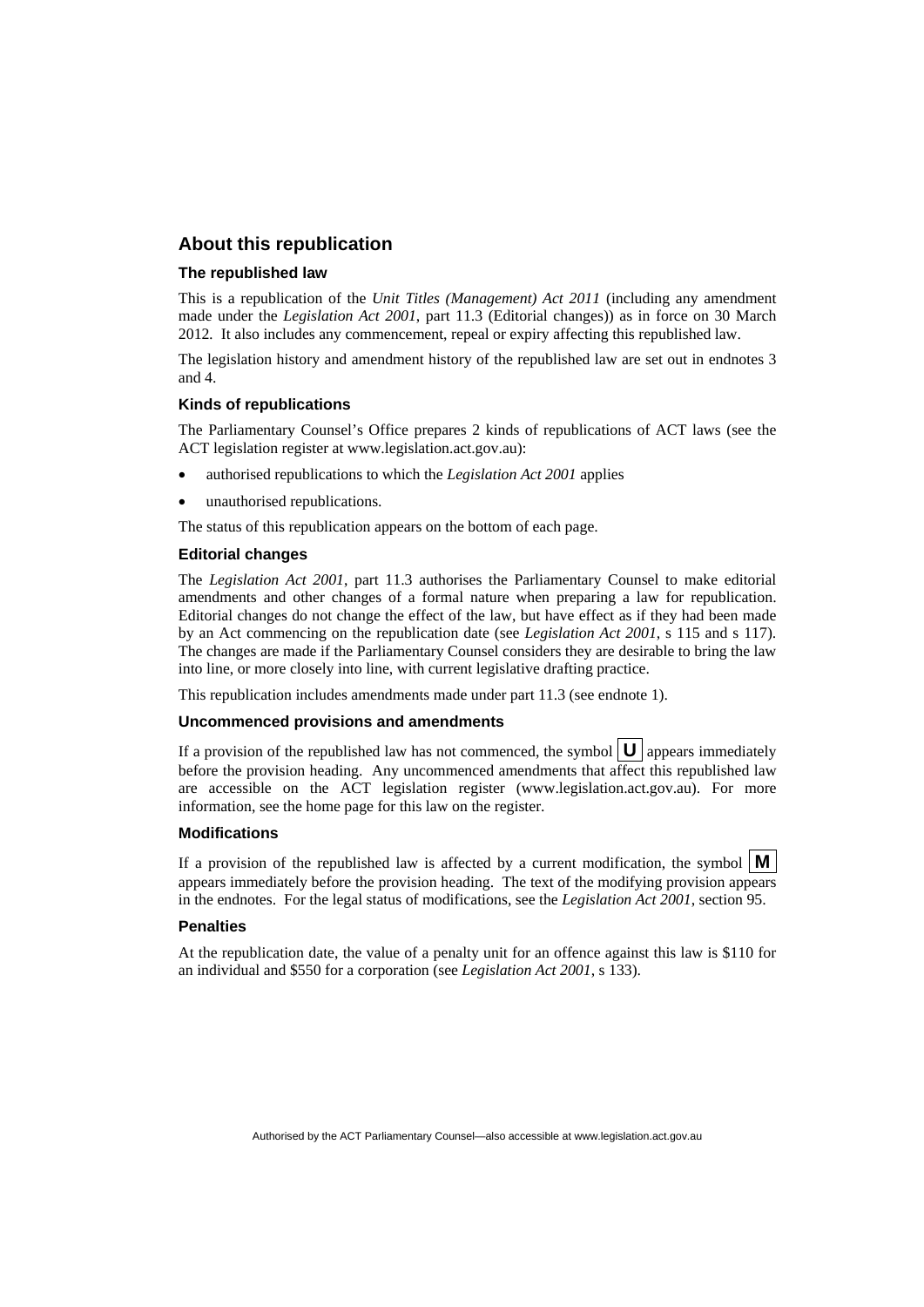

# **Unit Titles (Management) Act 2011**

### **Contents**

|                     |                                                       | Page |
|---------------------|-------------------------------------------------------|------|
| Part 1              | <b>Preliminary</b>                                    |      |
| 1                   | Name of Act                                           | 2    |
| 3                   | Dictionary                                            | 2    |
| 4                   | <b>Notes</b>                                          | 2    |
| 5                   | Offences against Act—application of Criminal Code etc | 3    |
| 6                   | Objects of Act                                        | 3    |
| Part 2              | <b>Management of units plans</b>                      |      |
| Division 2.1        | Who manages a units plan?                             |      |
|                     | Owners corporation                                    | 4    |
| <b>Division 2.2</b> | <b>Owners corporation-general</b>                     |      |
| 8                   | Owners corporation-establishment                      | 4    |
| 9                   | Owners corporation-legal status                       | 4    |

| - R1     | Unit Titles (Management) Act 2011 | contents 1 |
|----------|-----------------------------------|------------|
| 30/03/12 | Effective: 30/03/12-30/03/12      |            |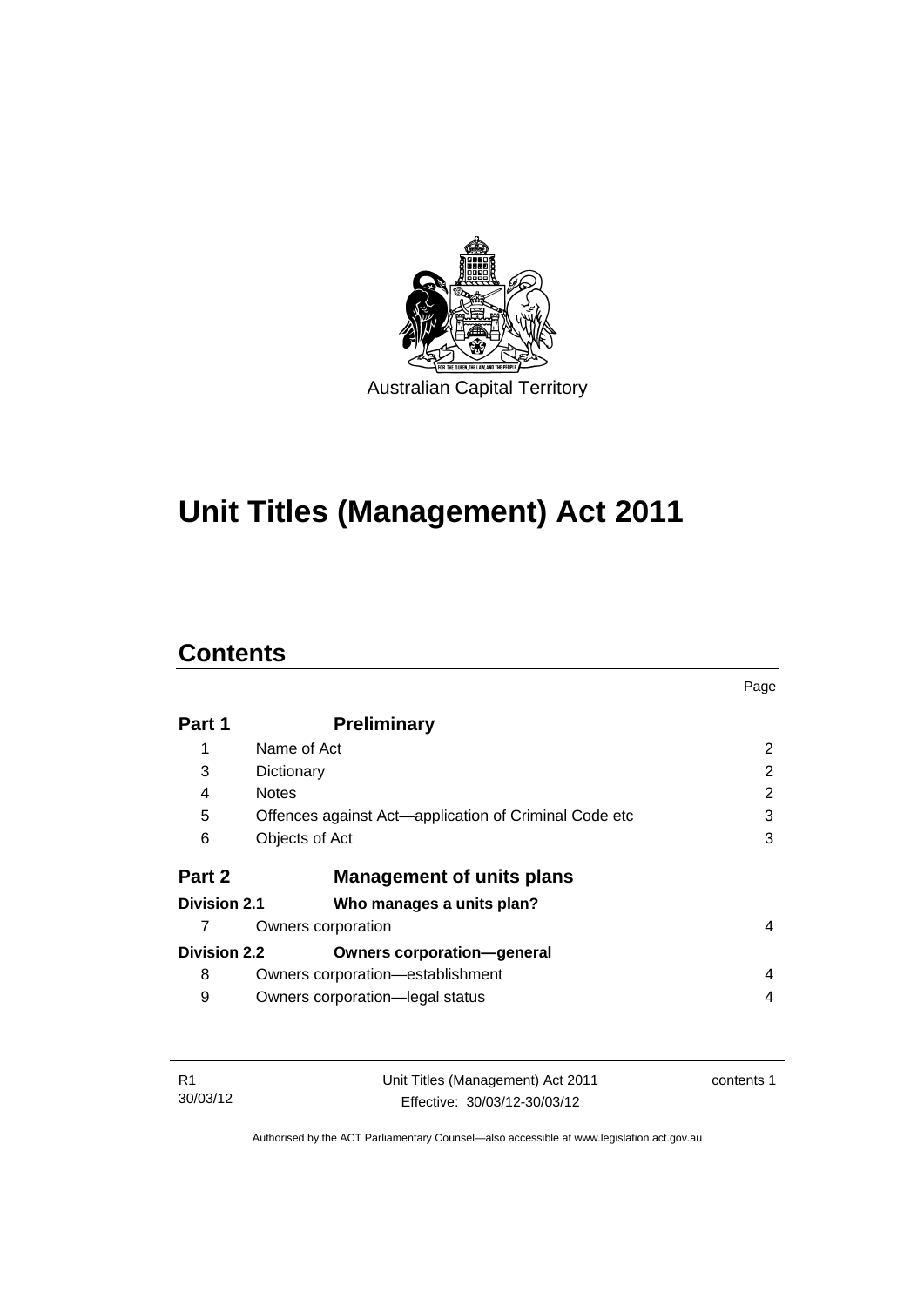### **Contents**

|                                             |                                                                                 | Page           |  |
|---------------------------------------------|---------------------------------------------------------------------------------|----------------|--|
| <b>Division 2.3</b>                         | Owners corporation-membership and representatives                               |                |  |
| 10                                          | Members of owners corporation                                                   | 5              |  |
| 11                                          | Part-owners of units-authorisation of representatives                           | 5              |  |
| 12                                          | Part-owners of units-functions of representatives                               | 6              |  |
| 13                                          | Company-owned units-authorisation of representatives                            | $\overline{7}$ |  |
| 14                                          | Company-owned units-functions of representatives                                | 8              |  |
| 15                                          | Evidence of representative status                                               | $\mathsf g$    |  |
| Part 3                                      | <b>Functions of owners corporations</b>                                         |                |  |
| <b>Division 3.1</b>                         | <b>Functions generally</b>                                                      |                |  |
| 16                                          | Owners corporation-functions                                                    | 10             |  |
| 17                                          | Owners corporation-general meetings                                             | 10             |  |
| 18                                          | Exemptions for units plans with 4 or fewer units                                | 11             |  |
| <b>Division 3.2</b>                         | <b>Functions relating to property</b>                                           |                |  |
| 19                                          | Common property                                                                 | 11             |  |
| 20                                          | Dealings with common property                                                   | 11             |  |
| 21                                          | Dealings in property generally                                                  | 12             |  |
| 22                                          | Special privileges relating to common property                                  | 12             |  |
| 23                                          | Installation of sustainability and utility infrastructure on common<br>property | 13             |  |
| <b>Division 3.3</b>                         | <b>Maintenance and other services</b>                                           |                |  |
| 24                                          | Maintenance obligations                                                         | 14             |  |
| 25                                          | Owners corporation may exempt itself from maintenance obligations               | 16             |  |
| 26                                          | Other qualifications on owners corporation's maintenance obligations            | 16             |  |
| 27                                          | Structural defects-owners corporation may represent members                     | 17             |  |
| 28                                          | Owners corporation-entry to units                                               | 18             |  |
| 29                                          | Work on behalf of particular unit owners or occupiers                           | 18             |  |
| 30                                          | Recovery of costs-agreements under s 29                                         | 19             |  |
| 31                                          | Recovery of expenditure resulting from member or unit occupier's fault          | 20             |  |
| <b>Division 3.4</b><br><b>Other matters</b> |                                                                                 |                |  |
| 32                                          | Animals-owners corporation's consent                                            | 20             |  |
| 33                                          | Restriction on owners corporation during developer control period               | 21             |  |
|                                             |                                                                                 |                |  |

contents 2 Unit Titles (Management) Act 2011 Effective: 30/03/12-30/03/12

R1 30/03/12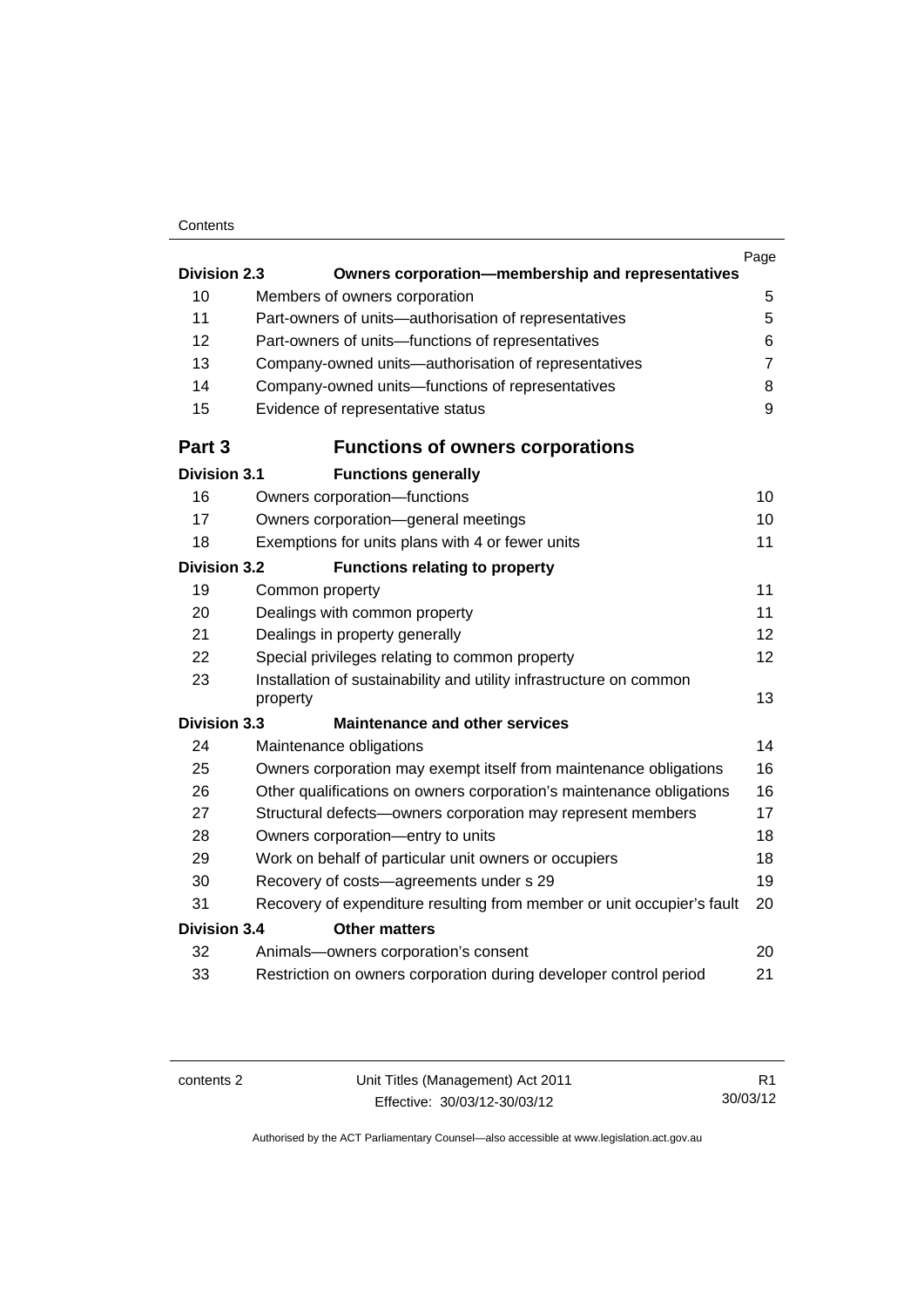**Contents** 

|                     |                                                                  | Page       |
|---------------------|------------------------------------------------------------------|------------|
| Part 4              | People helping the owners corporation<br>exercise its functions  |            |
| <b>Division 4.1</b> | <b>Executive committees</b>                                      |            |
| 34                  | Executive committee—establishment                                | 23         |
| 35                  | Executive committee—functions                                    | 23         |
| 36                  | Executive committee-what it must, may and cannot do              | 24         |
| 37                  | Executive committee-meetings                                     | 24         |
| 38                  | Executive committee-before the first annual general meeting      | 24         |
| 39                  | Executive committee—at and from the first annual general meeting | 25         |
| 40                  | Executive committee-office-holders                               | 26         |
| 41                  | Executive committee-chairperson's functions                      | 26         |
| 42                  | Executive committee-secretary's functions                        | 27         |
| 43                  | Executive committee—treasurer's functions                        | 27         |
| 44                  | Executive committee-delegation                                   | 29         |
| 45                  | Executive committee-contractors and employees                    | 29         |
| 46                  | Executive members-code of conduct                                | 29         |
| 47                  | Executive members-protection from liability                      | 30         |
| 48                  | Executive committee-validity of acts                             | 30         |
| <b>Division 4.2</b> | <b>Managers</b>                                                  |            |
| 49                  | Definitions-div 4.2                                              | 30         |
| 50                  | Manager-contract                                                 | 31         |
| 51                  | Manager not to be contracted for longer than 3 years             | 31         |
| 52                  | Manager-functions                                                | 32         |
| 53                  | Manager-transfer                                                 | 32         |
| 54                  | Manager-ending contract                                          | 33         |
| 55                  | Manager-remedial breaches                                        | 35         |
| 56                  | Manager-code of conduct                                          | 36         |
| 57                  | Manager-public liability insurance                               | 36         |
| 58                  | Manager-delegated functions                                      | 37         |
| <b>Division 4.3</b> | <b>Service contractors</b>                                       |            |
| 59                  | Definitions-div 4.3                                              | 37         |
| 60                  | Service contractor-contract                                      | 37         |
| 61                  | Service contractor not to be contracted for longer than 25 years | 38         |
| 62                  | Service contractor-functions                                     | 38         |
| R <sub>1</sub>      | Unit Titles (Management) Act 2011                                | contents 3 |

Authorised by the ACT Parliamentary Counsel—also accessible at www.legislation.act.gov.au

Effective: 30/03/12-30/03/12

30/03/12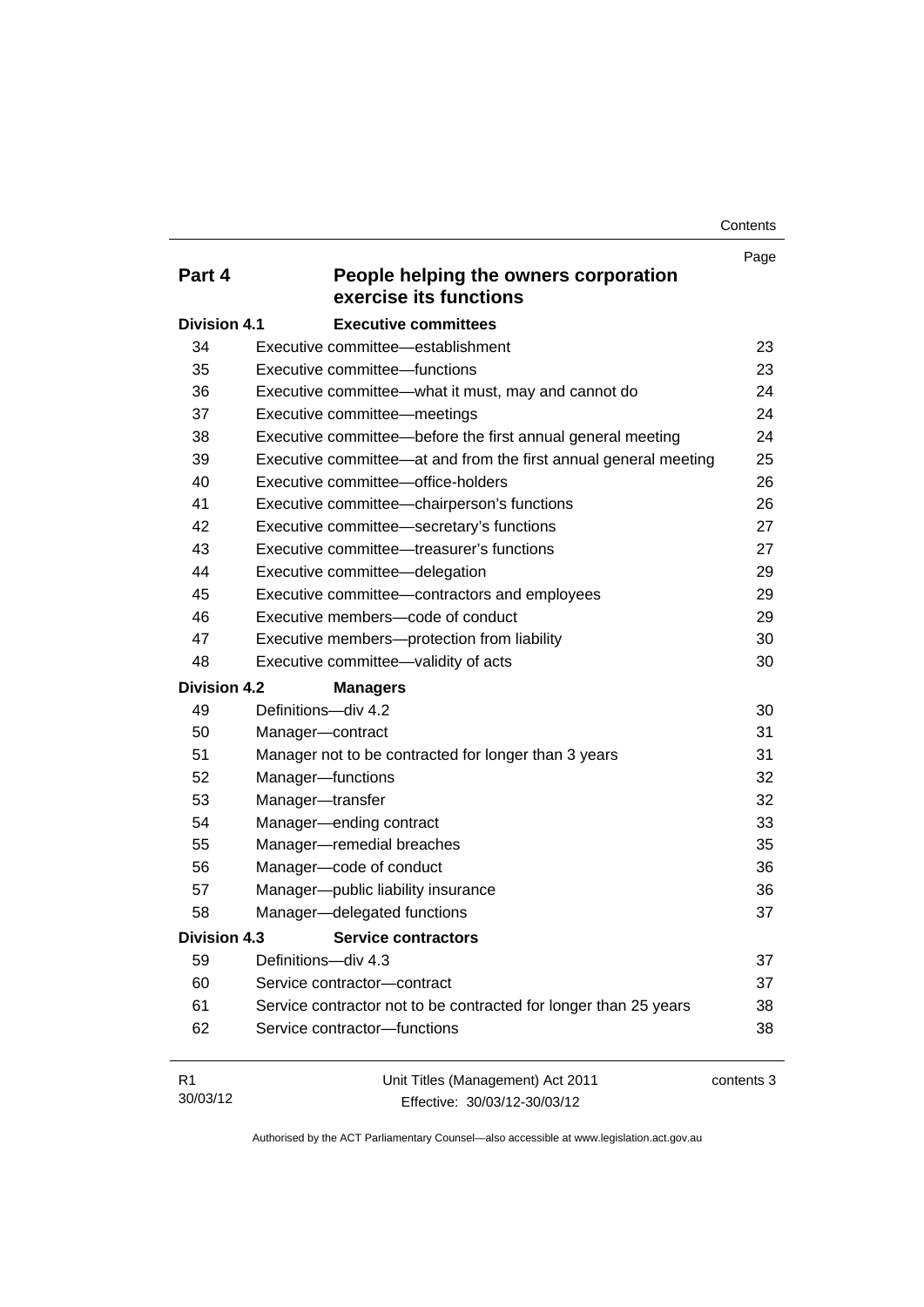| Contents |
|----------|
|----------|

|                     |                                                                | Page           |
|---------------------|----------------------------------------------------------------|----------------|
| 63                  | Service contractor-transfer                                    | 39             |
| 64                  | Service contractor-ending contract                             | 40             |
| 65                  | Service contractor-remedial breaches                           | 41             |
| Division 4.4        | <b>Communication officers</b>                                  |                |
| 66                  | Communications officer-appointment                             | 42             |
| 67                  | Communications officer-function                                | 43             |
| Part 5              | <b>Financial management</b>                                    |                |
| <b>Division 5.1</b> | <b>Financial functions generally</b>                           |                |
| 68                  | Owners corporation must have bank account                      | 44             |
| 69                  | Owners corporation may invest                                  | 44             |
| 70                  | Owners corporation may borrow                                  | 44             |
| 71                  | Owners corporation must not carry on business                  | 45             |
| <b>Division 5.2</b> | Administrative, special purpose and sinking funds              |                |
| 72                  | Definitions-div 5.2                                            | 45             |
| 73                  | Administrative fund                                            | 46             |
| 74                  | Special purpose fund                                           | 46             |
| 75                  | General fund-budget                                            | 47             |
| 76                  | General fund—what must be paid into the fund?                  | 48             |
| 77                  | General fund—what can fund be used for?                        | 48             |
| 78                  | General fund-contributions                                     | 49             |
| 79                  | General fund-notice of contributions                           | 49             |
| 80                  | General fund—when are contributions payable?                   | 50             |
| 81                  | Sinking fund                                                   | 50             |
| 82                  | Sinking fund plan                                              | 50             |
| 83                  | Sinking fund plan—meaning of expected sinking fund expenditure | 51             |
| 84                  | Sinking fund plan—when must it be approved?                    | 52             |
| 85                  | Sinking fund plan-review                                       | 52             |
| 86                  | Sinking fund plan-amendment                                    | 53             |
| 87                  | Sinking fund-what must be paid into the fund?                  | 53             |
| 88                  | Sinking fund-what can fund be used for?                        | 54             |
| 89                  | Sinking fund-contributions                                     | 54             |
| 90                  | Sinking fund-notice of contributions                           | 55             |
| 91                  | Sinking fund-when are contributions payable?                   | 55             |
| contents 4          | Unit Titles (Management) Act 2011                              | R <sub>1</sub> |

Effective: 30/03/12-30/03/12

30/03/12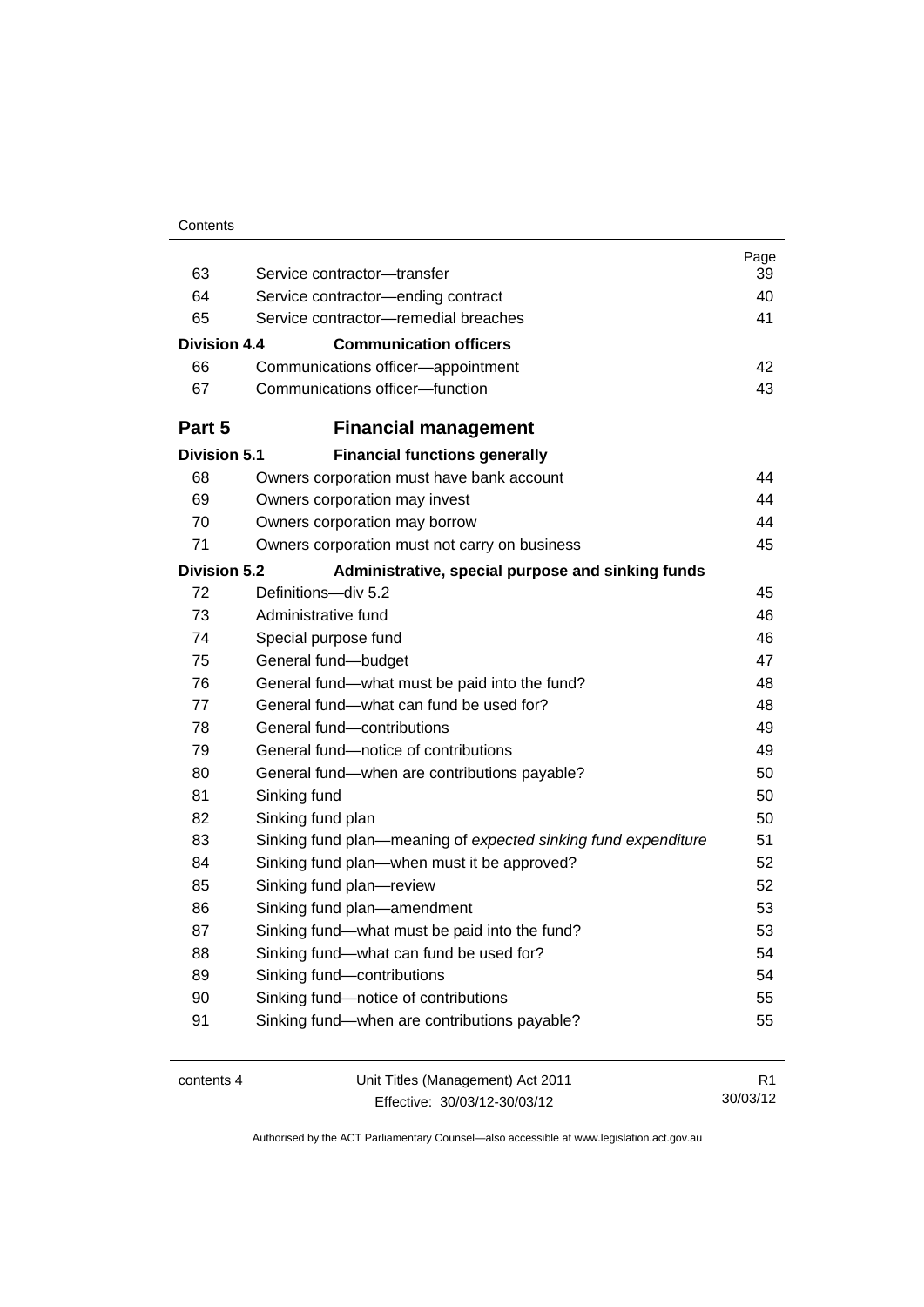| 92                  | General and sinking funds in staged developments                | Page<br>56 |
|---------------------|-----------------------------------------------------------------|------------|
| <b>Division 5.3</b> | Powers in relation to money owing to owners<br>corporation      |            |
| 93                  | Discounts-amounts owing                                         | 56         |
| 94                  | Interest-amounts owing                                          | 57         |
| 95                  | Recovery of amounts owing                                       | 57         |
| 96                  | Security for unpaid amounts-declaration of charge               | 57         |
| 97                  | Security for unpaid amounts-discharge                           | 58         |
| 98                  | Liability of part-owners                                        | 59         |
| <b>Division 5.4</b> | <b>Insurance</b>                                                |            |
| 99                  | Meaning of building and land-div 5.4                            | 59         |
| 100                 | Building insurance by owners corporation                        | 60         |
| 101                 | Exemption from building insurance requirements                  | 62         |
| 102                 | Public liability insurance by owners corporation                | 62         |
| 103                 | Application of insurance money by owners corporation            | 63         |
| 104                 | Additional insurance-owners corporation                         | 63         |
| 105                 | Additional insurance-unit owners                                | 63         |
| Part 6              | <b>Owners corporation rules</b>                                 |            |
| 106                 | What are the rules of an owners corporation?                    | 64         |
| 107                 | <b>Effect of rules</b>                                          | 64         |
| 108                 | Owners corporation may amend rules                              | 65         |
| 109                 | Breach of rules-rule infringement notice                        | 66         |
| 110                 | Breach of rules-failure to comply with rule infringement notice | 67         |
| 111                 | Breach of rules-request for rule infringement notice            | 68         |
| 112                 | Application of Legislation Act                                  | 68         |
| Part 7              | <b>Owners corporation records</b>                               |            |
| 113                 | Corporate register-establishment                                | 69         |
| 114                 | Corporate register-information to be included                   | 69         |
| 115                 | Corporate register-provision of information                     | 70         |
| 116                 | Corporate register-access                                       | 71         |
| 117                 | Names and addresses of executive members                        | 73         |
| 118                 | Insurance information                                           | 73         |
| 119                 | Unit title certificate and access to owners corporation records | 73         |
| R <sub>1</sub>      | Unit Titles (Management) Act 2011                               | contents 5 |
| 30/03/12            | Effective: 30/03/12-30/03/12                                    |            |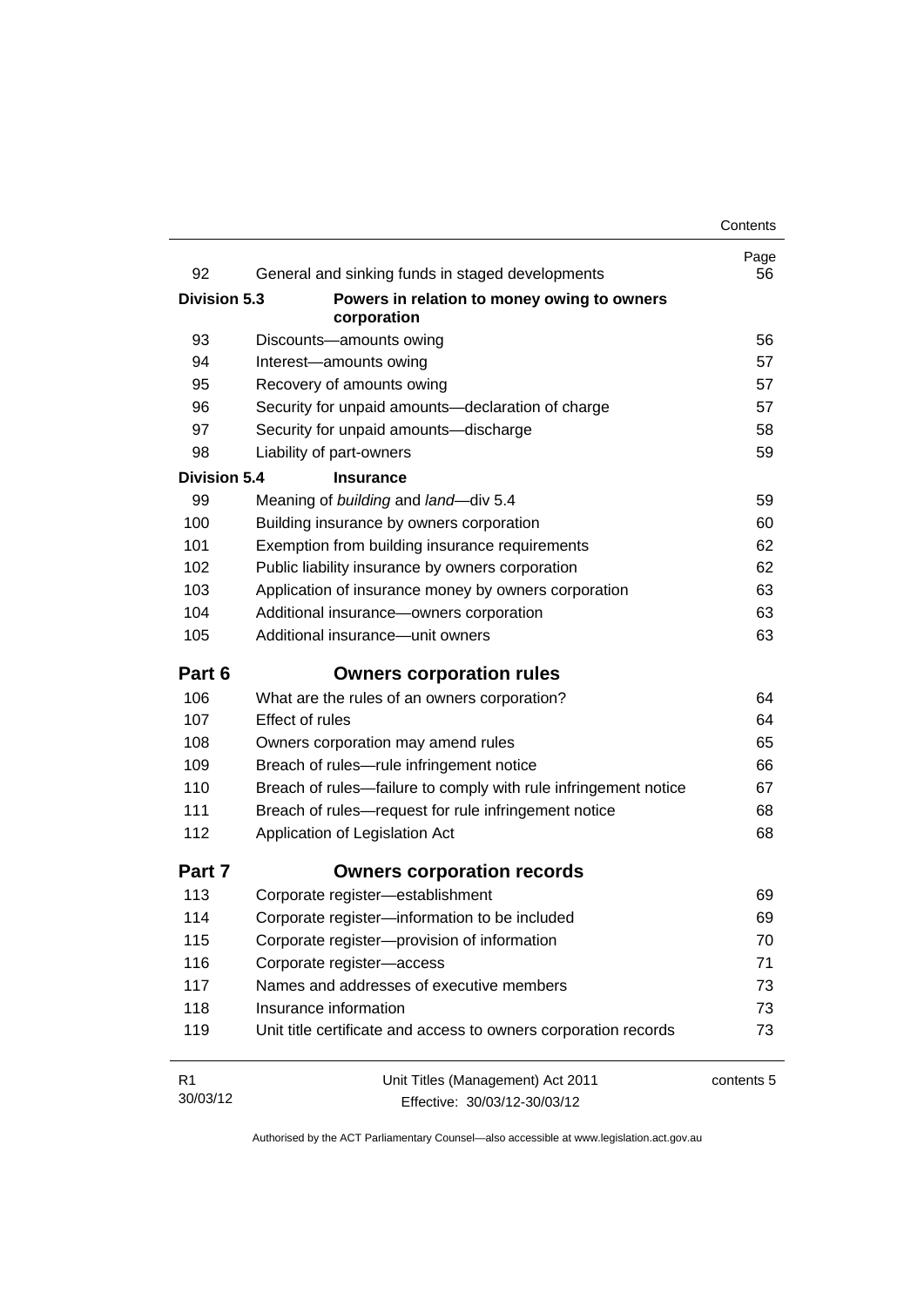|                      |                                                                                            | Page     |
|----------------------|--------------------------------------------------------------------------------------------|----------|
| 120                  | Acting on information in unit title certificate                                            | 74       |
| 121                  | Failure to provide information or certificate-offence                                      | 75       |
| 122                  | Owners corporation name, address and letterbox                                             | 75       |
| 123                  | Service of documents on owners corporation                                                 | 76       |
| 124                  | Service of documents on members, interested people and occupiers                           | 77       |
| Part 8               | <b>Dispute resolution</b>                                                                  |          |
| 125                  | Disputes involving the owners corporation-generally                                        | 79       |
| 126                  | Disputes involving the owners corporation-particular matters                               | 79       |
| 127                  | Disputes involving the executive committee                                                 | 80       |
| 128                  | Disputes between unit owners                                                               | 80       |
| 129                  | Kinds of ACAT orders                                                                       | 81       |
| Part 9               | <b>Protection of financiers for service contracts</b>                                      |          |
| 130                  | Meaning of financed service contract and financier-pt 9                                    | 83       |
| 131                  | Who is a <i>financier</i> for a service contract?                                          | 83       |
| 132                  | Financed service contract-notice of change                                                 | 84       |
| 133                  | Financed service contract-limitation on ending                                             | 84       |
| 134                  | Financed service contract-person authorised to act for financier                           | 85       |
| 135                  | Financed service contract—agreement between owners corporation<br>and financier prohibited | 86       |
| Part 10              | <b>Administrators</b>                                                                      |          |
| Division 10.1        | <b>Interested parties</b>                                                                  |          |
| 136                  | Who may apply for an administration order?                                                 | 87       |
| 137                  | ACAT appearances and service of applications                                               | 87       |
| Division 10.2        | Appointment, removal and functions                                                         |          |
| 138                  | Appointment of administrator                                                               | 88       |
| 139                  | Removal or replacement of administrator                                                    | 88       |
| 140                  | Functions of administrator                                                                 | 89       |
| 141                  | Delegation by administrator                                                                | 89       |
| Part 11              | <b>Miscellaneous</b>                                                                       |          |
| <b>Division 11.1</b> | <b>Mortgage insurance</b>                                                                  |          |
| 142                  | Mortgage insurance of unit                                                                 | 90       |
| contents 6           | Unit Titles (Management) Act 2011                                                          | R1       |
|                      | Effective: 30/03/12-30/03/12                                                               | 30/03/12 |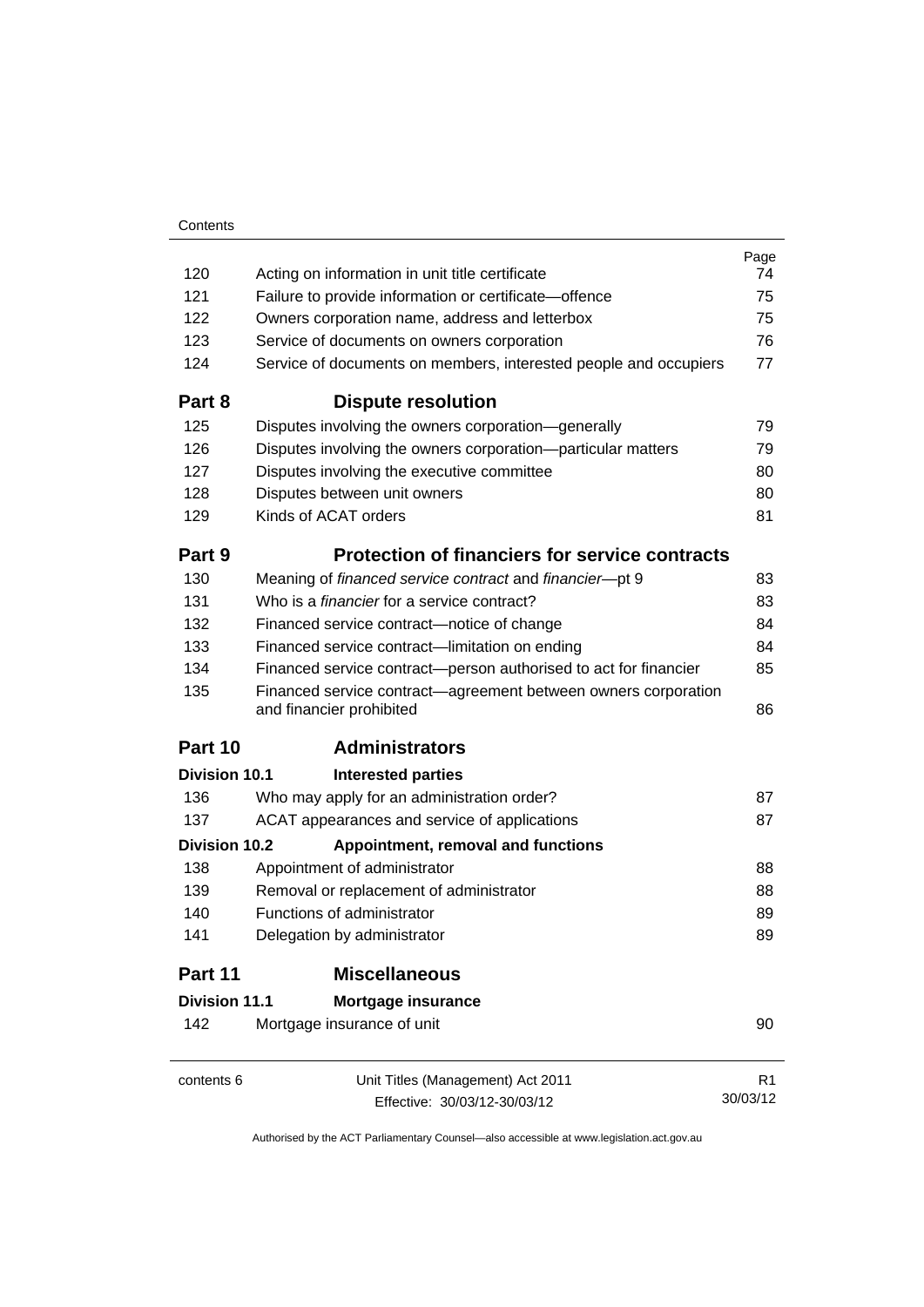|               |                                                                                      | Contents |
|---------------|--------------------------------------------------------------------------------------|----------|
|               |                                                                                      | Page     |
| 143           | Payment under mortgage insurance policies                                            | 90       |
| 144           | Transfer of mortgagee's interest to insurer                                          | 91       |
| Division 11.2 | <b>Miscellaneous</b>                                                                 |          |
| 145           | Determination of fees                                                                | 91       |
| 146           | Approved forms                                                                       | 92       |
| 147           | Regulation-making power                                                              | 92       |
| Part 12       | <b>Transitional</b>                                                                  |          |
| 149           | Definitions-pt 12                                                                    | 93       |
| 150           | Existing corporations and executive committees                                       | 93       |
| 151           | Representatives                                                                      | 94       |
| 152           | Managers                                                                             | 94       |
| 153           | Service contracts                                                                    | 94       |
| 154           | Communication officers                                                               | 95       |
| 155           | Administrators                                                                       | 95       |
| 156           | Agreements for work on behalf of unit owners or occupiers                            | 95       |
| 157           | Sinking fund plans                                                                   | 96       |
| 158           | Approvals, authorisations, consents, decisions of existing owners<br>corporation etc | 96       |
| 159           | General meetings notified before commencement day                                    | 97       |
| 160           | Articles of pre-2001 corporation                                                     | 97       |
| 161           | Articles of owners corporation under UTA                                             | 98       |
| 162           | <b>Transitional regulations</b>                                                      | 98       |
| 163           | Unit Titles (Management) Regulation 2011                                             | 99       |
| 164           | Transitional effect-Legislation Act, s 88                                            | 99       |
| 165           | Expiry-pt 12 etc                                                                     | 100      |
|               |                                                                                      |          |

| <b>Schedule 1</b> | <b>Codes of conduct</b>                       | 101 |
|-------------------|-----------------------------------------------|-----|
| <b>Part 1.1</b>   | Executive committees—code of conduct          | 101 |
| 1                 | Understanding of Act and code                 | 101 |
| 2                 | Honesty and fairness                          | 101 |
| 3                 | Care and diligence                            | 101 |
| 4                 | Acting in owners corporation's best interests | 101 |
| 5                 | Complying with Act and code                   | 101 |

| - R1     | Unit Titles (Management) Act 2011 | contents 7 |
|----------|-----------------------------------|------------|
| 30/03/12 | Effective: 30/03/12-30/03/12      |            |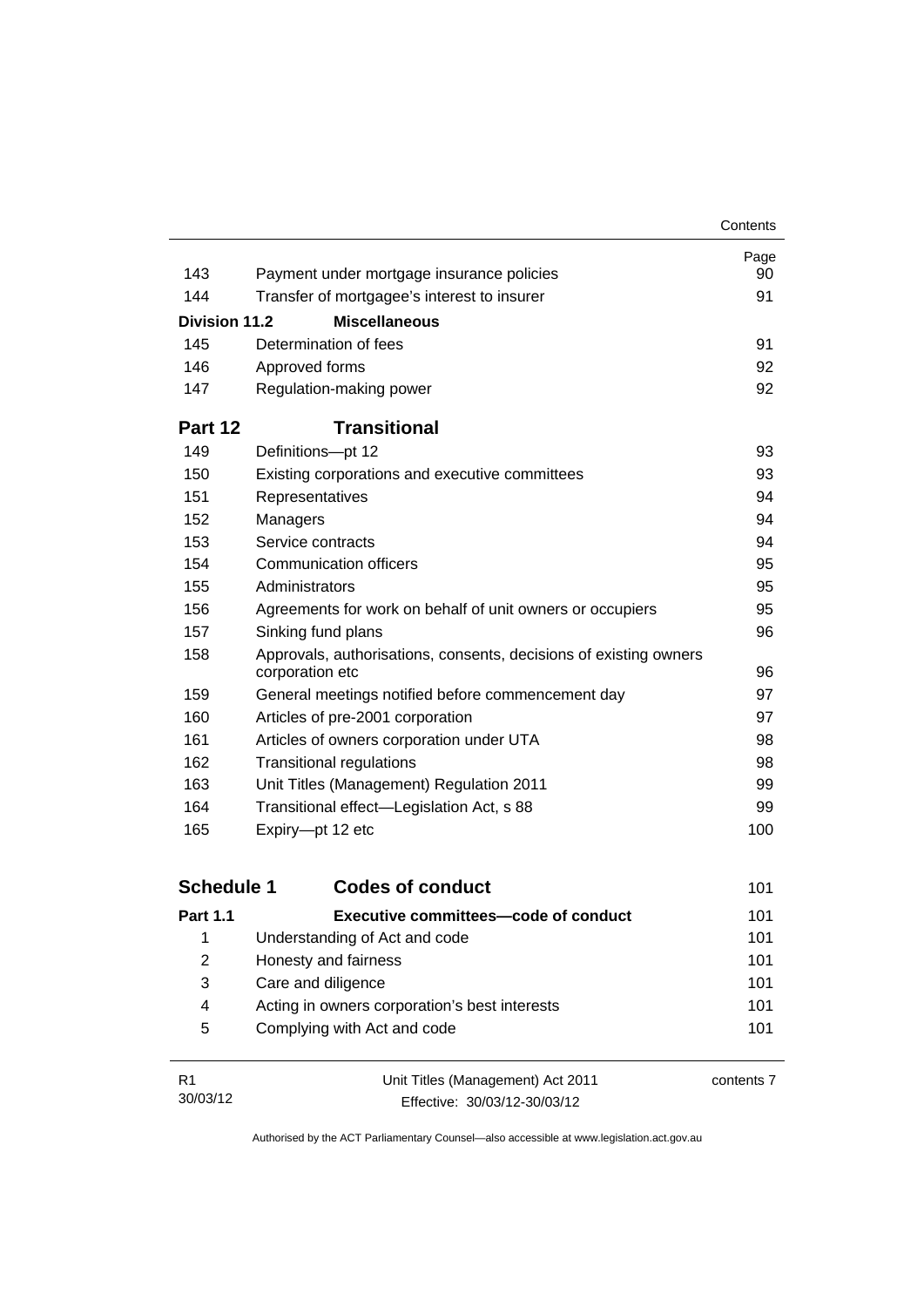### **Contents**

| 6                 | Nuisance                                                                           | Page<br>102 |
|-------------------|------------------------------------------------------------------------------------|-------------|
| $\overline{7}$    | Unconscionable conduct                                                             | 102         |
| 8                 | Conflict of interest                                                               | 102         |
| <b>Part 1.2</b>   | Managers-code of conduct                                                           | 103         |
| 1                 | Knowledge of Act and code                                                          | 103         |
| $\overline{2}$    | Honesty, fairness and professionalism                                              | 103         |
| 3                 | Skill, care and diligence                                                          | 103         |
| 4                 | Acting in owners corporation's best interests                                      | 103         |
| 5                 | Keeping owners corporation informed of developments                                | 103         |
| 6                 | Ensuring employees comply with Act and code                                        | 103         |
| 7                 | Fraudulent or misleading conduct                                                   | 104         |
| 8                 | Unconscionable conduct                                                             | 104         |
| 9                 | Conflict of duty or interest                                                       | 104         |
| 10                | Goods and services to be supplied at competitive prices                            | 104         |
| 11                | Manager to demonstrate keeping of particular records                               | 105         |
| <b>Schedule 2</b> | <b>Executive committees</b>                                                        | 106         |
| <b>Part 2.1</b>   | What the executive committee must, may and cannot<br>do                            | 106         |
| 2.1               | Executive committee must keep minutes, and records and accounts                    | 106         |
| 2.2               | Executive committee must present financial statements at annual<br>general meeting | 108         |
| 2.3               | Executive committee must present insurance details at annual general               |             |
|                   | meeting                                                                            | 109         |
| 2.4               | Approving use of common property                                                   | 110         |
| 2.5               | Decisions about taking legal action                                                | 110         |
| 2.6               | Taking urgent legal action                                                         | 111         |
| 2.7               | Decisions about staged development                                                 | 112         |
| <b>Part 2.2</b>   | <b>Executive committee–meetings and procedures</b>                                 | 113         |
| 2.8               | Meetings of executive committee                                                    | 113         |
| 2.9               | Quorum of executive committee                                                      | 113         |
| 2.10              | Voting of executive committee                                                      | 113         |
| 2.11              | Chairperson-meetings                                                               | 114         |

contents 8 Unit Titles (Management) Act 2011 Effective: 30/03/12-30/03/12

R1 30/03/12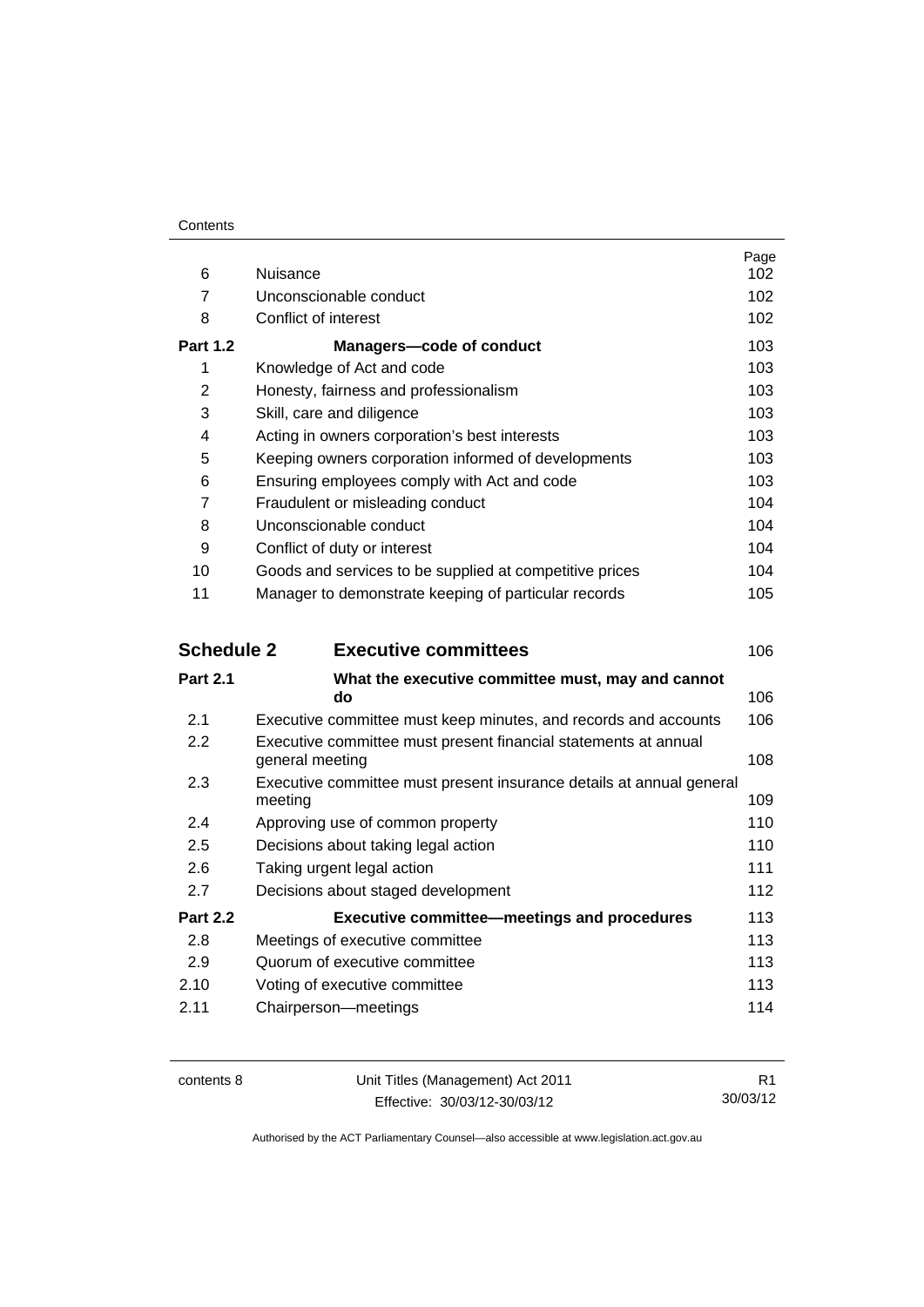|                   |                                                                          | Page |
|-------------------|--------------------------------------------------------------------------|------|
| <b>Schedule 3</b> | <b>General meetings</b>                                                  | 115  |
| <b>Part 3.1</b>   | <b>General meetings</b>                                                  | 115  |
| 3.1               | Conduct of general meetings                                              | 115  |
| 3.2               | Annual general meetings                                                  | 115  |
| 3.3               | First annual general meeting                                             | 115  |
| 3.4               | First annual general meeting-developer to deliver records                | 116  |
| 3.5               | General meetings other than annual general meetings                      | 117  |
| 3.6               | Notice of general meetings                                               | 117  |
| 3.7               | Requirements for notice of general meetings                              | 118  |
| 3.8               | Defective notice of meetings                                             | 119  |
| 3.9               | Quorum at a general meeting-owners corporation with 3 or more<br>members | 120  |
| 3.10              | Notice of reduced quorum decisions and adjournments                      | 121  |
| 3.11              | Reduced quorum decisions-effect                                          | 121  |
| 3.12              | Quorum at a general meeting-owners corporation with 2 members            | 122  |
| 3.13              | Chairperson at a general meeting                                         | 122  |
| <b>Part 3.2</b>   | <b>Resolutions at general meetings</b>                                   | 124  |
| 3.14              | Decision-making at general meetings                                      | 124  |
| 3.15              | Ordinary resolutions                                                     | 124  |
| 3.16              | Special resolutions                                                      | 125  |
| 3.17              | Unopposed resolutions                                                    | 126  |
| 3.18              | Unanimous resolutions                                                    | 127  |
| 3.19              | Evidence of resolutions of owners corporation                            | 128  |
| <b>Part 3.3</b>   | Voting at general meetings                                               | 129  |
| 3.20              | Who is entitled to vote?                                                 | 129  |
| 3.21              | General meeting-decisions about staged development                       | 129  |
| 3.22              | One vote-1 unit                                                          | 130  |
| 3.23              | Voting by mortgagees                                                     | 130  |
| 3.24              | Mortgagee voting notice—amendment and revocation                         | 131  |
| 3.25              | Evidence of mortgagee's entitlement to vote                              | 132  |
| 3.26              | Proxy votes                                                              | 132  |
| 3.27              | Proxy votes-limit on developer                                           | 133  |
| 3.28              | Value of votes                                                           | 134  |
| 3.29              | Polls                                                                    | 134  |

| – R1     | Unit Titles (Management) Act 2011 | contents 9 |
|----------|-----------------------------------|------------|
| 30/03/12 | Effective: 30/03/12-30/03/12      |            |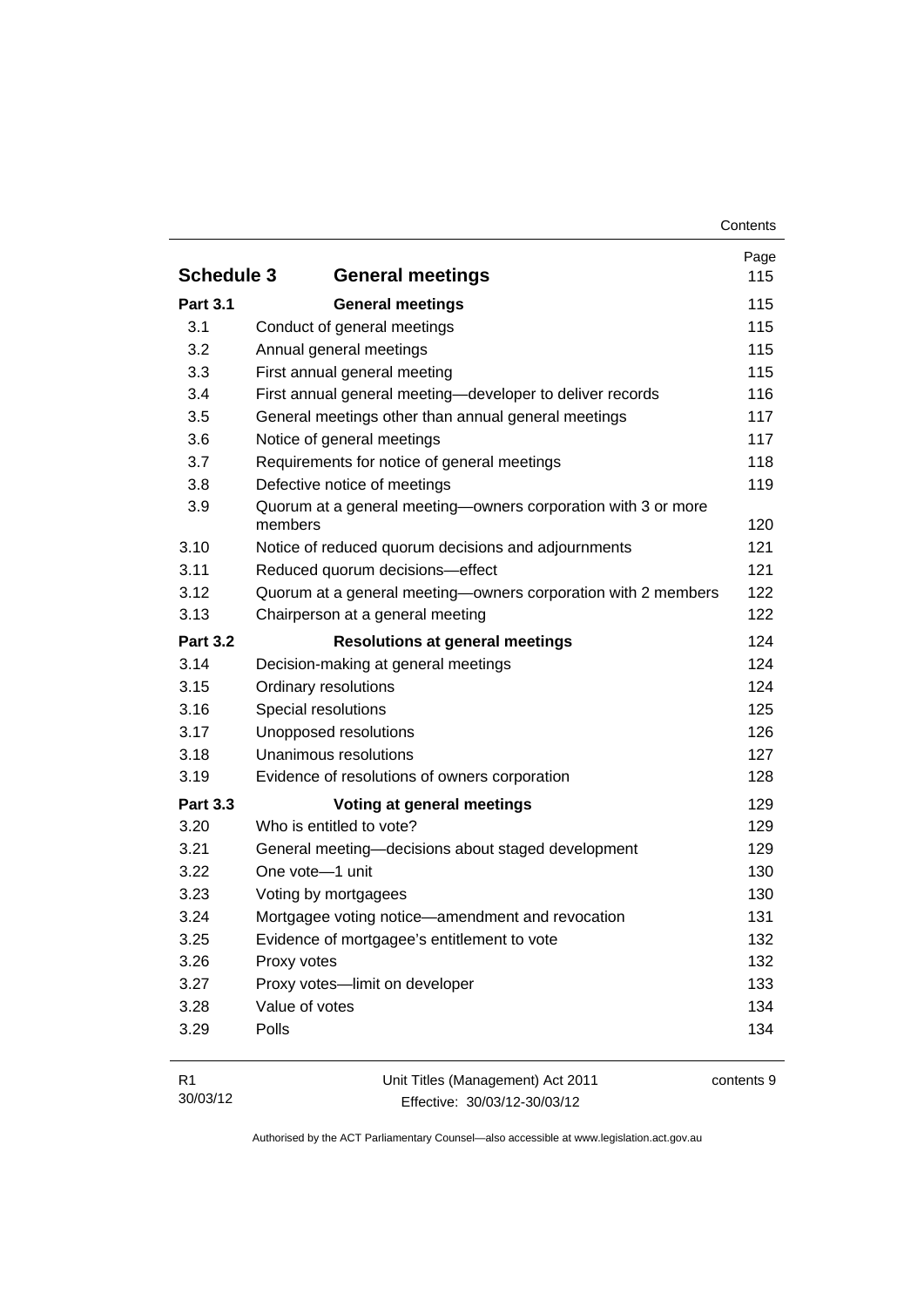| 3.30              | Voting by chairperson                              | Page<br>134 |
|-------------------|----------------------------------------------------|-------------|
| 3.31              | Absentee votes                                     | 135         |
| 3.32              | People under 18 or under other legal disabilities  | 135         |
| 3.33              | Declaration by chairperson of result of voting     | 136         |
| <b>Schedule 4</b> | Default rules                                      | 137         |
| 1                 | Definitions-default rules                          | 137         |
| 2                 | Payment of rates and taxes by unit owners          | 138         |
| 3                 | Repairs and maintenance                            | 138         |
| 4                 | Erections and alterations                          | 138         |
| 5                 | Use of common property                             | 138         |
| 6                 | Hazardous use of unit                              | 139         |
| $\overline{7}$    | Use of unit-nuisance or annoyance                  | 139         |
| 8                 | Noise                                              | 139         |
| 9                 | Illegal use of unit                                | 139         |
| 10                | What may an executive committee representative do? | 140         |
| 11                | Seal of owners corporation                         | 141         |

### **[Dictionary](#page-153-0)** [142](#page-153-0)

| <b>Endnotes</b> |
|-----------------|
|-----------------|

|      | About the endnotes  | 150 |
|------|---------------------|-----|
| -2   | Abbreviation key    | 150 |
| $-3$ | Legislation history | 151 |
| 4    | Amendment history   | 151 |

contents 10 Unit Titles (Management) Act 2011 Effective: 30/03/12-30/03/12

R1 30/03/12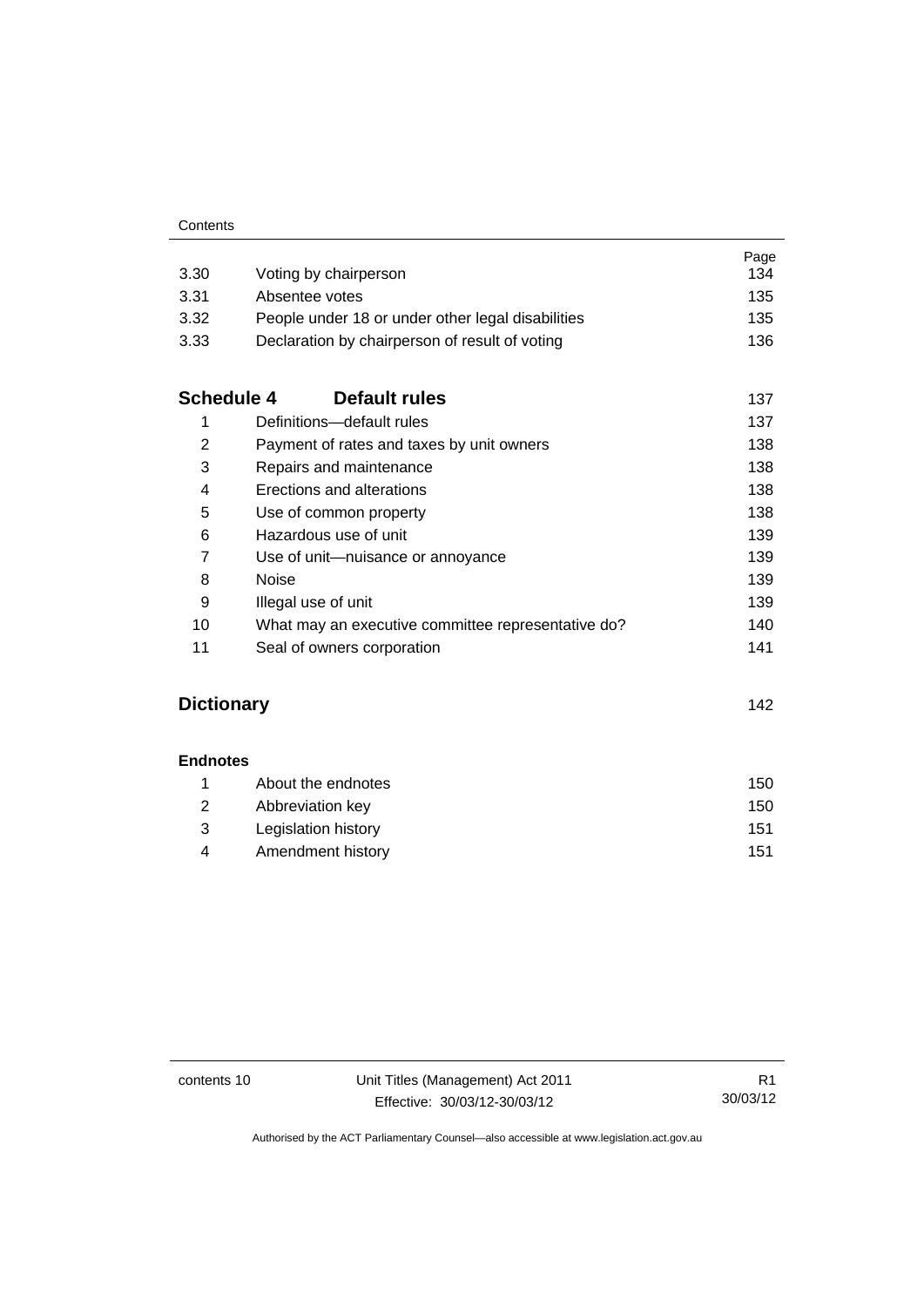

## **Unit Titles (Management) Act 2011**

An Act to provide for the management of units plans, and for other purposes

R1 30/03/12

l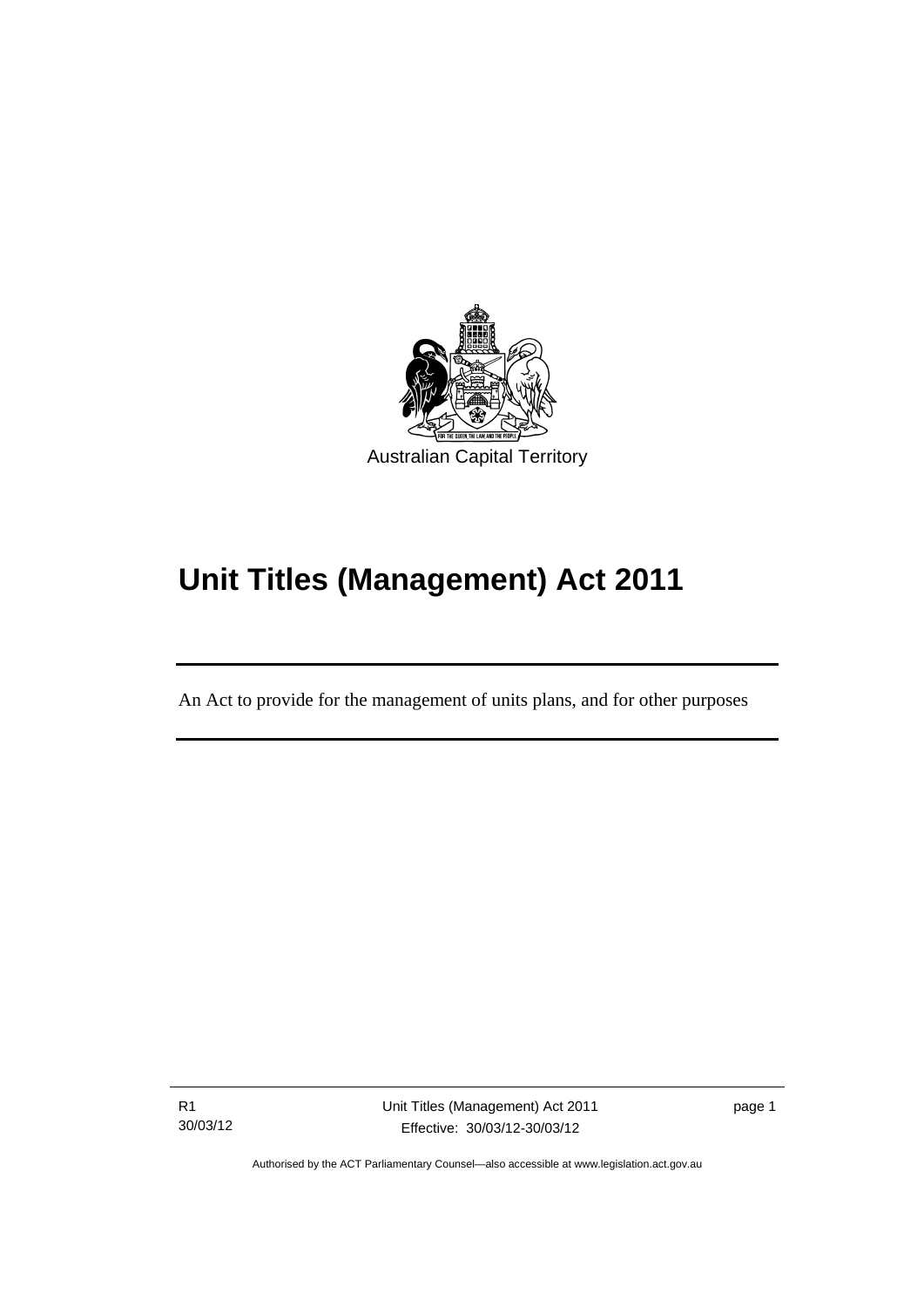#### Part 1 **Preliminary**

Section 1

### <span id="page-13-0"></span>**Part 1** Preliminary

### <span id="page-13-1"></span>**1 Name of Act**

This Act is the *Unit Titles (Management) Act 2011*.

### <span id="page-13-2"></span>**3 Dictionary**

The dictionary at the end of this Act is part of this Act.

*Note 1* The dictionary at the end of this Act defines certain terms used in this Act, and includes references (*signpost definitions*) to other terms defined elsewhere.

> For example, the signpost definition '*class A unit*—see the *Unit Titles Act 2001*, section 10.' means that the term 'class A unit' is defined in that Act, section 10 and the definition applies to this Act.

*Note* 2 A definition in the dictionary (including a signpost definition) applies to the entire Act unless the definition, or another provision of the Act, provides otherwise or the contrary intention otherwise appears (see Legislation Act, s 155 and s 156 (1)).

### <span id="page-13-3"></span>**4 Notes**

- (1) A note included in this Act is explanatory and is not part of this Act.
	- *Note* See the Legislation Act, s 127 (1), (4) and (5) for the legal status of notes.
- (2) In this section:

*note* includes material enclosed in brackets in section headings.

- *Note* The *Unit Titles Act 2001* was amended because of the commencement of this Act. Some sections of this Act contain bracketed notes under their headings (eg UTA, s 59 (1)) drawing attention to equivalent or comparable (though not necessarily identical) provisions of the *Unit Titles Act 2001*, R20.
- (3) Subsection (2), the notes mentioned in subsection (2), and this subsection expire 1 year after the day this section commences.

Authorised by the ACT Parliamentary Counsel—also accessible at www.legislation.act.gov.au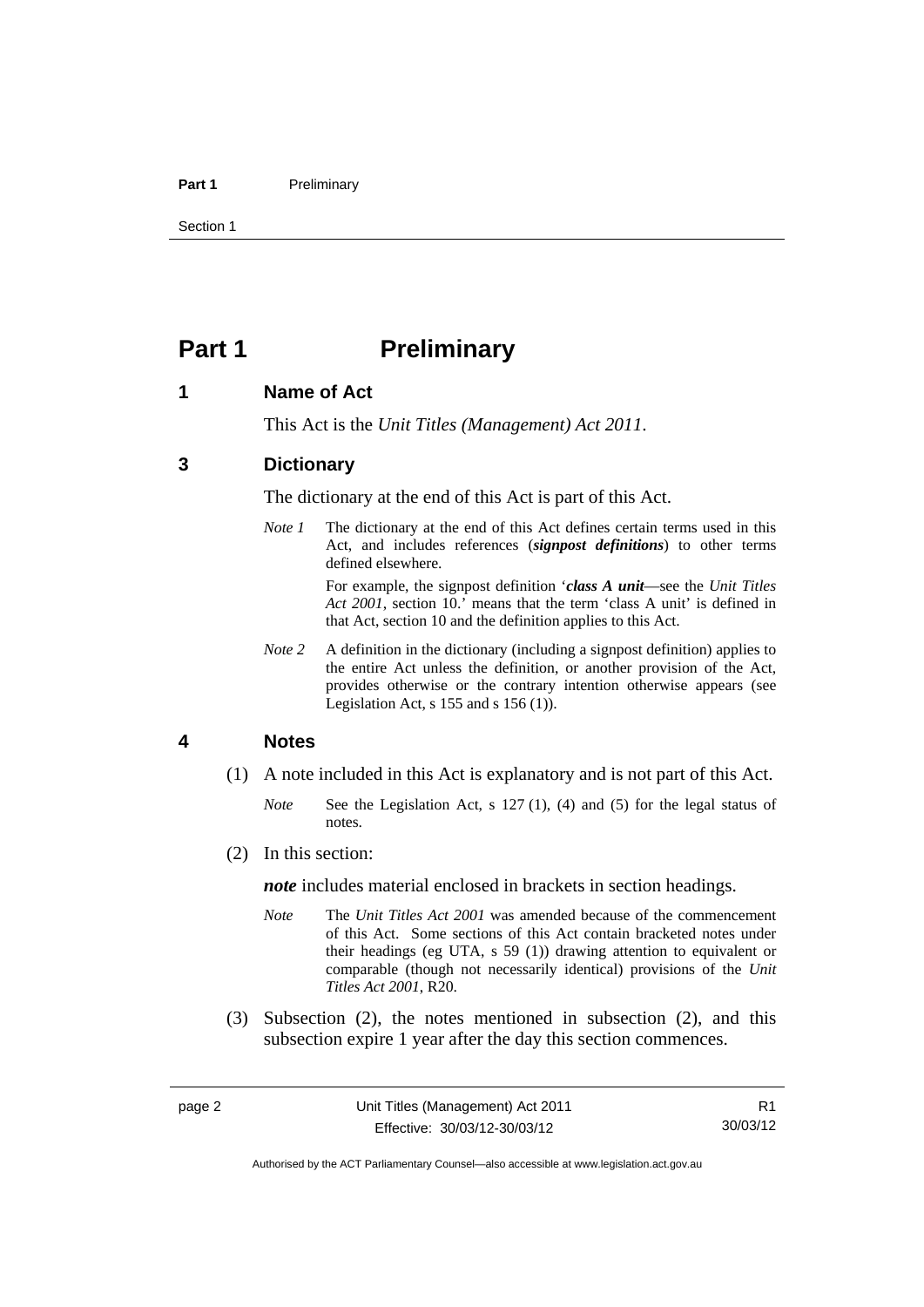### <span id="page-14-0"></span>**5 Offences against Act—application of Criminal Code etc**

Other legislation applies in relation to offences against this Act.

*Note 1 Criminal Code*

The Criminal Code, ch 2 applies to all offences against this Act (see Code, pt 2.1).

The chapter sets out the general principles of criminal responsibility (including burdens of proof and general defences), and defines terms used for offences to which the Code applies (eg *conduct*, *intention*, *recklessness* and *strict liability*).

*Note 2 Penalty units* 

The Legislation Act, s 133 deals with the meaning of offence penalties that are expressed in penalty units.

### <span id="page-14-1"></span>**6 Objects of Act**

The objects of this Act are to—

- (a) make it clear who is responsible for managing units plans; and
- (b) help people who manage, or help in the management of units plans, understand and exercise their functions; and
- (c) assist in the resolution of disputes in relation to the management of units plans; and
- (d) make the law about the management of units plans easier to use generally.

page 3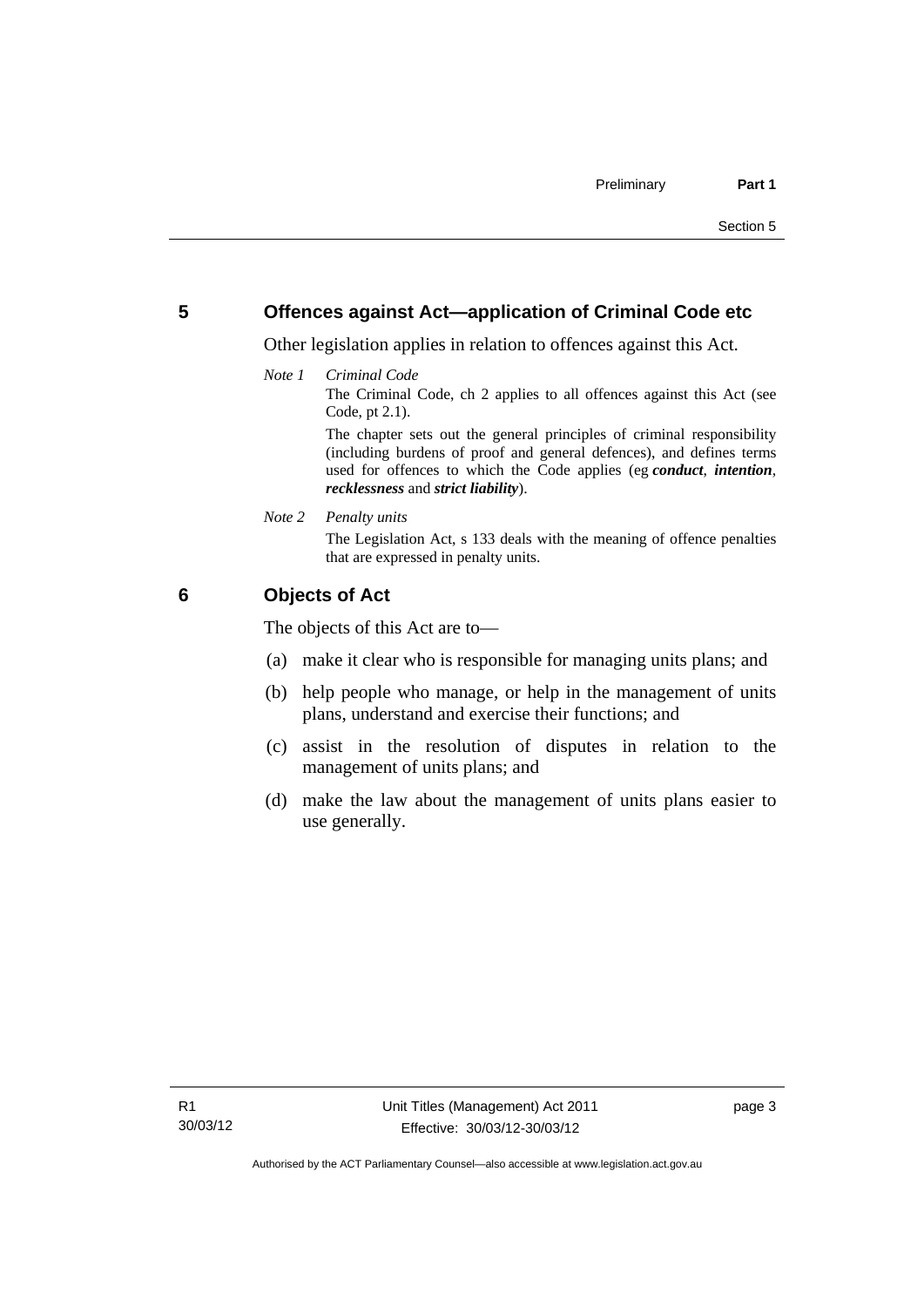**Part 2** Management of units plans<br>**Division 2.1** Who manages a units plan? Who manages a units plan? Section 7

### <span id="page-15-0"></span>**Part 2 Management of units plans**

### <span id="page-15-1"></span>**Division 2.1 Who manages a units plan?**

### <span id="page-15-2"></span>**7 Owners corporation**

The owners corporation for a units plan is responsible for managing the units plan.

*Note* An owners corporation may be helped by 1 or more of the following:

- (a) the executive committee of the owners corporation;
- (b) a manager engaged under s 50;
- (c) a service contractor engaged under s 60.

### <span id="page-15-3"></span>**Division 2.2 Owners corporation—general**

### <span id="page-15-4"></span>**8 Owners corporation—establishment**  (UTA s 38)

- (1) On the registration of a units plan, an owners corporation for the units plan is established under the name 'The Owners—Units Plan  $No X'.$
- (2) In this section:

*X* means the number given to the units plan by the registrar-general on its registration.

### <span id="page-15-5"></span>**9 Owners corporation—legal status**  (UTA s 39)

- (1) An owners corporation is a body corporate.
- (2) An owners corporation—
	- (a) has perpetual succession; and
	- (b) must have a common seal; and

Authorised by the ACT Parliamentary Counsel—also accessible at www.legislation.act.gov.au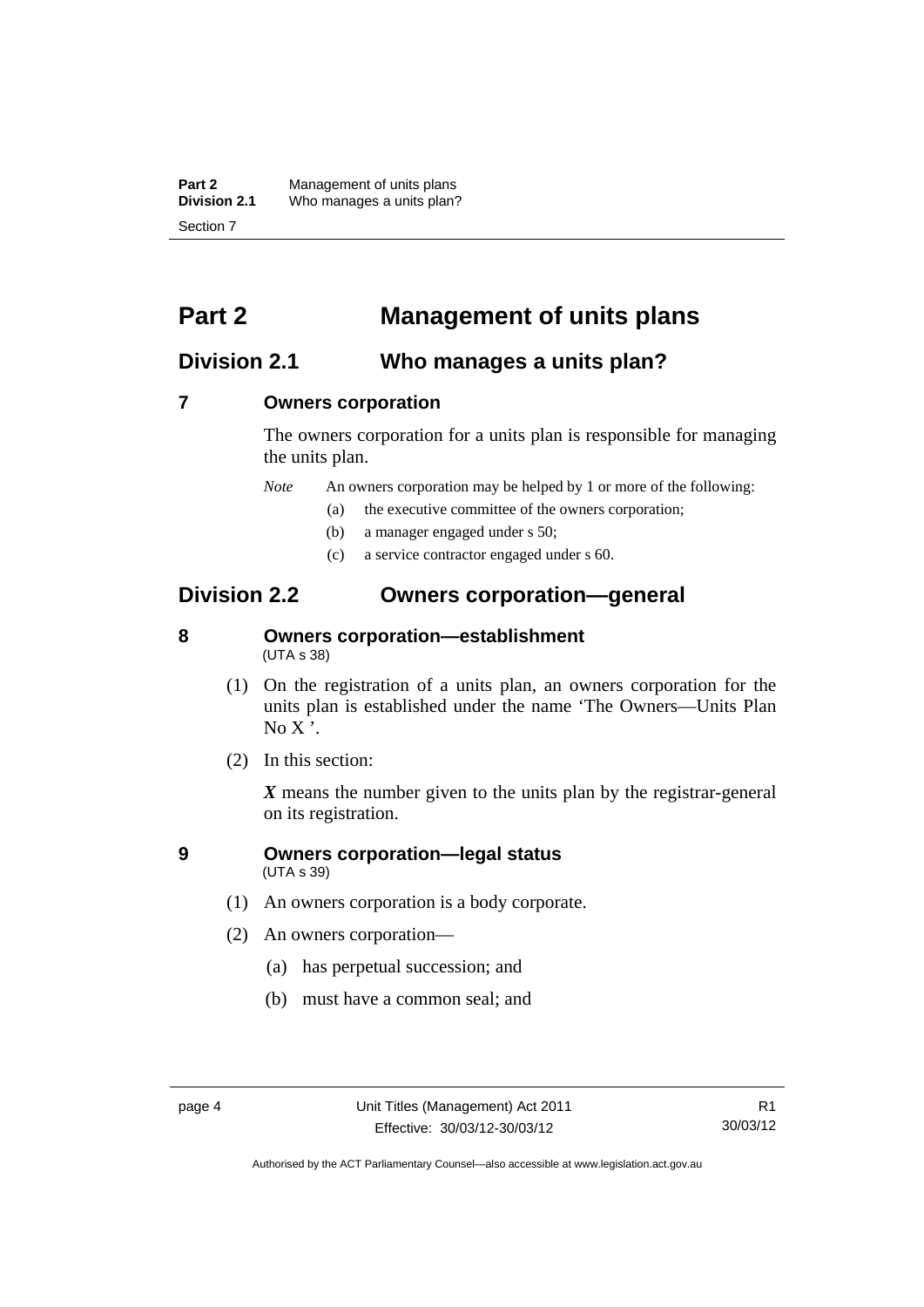(c) may sue and be sued in its corporate name.

### <span id="page-16-0"></span>**Division 2.3 Owners corporation—membership and representatives**

### <span id="page-16-1"></span>**10 Members of owners corporation**  (UTA s 40)

- (1) The members of an owners corporation for a units plan are the owners of the units.
- (2) If a unit is owned by 2 or more part-owners, each part-owner is a member of the owners corporation.

### <span id="page-16-2"></span>**11 Part-owners of units—authorisation of representatives**  (UTA s 41)

- (1) This section applies if a unit is owned by 2 or more part-owners.
- (2) The part-owners of the unit must, by written notice to the owners corporation, authorise an individual to represent them as their agent (the part-owners' *representative*) for this Act.
- (3) The part-owners' representative must be one of the owners.
	- *Note* If a company is a part-owner of the unit, the company's own representative may also be authorised as the part-owners' representative (see s 14 (Company-owned units—functions of representatives)).
- (4) The notice of authorisation must—
	- (a) be given to the owners corporation within 14 days after the lodgment for registration of the instrument under which the unit first becomes owned by the part-owners; and
	- (b) include the full name and an address for correspondence of the representative; and
	- (c) be signed by each part-owner of the unit.
- (5) The part-owners of the unit may change their representative by written notice to the owners corporation.

page 5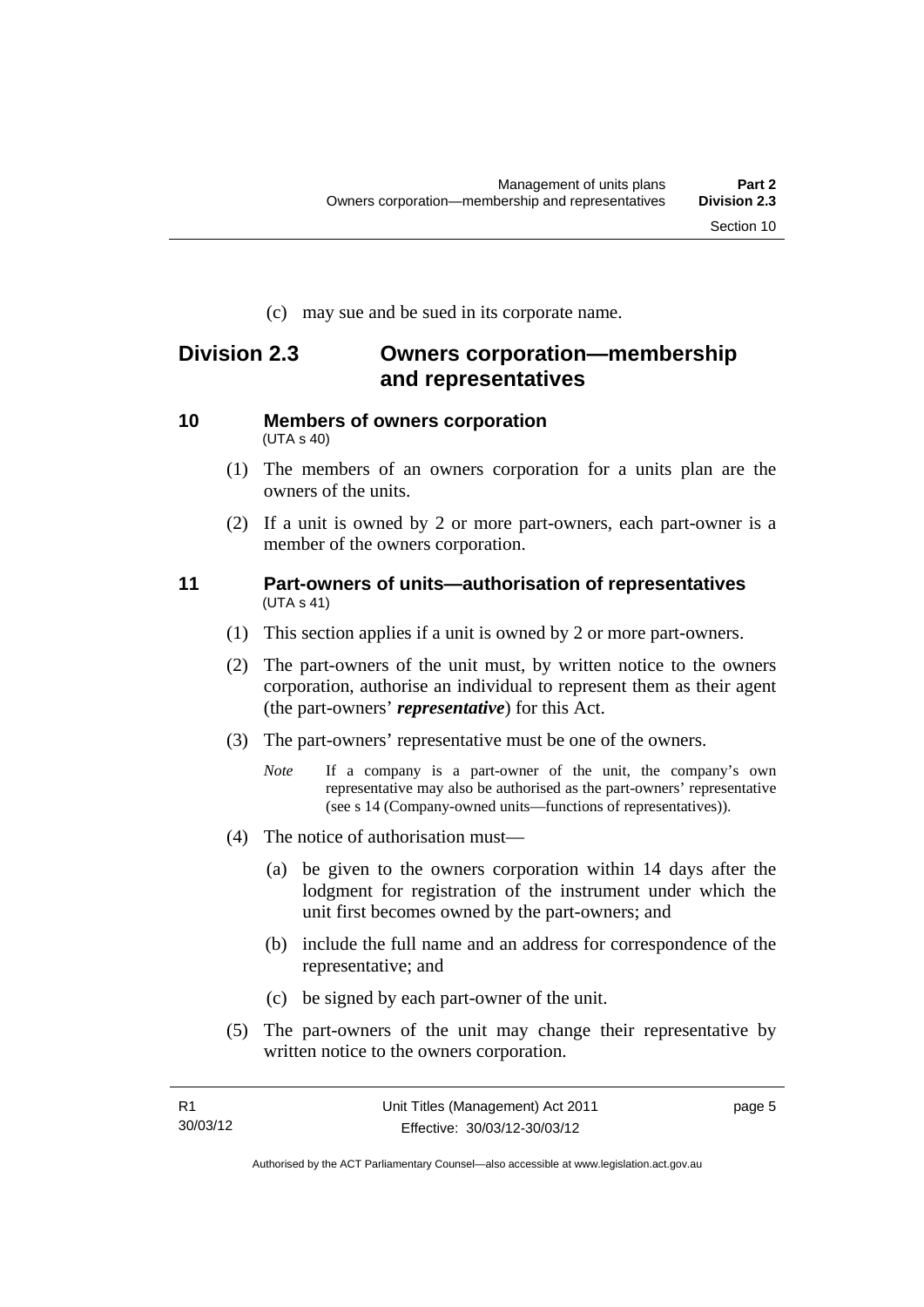- (6) The notice of change of authorisation must—
	- (a) include the full name and an address for correspondence of the new representative; and
	- (b) be signed by each part-owner of the unit.
- (7) The part-owners' representative may change the address for correspondence of the representative by written notice to the owners corporation.
- (8) The notice of change of address must be signed by the representative.
- (9) This section may be enforced in the same way as a rule of the owners corporation (see section 107 (Effect of rules)).

### <span id="page-17-0"></span>**12 Part-owners of units—functions of representatives**  (UTA s 42)

- (1) This section applies if a unit is owned by 2 or more part-owners.
- (2) Anything that an owner of the unit may do, or is required to do, under this Act may be done by the part-owners' representative acting as the agent for the part-owners.
- (3) Any document, including a notice, that this Act requires the owners corporation or someone else to give to the part-owners may be given to the representative alone on their behalf under section 124 (Service of documents on members, interested people and occupiers).
	- *Note* The owners corporation must give notice of a general meeting to the part-owners' representative on behalf of the part-owners to comply with sch 3, s 3.6 (1) (a) (which requires notices to be given to each member of the owners corporation).
- (4) If a document is given to the part-owners by being given to the representative on their behalf, the representative must tell the other part-owners that the document has been given to the representative and (if asked) give them a copy of the document.

Authorised by the ACT Parliamentary Counsel—also accessible at www.legislation.act.gov.au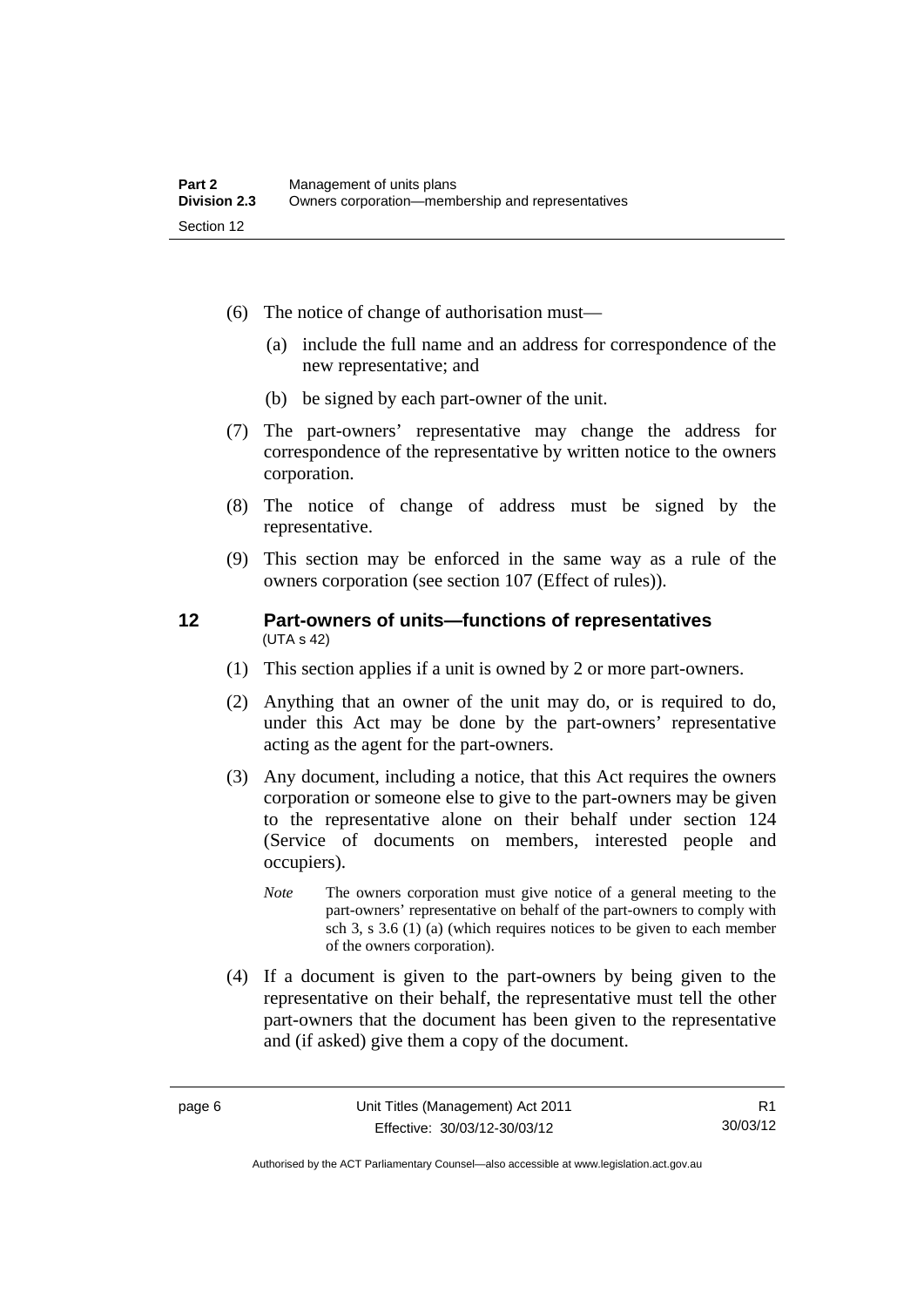(5) Subsection (4) may be enforced in the same way as a rule of the owners corporation (see section 107 (Effect of rules)).

#### **Example—s (4) and s (5)**

In breach of s (4), a part-owners' representative for a unit does not tell a part-owner of the unit about a notice of a determination of general fund contribution (under s 78 (1)) given to the representative on the unit owners' behalf.

The part-owner may rely on s (5) to enforce s (4) against the representative for the unit. The relevant enforcement action is the same as for a breach of the owners corporation rules—a civil action for breach of an agreement under seal (see s 107).

*Note* An example is part of the Act, is not exhaustive and may extend, but does not limit, the meaning of the provision in which it appears (see Legislation Act, s 126 and s 132).

### <span id="page-18-0"></span>**13 Company-owned units—authorisation of representatives**  (UTA s 43)

(1) This section applies if a company is the owner of a unit.

*Note Owner* includes a part-owner (see dict).

- (2) The company must, by written notice to the owners corporation, authorise an individual to represent it as its agent (the company's *representative*) for this Act.
- (3) The company's representative must be an officer or employee of the company.
- (4) The notice of authorisation must—
	- (a) be given to the owners corporation within 14 days after the lodgment for registration of the instrument under which the company becomes an owner of the unit; and
	- (b) include the full name and an address for correspondence of the representative; and
	- (c) be signed on behalf of the company.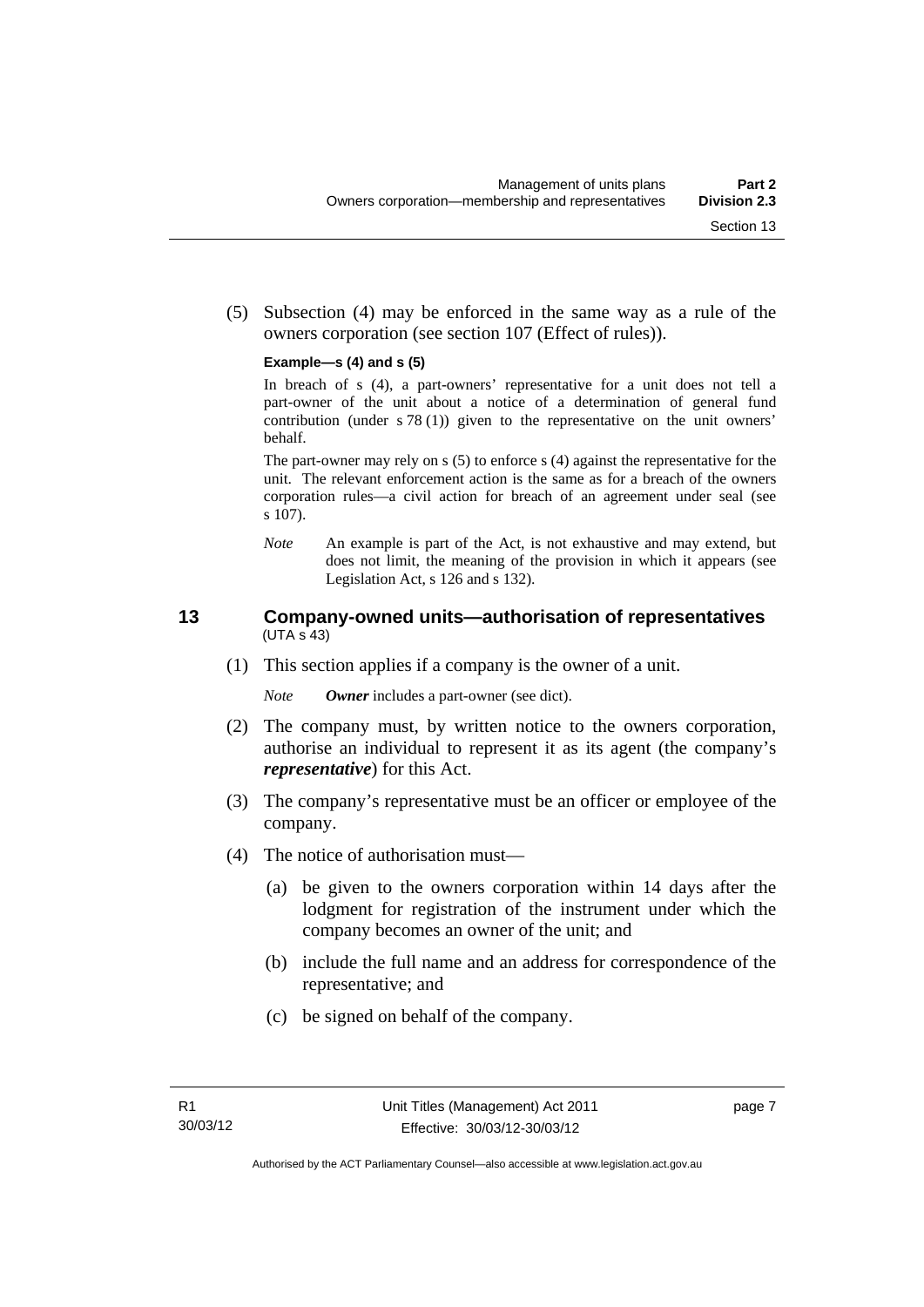- (5) The company may change its representative by written notice to the owners corporation.
- (6) The notice of change of authorisation must—
	- (a) include the full name and an address for correspondence of the new representative; and
	- (b) be signed on behalf of the company.
- (7) The company's representative may change the address for correspondence of the representative by written notice to the owners corporation.
- (8) The notice of change of address must be signed by the representative.
- (9) This section may be enforced in the same way as a rule of the owners corporation (see section 107 (Effect of rules)).

### <span id="page-19-0"></span>**14 Company-owned units—functions of representatives**   $(UTA S 44)$

- (1) This section applies if a company is the owner of a unit.
- (2) Anything that the company may do, or is required to do, under this Act may be done by the company's representative acting as the agent for the company.
- (3) Any document, including a notice, that this Act requires the owners corporation or someone else to give to the company may be given to the representative on its behalf under section 124 (Service of documents on members, interested people and occupiers).
	- *Note* The owners corporation must give notice of a general meeting to the company's representative on behalf of the company to comply with sch 3, s 3.6 (1) (a) (which requires notices to be given to each member of the owners corporation).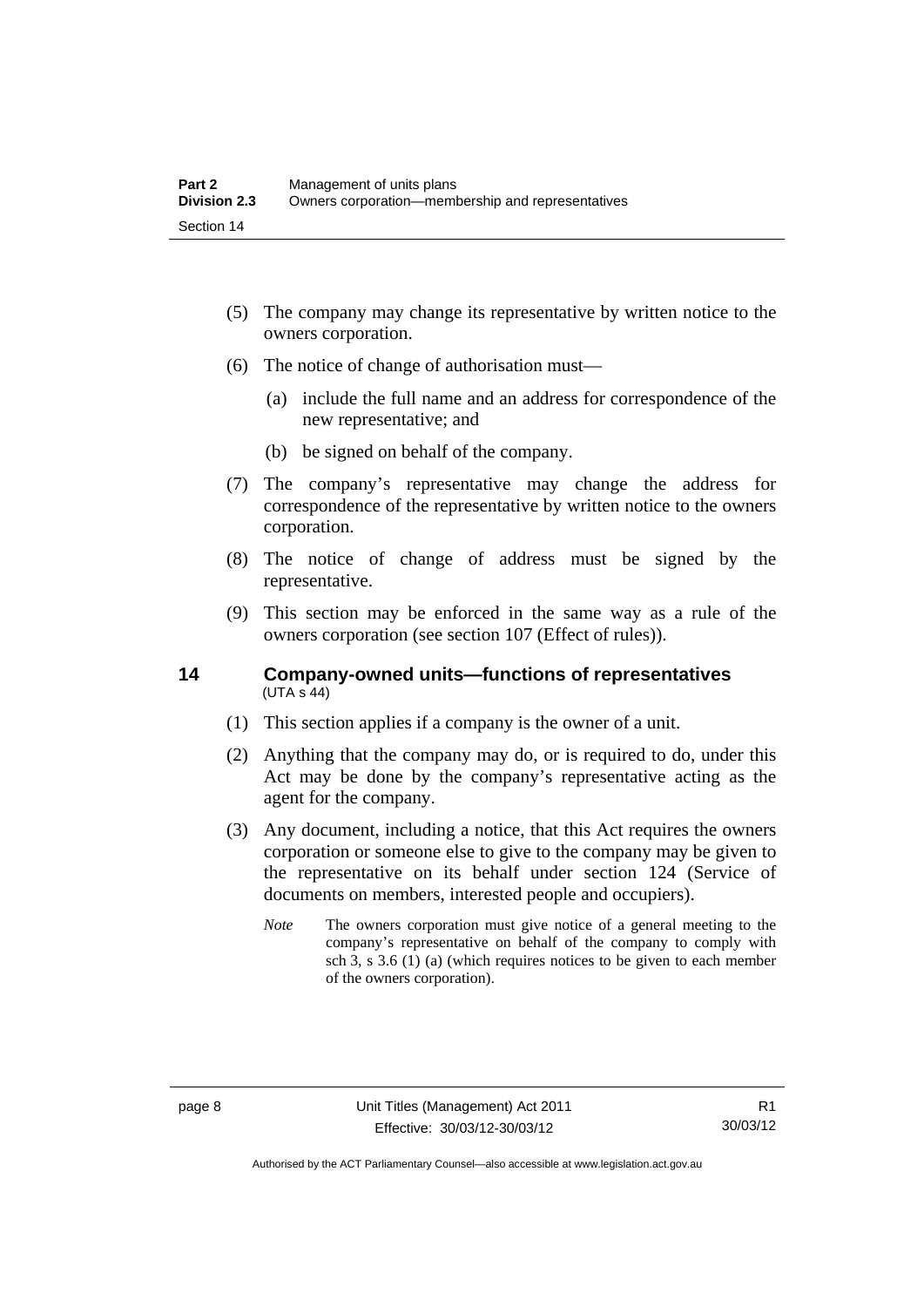### <span id="page-20-0"></span>**15 Evidence of representative status**  (UTA s 45)

Evidence of any of the following facts about a part-owners' representative or a company's representative may be given by a certificate sealed with the owners corporation's seal:

- (a) the fact that the authorisation of a named representative was in force on a stated date;
- (b) the fact that a stated address for correspondence for a representative was the latest address for correspondence for the representative notified to the corporation on a stated date.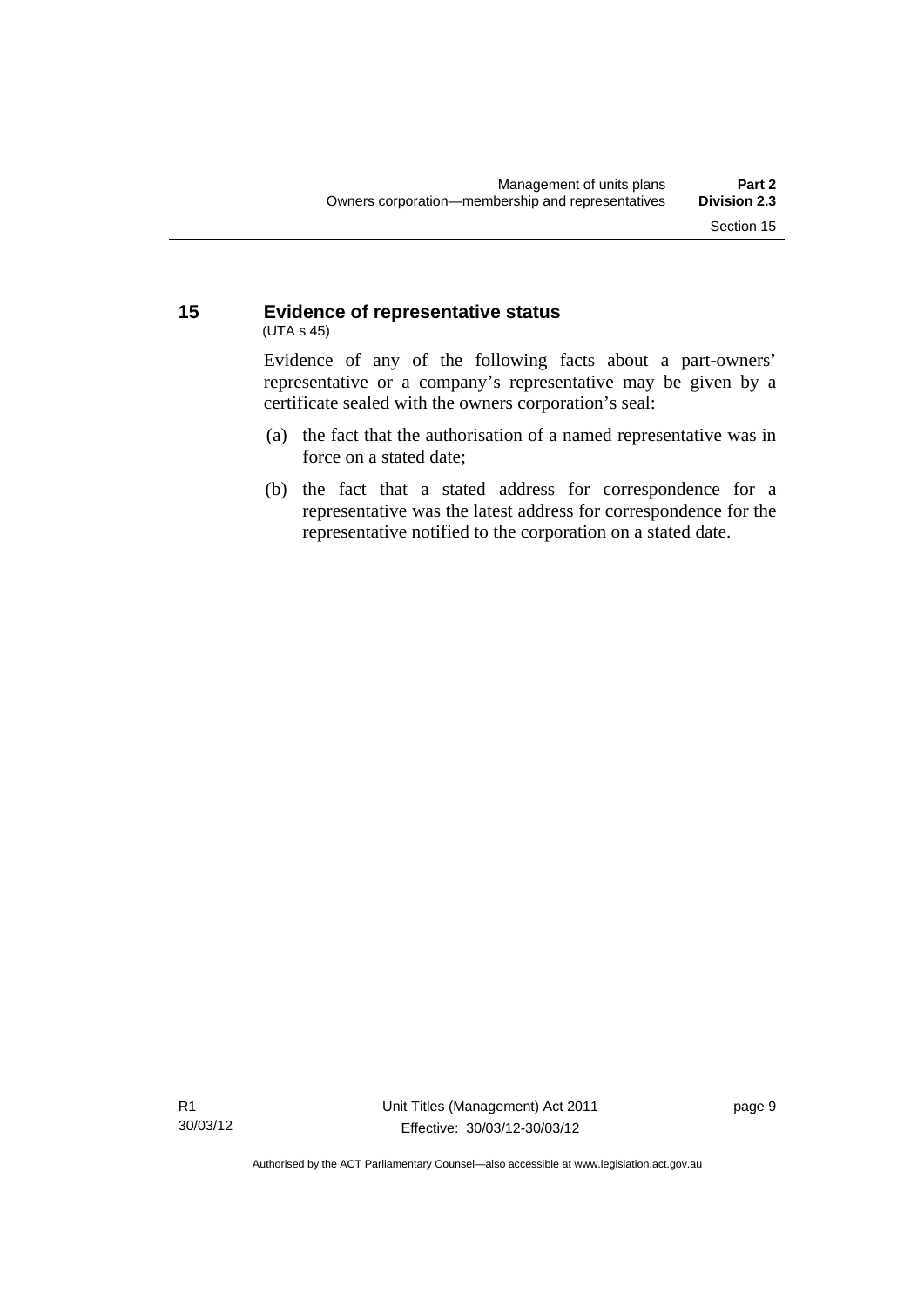## <span id="page-21-0"></span>**Part 3 Functions of owners corporations**

### <span id="page-21-1"></span>**Division 3.1 Functions generally**

### <span id="page-21-2"></span>**16 Owners corporation—functions**  (UTA s 46 (1) and s 51 (1))

- (1) An owners corporation for a units plan has the following functions:
	- (a) the enforcement of its rules;
	- (b) the control, management and administration of the common property;
	- (c) any other function given to the corporation under this Act or another territory law.
	- *Note 1* The executive committee of an owners corporation exercises the functions of the corporation (see s 35 (1)). The executive committee must exercise its functions in accordance with any decision made by the owners corporation at a general meeting (see s 35 (3)).
	- *Note 2* A provision of a law that gives an entity (including a person) a function also gives the entity powers necessary and convenient to exercise the function (see Legislation Act, s 196 and dict, pt 1, def *entity*).
- (2) The owners corporation must comply with all applicable laws in force in the Territory.

### <span id="page-21-3"></span>**17 Owners corporation—general meetings**

Schedule 3 applies to general meetings of an owners corporation for a units plan.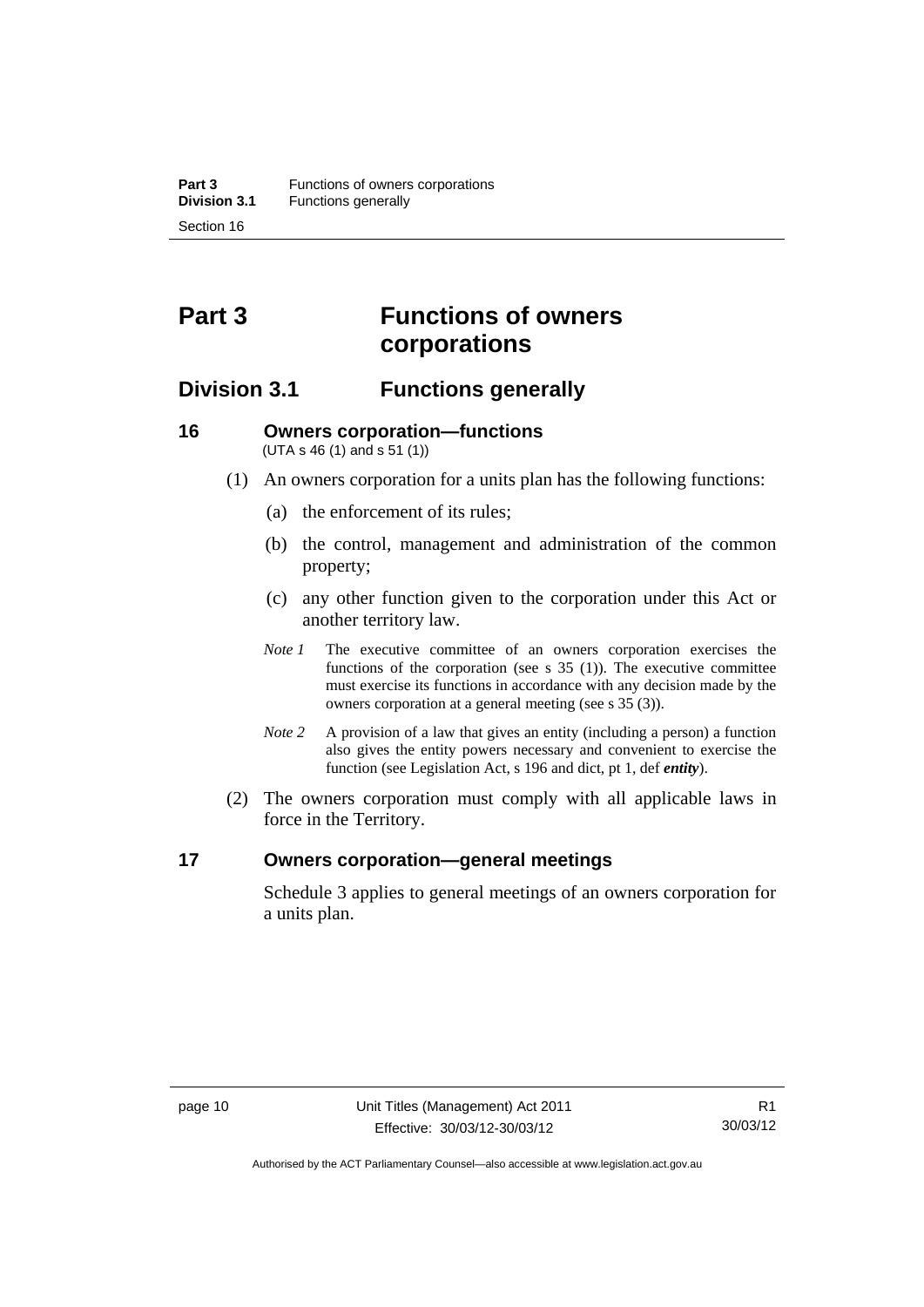### <span id="page-22-0"></span>**18 Exemptions for units plans with 4 or fewer units**  (UTA s 50)

- (1) An owners corporation for a units plan with 4 or fewer units may, by special resolution, exempt itself from the requirements of this Act as prescribed by regulation.
- (2) An exemption may be revoked by special resolution.

### <span id="page-22-1"></span>**Division 3.2 Functions relating to property**

### <span id="page-22-2"></span>**19 Common property**

(UTA s 47)

- (1) An owners corporation for a units plan holds the common property as agent for—
	- (a) if all the units are owned by the same person—the owner; or
	- (b) in any other case—the unit owners as tenants in common in shares proportional to their unit entitlement.
	- *Note* The owners corporation may, by ordinary resolution, decide to hold sustainability infrastructure installed on common property as trustee for the unit owners (see s 23 (3)).
- (2) The owners corporation must give all members of the corporation opportunity for the reasonable use and enjoyment of the common property.

#### <span id="page-22-3"></span>**20 Dealings with common property**  (UTA s  $48(2)$  and  $(4)$ )

- (1) An owners corporation for a units plan may, if authorised by a special resolution, on conditions and for purposes stated in the resolution—
	- (a) grant or vary an easement over any part of the common property; or
	- (b) take or vary an easement granted for the benefit of the common property; or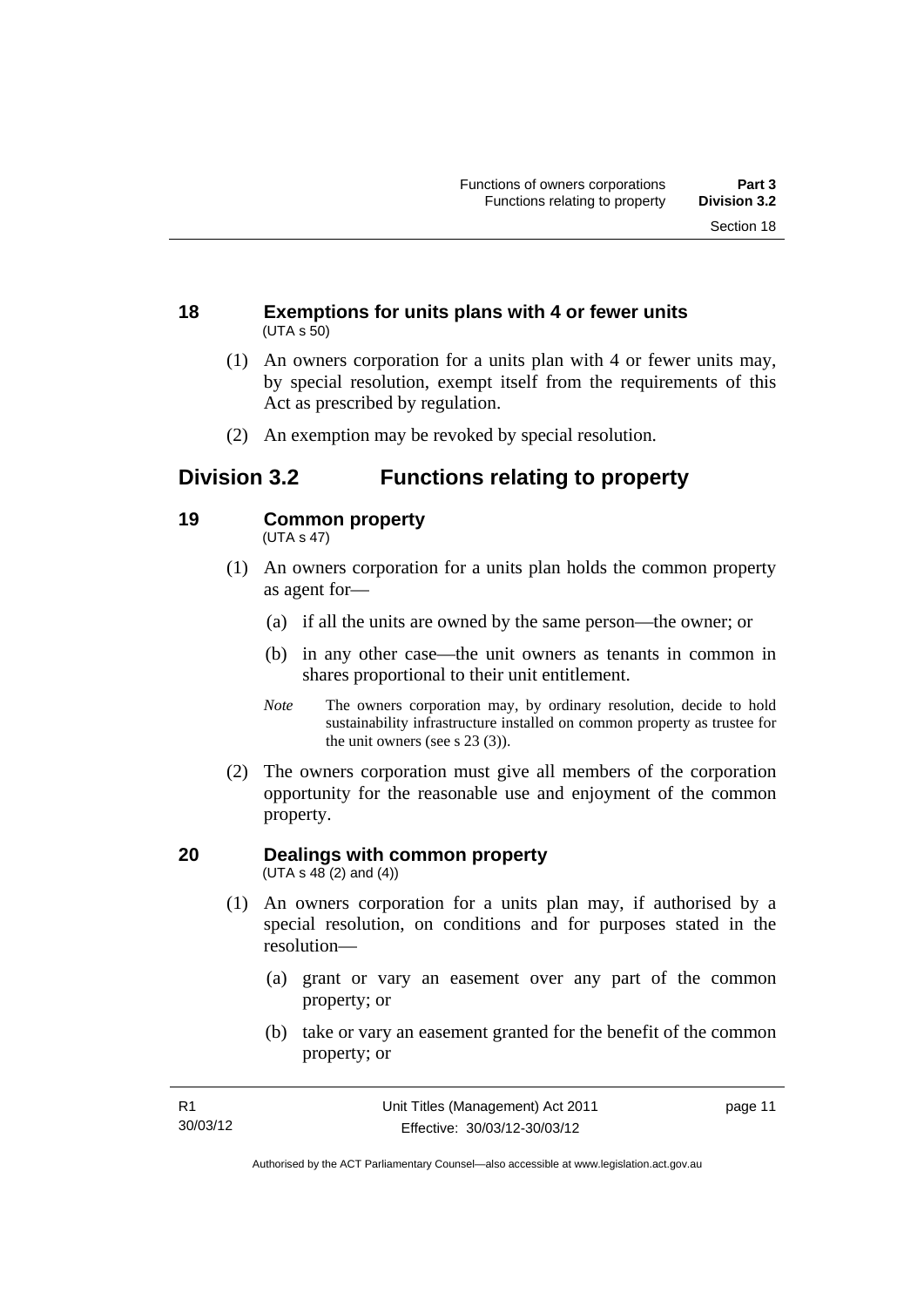- (c) release an easement granted for the benefit of the common property.
- *Note* The owners corporation may, by ordinary resolution, grant an easement or any other right over the common property for the purpose of the installation, operation or maintenance of sustainability or utility infrastructure (see s 23 (1) (c)).
- (2) The owners corporation may not transfer, sublet or mortgage, at law or in equity, its interest in the common property.

### <span id="page-23-0"></span>**21 Dealings in property generally**

 $(UTA s 48 (1) and (3))$ 

- (1) An owners corporation for a units plan may, if authorised by an ordinary resolution—
	- (a) hold property for a use in accordance with its functions; or
	- (b) dispose of that property.
- (2) However, the only interests in land that an owners corporation may hold, at law or in equity, are as follows:
	- (a) the lease of the common property;
	- (b) an easement granted for the benefit of the common property;
	- (c) a registered charge under section 96 securing an amount payable to the corporation;
	- (d) an interest in the common property of a community title scheme that includes the land subdivided by the units plan.

### <span id="page-23-1"></span>**22 Special privileges relating to common property**  (UTA s 49)

- (1) An owners corporation for a units plan may, if authorised by an unopposed resolution, grant a special privilege, other than a sublease, for the enjoyment of the common property, or any part of the common property, to—
	- (a) a unit owner; or

Authorised by the ACT Parliamentary Counsel—also accessible at www.legislation.act.gov.au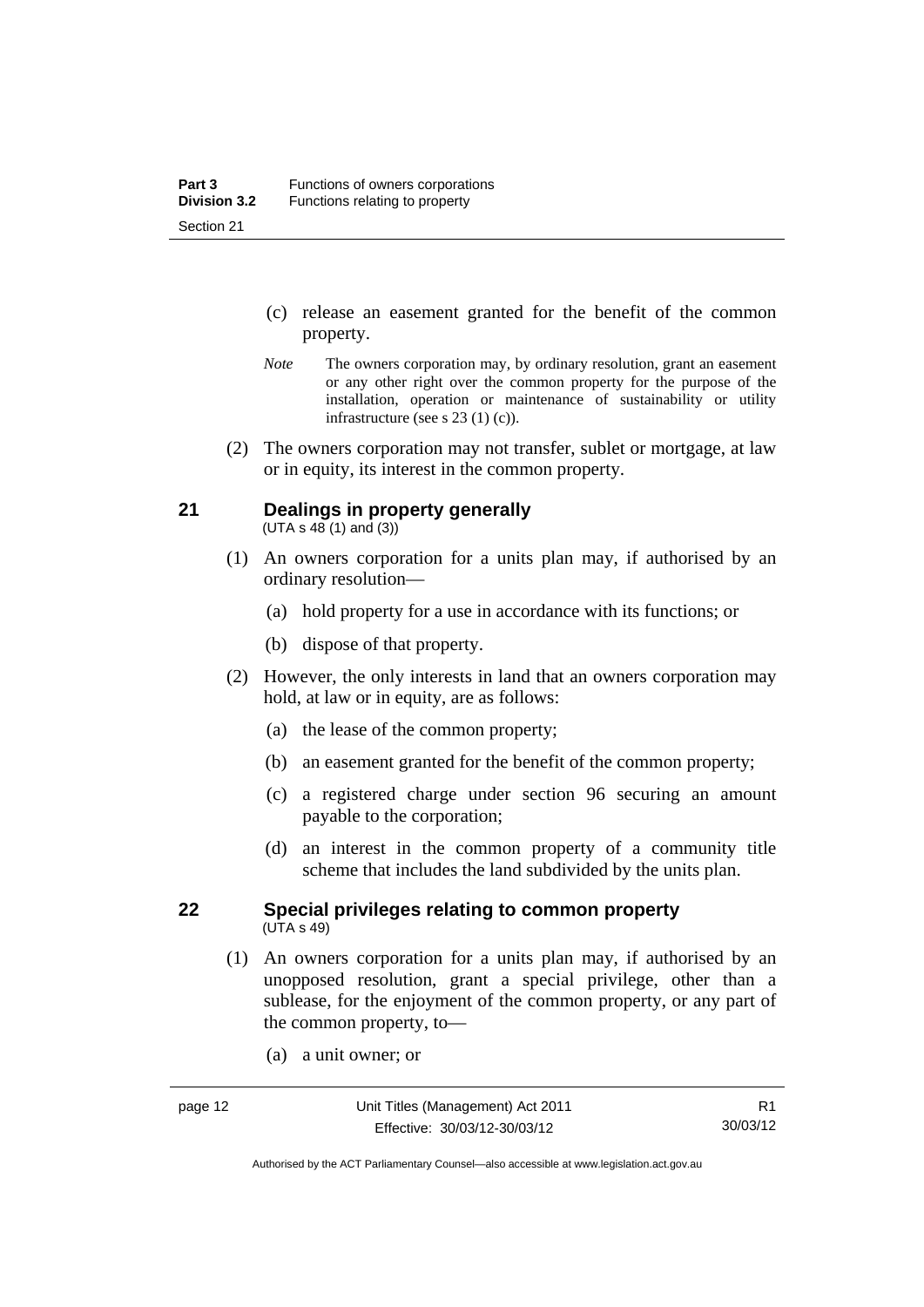- (b) someone else with an interest in a unit.
- (2) A grant under subsection (1) may be terminated, in accordance with a special resolution, by written notice given by the owners corporation to the person to whom the grant was made.

### <span id="page-24-0"></span>**23 Installation of sustainability and utility infrastructure on common property**

- (1) An owners corporation for a units plan may, if authorised by an ordinary resolution—
	- (a) approve the installation of sustainability or utility infrastructure on the common property; and
	- (b) approve the financing of the installation of the sustainability or utility infrastructure; and
	- (c) grant an easement or any other right over any part of the common property for the purpose of the installation, operation or maintenance of the sustainability or utility infrastructure.
- (2) The owners corporation may only approve the installation, and financing, of sustainability or utility infrastructure under this section if satisfied, after considering the following, the long-term benefit of the proposed infrastructure is greater than the cost of installing and maintaining the infrastructure:
	- (a) a site plan of the proposed infrastructure;
	- (b) a maintenance plan for the proposed infrastructure;
	- (c) if the proposed infrastructure is to be financed by a third party—the terms of the financing arrangements;
	- (d) the direct and indirect costs of the proposed infrastructure;
	- (e) the long-term environmental sustainability benefits of the proposed infrastructure;
	- (f) any other matter prescribed by regulation.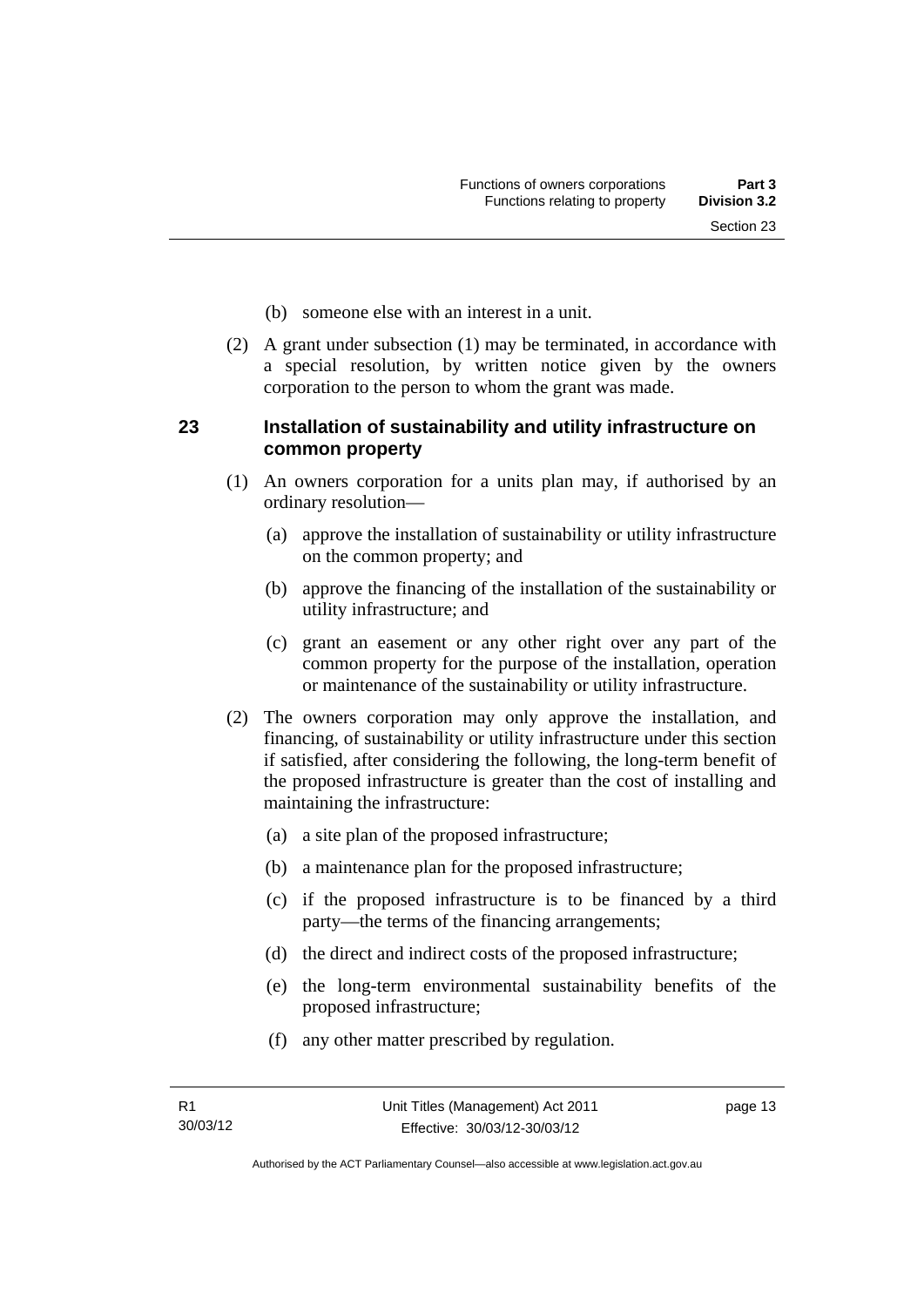- (3) The owners corporation may, by ordinary resolution, decide to hold sustainability infrastructure (including existing sustainability infrastructure) installed on common property and any income earned from the operation of the infrastructure as trustee for—
	- (a) if all the units are owned by the same person—the owner; or
	- (b) in any other case—the unit owners as tenants in common in shares proportional to their unit entitlement.

### **Example—income**

income from an electricity feed-in tariff scheme

- *Note 1* If the owners corporation does not decide to hold sustainability infrastructure as trustee for the unit owners, it holds the infrastructure as agent for the owners (see s 20 (1)).
- *Note 2* An example is part of the Act, is not exhaustive and may extend, but does not limit, the meaning of the provision in which it appears (see Legislation Act, s 126 and s 132).
- (4) For section 71, an owners corporation is not carrying on a business if it receives income from the operation of the sustainability infrastructure and the income is used only to pay—
	- (a) costs, including financing costs, in relation to the installation and maintenance of the infrastructure; or
	- (b) costs of utilities used by, or provided to, the owners corporation.

### <span id="page-25-0"></span>**Division 3.3 Maintenance and other services**

### <span id="page-25-1"></span>**24 Maintenance obligations**

 $(UTA s 51 (3), (5) and (8))$ 

- (1) An owners corporation for a units plan must maintain the following:
	- (a) for a staged development—the common property included in a completed stage of the development;

Authorised by the ACT Parliamentary Counsel—also accessible at www.legislation.act.gov.au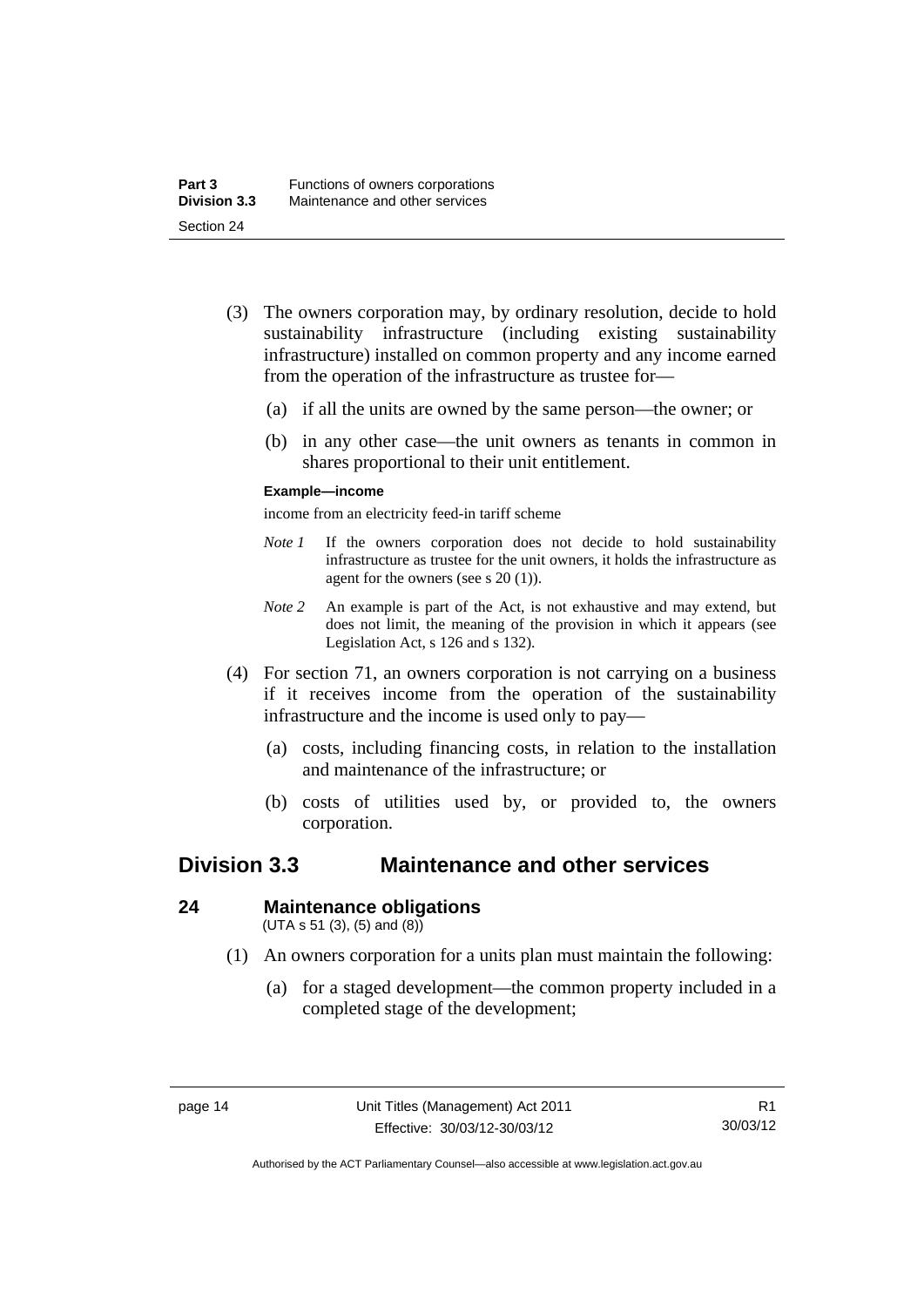- (b) for a development that is not a staged development—the common property;
- (c) other property that it holds;
- (d) the defined parts of any building containing class A units (whether or not the defined parts are common property);

- (e) if a utility service mentioned in the *Unit Titles Act 2001*, section 35 (Easements given by this Act) is provided for the potential benefit of all units—facilities associated with the provision of the utility services including utility conduits;
- (f) any building on the common property that encroaches on a unit if the building is the subject of an easement declared under the *Unit Titles Act 2001*, section 36 (Easements declared by owners corporations);
- (g) as authorised by a special resolution (if any)—all buildings on all class B units on the units plan.

#### **Example—par (g)**

a special resolution authorising the owners corporation to paint all buildings on the class B units and to carry out roofing and structural repairs to all class B units, but excluding responsibility for internal painting and minor repairs of class B units

- *Note* An example is part of the Act, is not exhaustive and may extend, but does not limit, the meaning of the provision in which it appears (see Legislation Act, s 126 and s 132).
- (2) In this section:

*defined parts*, of a building containing class A units, means—

- (a) the following structures in the building, if load-bearing:
	- (i) walls;
	- (ii) columns;

*Note* This does not include painting, unless the painting is required because of other maintenance (see s 26 (1)).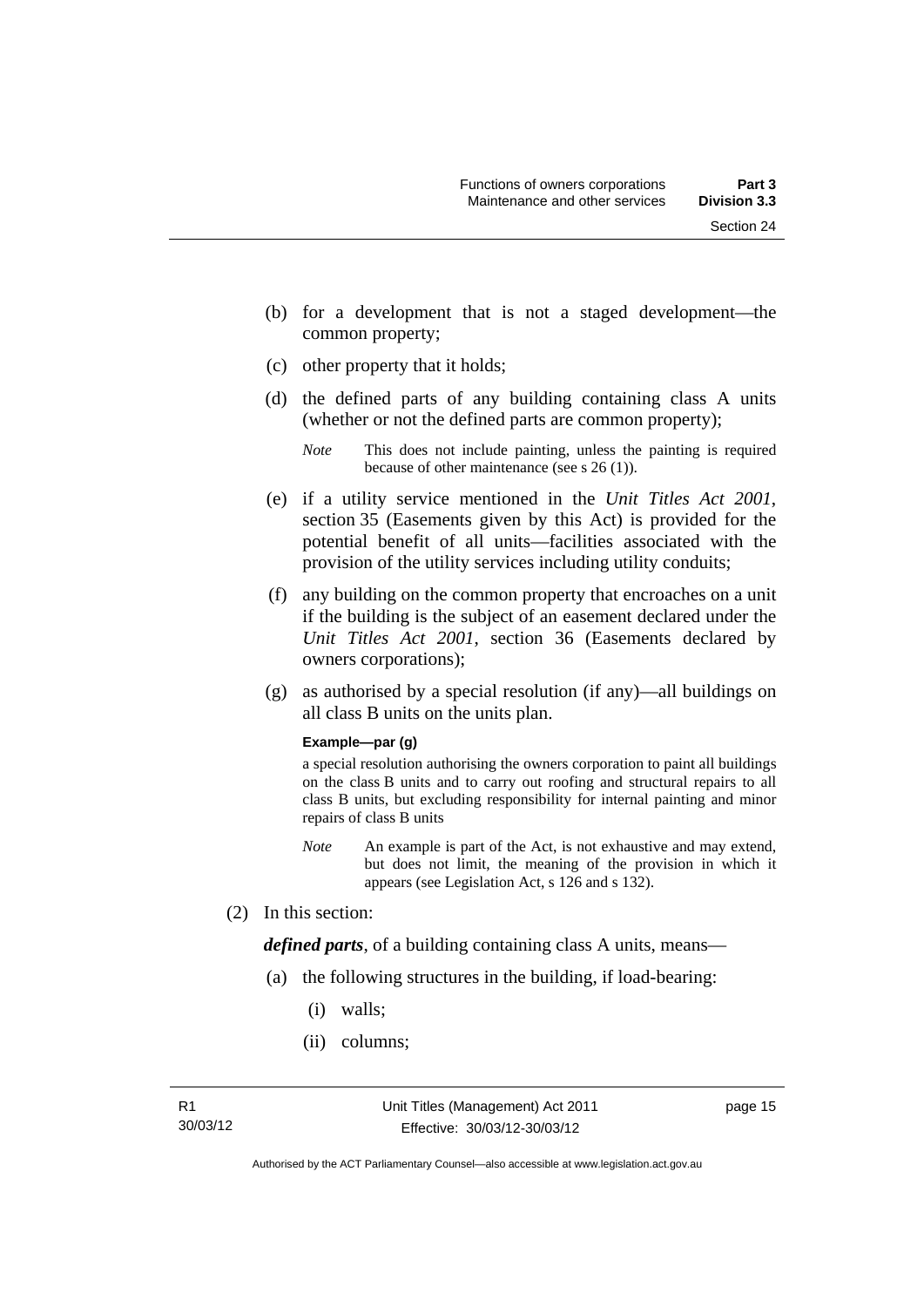- (iii) footings;
- (iv) slabs;
- (v) beams; or
- (b) any part of a balcony on the building.

### <span id="page-27-0"></span>**25 Owners corporation may exempt itself from maintenance obligations**

 $(UTA \, \bar{s} \, 51 \, (6))$ 

An owners corporation for a units plan may, by special resolution, exempt itself from 1 or more maintenance obligations under section 24 (1) if the exemption is not reasonably likely to have a significant adverse effect on—

- (a) the appearance of the common property; or
- (b) the safety of occupiers of the units or of the public.

### <span id="page-27-1"></span>**26 Other qualifications on owners corporation's maintenance obligations**  (UTA s 51 (4) and (7))

- (1) An owners corporation's obligation under section 24 (1) (d) to maintain the defined parts of a building containing class A units does not require the corporation to carry out any painting of a unit unless the painting is necessary because of other maintenance being carried out by the owners corporation.
- (2) If the lease of a unit or the common property is subject to a building and development provision, section 24 (1) does not apply to the owners corporation until the planning and land authority issues a certificate under the *Planning and Development Act 2007*, section 296 (Certificates of compliance)—
	- (a) for the building and development provision; and
	- (b) for any building and development provision to which any of the other leases are subject.

Authorised by the ACT Parliamentary Counsel—also accessible at www.legislation.act.gov.au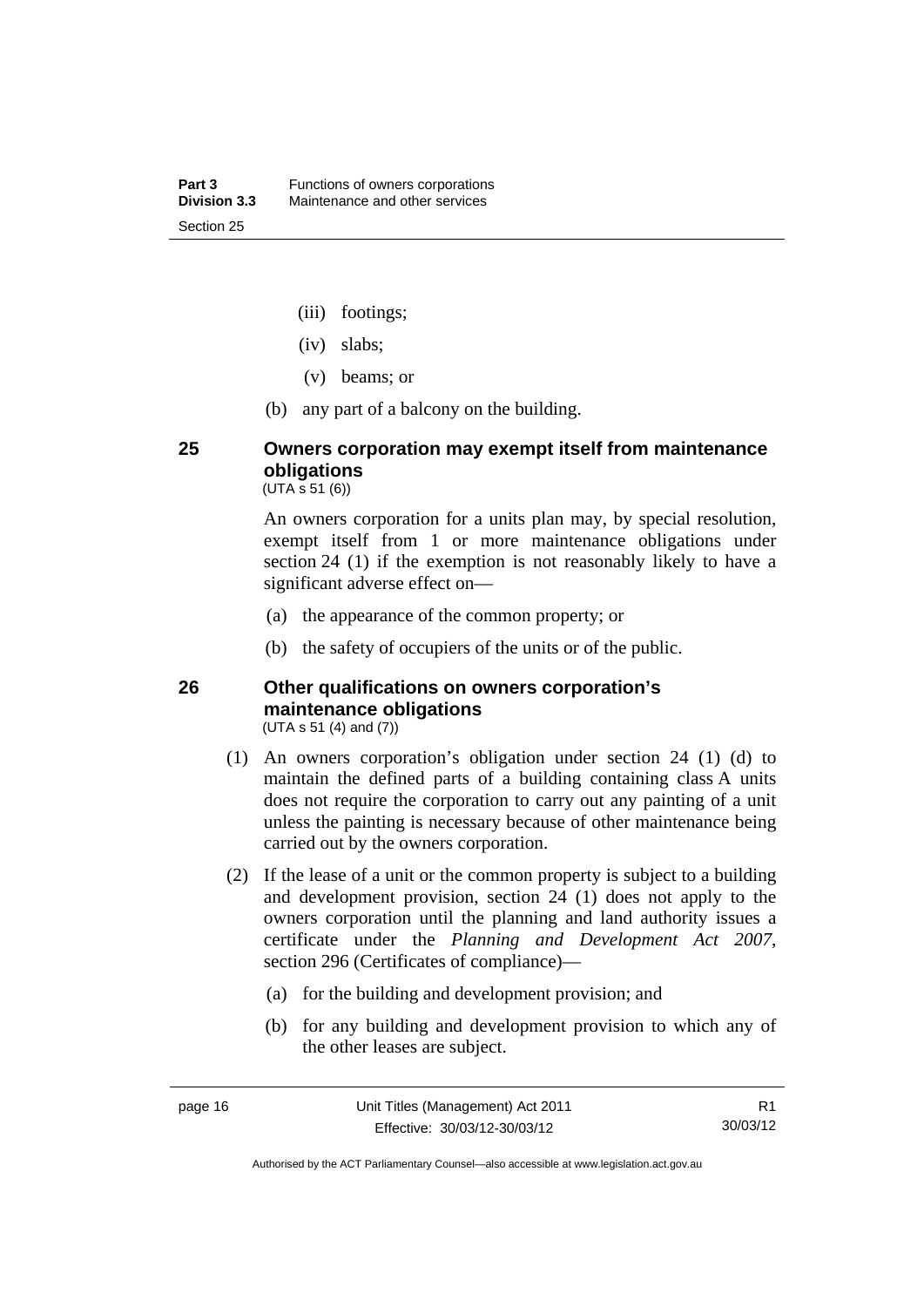*Note Building and development provision*—see the *Planning and Development Act 2007*, s 234.

(3) In this section:

*defined parts*, of a building containing class A units—see section 24 (2).

### <span id="page-28-0"></span>**27 Structural defects—owners corporation may represent members**  (UTA s 51B)

- (1) This section applies if a building, or the site of a building, that is part of the units or common property of a units plan, has a structural defect that affects, or is likely to affect, the support or shelter provided by that part of the building or site to another part of the building or site.
- (2) The owners corporation for the units plan may, by ordinary resolution, take legal action for the rectification of the structural defects if—
	- (a) the legal action could be taken by a member of the corporation; and
	- (b) the member does not take the legal action within a reasonable time after the defect becomes known.
- (3) If the owners corporation takes legal action under this section—
	- (a) the corporation and not the member who could have taken the action is liable for the costs incurred by the corporation in taking the legal action; and
	- (b) the corporation and not the member may take the benefit of any order for costs in the corporation's favour in the legal action.
- (4) For this section, the owners corporation *takes legal action* if the corporation—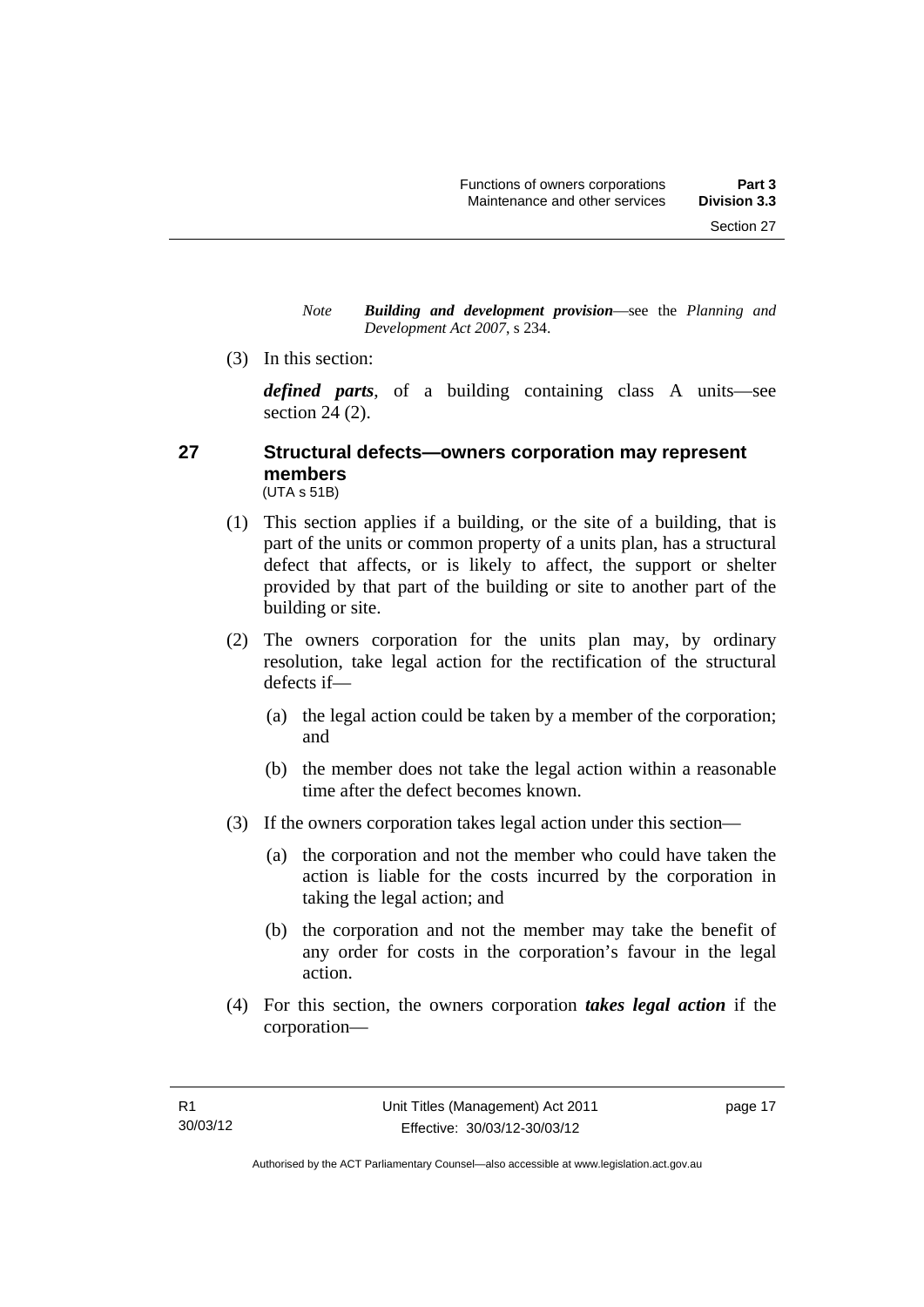- (a) begins a proceeding; or
- (b) continues a proceeding.

### <span id="page-29-0"></span>**28 Owners corporation—entry to units**  (UTA s 51C)

- (1) An owners corporation for a units plan does not have a right to enter a unit in the units plan without the consent of the owner or occupier, except in accordance with this section.
- (2) The owners corporation may enter the unit without notice to the owner or occupier of the unit if the access is required in an emergency.

#### **Examples—emergencies**

- 1 water is flowing from 1 unit into another unit and is causing damage
- 2 an external glass window in the unit is dislodged and is likely to fall
- *Note* An example is part of the Act, is not exhaustive and may extend, but does not limit, the meaning of the provision in which it appears (see Legislation Act, s 126 and s 132).
- (3) If entry to the unit is required to inspect or maintain the common property of the units plan, a person may enter the unit on behalf of the owners corporation if—
	- (a) the executive committee authorises the entry, and the person to enter, by resolution; and
	- (b) the executive committee gives the owner or occupier written notice that the entry must be allowed on a stated day.
- (4) A notice under subsection (3) (b) must be given to the owner or occupier not less than 7 days before the entry it relates to.

### <span id="page-29-1"></span>**29 Work on behalf of particular unit owners or occupiers**  (UTA s 52)

An owners corporation for a units plan may, if authorised by an ordinary resolution, enter into and carry out an agreement with an owner or occupier of a unit for—

Authorised by the ACT Parliamentary Counsel—also accessible at www.legislation.act.gov.au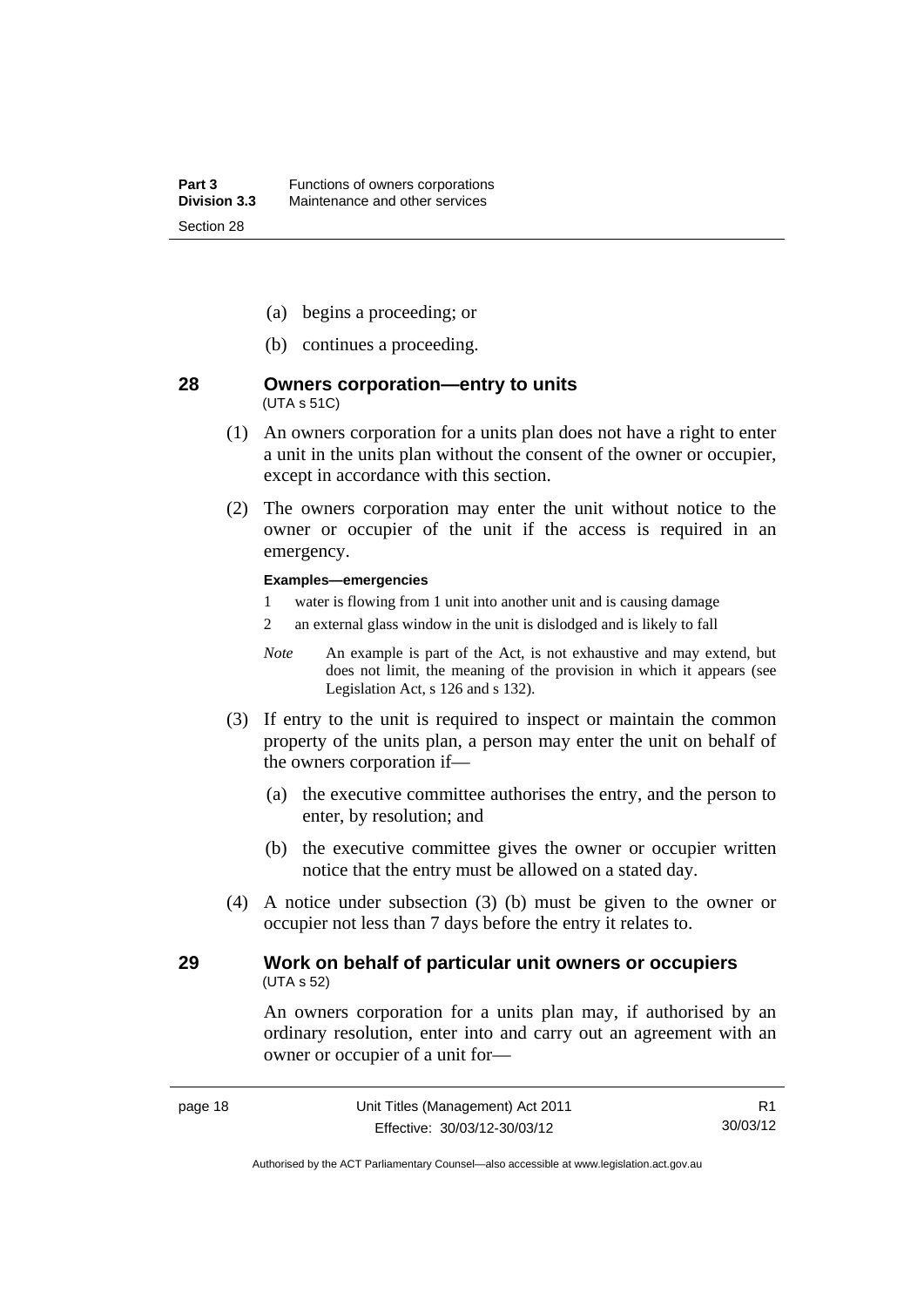- (a) the maintenance of the unit; or
- (b) the provision of facilities or services for the unit (or its owner or occupier).
- <span id="page-30-0"></span>**30 Recovery of costs—agreements under s 29**  (UTA s 53)
	- (1) This section applies to an agreement for the maintenance of a unit, or the provision of facilities or services for a unit (or its owner or occupier), if—
		- (a) the agreement is authorised under section 29; and
		- (b) the owners corporation is not responsible for the maintenance, facilities or services under section 29.
	- (2) The owners corporation may recover the cost of carrying out the agreement as a debt from the person with whom the agreement was entered.
	- (3) If the agreement applies to a number of units, the amount recoverable for each unit is (unless the people with whom the agreement was entered agree in writing otherwise) as follows:

total unit entitlement of relevant units amount recoverable = total cost  $\times$  unit entitlement of the unit

(4) In subsection (3):

*total cost* means the total cost of carrying out the agreement.

*total unit entitlement of relevant units* means the total unit entitlement of all units that the agreement applies to.

*Note Unit entitlement*—see the *Unit Titles Act 2001*, s 8.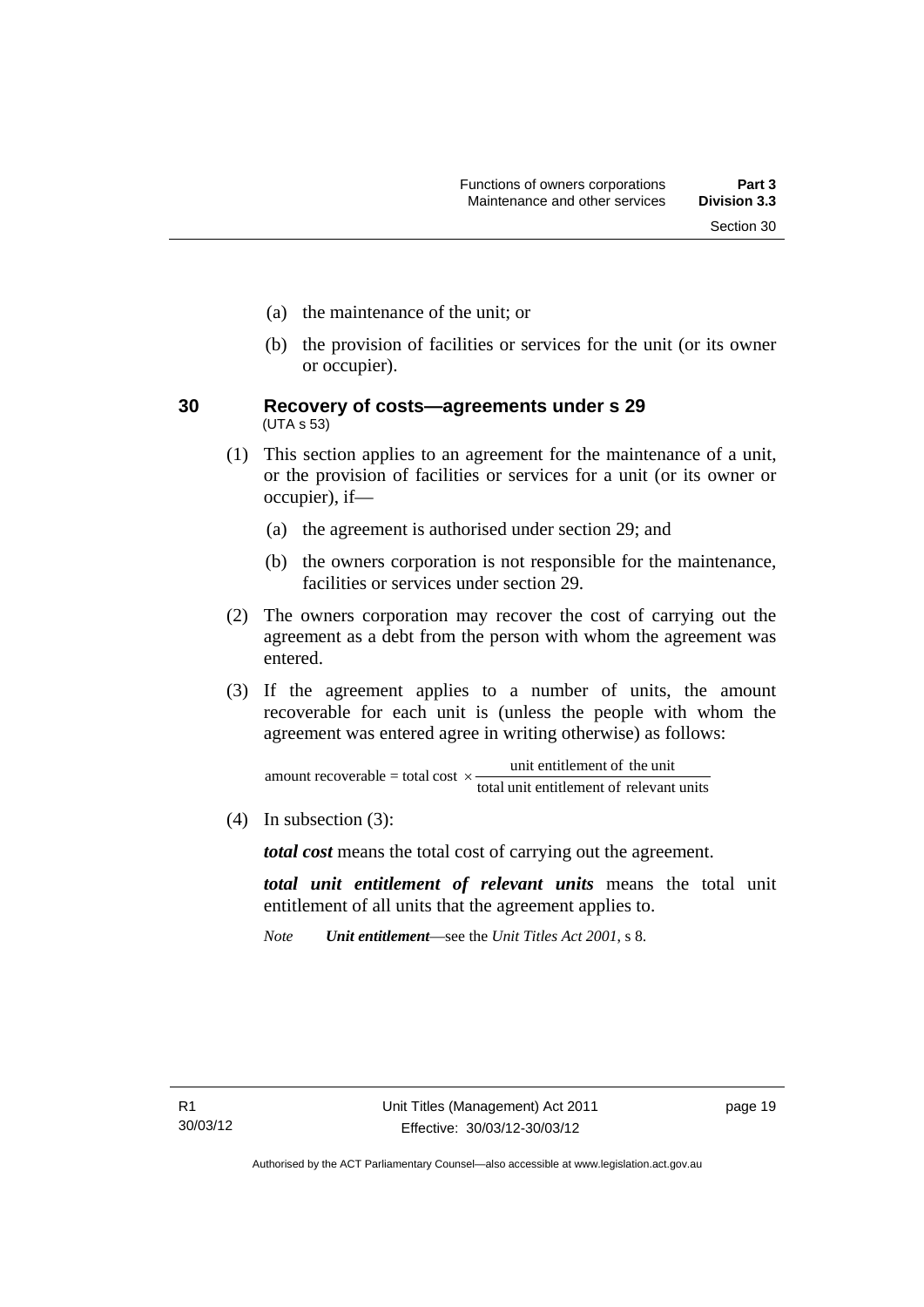### <span id="page-31-0"></span>**31 Recovery of expenditure resulting from member or unit occupier's fault**  (UTA s 54)

- (1) This section applies if an owners corporation for a units plan has in carrying out its functions incurred an expense, or carried out work, that is necessary because of—
	- (a) a wilful or negligent act or omission of a member of the corporation, or an occupier of the member's unit; or
	- (b) a breach of its rules by a member of the corporation, or an occupier of the member's unit.
- (2) The amount spent or the cost of the work is recoverable by the owners corporation from the member as a debt.
- (3) If the owners corporation recovers an amount under subsection (2) from a member for an act, omission or breach of an occupier of the member's unit, the member may recover the amount from the occupier as a debt.
- (4) In this section:

*work*, carried out by an owners corporation, means maintenance or anything else the corporation is authorised under this Act to do.

### <span id="page-31-1"></span>**Division 3.4 Other matters**

### <span id="page-31-2"></span>**32 Animals—owners corporation's consent**  (UTA s 51A)

- (1) A unit owner may keep an animal, or allow an animal to be kept, within the unit or the common property only with the consent of the owners corporation.
- (2) The owners corporation may give consent under this section with or without conditions.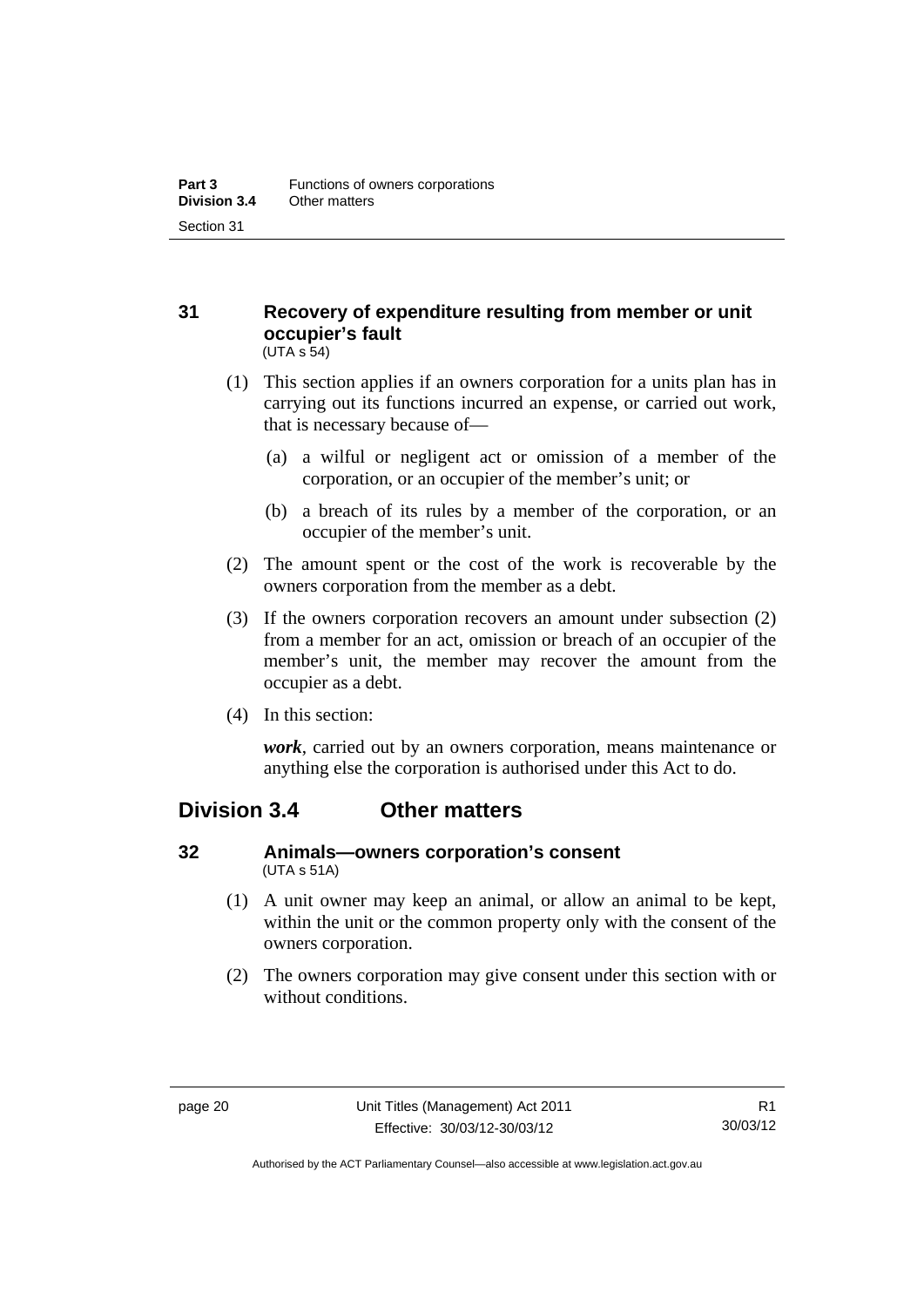- (3) However, the owners corporation's consent must not be unreasonably withheld.
	- *Note* An owner or occupier of a unit may apply to the ACAT to resolve a dispute with the owners corporation about keeping an animal, or allowing an animal to be kept (see s 126).
- (4) In this section:

*animal* includes—

- (a) an amphibian; and
- (b) a bird; and
- (c) a fish; and
- (d) a mammal (other than a human being); and
- (e) a reptile.

### <span id="page-32-0"></span>**33 Restriction on owners corporation during developer control period**

(UTA s 46A)

- (1) An owners corporation for a units plan must not, during the developer control period, do any of the following:
	- (a) enter into a contract unless—
		- (i) the contract is disclosed in each contract to sell a unit in the units plan; and
		- (ii) either—
			- (A) the contract is for a period not longer than 2 years; or
			- (B) the ACAT authorises the corporation entering into the contract in accordance with subsection (3);
		- *Note* This section also applies to the engagement of a manager or service contractor under div 4.2 or div 4.3.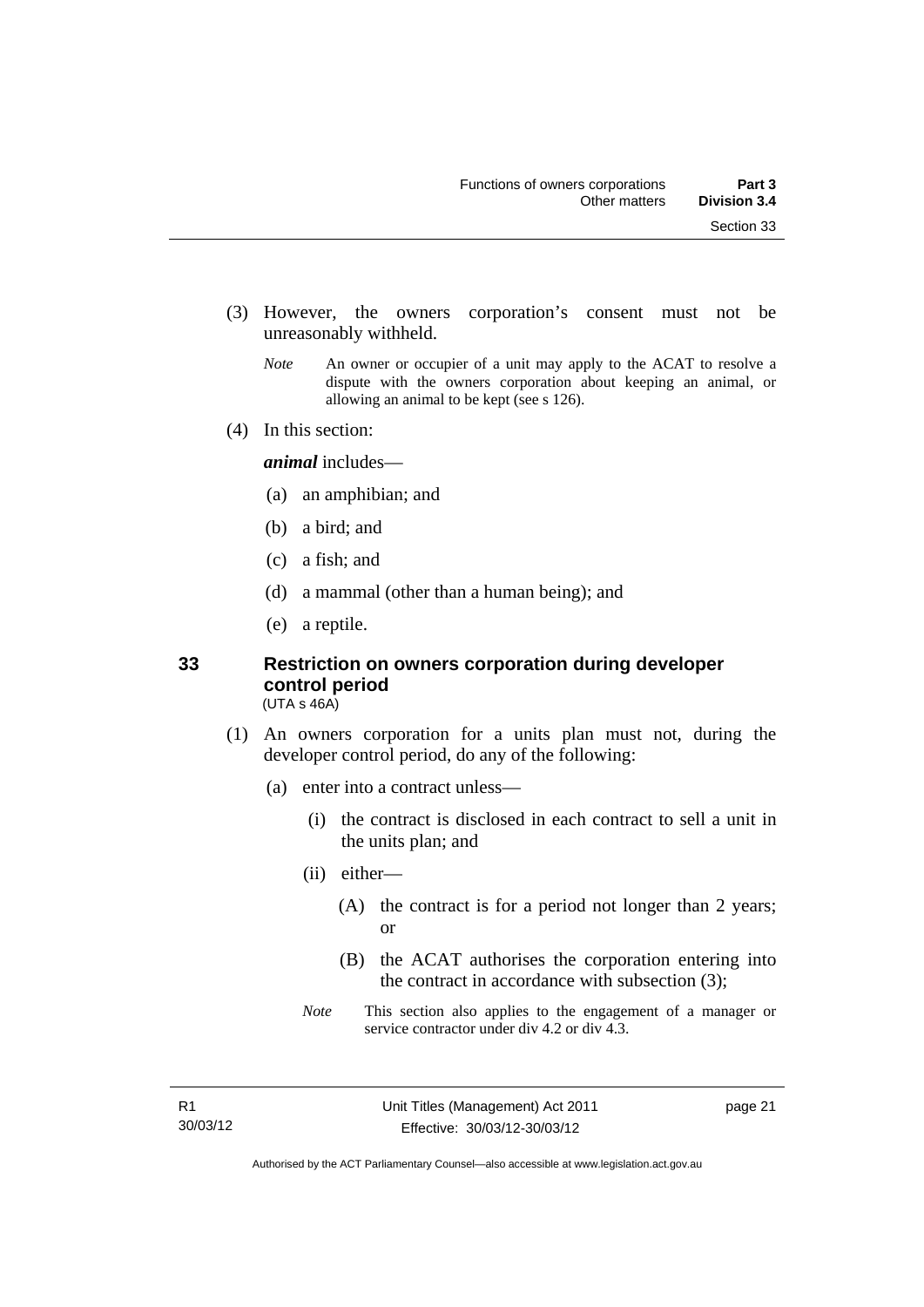- (b) change the rules of the corporation;
- (c) approve the keeping of an animal in a unit unless the right to keep an animal was reserved in each contract to sell a unit in the units plan.
- (2) A developer or, if an owners corporation is established for the units plan, the owners corporation may apply to the ACAT for the authority to enter a contract during the developer control period.
- (3) The ACAT may authorise the owners corporation entering into the contract if satisfied that the terms of the contract are reasonable in all the circumstances.
- (4) In making a decision under subsection (3), the ACAT—
	- (a) must take into account any matter prescribed by regulation; and
	- (b) may take into account any other thing it considers relevant.

#### **Examples—other things that may be relevant**

- 1 short and long-term economic benefits and disadvantages of the contract
- 2 the existence of a financing agreement related to the contract
- 3 environmental sustainability measures provided for by the contract
- *Note* An example is part of the Act, is not exhaustive and may extend, but does not limit, the meaning of the provision in which it appears (see Legislation Act, s 126 and s 132).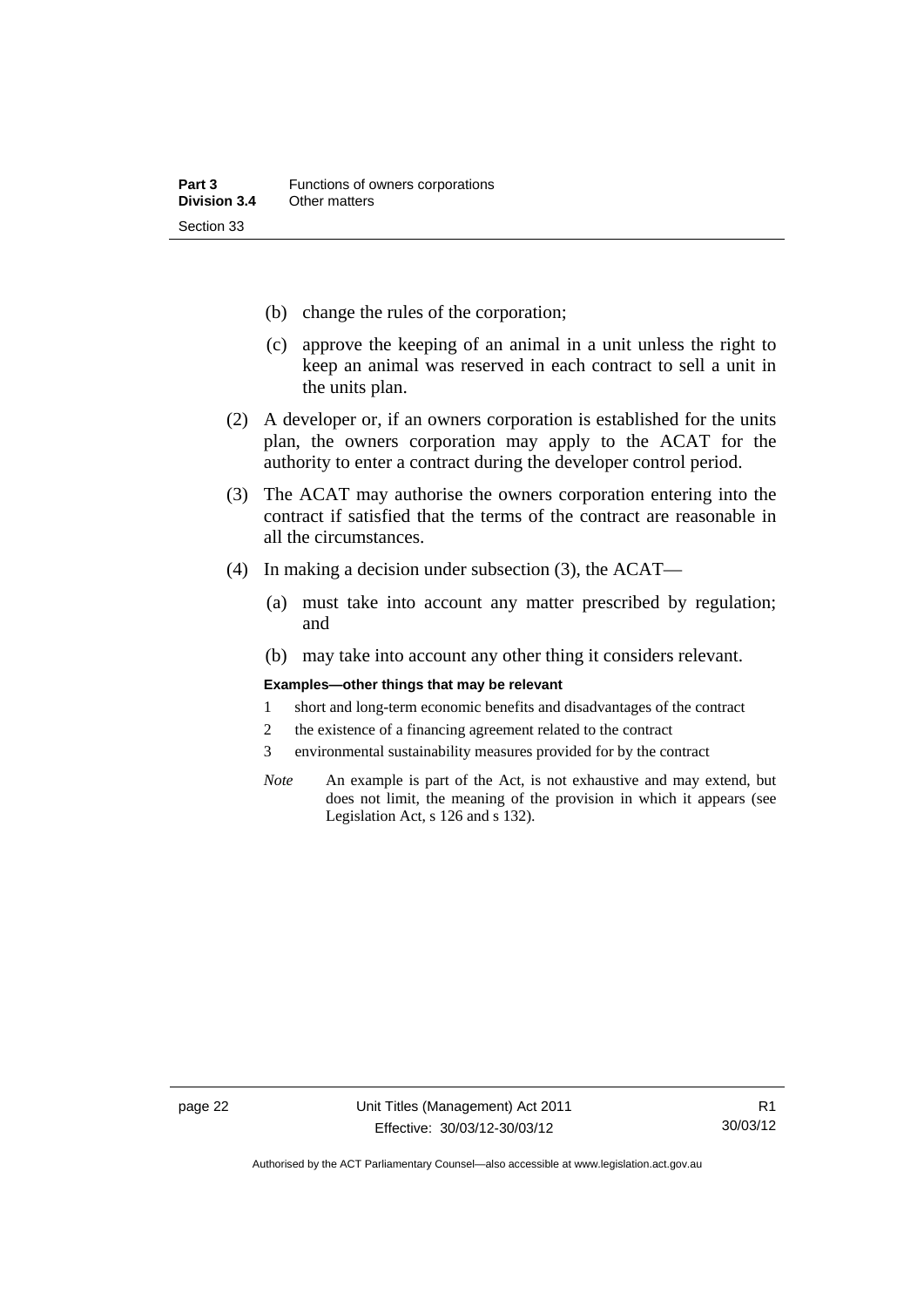### <span id="page-34-0"></span>**Part 4 People helping the owners corporation exercise its functions**

### <span id="page-34-1"></span>**Division 4.1 Executive committees**

### <span id="page-34-2"></span>**34 Executive committee—establishment**  (UTA s 81)

On the establishment of an owners corporation, the executive committee of the corporation is established.

### <span id="page-34-3"></span>**35 Executive committee—functions**  (UTA s 82)

- (1) The executive committee of an owners corporation exercises the functions of the corporation.
- (2) Without limiting subsection (1), the executive committee's functions include the following:
	- (a) developing matters in relation to—
		- (i) the common property; and
		- (ii) the strategic affairs of the owners corporation;
	- (b) submitting matters developed under paragraph (a) to the owners corporation for consideration;
	- (c) monitoring the owners corporation's financial performance;
	- (d) approving the annual financial statements and budget for presentation to the owners corporation at the corporation's annual general meeting;
	- (e) supervising the treasurer, secretary, manager (if any) and communications officer (if any);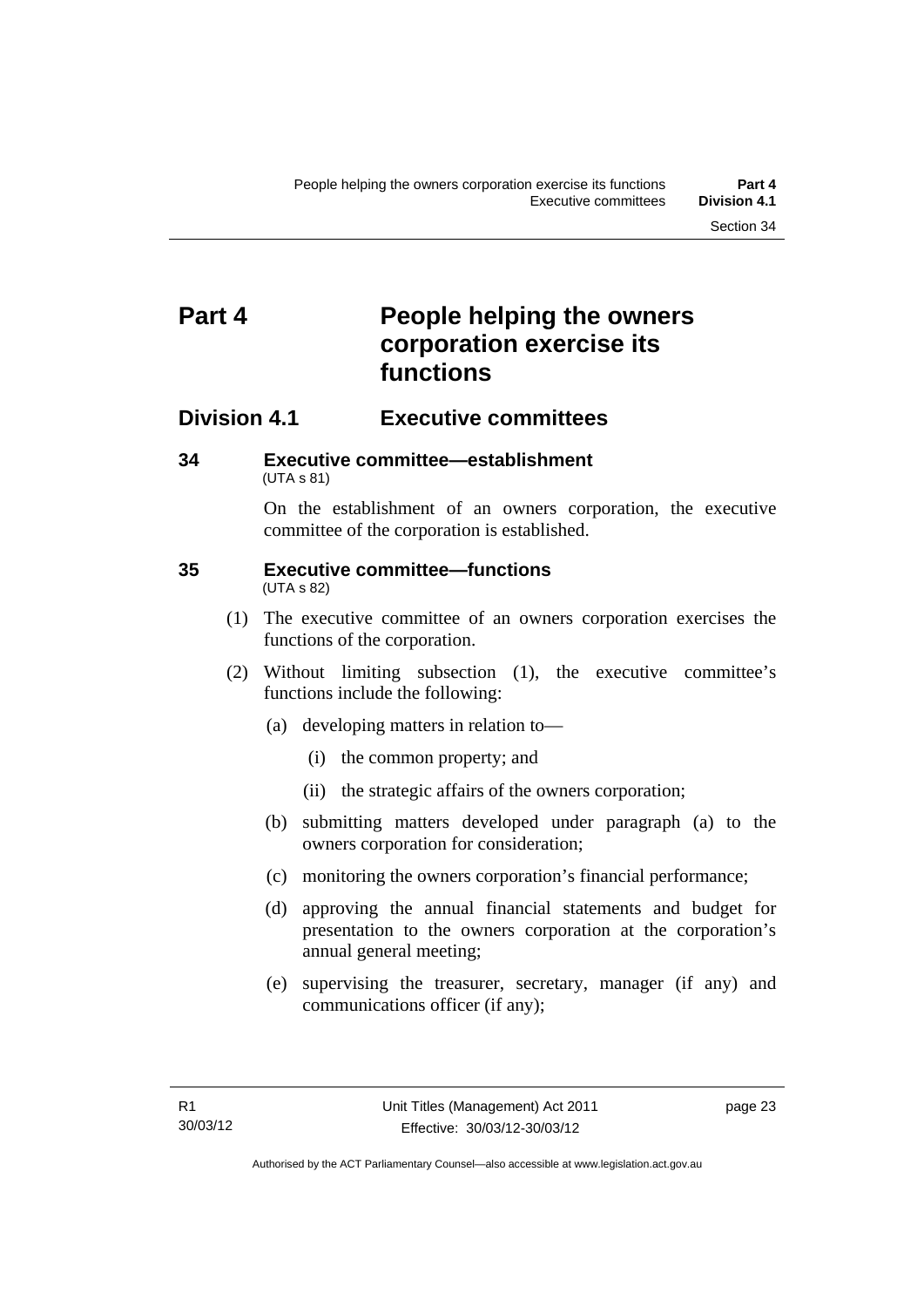- (f) carrying out the decisions of the owners corporation made at general meetings.
- (3) The executive committee must exercise its functions—
	- (a) as the corporation directs by resolution at a general meeting; or
	- (b) in the absence of a resolution—as the committee considers appropriate.
	- *Note* The resolution required under s (3) (a) is an ordinary resolution, unless the Act provides that the resolution should be a special, unopposed or unanimous resolution—see sch 3, s 3.14 (Decision-making at general meetings).

### <span id="page-35-0"></span>**36 Executive committee—what it must, may and cannot do**

The executive committee must act in accordance with schedule 2, part 2.1.

### <span id="page-35-1"></span>**37 Executive committee—meetings**

Schedule 2, part 2.2 applies to executive committee meetings.

### <span id="page-35-2"></span>**38 Executive committee—before the first annual general meeting**   $(UTA S 83)$

- (1) Until the first annual general meeting of an owners corporation, the members of the executive committee are all the members of the corporation.
- (2) Until the first annual general meeting, the executive committee may exercise a function of the owners corporation only if authorised to do so by a special resolution.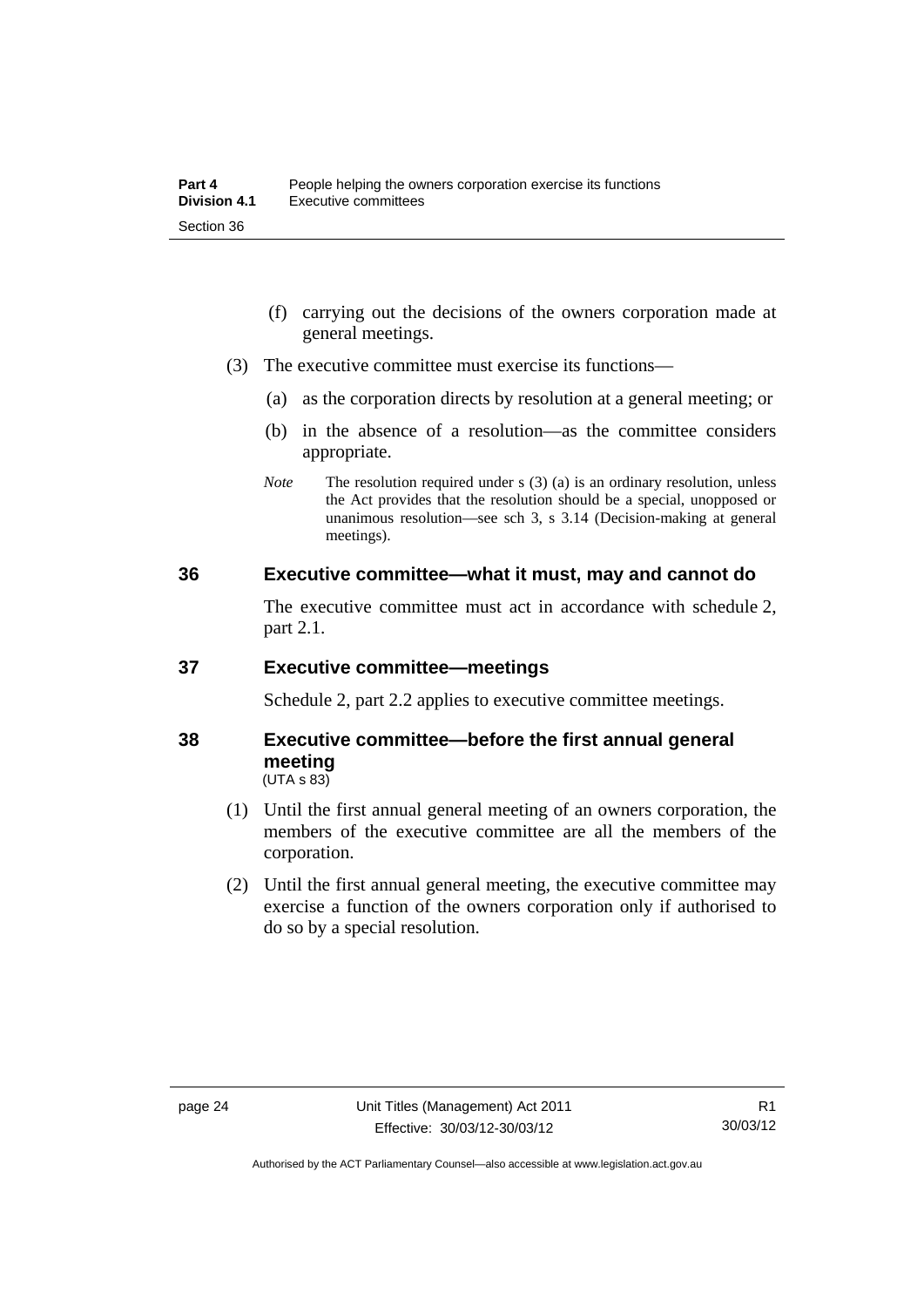#### **39 Executive committee—at and from the first annual general meeting**  (UTA s 84)

- (1) This section applies to the executive committee of an owners corporation beginning at the corporation's first annual general meeting.
- (2) The number of members of the executive committee (the *executive members*) is decided as follows:
	- (a) if there are only 1, 2 or 3 members of the owners corporation each member of the owners corporation is an executive member;
	- (b) if there are 4 or more members of the owners corporation—the members of the corporation must, at a general meeting, decide—
		- (i) by ordinary resolution to have 3 to 7 executive members; or
		- (ii) by special resolution to have 8 or more executive members.
- (3) If the number of members of the owners corporation is equal to or falls below the number of executive members as decided by the corporation, all the members of the corporation are executive members (even if not nominated or elected).
- (4) The executive members—
	- (a) are elected (if necessary) by ordinary resolution at each annual general meeting; and
	- (b) hold office until the earlier of—
		- (i) the next annual general meeting; and
		- (ii) the executive member ceasing to be a member of the owners corporation.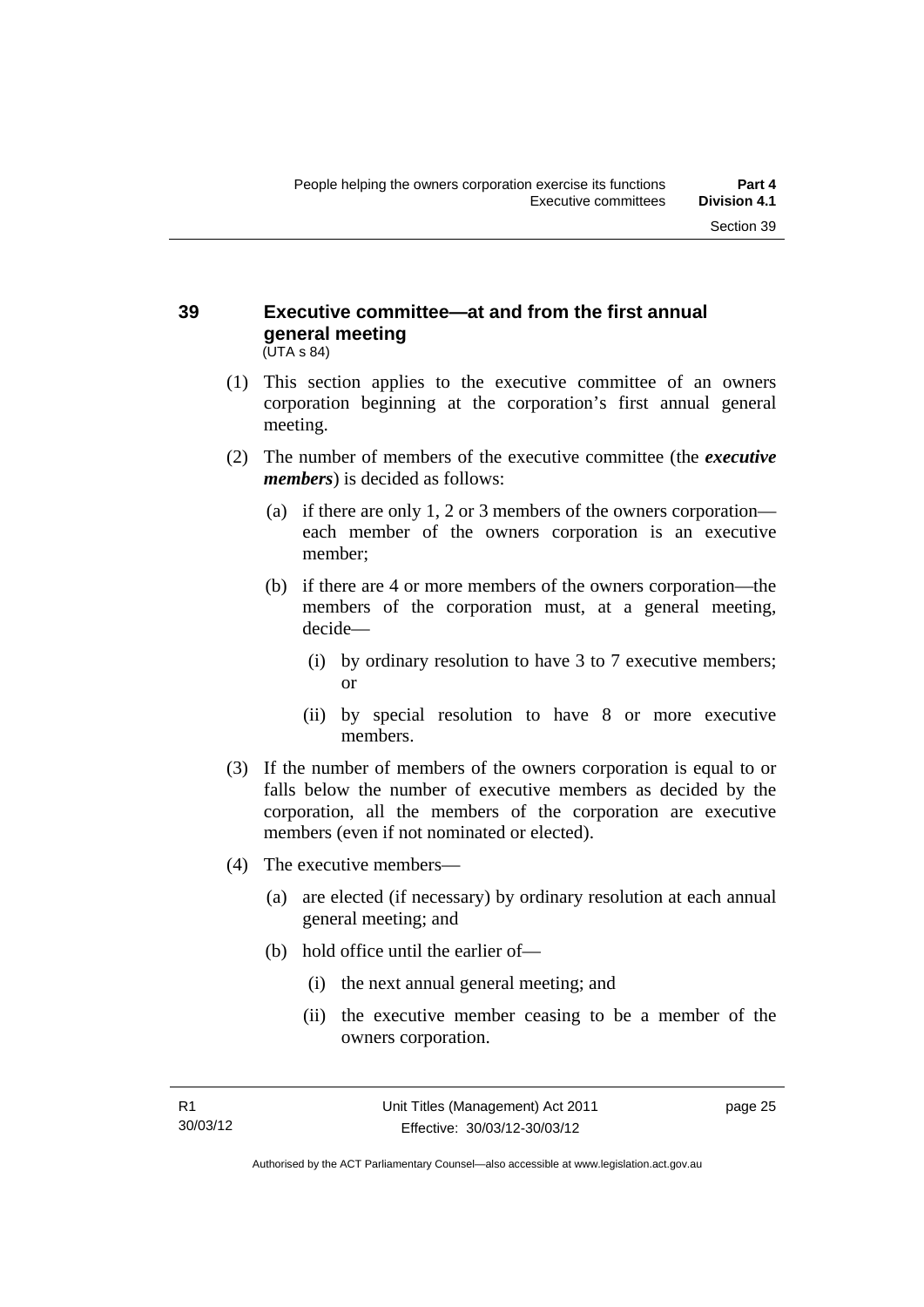- (5) An executive member (the *removed member*) of an owners corporation may be removed by the ordinary resolution that elects another member of the corporation to replace the removed member until the next annual general meeting.
- (6) The executive committee of an owners corporation may appoint a member of the corporation to fill a casual vacancy on the committee until the next annual general meeting.

#### **40 Executive committee—office-holders**  (UTA s 87)

- (1) The executive committee must elect—
	- (a) a chairperson; and
	- (b) a secretary; and
	- (c) a treasurer.
- (2) The committee may elect a person to 2 or more positions.

#### **41 Executive committee—chairperson's functions**  (UTA s 87A (1))

The functions of the chairperson are—

- (a) to chair general meetings of the owners corporation and meetings of the executive committee; and
- (b) to set the agenda for general meetings and executive meetings, in consultation with the secretary and owners corporation manager (if any); and
- (c) to talk to the secretary, treasurer and manager (if any) about the exercise of their functions.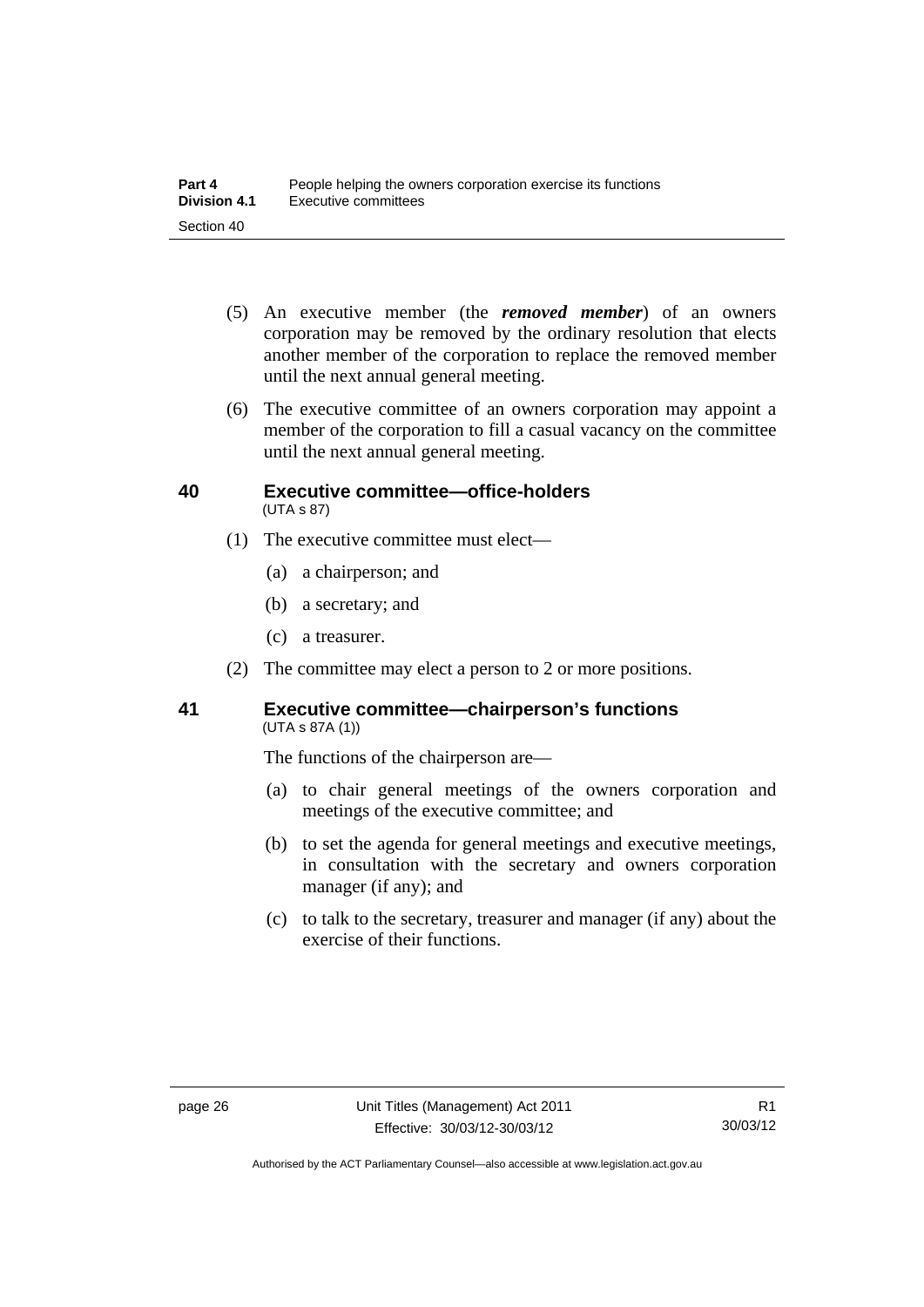#### **42 Executive committee—secretary's functions**  (UTA s 87B)

The functions of the secretary are—

- (a) on behalf of the executive committee—
	- (i) to give notice of meetings of the executive committee and general meetings; and
	- (ii) to prepare and send out to executive members minutes of executive meetings; and
	- (iii) to prepare and send out to members of the owners corporation minutes of general meetings; and
	- (iv) to keep the records of the owners corporation, other than the records mentioned in schedule 2, section 2.1 (1) (f) (which are financial records); and
- (b) on behalf of the executive committee, and the owners corporation, to give notices under the Act; and
- (c) on behalf of the owners corporation—
	- (i) to give certificates required under the Act; and
	- (ii) to prepare and answer correspondence; and
- (d) to give any other administrative support to the executive committee or owners corporation.

#### **43 Executive committee—treasurer's functions**  (UTA s 87C)

The functions of the treasurer are—

- (a) on behalf of the owners corporation, to give to each unit owner notice of—
	- (i) a determination of general fund contributions under section 78 (1); and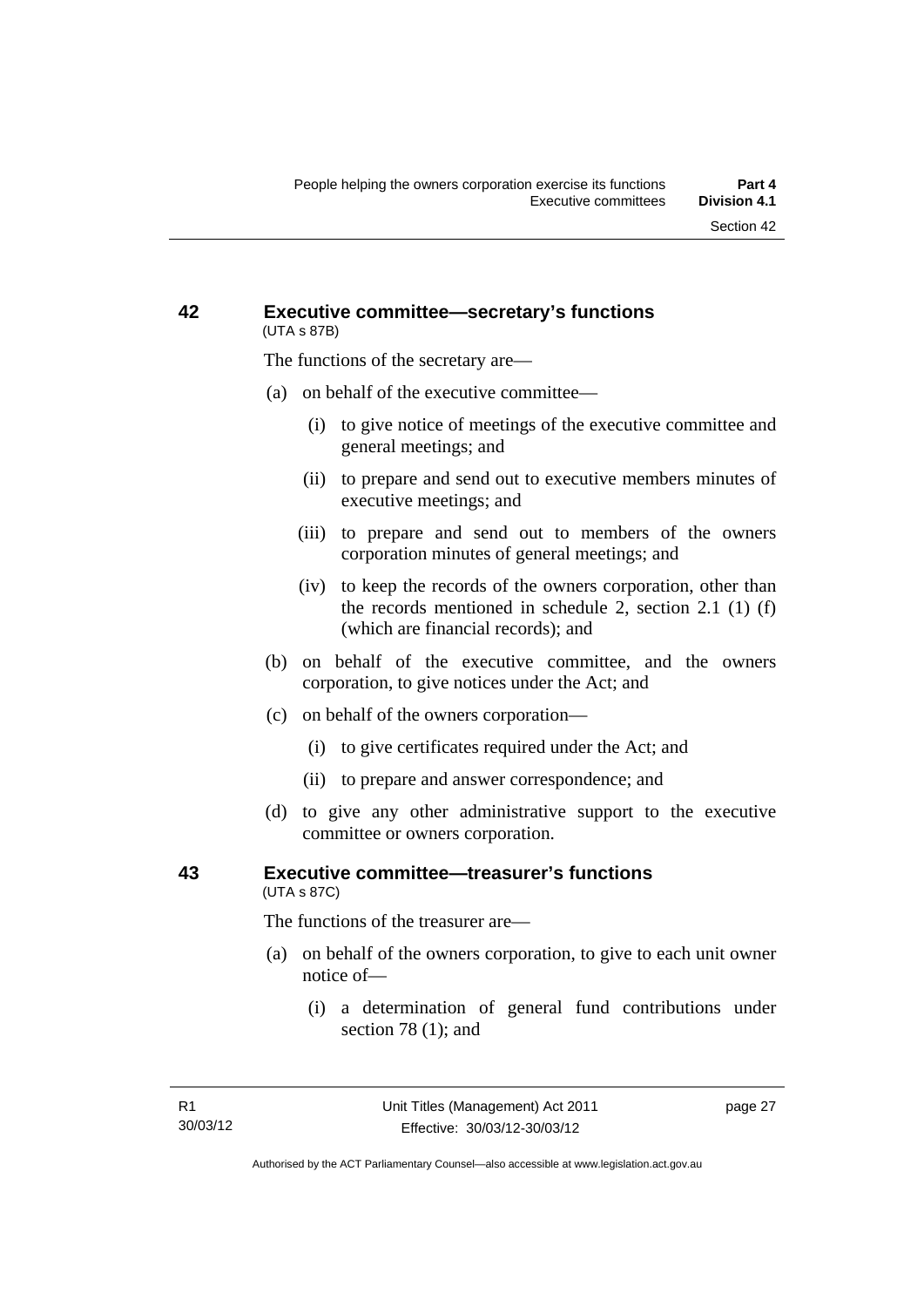- (ii) a determination of sinking fund contributions under section 89 (1); and
- (b) on behalf of the owners corporation—
	- (i) to pay all amounts the corporation receives into the corporation's account in accordance with section 68 (1) (b); or
	- (ii) if the owners corporation is exempt from section  $68(1)$  to receive, acknowledge receipt of, and account for amounts paid to the corporation; and
		- *Note* An owners corporation for a units plan with only 2 or 3 units may, by unopposed resolution, exempt itself from s 68 (1) (see s 68 (2)).
- (c) on behalf of the owners corporation, to pay amounts the corporation spends out of the corporation's account, in accordance with section 68 (1) (c), as authorised by the executive committee; and
- (d) on behalf of the executive committee, to keep the records (the *records*) mentioned in schedule 2, section 2.1 (1) (f); and
- (e) if the owners corporation requires the records to be audited—to arrange for the records to be audited by a qualified auditor; and
- (f) to give financial reports to meetings of the executive committee to allow the committee to monitor the financial performance of the owners corporation; and
- (g) to prepare and certify the annual financial statements mentioned in schedule 2, section 2.2 (1).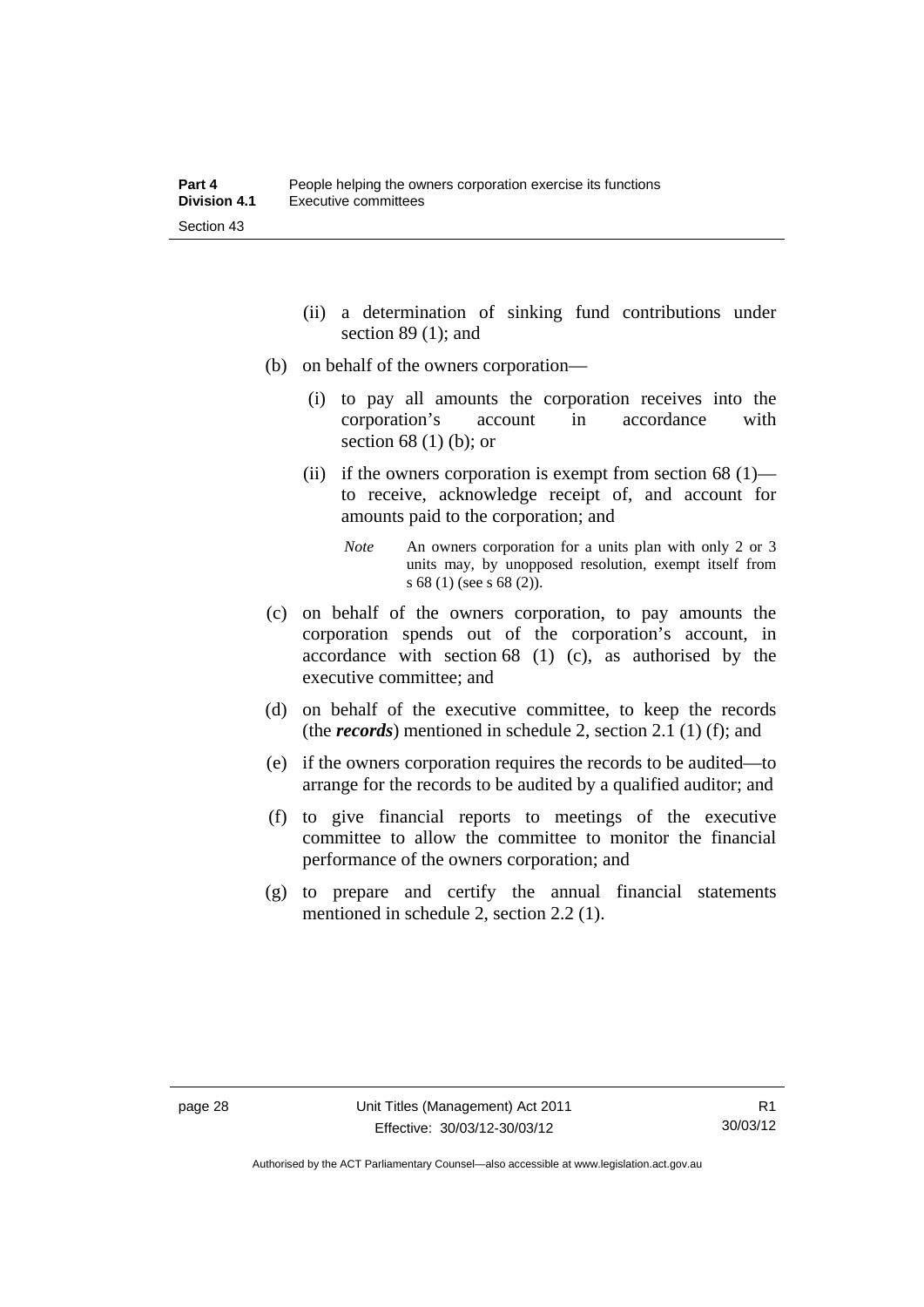#### **44 Executive committee—delegation**  (UTA s 89)

- (1) An executive committee may delegate its functions to 1 or more executive members.
	- *Note* A function that has been delegated by the executive committee may, despite the delegation, be exercised by the committee (see Legislation Act, s 240). For the making of delegations and the exercise of delegated functions generally, see the Legislation Act, pt 19.4.
- (2) An owners corporation may, by ordinary resolution, impose conditions or restrictions on its executive committee's powers of delegation.

#### **45 Executive committee—contractors and employees**  (UTA s 90)

- (1) An executive committee of an owners corporation may engage or employ people on the terms it considers appropriate to help in the exercise of the corporation's functions.
	- *Note* An owners corporation may engage a manager (see div 4.2) and service contractors (see div 4.3).
- (2) However, the executive committee may only engage a person under this section—
	- (a) on a short-term basis; or
	- (b) for functions other than those for which a manager or service contractor would usually be engaged to undertake.
- (3) An owners corporation may, by ordinary resolution, impose conditions or limitations on its executive committee's power to engage or employ people.

#### **46 Executive members—code of conduct**

An executive member must comply with the code of conduct set out in schedule 1, part 1.1.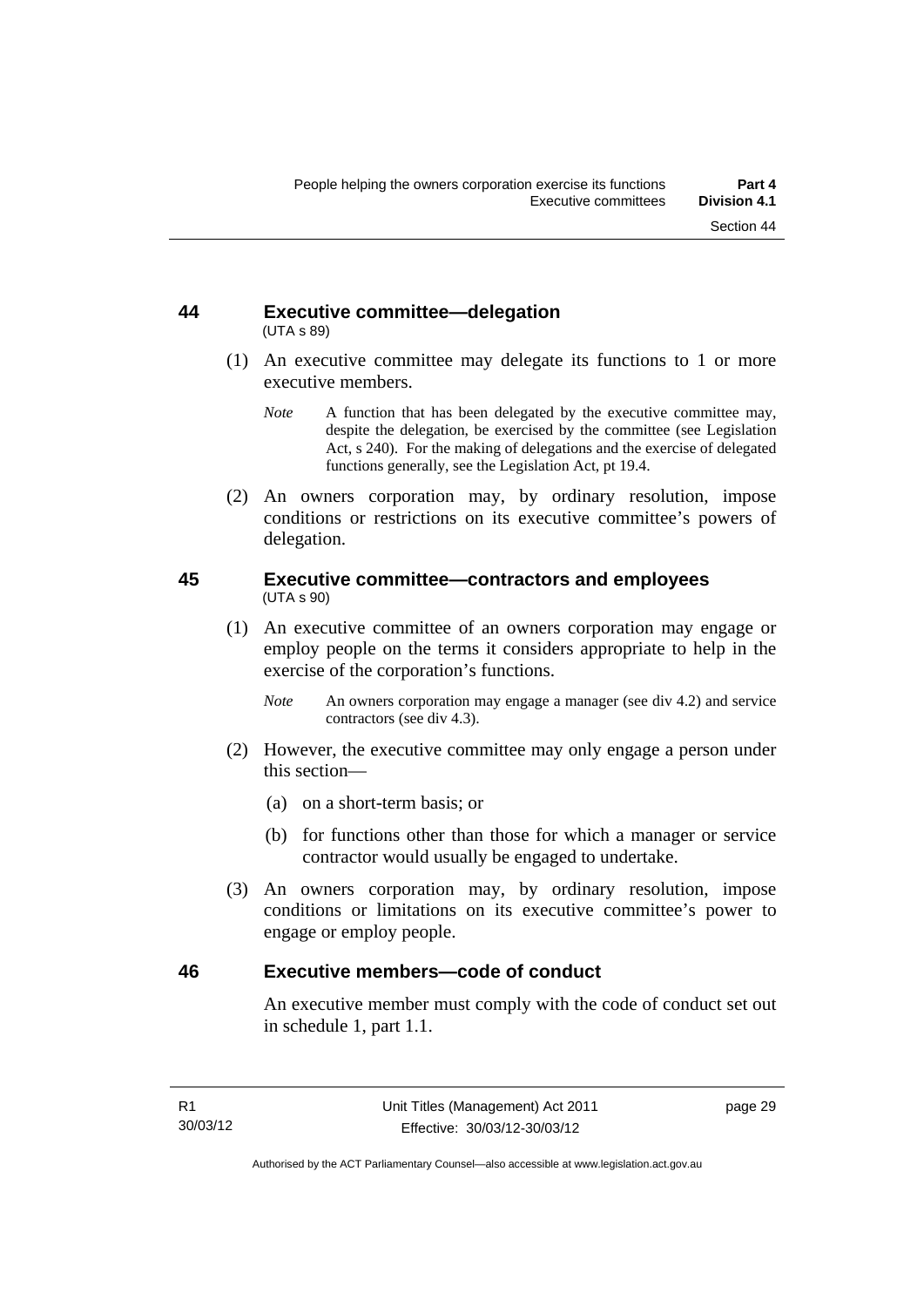### **47 Executive members—protection from liability**

- (1) An executive member is not civilly liable for conduct engaged in honestly and without recklessness—
	- (a) in the exercise of a function under this Act; or
	- (b) in the reasonable belief that the conduct was in the exercise of a function under this Act.
- (2) Any civil liability that would, apart from this section, attach to the executive committee attaches instead to the owners corporation.
- (3) In this section:

*conduct* means an act or omission to do an act.

#### **48 Executive committee—validity of acts**  (UTA s 92)

An act done honestly by an executive committee is not invalid only because there was a defect or irregularity in or in relation to the member's election or appointment.

# **Division 4.2 Managers**

### **49 Definitions—div 4.2**

In this division:

*management contract* means a contract to provide management services to an owners corporation.

*management services* means services provided by a manager in exercising the manager's functions.

*manager* means a person—

- (a) contracted under section 50; or
- (b) with whom an owners corporation has a management contract.

R1 30/03/12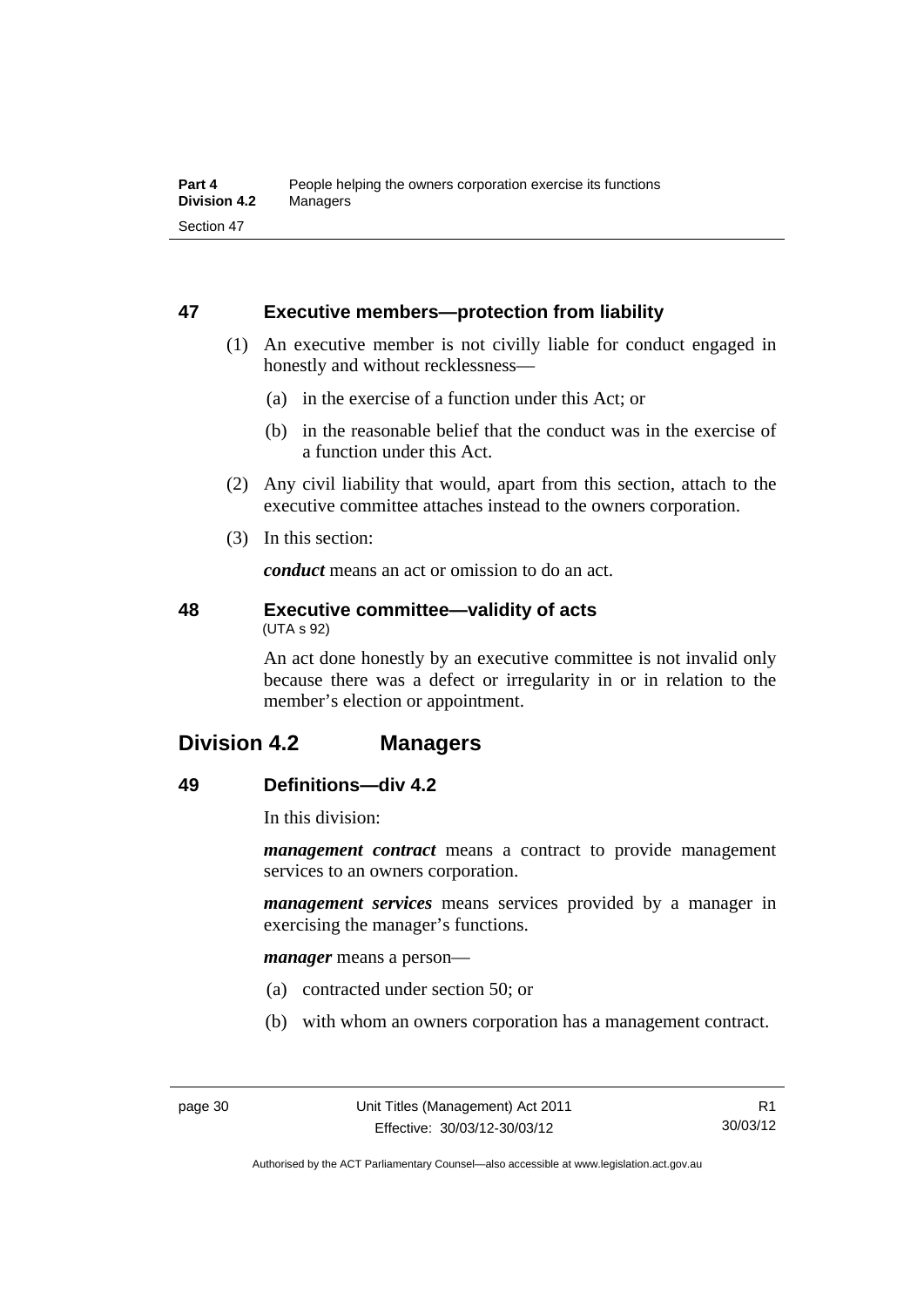**50 Manager—contract** 

(UTA s 55 and s 55A (2))

- (1) An owners corporation for a units plan may, by ordinary resolution, enter into a management contract with any of the following:
	- (a) a person holding a licence as a real estate agent under the *Agents Act 2003*;
		- *Note* The commissioner for fair trading may issue a conditional real estate licence to a person who acts, or intends to act, only as the manager of an owners corporation (see *Agents Act 2003*, s 34).
	- (b) a member of the corporation;
	- (c) someone else who is not a manager of another owners corporation, and whose income as manager of the corporation will not be the person's primary source of income.
- (2) The management contract—
	- (a) must state—
		- (i) the remuneration of the manager; and
		- (ii) the functions of the owners corporation that the manager is to exercise; and
	- (b) may include other conditions agreed between the owners corporation and the manager.
- (3) Without limiting subsection (1), an owners corporation enters into a management contract if the corporation engages a person to carry out management services.

#### **51 Manager not to be contracted for longer than 3 years**   $(UTA S 55A (1))$

 (1) An owners corporation must not enter into a management contract with a manager for longer than 3 years (including any period for which the contract may be renewed or extended).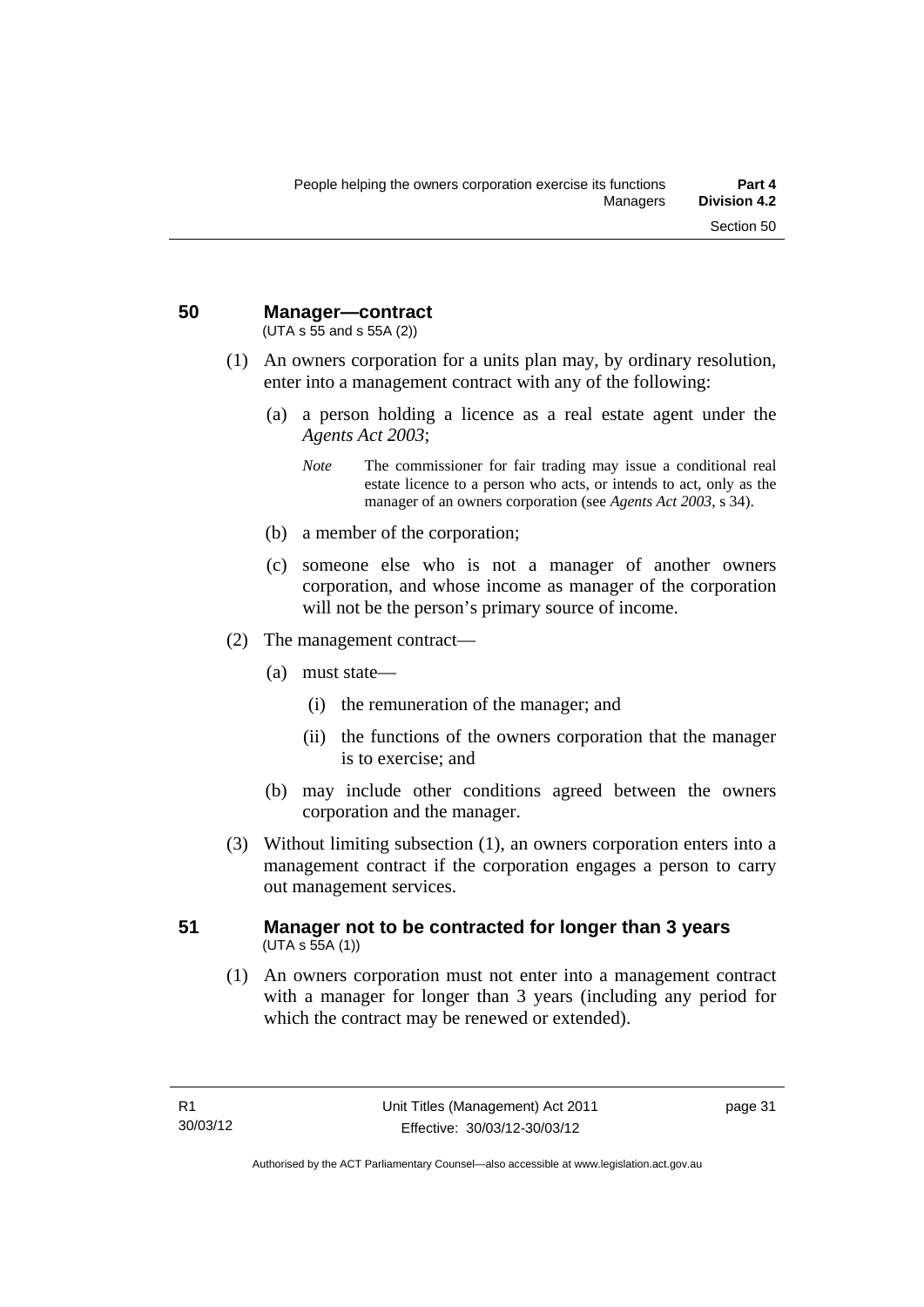(2) If an owners corporation enters into a management contract for longer than 3 years, the contract is taken, for all purposes, to be a contract for 3 years.

#### **52 Manager—functions**  (UTA s 55B)

A manager has—

- (a) the functions stated in the manager's contract; and
- (b) any other function delegated to the manager under section 58.

#### **53 Manager—transfer**

- (1) A manager's rights under a management contract may be transferred only if the transfer is approved by the owners corporation by ordinary resolution.
- (2) In deciding whether to approve the proposed transfer, the owners corporation may consider the following:
	- (a) the character of the proposed transferee and associates of the proposed transferee;
	- (b) the proposed transferee's financial standing;
	- (c) the terms of the proposed transfer;
	- (d) the competence, qualifications and experience of the proposed transferee and associates of the proposed transferee;
	- (e) whether the proposed transferee or associates of the proposed transferee have received, or are likely to receive, training in relation to the manager's functions;
	- (f) anything else relevant to the management contract.
- (3) The owners corporation must decide whether to approve a proposed transfer not later than 30 days after the day the corporation is asked in writing to approve the transfer.

Authorised by the ACT Parliamentary Counsel—also accessible at www.legislation.act.gov.au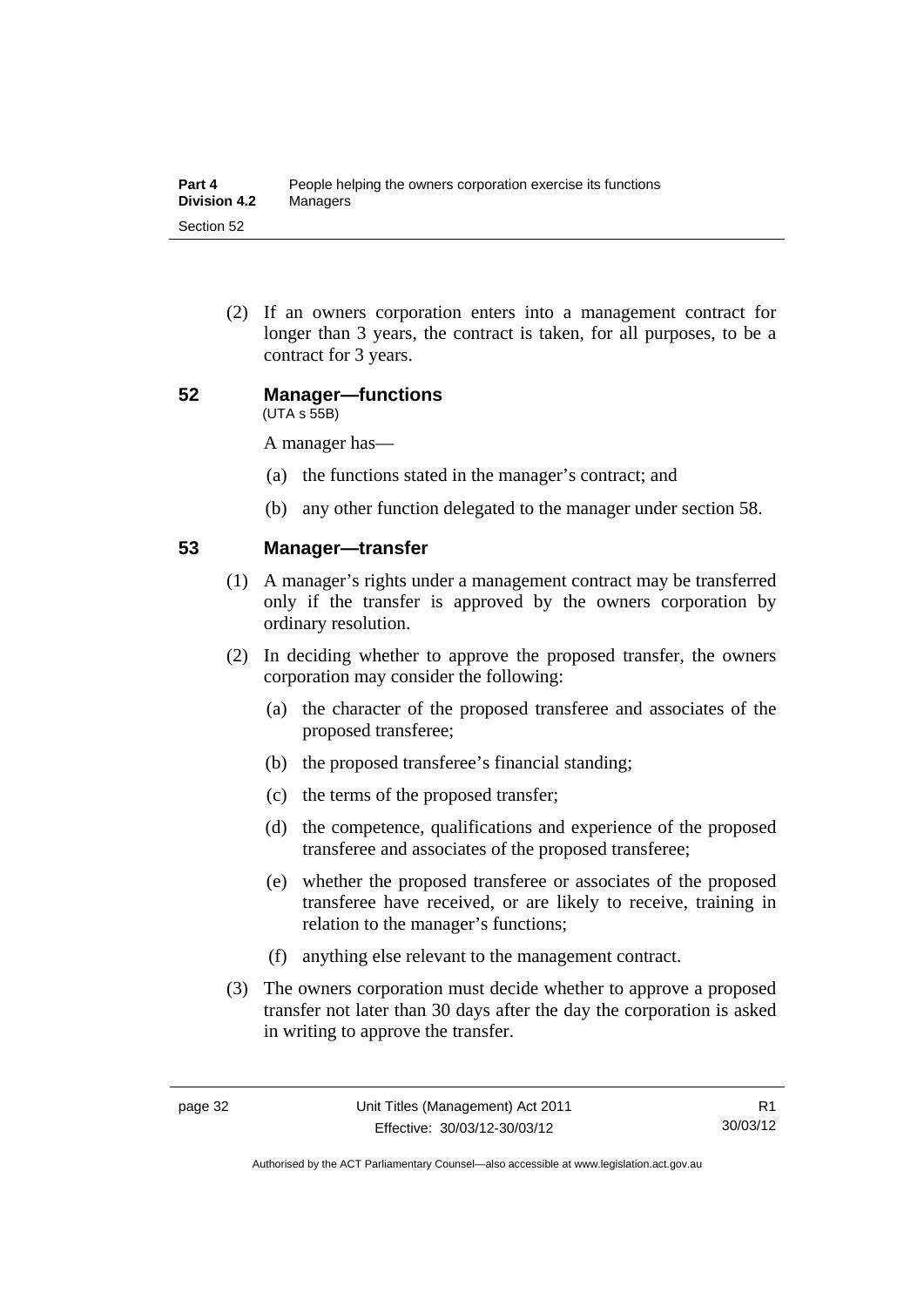- (4) However, the owners corporation must not—
	- (a) unreasonably withhold the approval to transfer; or
	- (b) require or receive a fee or other consideration for approving the transfer, other than reimbursement of legal or administrative expenses reasonably incurred by the corporation for the approval.
- (5) If the owners corporation has not decided whether to approve a proposed transfer within the period mentioned in subsection (3), the corporation is taken to have approved the transfer.
- (6) In this section:

#### *associates of the proposed transferee means*—

- (a) if the proposed transferee is a corporation—the corporation's directors, substantial shareholders and principal staff; or
- (b) if the proposed transferee is a partnership or is in partnership the partners and principal staff of the partnership.

#### **54 Manager—ending contract**

(UTA s 55C)

- (1) The owners corporation may end a management contract—
	- (a) for a remedial breach if notice has been given under section 55; or
	- (b) for misbehaviour; or
	- (c) if the manager is an individual—if the individual—
		- (i) becomes bankrupt or personally insolvent; or
		- (ii) is convicted in the ACT of an offence punishable by imprisonment for at least 1 year; or

page 33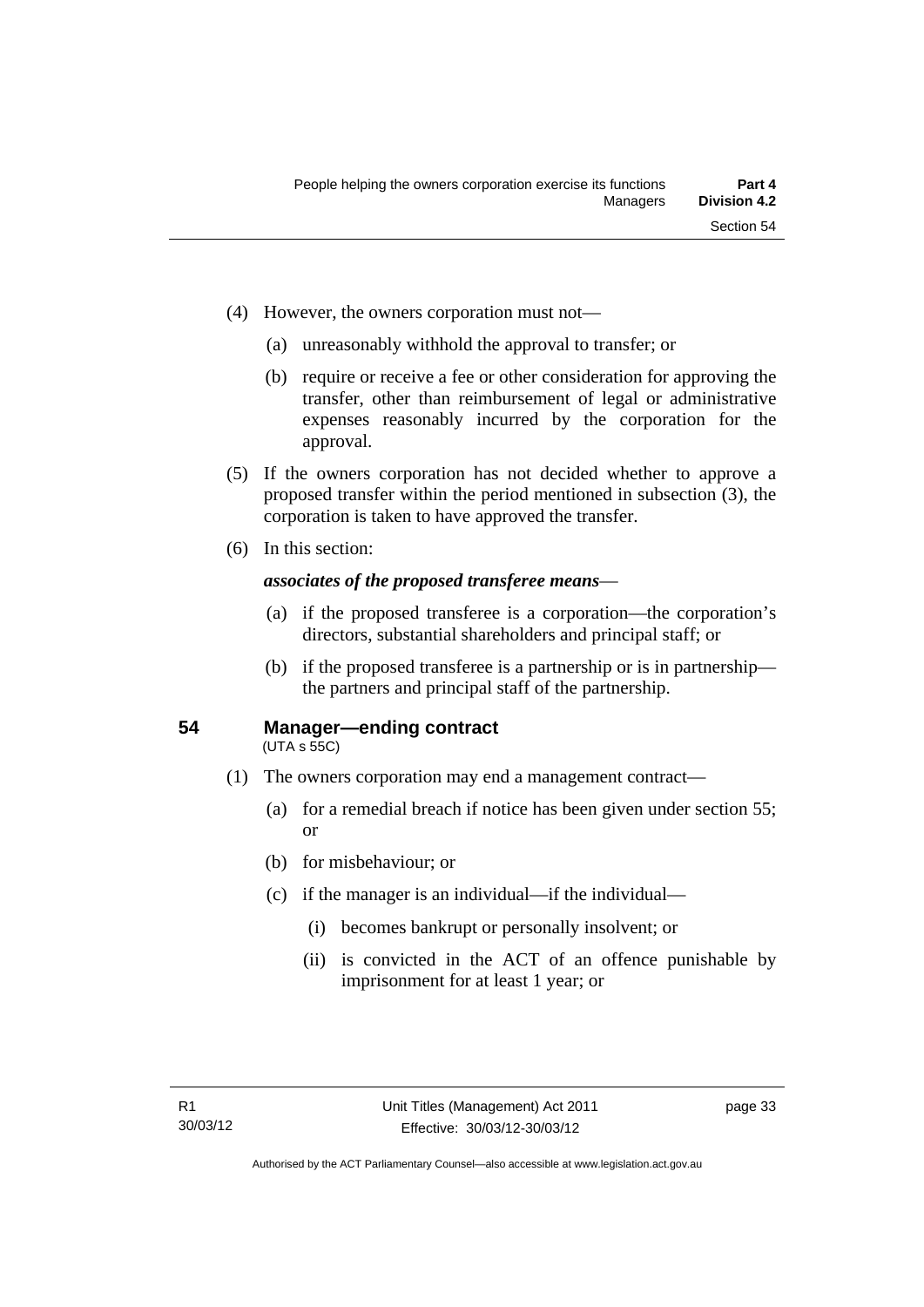- (iii) is convicted outside the ACT, in Australia or elsewhere, of an offence that, if it had been committed in the ACT, would be punishable by imprisonment for at least 1 year; or
- (d) if the manager is a corporation—if the corporation becomes insolvent.
- (2) However, before ending a management contract under subsection  $(1)$   $(c)$   $(ii)$  or  $(iii)$ , the owners corporation must be satisfied that the conviction affects the manager's suitability to exercise the manager's functions.
- (3) The owners corporation must end a management contract—
	- (a) if the manager is absent, other than on approved leave, for 14 consecutive days or for 28 days in any 12-month period; or
	- (b) for physical or mental incapacity, if the incapacity substantially affects the exercise of the manager's functions.
- (4) In this section:

*insolvent—*a corporation is taken to be *insolvent* if the corporation—

- (a) is being wound up; or
- (b) has had a receiver or other controller appointed; or
- (c) has entered into a deed of company arrangement with its creditors; or
- (d) is otherwise under external administration under the Corporations Act, chapter 5.

*remedial breach* means a remedial breach under section 55.

Authorised by the ACT Parliamentary Counsel—also accessible at www.legislation.act.gov.au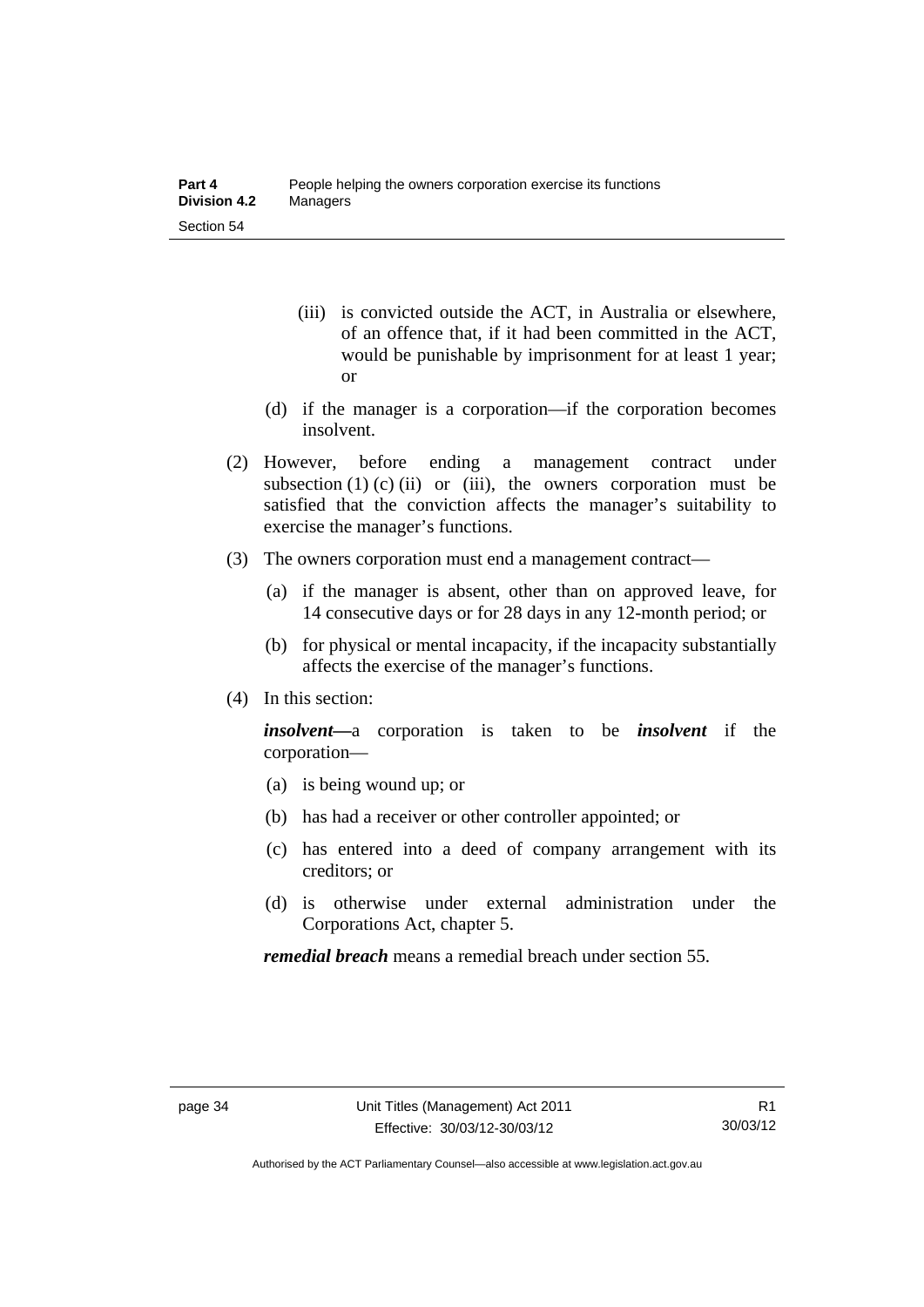#### **55 Manager—remedial breaches**  (UTA s 55D)

- (1) A manager commits a remedial breach if the manager—
	- (a) fails to exercise the manager's functions; or
	- (b) contravenes the manager's code of conduct; or
		- *Note* See sch 1, pt 1.2 for manager's code of conduct.
	- (c) while exercising the manager's functions, is grossly negligent or engages in misconduct.
- (2) If the owner's corporation believes on reasonable grounds that a manager has committed a remedial breach, the corporation may give the manager written notice stating—
	- (a) that the corporation believes the manager has committed a remedial breach; and
	- (b) details of the remedial breach committed, sufficient to allow the manager to identify—
		- (i) the function the manager failed to exercise; or
		- (ii) the provision of the manager's code of conduct the corporation reasonably believes the manager contravened; or
		- (iii) the gross negligence or misconduct; and
	- (c) that the manager must, within 14 days after the day the notice is given to the manager—
		- (i) give the corporation a written representation explaining why the manager's actions do not amount to a remedial breach; or
		- (ii) remedy the breach; and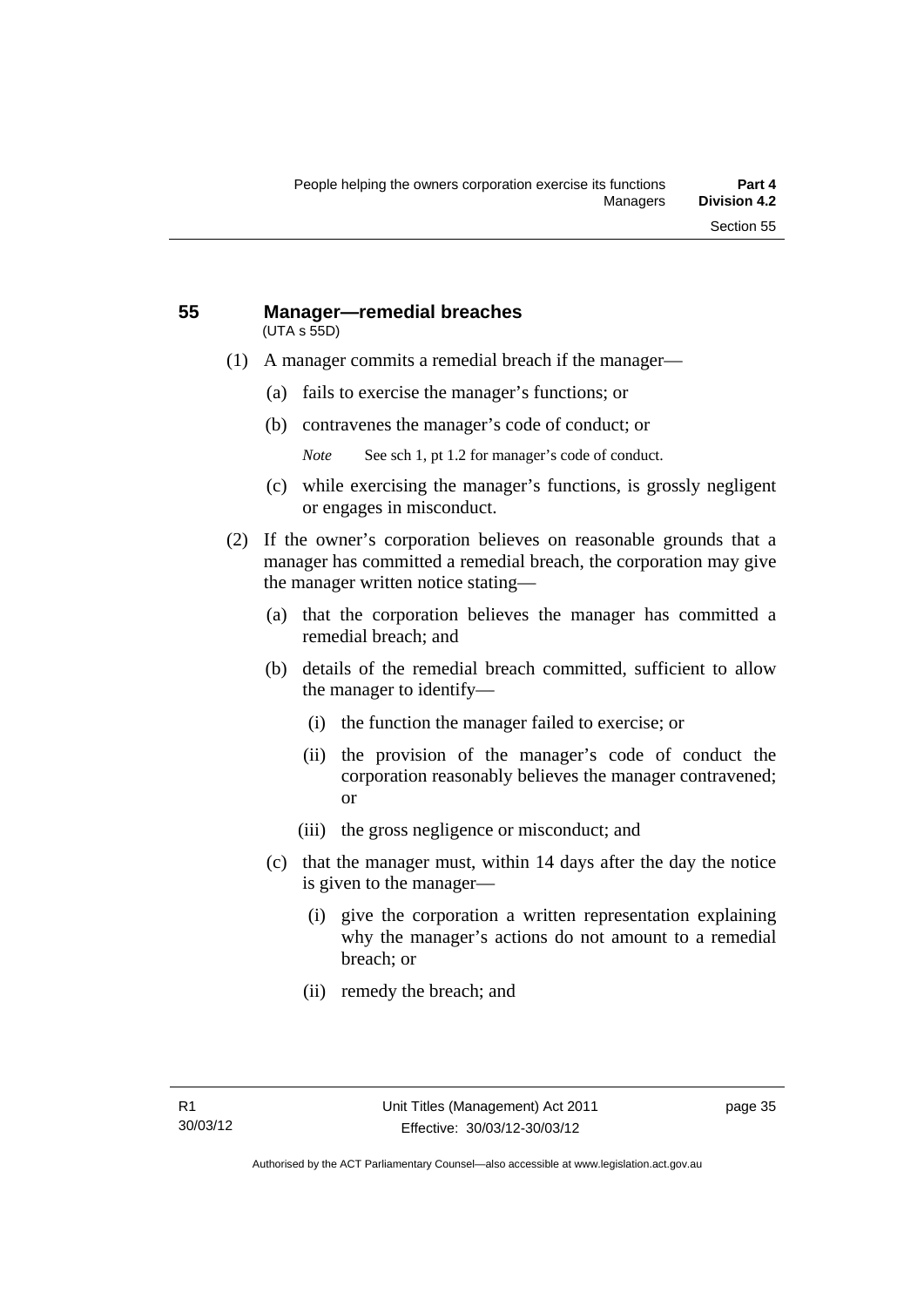- (d) that the owners corporation may end the manager's contract if—
	- (i) the manager does not comply with the notice; or
	- (ii) if the manager gives a written representation explaining why the manager's actions do not amount to a remedial breach—the corporation does not accept the manager's representation.

#### **56 Manager—code of conduct**

 $(UTA s 55E)$ 

A manager must comply with the code of conduct set out in schedule 1, part 1.2.

#### **57 Manager—public liability insurance**  (UTA s 55F)

- (1) A manager must take out and maintain public liability insurance in relation to all of the following events happening because of any act or omission in the management of the owners corporation by the manager:
	- (a) death, bodily injury or illness to anyone;
	- (b) loss of, or damage to, the property of anyone.
- (2) Public liability insurance under this section must be for a total amount of liability of at least the amount prescribed by regulation.
- (3) A manager engaged to manage 2 or more owners corporations may take out and maintain a single insurance policy for this section only if—
	- (a) the manager's insurer has been told that the manager manages 2 or more owners corporations; and
	- (b) the insurance policy covers the risk in relation to each owners corporation managed by the manager.

Authorised by the ACT Parliamentary Counsel—also accessible at www.legislation.act.gov.au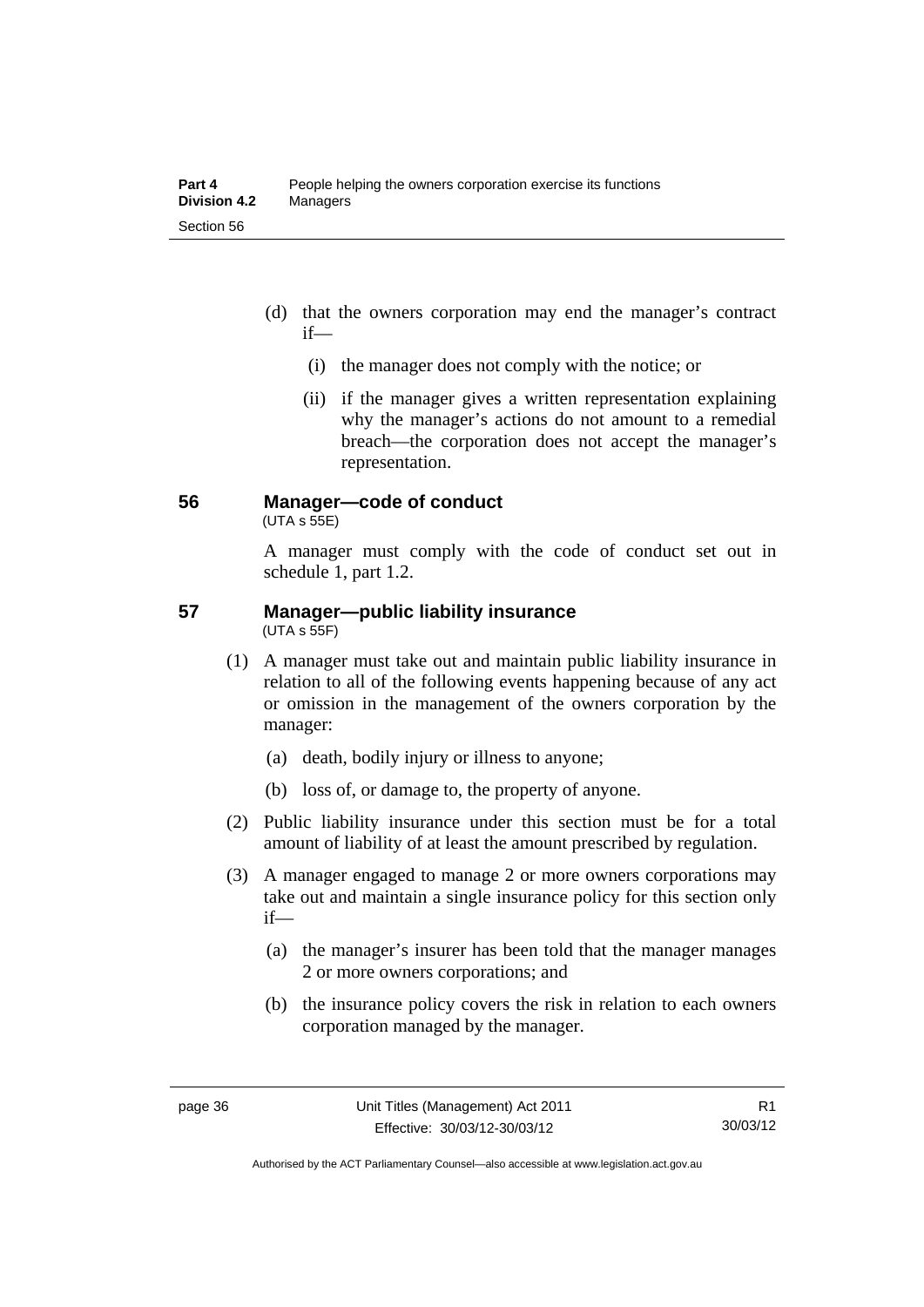#### **58 Manager—delegated functions**  (UTA s 55G)

- (1) The owners corporation may, in writing given to the manager, delegate to the manager any of its functions under this Act or another territory law.
- (2) The executive committee may, in writing given to the manager, delegate to the manager any of its functions under this Act or another territory law.
	- *Note* A function that has been delegated by the owners corporation or executive committee (a *delegator*) may, despite the delegation, be exercised by the delegator (see Legislation Act, s 240). For the making of delegations and the exercise of delegated functions generally, see the Legislation Act, pt 19.4.

# **Division 4.3 Service contractors**

#### **59 Definitions—div 4.3**

(UTA s 55J)

In this division:

*service contract* means a contract to provide service contractor services to an owners corporation.

*service contractor* means a person—

- (a) contracted under section 60; or
- (b) with whom an owners corporation has a service contract.

*service contractor services* means services provided by a service contractor in exercising the contractor's functions.

#### **60 Service contractor—contract**

(UTA s 55K (1), (2), (3) (a) and (4))

 (1) An owners corporation for a units plan may, by ordinary resolution, enter into a service contract with a person.

*Note* Pt 9 provides for the protection of financiers of service contracts.

| R1       | Unit Titles (Management) Act 2011 | page 37 |
|----------|-----------------------------------|---------|
| 30/03/12 | Effective: 30/03/12-30/03/12      |         |

Authorised by the ACT Parliamentary Counsel—also accessible at www.legislation.act.gov.au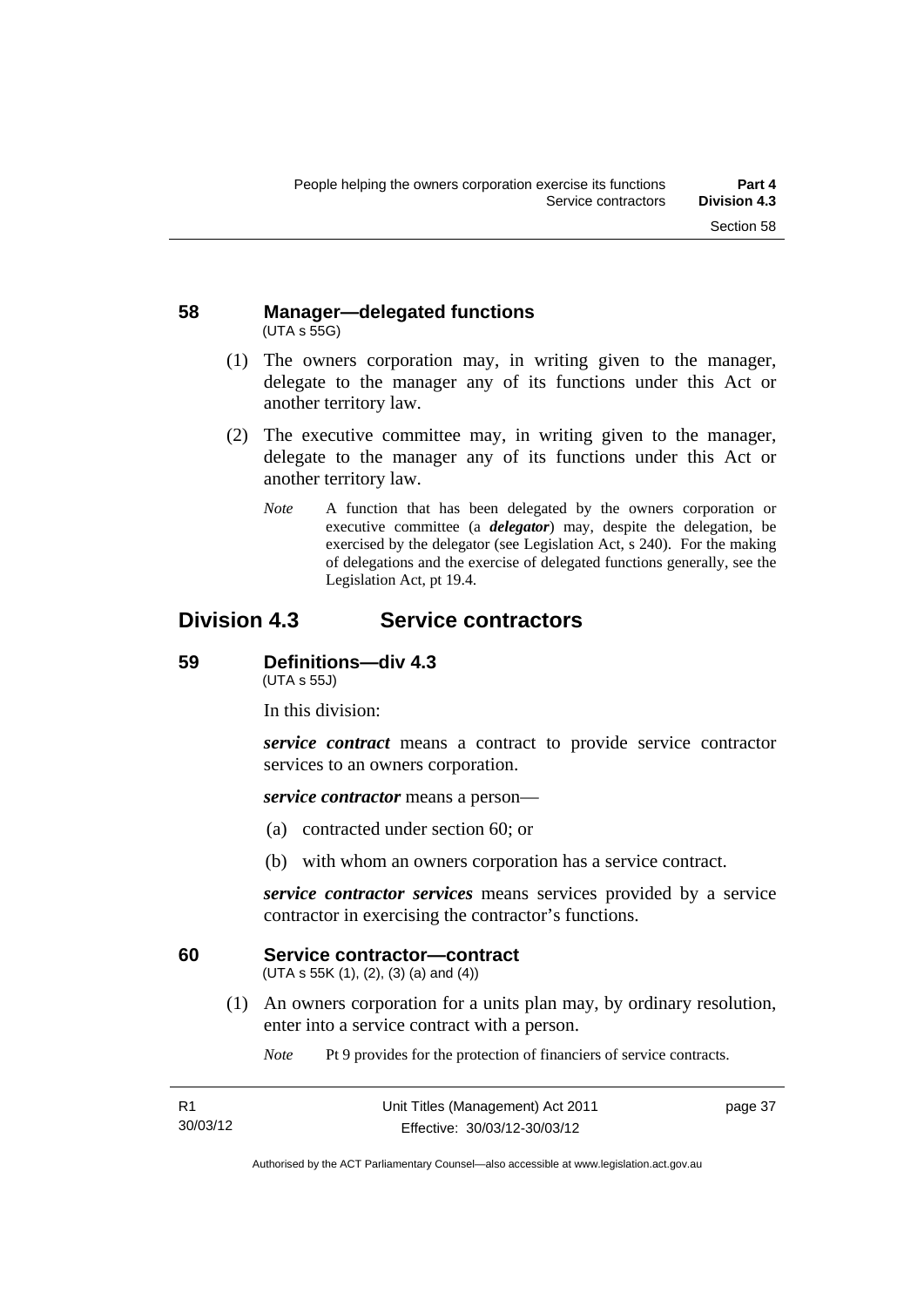- (2) Without limiting subsection (1), an owners corporation enters into a service contract if the corporation engages a person to carry out service contractor services.
- (3) However, the owners corporation must not enter into a service contract for a period longer than 3 years (including any period for which the contract may be renewed or extended) unless the contract is authorised by special resolution and made after the end of the developer control period for the units plan.
- (4) A service contract entered into in breach of subsection (3) is void.
- (5) In this section:

*units plan* includes part of a units plan.

#### **61 Service contractor not to be contracted for longer than 25 years**  (UTA s 55L)

- (1) An owners corporation must not enter into a service contract with a service contractor for longer than 25 years.
- (2) If an owners corporation enters into a service contract with a service contractor for longer than 25 years, the contract is taken, for all purposes, to be a contract for 25 years.

#### **62 Service contractor—functions**  (UTA s 55M)

- (1) A service contractor for an owners corporation helps the corporation to exercise 1 or more of the following functions in relation to the common property of the units plan:
	- (a) managing the common property;
	- (b) supervising use of the common property;
	- (c) maintaining and repairing the common property.

Authorised by the ACT Parliamentary Counsel—also accessible at www.legislation.act.gov.au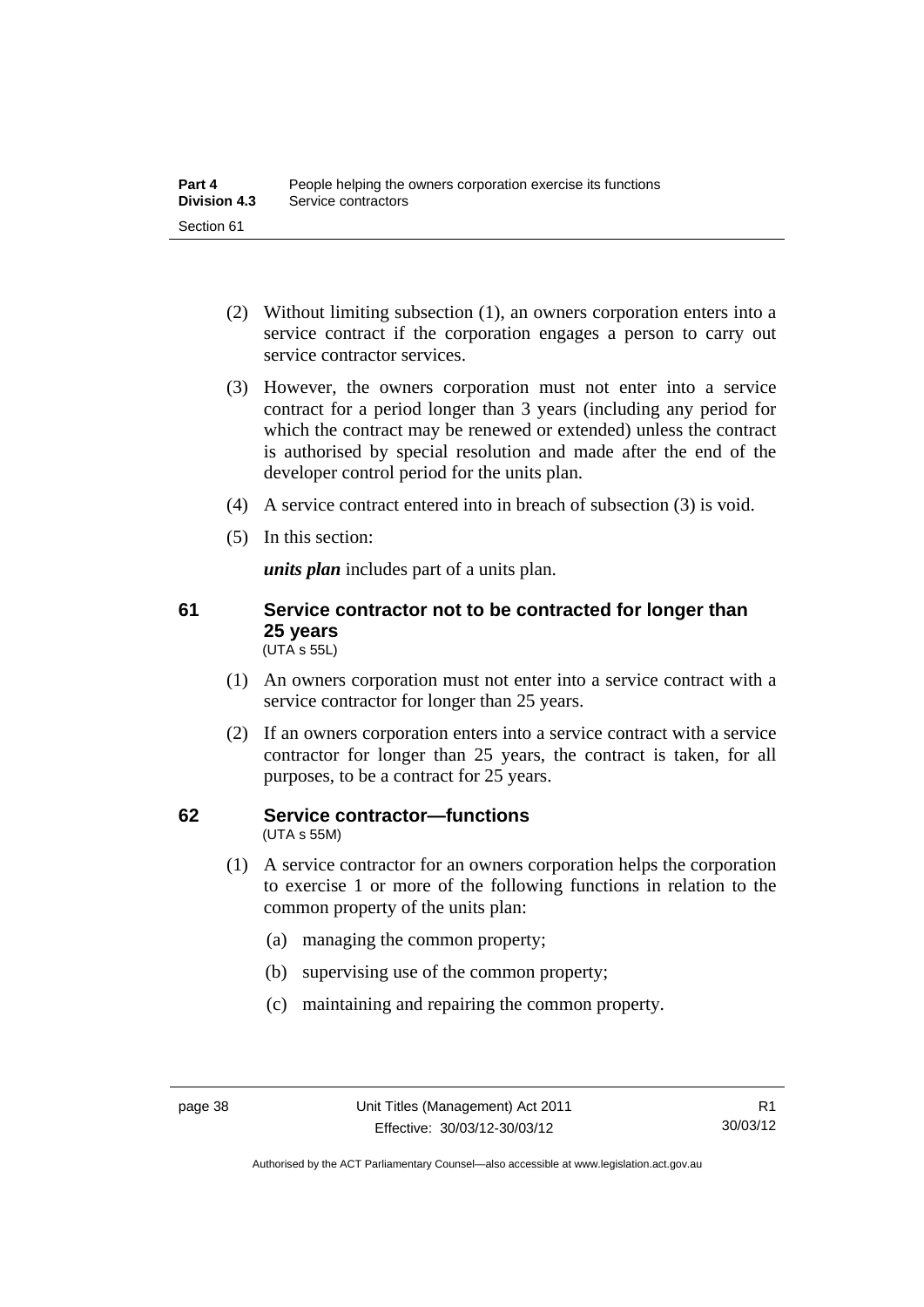(2) In this section:

*common property* includes part of the common property.

#### **63 Service contractor—transfer**  (UTA s 55N)

- (1) A service contractor's rights under a service contract may be transferred only if the transfer is approved by the owners corporation by ordinary resolution.
- (2) In deciding whether to approve the proposed transfer, the owners corporation may consider the following:
	- (a) the character of the proposed transferee and associates of the proposed transferee;
	- (b) the proposed transferee's financial standing;
	- (c) the terms of the proposed transfer;
	- (d) the competence, qualifications and experience of the proposed transferee and associates of the proposed transferee;
	- (e) whether the proposed transferee or associates of the proposed transferee have received, or are likely to receive, training in relation to the service contractor's functions;
	- (f) anything else relevant to the service contract.
- (3) The owners corporation must decide whether to approve a proposed transfer not later than 30 days after the day the corporation is asked in writing to approve the transfer.
- (4) However, the owners corporation must not—
	- (a) unreasonably withhold the approval to transfer; or
	- (b) require or receive a fee or other consideration for approving the transfer, other than reimbursement of legal or administrative expenses reasonably incurred by the corporation for the approval.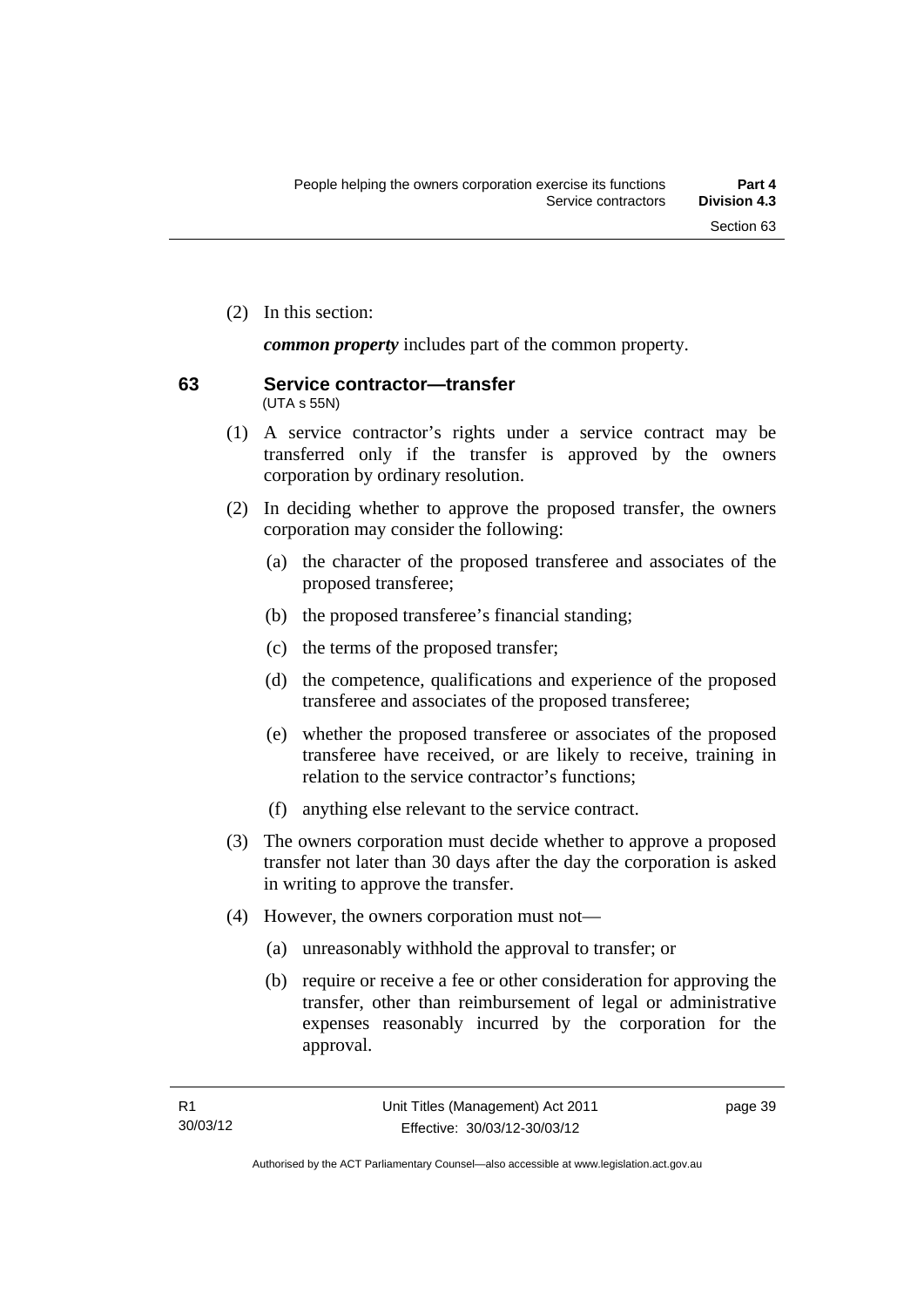- (5) If the owners corporation has not decided whether to approve a proposed transfer within the period mentioned in subsection (3), the corporation is taken to have approved the transfer.
- (6) In this section:

*associates of the proposed transferee* means—

- (a) if the proposed transferee is a corporation—the corporation's directors, substantial shareholders and principal staff; or
- (b) if the proposed transferee is a partnership or is in partnership the partners and principal staff of the partnership.

#### **64 Service contractor—ending contract**  (UTA s 55O)

- (1) The owners corporation may end a service contract—
	- (a) for a remedial breach if notice has been given under section 65; or
	- (b) for misbehaviour; or
	- (c) if the service contractor is an individual—if the individual—
		- (i) becomes bankrupt or personally insolvent; or
		- (ii) is convicted in the ACT of an offence punishable by imprisonment for at least 1 year; or
		- (iii) is convicted outside the ACT, in Australia or elsewhere, of an offence that, if it had been committed in the ACT, would be punishable by imprisonment for at least 1 year; or
	- (d) if the service contractor is a corporation—if the corporation becomes insolvent.
- (2) However, before ending a service contract under subsection  $(1)$   $(c)$   $(ii)$  or  $(iii)$ , the owners corporation must be

Authorised by the ACT Parliamentary Counsel—also accessible at www.legislation.act.gov.au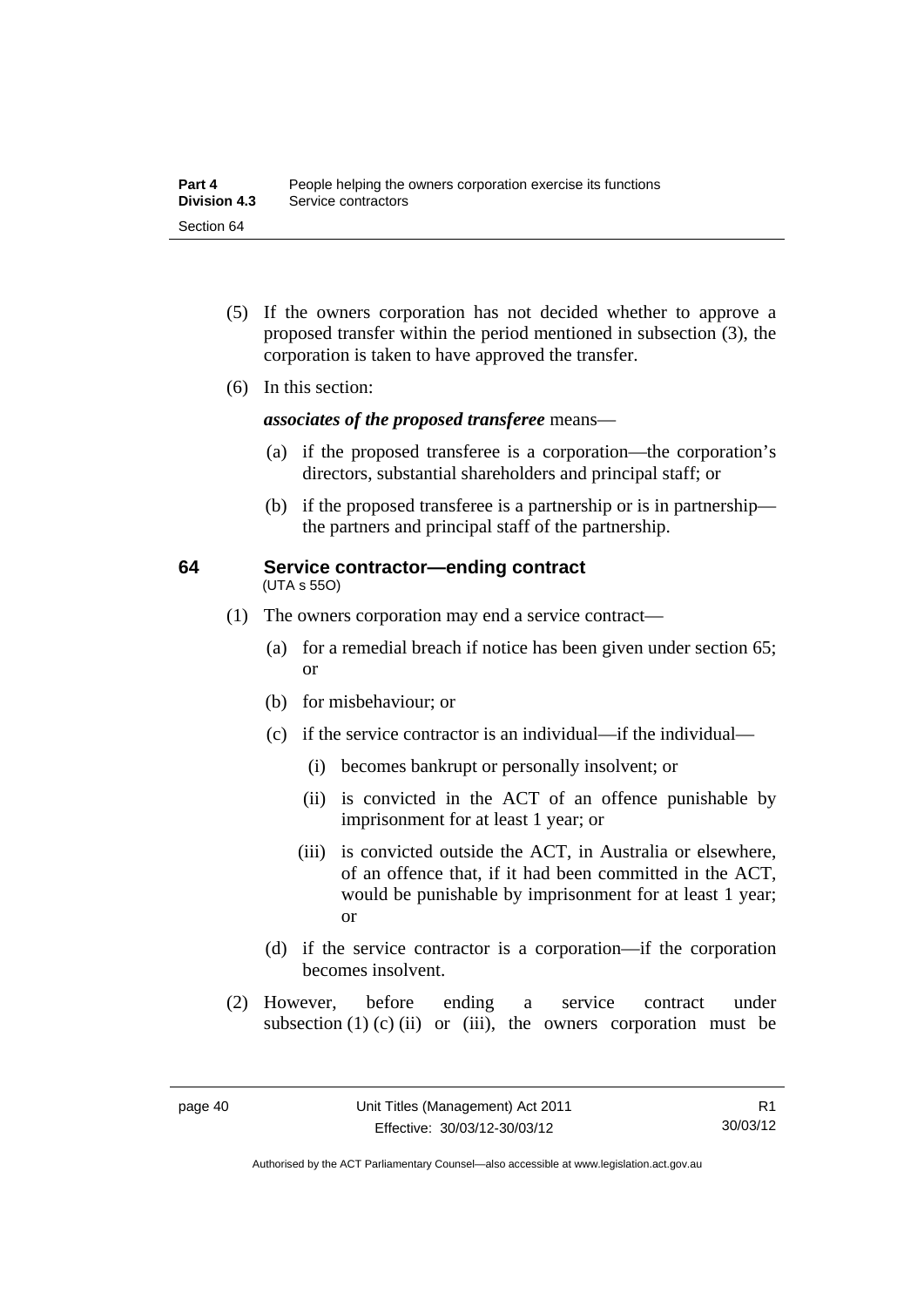satisfied that the conviction affects the service contractor's suitability to exercise the contractor's functions.

- (3) The owners corporation must end a service contract—
	- (a) if the service contractor is absent, other than on approved leave, for 14 consecutive days or for 28 days in any 12-month period; or
	- (b) for physical or mental incapacity, if the incapacity substantially affects the exercise of the service contractor's functions.
- (4) In this section:

*insolvent—*a corporation is taken to be *insolvent* if the corporation—

- (a) is being wound up; or
- (b) has had a receiver or other controller appointed; or
- (c) has entered into a deed of company arrangement with its creditors; or
- (d) is otherwise under external administration under the Corporations Act, chapter 5.

*remedial breach* means a remedial breach under section 65.

#### **65 Service contractor—remedial breaches**  (UTA s 55P)

- (1) A service contractor commits a remedial breach if the service contractor—
	- (a) fails to exercise the service contractor's functions; or
	- (b) while exercising the service contractor's functions, is grossly negligent or engages in misconduct.
- (2) If the owner's corporation believes on reasonable grounds that a service contractor has committed a remedial breach, the corporation may give the service contractor written notice stating—

Authorised by the ACT Parliamentary Counsel—also accessible at www.legislation.act.gov.au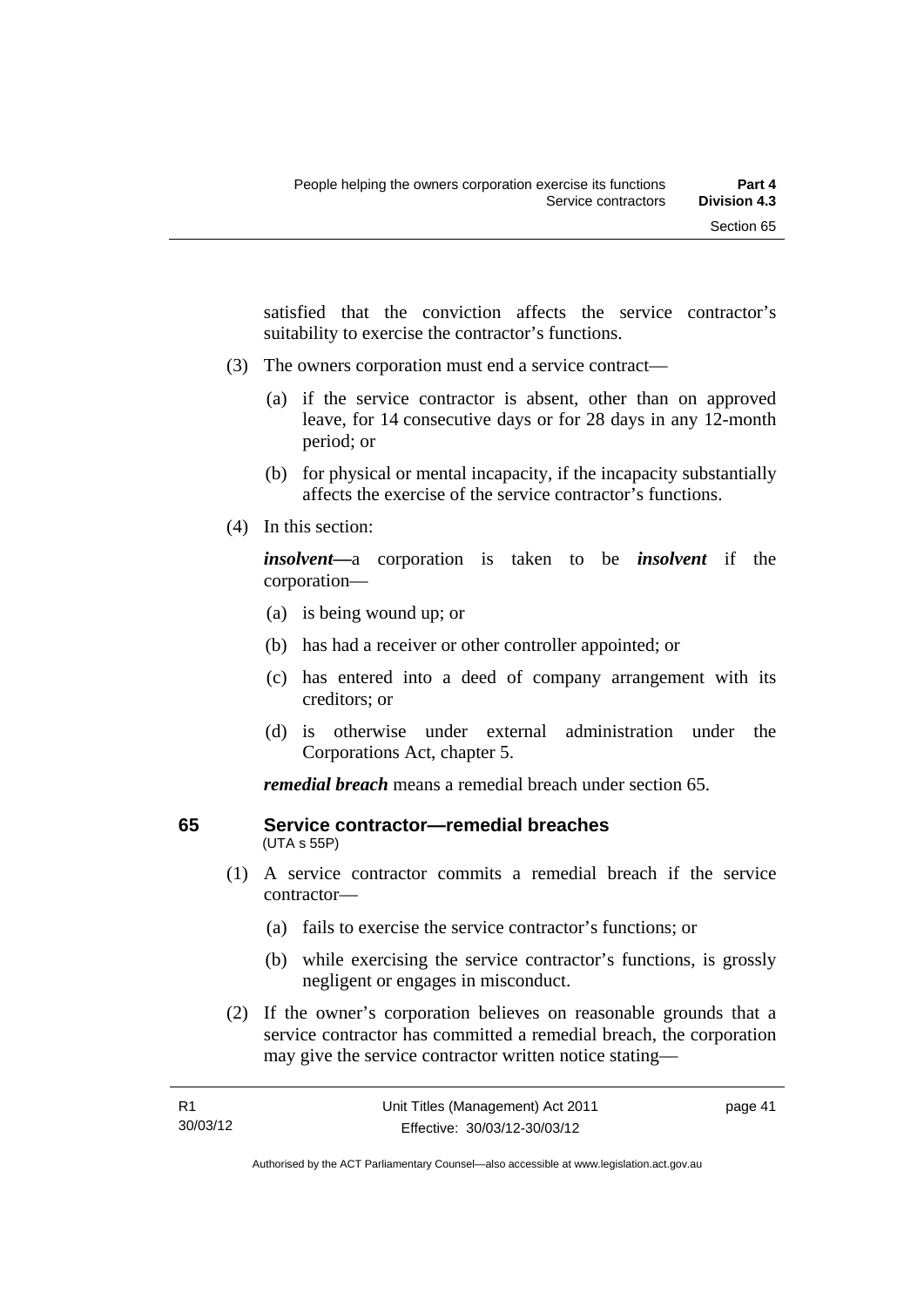- (a) that the corporation believes the service contractor has committed a remedial breach; and
- (b) details of the remedial breach committed, sufficient to allow the service contractor to identify—
	- (i) the function the service contractor failed to exercise; or
	- (ii) the gross negligence or misconduct; and
- (c) that the service contractor must, within 14 days after the day the notice is given to the service contractor —
	- (i) give the corporation a written representation explaining why the service contractor's actions do not amount to a remedial breach; or
	- (ii) remedy the breach; and
- (d) that the owners corporation may end the service contract if—
	- (i) the service contractor does not comply with the notice; or
	- (ii) if the service contractor gives a written representation explaining why the service contractor's actions do not amount to a remedial breach—the corporation does not accept the service contractor's representation.

# **Division 4.4 Communication officers**

#### **66 Communications officer—appointment**  (UTA s 55H)

- (1) This section applies to an owners corporation for a units plan if the units plan has 7 or more units.
- (2) The owners corporation may, by ordinary resolution, appoint an owners corporation communications officer.
	- *Note* For the making of appointments (including acting appointments), see the Legislation Act, pt 19.3.

Authorised by the ACT Parliamentary Counsel—also accessible at www.legislation.act.gov.au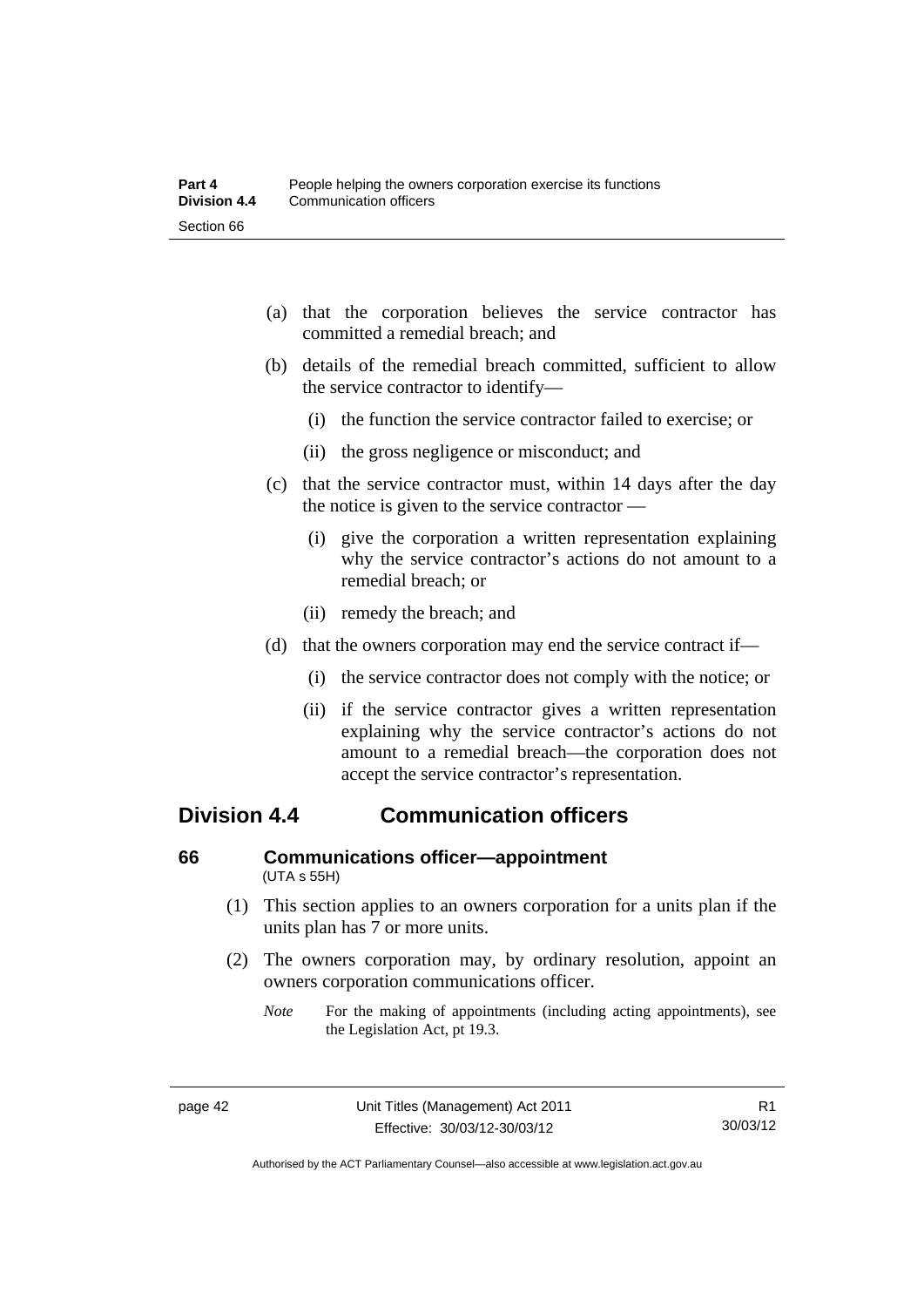- (3) Without limiting subsection (2)—
	- (a) a person may be appointed as a communications officer whether or not the person is a member of the owners corporation; and
	- (b) the corporation may appoint the officer as a volunteer or may pay the officer.

#### **67 Communications officer—function**  (UTA s 55I)

- (1) A communications officer helps the owners corporation by improving communication so that conflict within the units plan is avoided, minimised or resolved.
- (2) To improve communication, the communications officer may do 1 or more of the following:
	- (a) monitor communication techniques and procedures adopted by the owners corporation for internal communication between the corporation, the executive committee, unit owners and residents;
	- (b) identify for the executive committee ways in which internal communication can be improved;
	- (c) alert the executive committee, or committee members, if the officer becomes aware of potential conflict;
	- (d) advise the executive committee about ways in which the risk of conflict in the units plan can be minimised;
	- (e) be available to the executive committee, or committee members, to be consulted about any internal communication matter.
- (3) However, the communications officer must not try to mediate or directly resolve a dispute.

page 43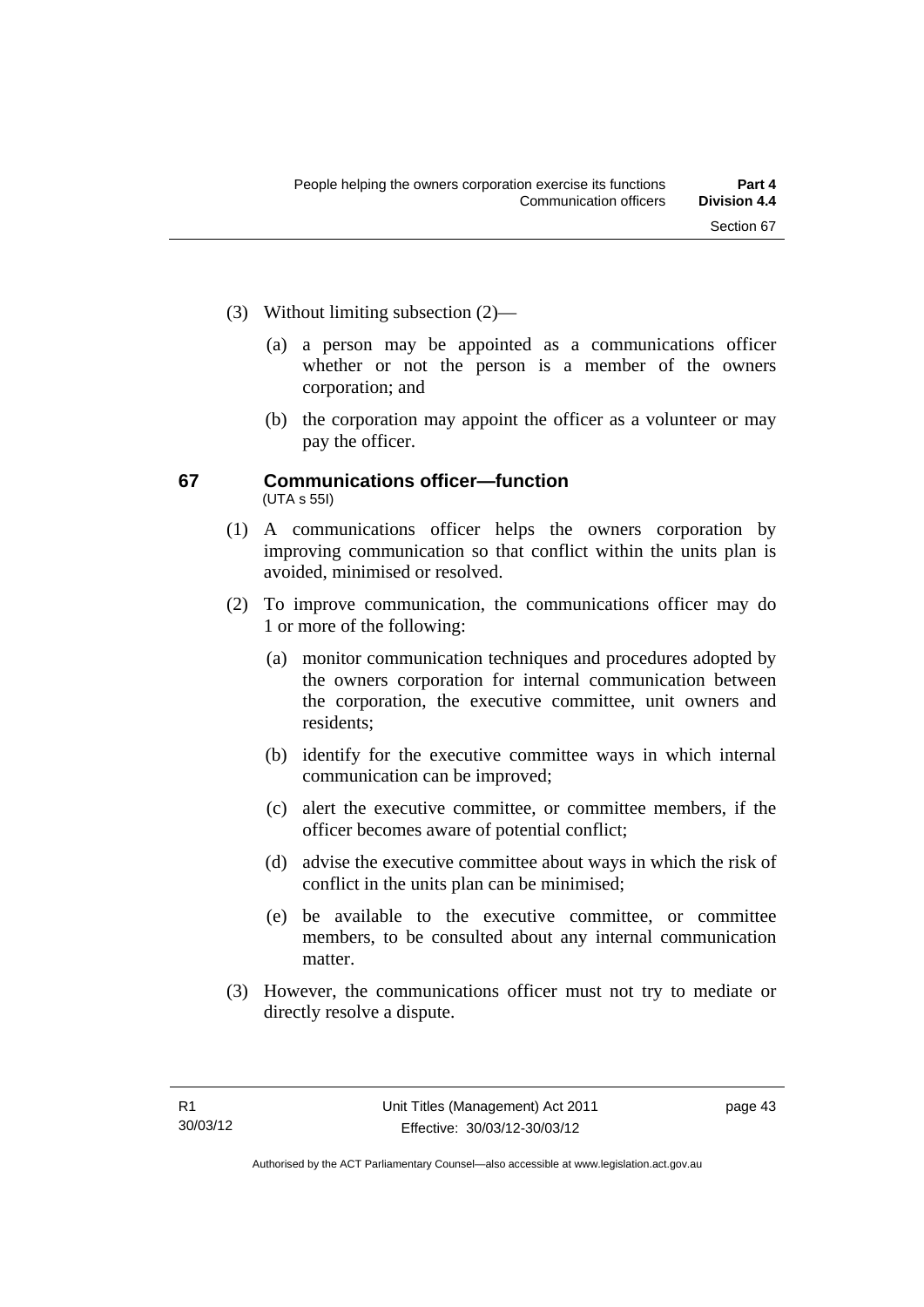# **Part 5 Financial management**

# **Division 5.1 Financial functions generally**

#### **68 Owners corporation must have bank account**  (UTA s 56 (1) and (2))

- (1) An owners corporation for a units plan must—
	- (a) open and maintain an account with 1 or more authorised deposit-taking institutions; and
	- (b) pay all amounts it receives into the account; and
	- (c) pay all amounts it spends out of the account.
	- *Note* An *authorised deposit-taking institution* is an institution (eg a bank, credit union or building society) that is authorised under the *Banking Act 1959* (Cwlth), s 9 (3) (see Legislation Act, dict, pt 1).
- (2) An owners corporation for a units plan with only 2 or 3 units may, by unopposed resolution, exempt itself from subsection (1).

#### **69 Owners corporation may invest**

(UTA s 56 (3) and (4))

- (1) An owners corporation may invest its money as it considers appropriate, subject to any direction by special resolution.
- (2) However, an owners corporation must not invest in a mortgage of land.

# **70 Owners corporation may borrow**

(UTA s 58)

An owners corporation may, if authorised by a special resolution, do 1 or more of the following:

(a) borrow amounts required for the exercise of its functions;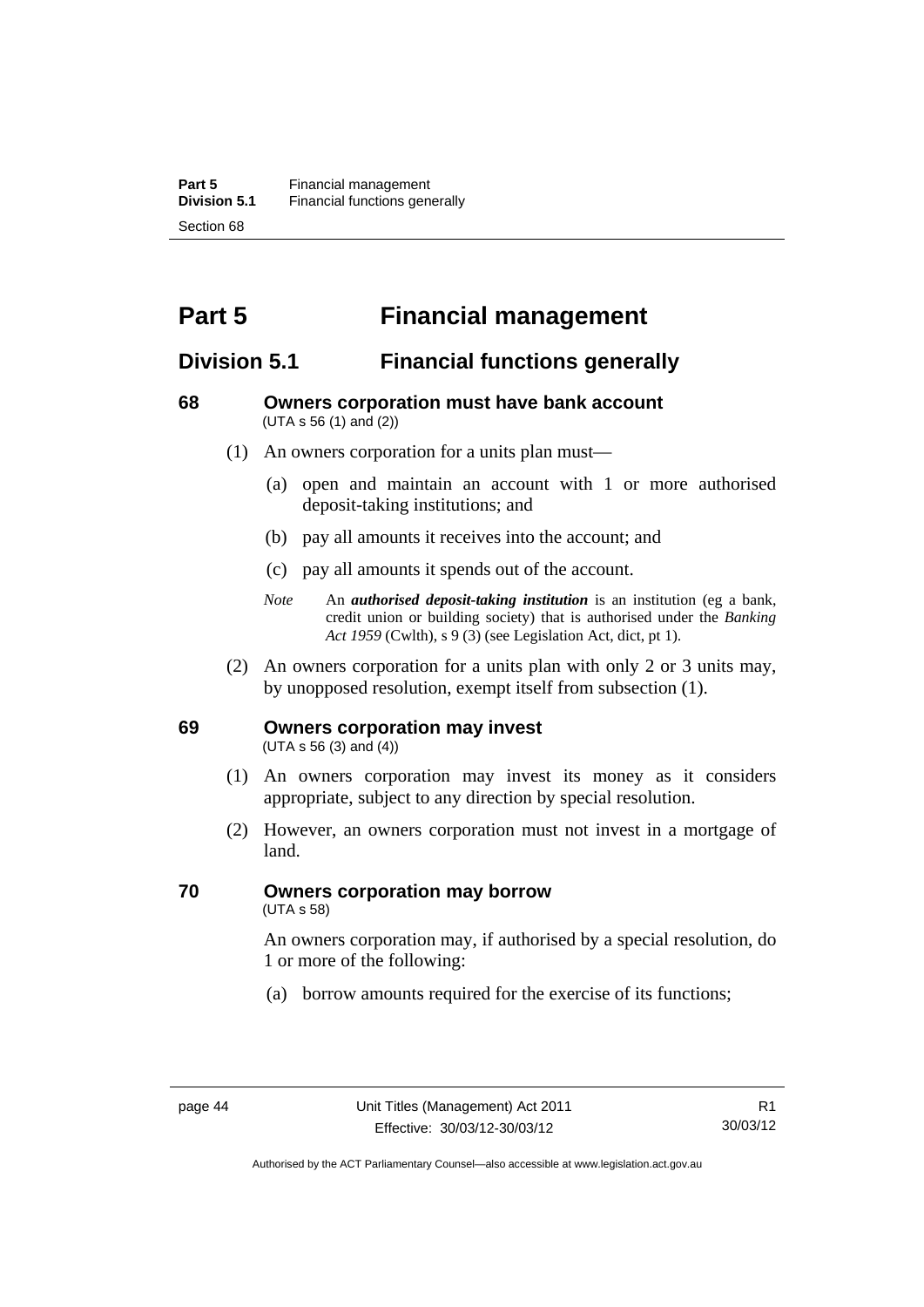- (b) secure the repayment of amounts borrowed by it and the
- payment of interest on amounts borrowed by it.
- *Note* Section 20 (2) prevents the owners corporation from taking out a mortgage over the lease in the common property to secure repayment.

#### **71 Owners corporation must not carry on business**  (UTA s 57)

- (1) An owners corporation must not carry on business except in the exercise of its functions.
	- *Note* The earning of income from the operation of sustainability infrastructure by an owners corporation does not amount to carrying on business if the income is used to pay certain costs (see s 23 (4)).
- (2) If an owners corporation contravenes subsection (1), each executive member of the corporation at the time of the breach commits an offence.

Maximum penalty: 50 penalty units.

- (3) It is a defence to a prosecution for an offence against subsection (2) if the defendant proves that—
	- (a) the defendant took reasonable steps to ensure that the contravention did not happen; or
	- (b) the contravention happened without the defendant's knowledge.

# **Division 5.2 Administrative, special purpose and sinking funds**

**72 Definitions—div 5.2** 

(UTA s 55W)

In this division:

*administrative fund*—see section 73.

*expected sinking fund expenditure*—see section 83.

page 45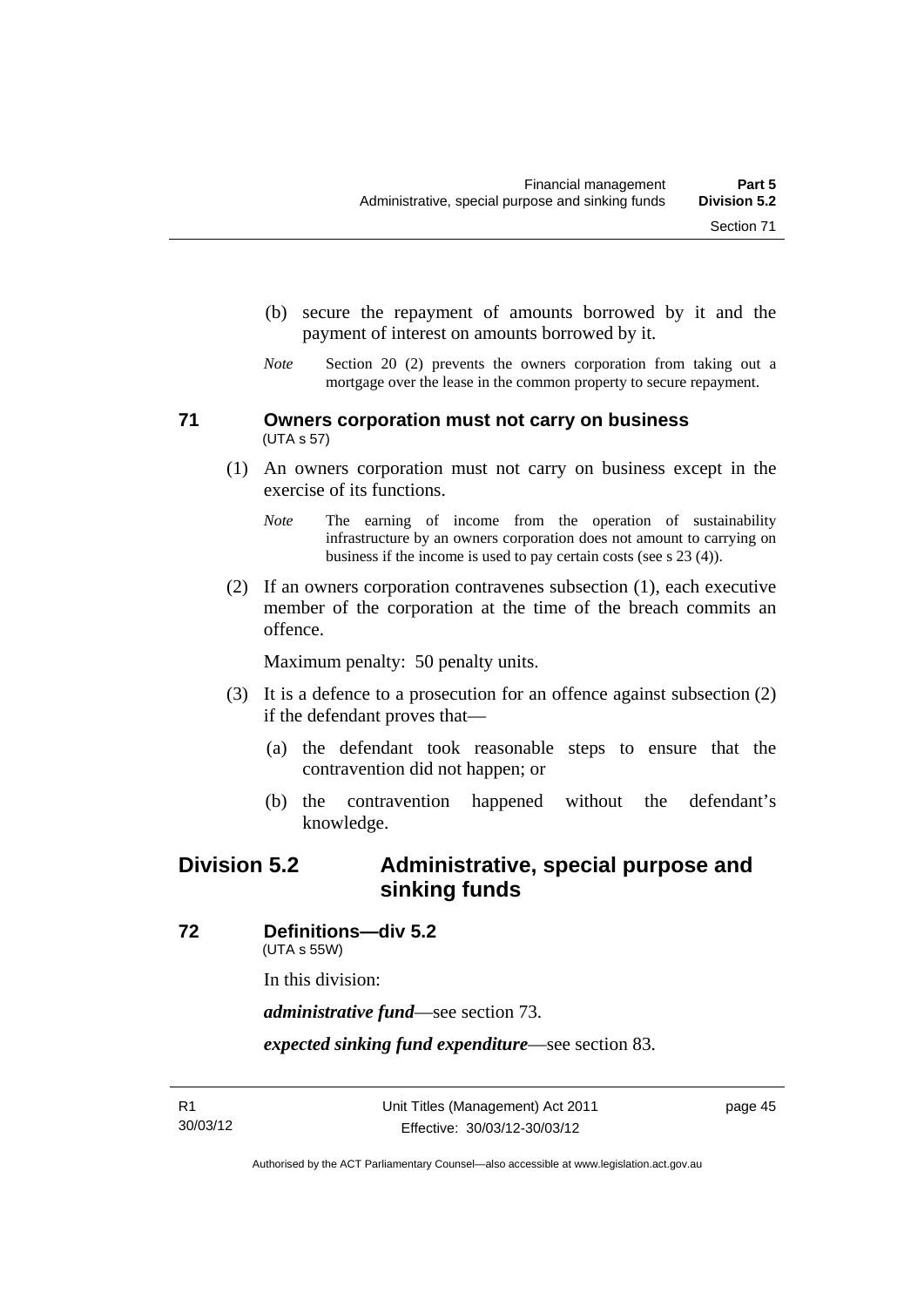*general fund*, of an owners corporation, means the corporation's administrative fund or a special purpose fund.

*general fund budget*—see section 75 (1).

*general fund contribution*—see section 78 (1).

*sinking fund*—see section 81 (2).

*sinking fund contribution*—see section 89 (1).

*sinking fund plan*—see section 82 (2).

*special purpose fund*—see section 74 (1).

*total general fund contribution*—see section 75 (2) (a).

*total sinking fund amount*, for a financial year, means the total of expected sinking fund expenditure for the year set out in the sinking fund plan.

#### **73 Administrative fund**

(UTA s 59 (1))

An owners corporation for a units plan must establish a fund for the general administration of the corporation (an *administrative fund*).

### **74 Special purpose fund**

(UTA s 59 (2) and (3))

- (1) An owners corporation for a units plan may, by special resolution, establish funds for particular purposes (a *special purpose fund*).
- (2) The purposes for which a special purpose fund may be used may only be changed by special resolution of the owners corporation.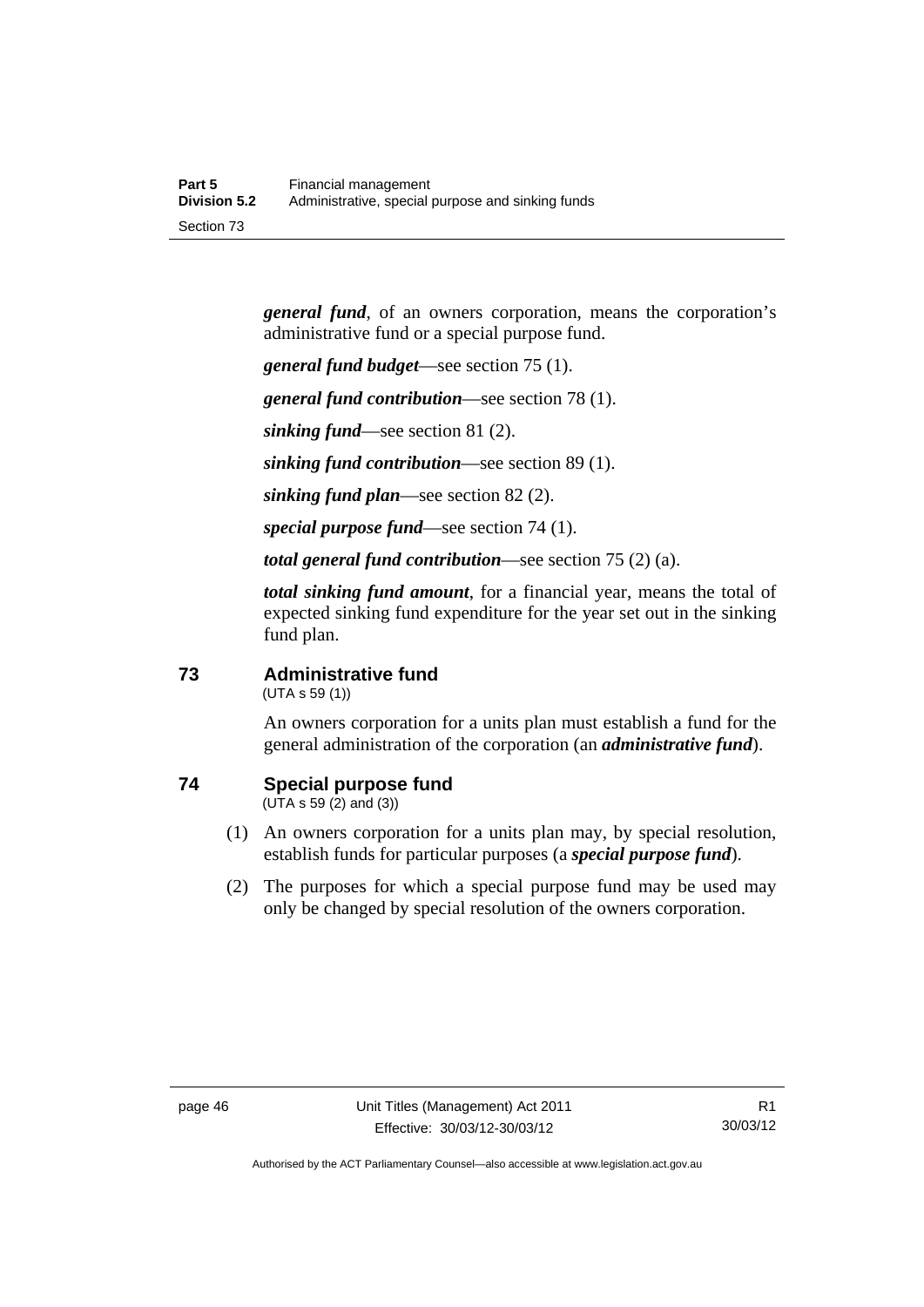#### **75 General fund—budget**  (UTA s 59 (4), (5) and (6))

held.

- (1) At each annual general meeting of an owners corporation, the corporation must, by ordinary resolution, approve a budget (the *general fund budget*) for the administrative fund and each special purpose fund for the financial year in which the meeting is
- (2) The general fund budget must state for the financial year in which the annual general meeting is held—
	- (a) an estimate of the total contributions (the *total general fund contribution*) to be paid into the general fund by the owners corporation's members; and
	- (b) an estimate of any other amounts to be paid into the general fund; and
	- (c) an estimate of payments to be made out of the general fund including an estimate of payments necessary—
		- (i) to maintain in good condition on a day-to-day basis the common property and any other property held by the owners corporation; and
		- (ii) to pay for insurance premiums; and
		- (iii) to pay for recurrent expenses.

#### **Examples—par (b)**

- 1 the proceeds from the sale of any personal property of the owners corporation
- 2 fees paid to the owners corporation for inspection of its records and the provision of information and certificates relating to its records

#### **Examples—par (c) (i)**

carpet cleaning, lawnmowing services, minor expenses relating to maintenance of the common property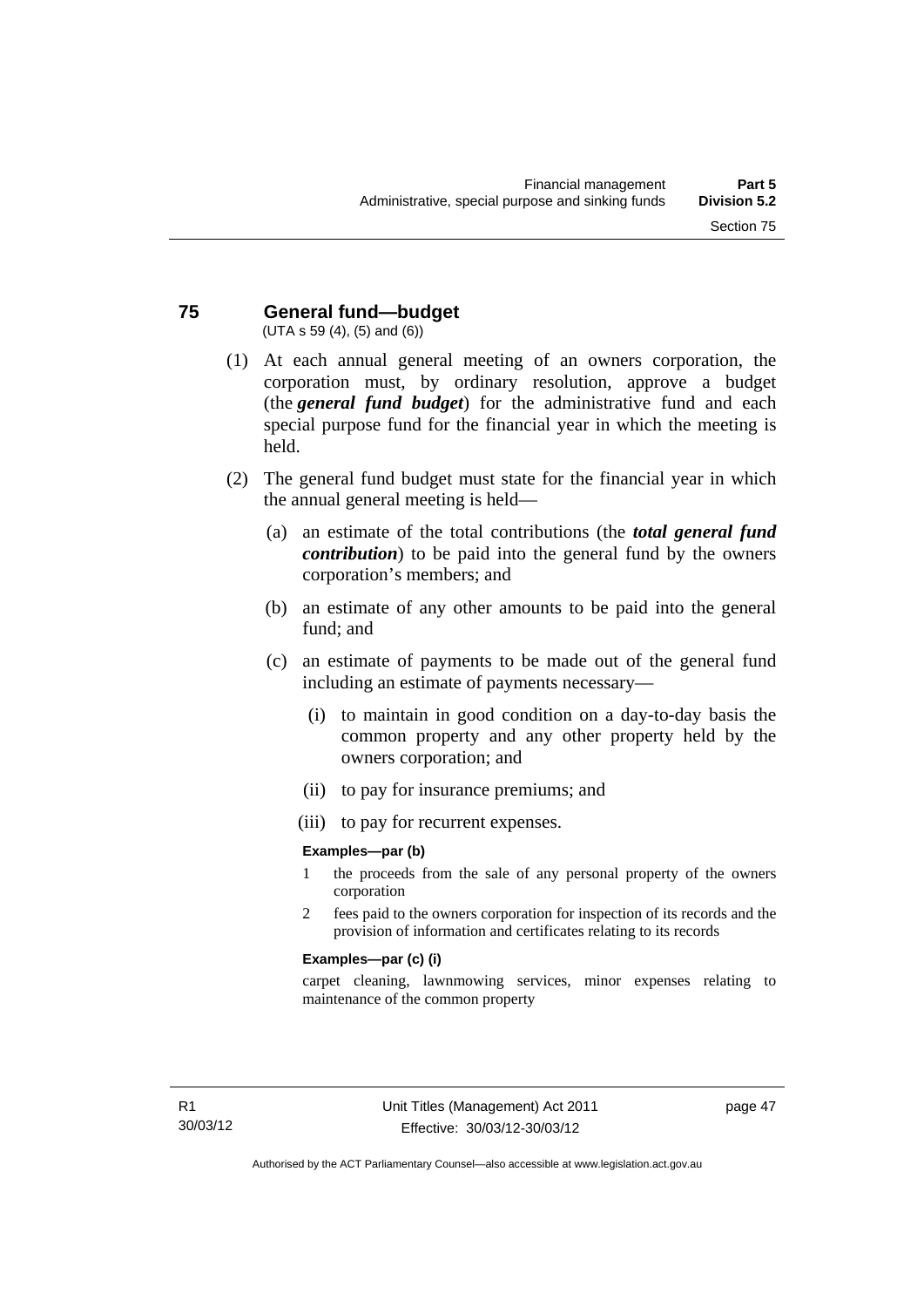#### **Examples—par (c) (iii)**

utility service charges, accounting fees

- *Note* An example is part of the Act, is not exhaustive and may extend, but does not limit, the meaning of the provision in which it appears (see Legislation Act, s 126 and s 132).
- (3) A payment out of a special purpose fund may only be included in the budget if the payment is for the purpose for which the fund was established, unless the proposed payment is authorised by special resolution.
- (4) The amount mentioned in subsection (2) (c) must not include transfers to the sinking fund.

#### **76 General fund—what must be paid into the fund?**

An owners corporation for a units plan must pay the following amounts into its general fund:

- (a) general fund contributions paid to the owners corporation;
- (b) the proceeds of the disposal of any personal property of the owners corporation;
- (c) any fees paid to the owners corporation for inspection of its records and the provision of information and certificates relating to its records.

#### **77 General fund—what can fund be used for?**

(UTA s 59 (4))

An owners corporation for a units plan may only make payments from a general fund if the payments are—

- (a) approved in the general fund budget; or
- (b) authorised by ordinary resolution.

Authorised by the ACT Parliamentary Counsel—also accessible at www.legislation.act.gov.au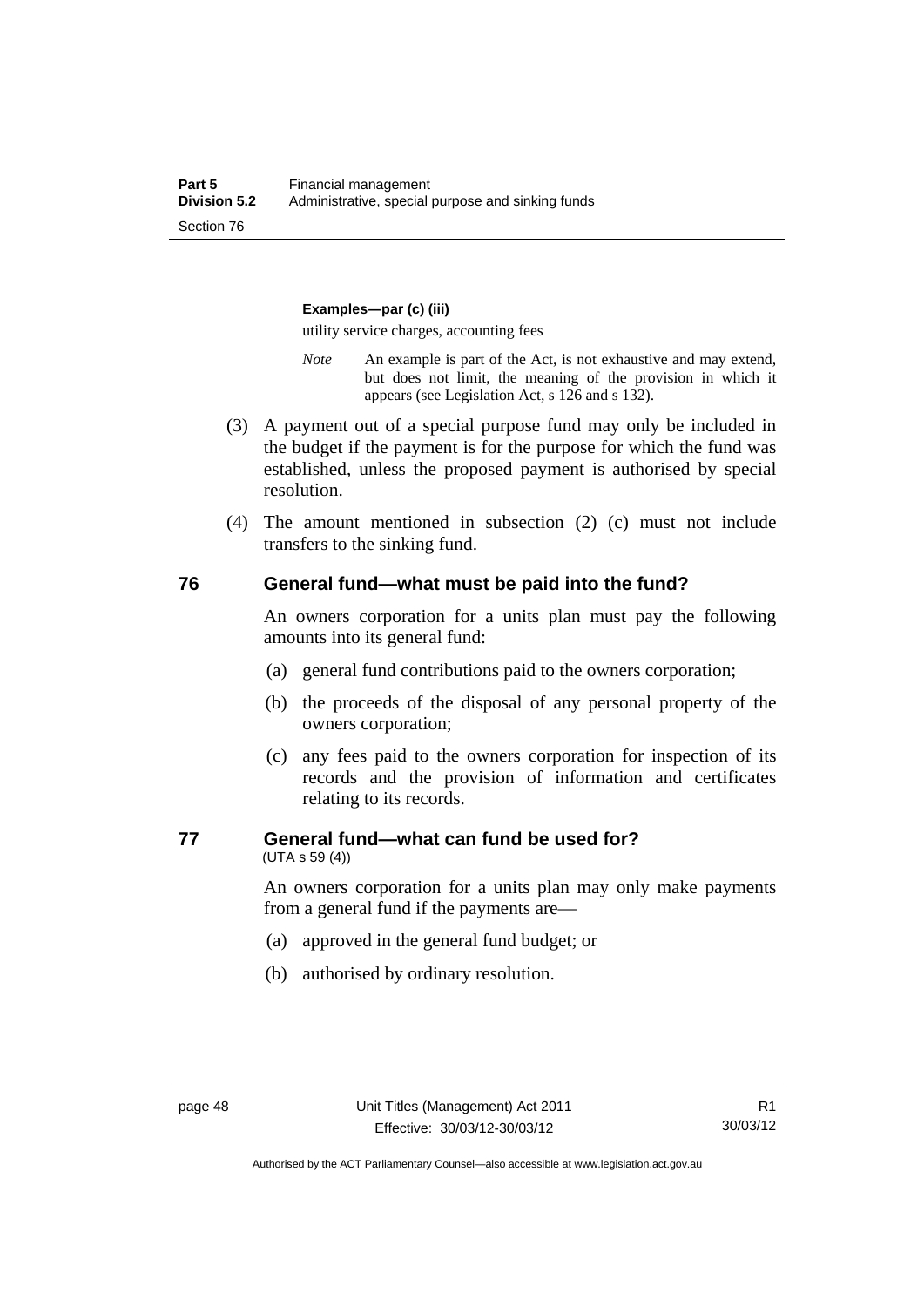#### **78 General fund—contributions**  (UTA s 60 (1) to (4))

- (1) An owners corporation for a units plan may, from time to time, determine a contribution (a *general fund contribution*) required from its members for the corporation's general fund.
- (2) The general fund contribution payable for each unit is—
	- (a) the proportional share for the unit of the total general fund contribution; or
	- (b) a proportion of the total general fund contribution worked out in accordance with a method set out in an unopposed resolution.
- (3) A resolution under subsection (2) (b) may provide that only stated unit owners, or unit owners in a stated class, are required to pay a particular contribution, or a contribution of a particular kind.
- (4) A resolution under subsection (2) (b) may only be—
	- (a) amended by unopposed resolution; and
	- (b) revoked by special resolution.

#### **79 General fund—notice of contributions**  (UTA s 60 (5) and (6))

- (1) An owners corporation for a units plan must give notice of a determination of general fund contributions to each unit owner.
- (2) The notice must include the following information:
	- (a) the general fund contribution payable for the unit;
	- (b) the general fund contributions payable for each other unit;
	- (c) the general fund for which the contribution is required, the proportion of the contribution to be paid into each fund, and the total amount to be paid into each fund;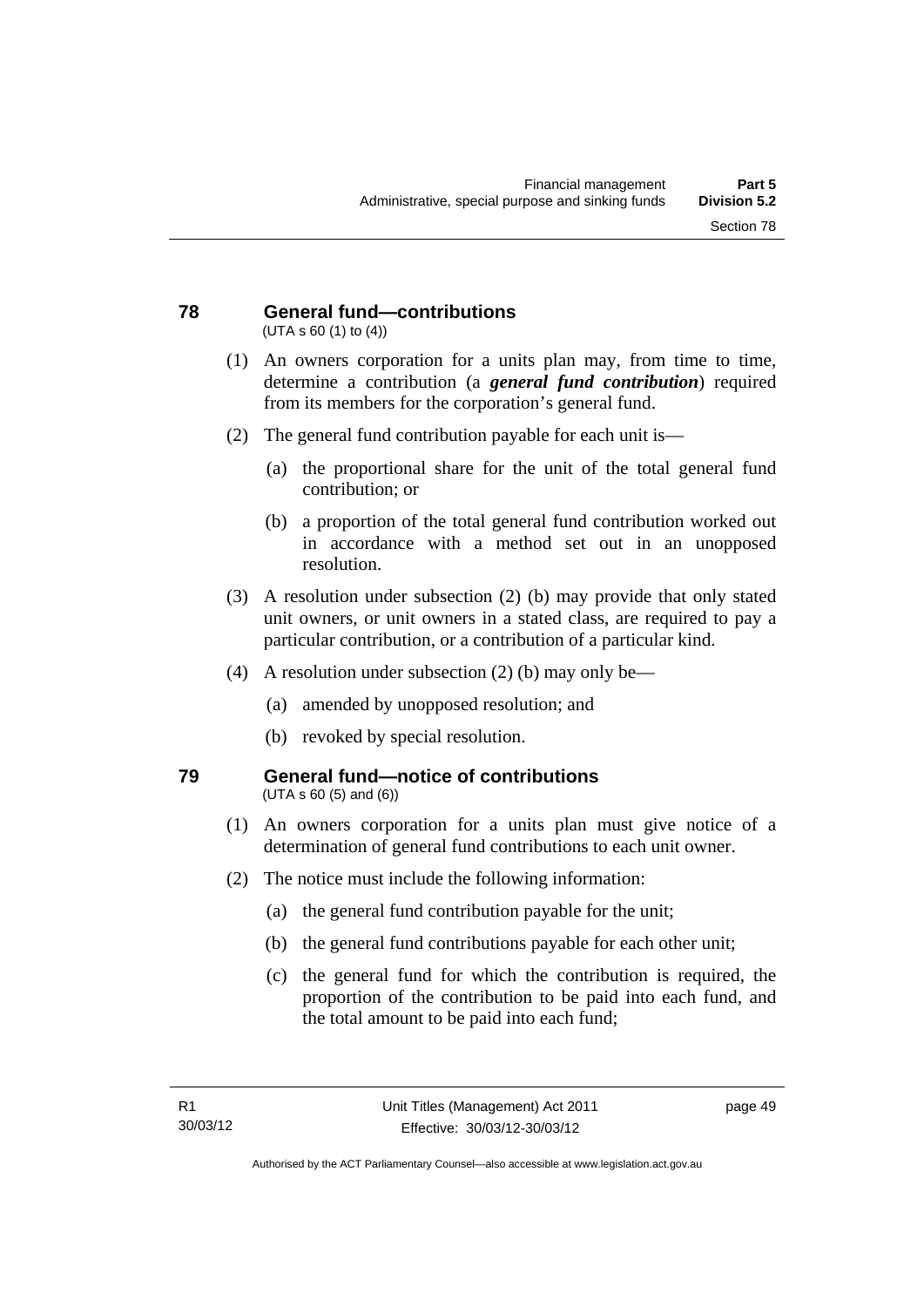- (d) the proportion of the total general fund contribution payable for the unit and how the proportion is worked out;
- (e) the date when the contribution is payable, if paid in full (which must be not later than 28 days after the date of the notice);
- (f) if the contribution is payable by instalments—the dates when the instalments are payable;
- (g) how the contribution may be paid;
- (h) details of any discount for early payment decided by the owners corporation under section 93;
- (i) details of interest payable for late payment under section 94.

#### **80 General fund—when are contributions payable?**  (UTA s 60 (7))

A general fund contribution is payable by a unit owner—

- (a) if paid in full—on the date stated in the notice; or
- (b) if payable by instalments—on the dates stated in the notice.
- **81 Sinking fund**

 $(UTA S 61(1))$ 

- (1) This section applies if there are 4 or more units in a units plan.
- (2) An owners corporation for the units plan must establish and maintain a fund (the *sinking fund*).

#### **82 Sinking fund plan**

 $(UTA \, s \, 62 \, (2)$  and  $(3)$  and  $s \, 63A \, (2)$  and  $(3)$ )

 (1) This section applies to an owners corporation for a units plan if the corporation is required to establish and maintain a sinking fund.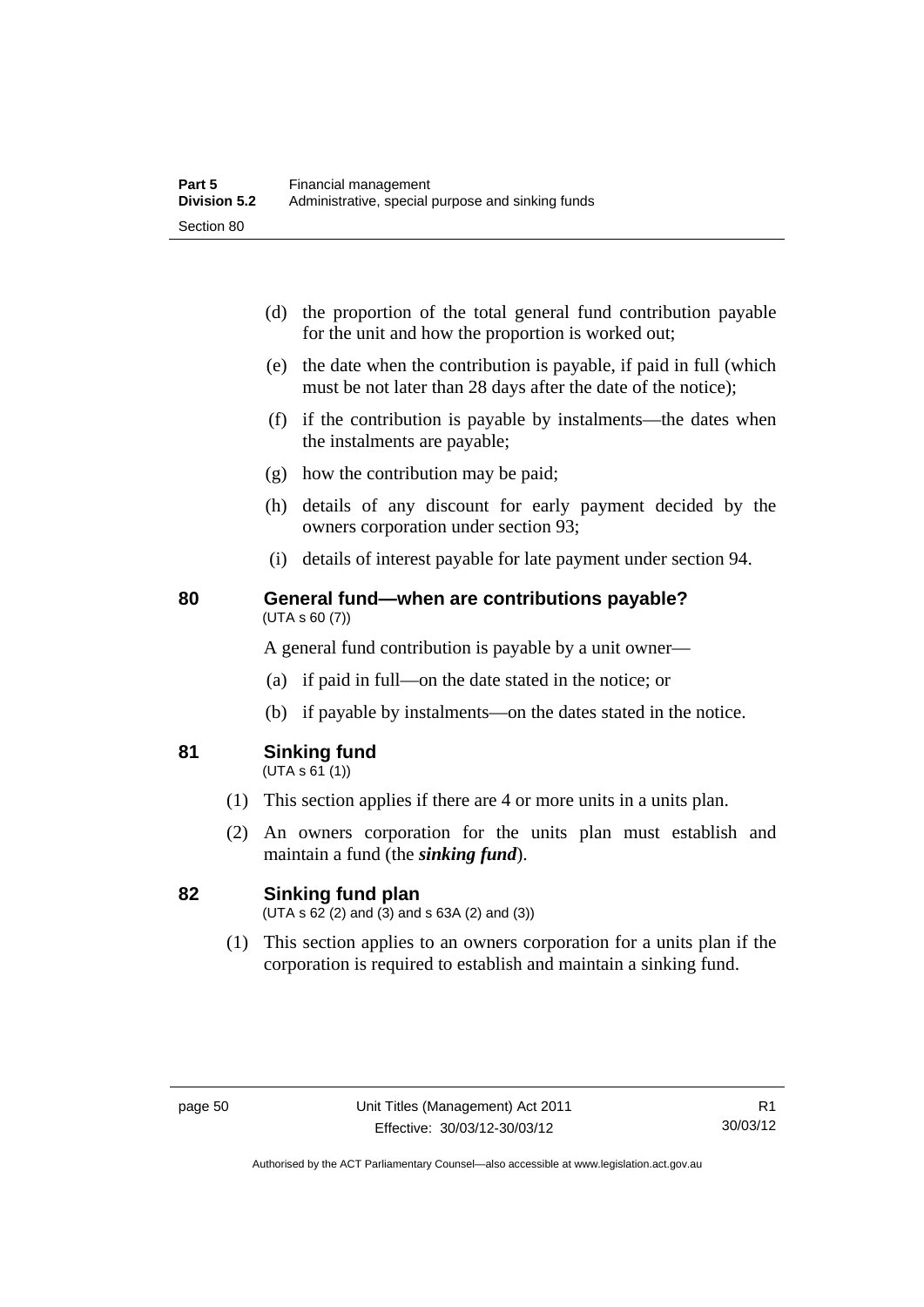- (2) The owners corporation must approve, by ordinary resolution, a plan of expected sinking fund expenditure (a *sinking fund plan*) for each year in the 10-year period beginning on the day of the next annual general meeting following the approval.
	- *Note* A sinking fund plan of an existing owners corporation that was current immediately before the commencement of this division is taken to be a sinking fund plan under this Act (see s 157 (2)). The day the existing sinking fund plan is approved for this Act is the day the existing sinking fund plan was approved by the owners corporation for the *Unit Titles Act 2001* (see s 157 (3) and (4)).

#### **83 Sinking fund plan—meaning of** *expected sinking fund expenditure* (UTA s 61 (3))

- (1) For this division, *expected sinking fund expenditure* means expenditure for the following purposes that the owners corporation reasonably expects will be necessary to maintain in good condition the common property and any other property it holds:
	- (a) the painting or repainting of any building (or any part of a building) that forms part of the common property;
	- (b) the acquisition of new property or renewal or replacement of property that it holds;
	- (c) the renewal, replacement or repair of fixtures and fittings that are part of the common property;
	- (d) the renewal, replacement or repair of anything else on the common property;
	- (e) for a building containing class A units—any purpose mentioned in paragraph (b), (c) or (d) that relates to defined parts of the building;
	- (f) for a building on a class B unit—any maintenance mentioned in paragraph (b), (c) or (d) that is authorised by a special resolution under section 24 (1) (g);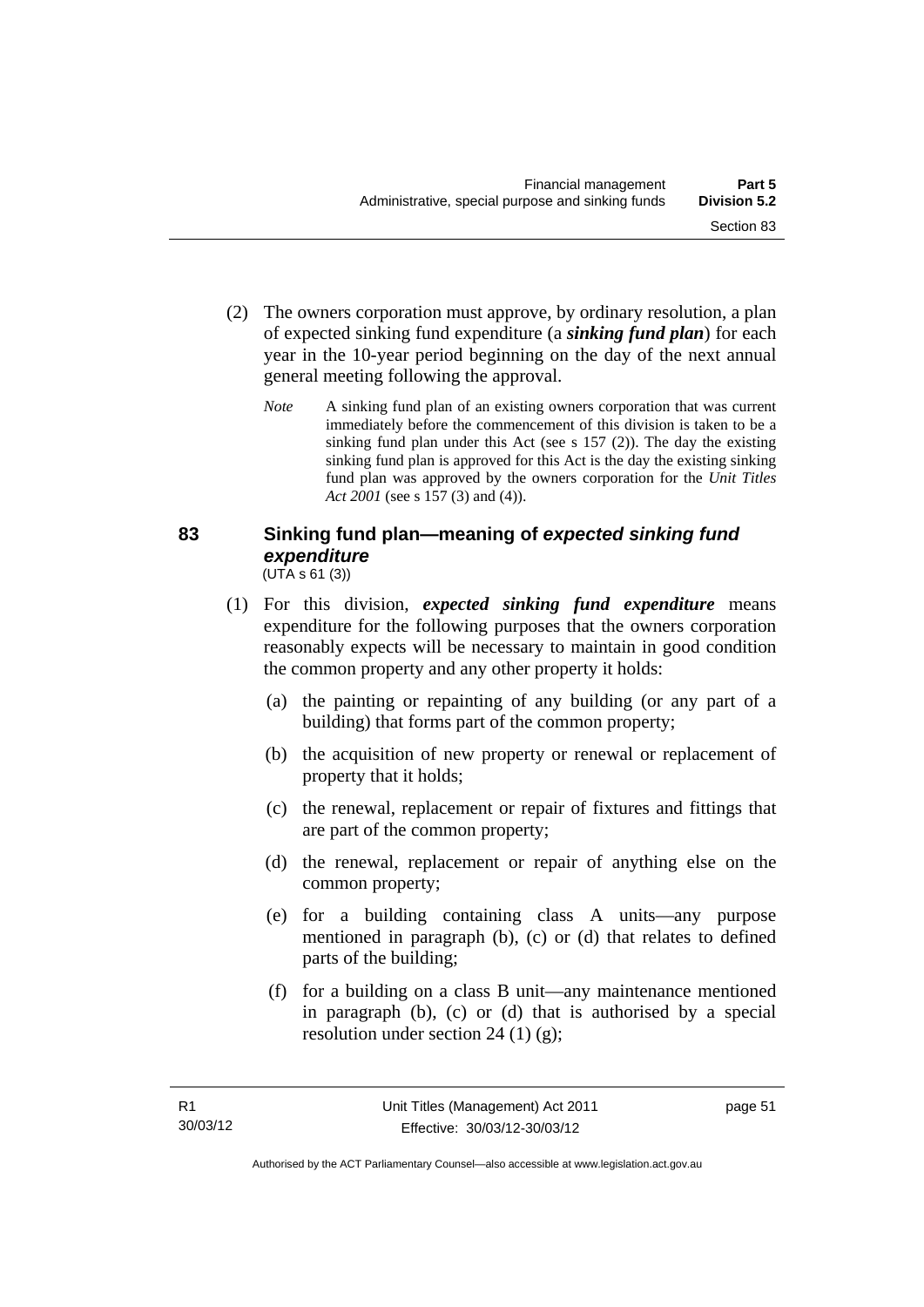- (g) any other capital expenses for which the corporation is responsible.
- (2) In this section:

*defined parts*, of a building containing class A units—see section 24 (2).

*property* includes sustainability or utility infrastructure.

#### **84 Sinking fund plan—when must it be approved?**

- (1) The owners corporation for a units plan must approve a sinking fund plan not later than—
	- (a) if the corporation is established after the commencement of this division—12 months after the day of the corporation's 1st annual general meeting; or
	- (b) in any other case—12 months after the day this division commences.
		- *Note* A sinking fund plan of an existing owners corporation that was current immediately before the commencement of this division is taken to be a sinking fund plan under this Act (see s 157 (2)). The day the existing sinking fund plan is approved for this Act is the day the existing sinking fund plan was approved by the owners corporation for the *Unit Titles Act 2001* (see s 157 (3) and (4)).
- (2) If the owners corporation has approved a sinking fund plan under this Act, the corporation must approve a new sinking fund plan not later than 12 months before the end of the 10-year period to which the existing plan relates.

### **85 Sinking fund plan—review**

(UTA s 63 and s 63B)

An owners corporation for a units plan must review its sinking fund plan—

 (a) not later than 4 years after the plan is first approved by the owners corporation (the *first review*); and

Authorised by the ACT Parliamentary Counsel—also accessible at www.legislation.act.gov.au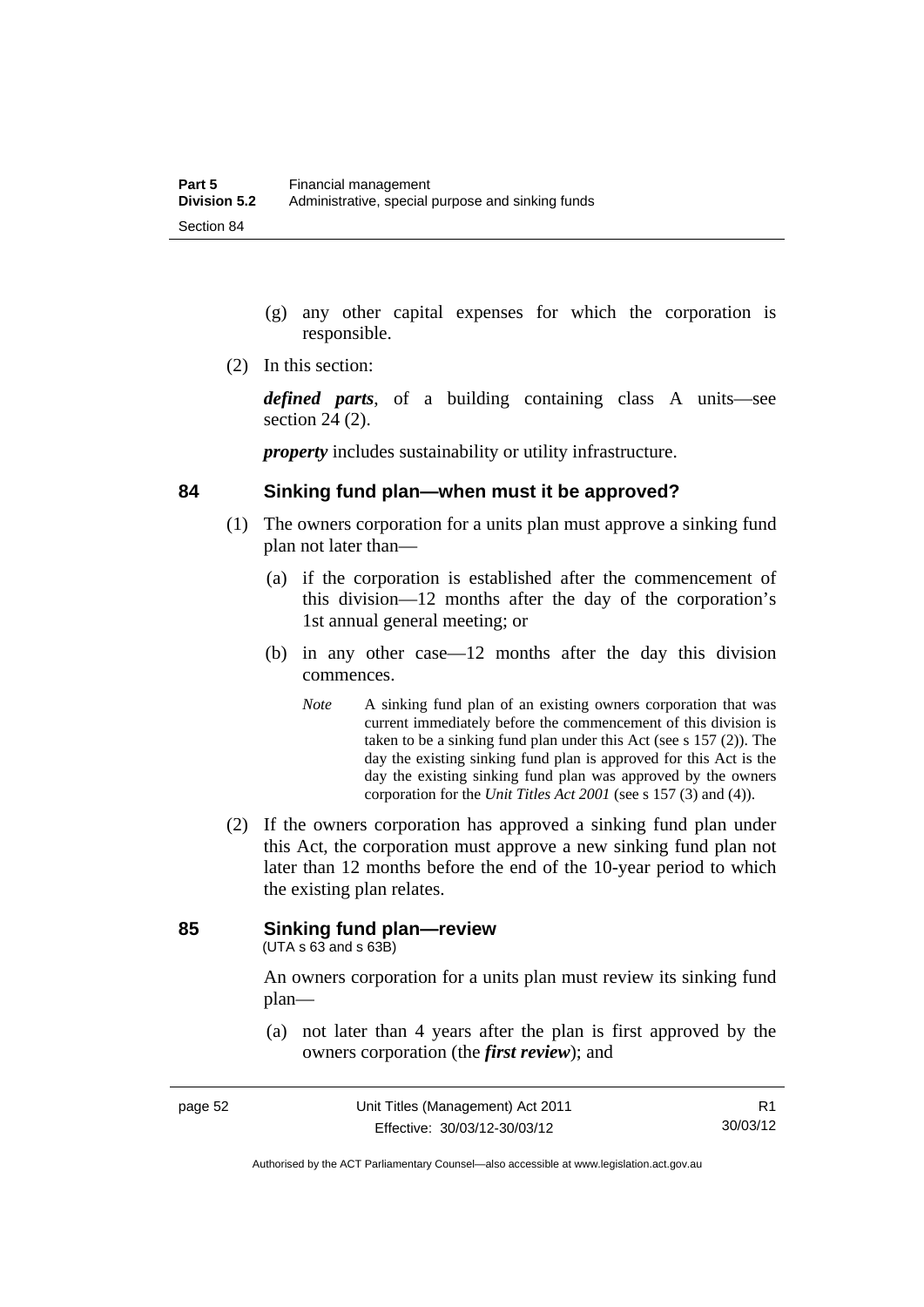- (b) not later than the end of each 5-year period after the first review.
- *Note* A sinking fund plan of an existing owners corporation that was current immediately before the commencement of this division is taken to be a sinking fund plan under this Act (see s 157 (2)). The day the existing sinking fund plan is first approved for this section is the day the initial sinking fund plan was approved by the owners corporation under the *Unit Titles Act 2001* (see s 157 (3)).

#### **86 Sinking fund plan—amendment**

An owners corporation for a units plan may at any time, by ordinary resolution, amend its sinking fund plan to ensure that the plan reflects expected sinking fund expenditure.

#### **87 Sinking fund—what must be paid into the fund?**   $(UTA S 61 (2))$

An owners corporation for a units plan must pay the following amounts into its sinking fund:

- (a) sinking fund contributions paid to the owners corporation;
- (b) any amount received by the owners corporation that is not required or allowed to be paid into a general fund;
- (c) any amount authorised by an ordinary resolution to be transferred from the administrative fund to the sinking fund;
- (d) any amount to be transferred from a special purpose fund to the sinking fund—
	- (i) in accordance with the purpose of the special purpose fund; or
	- (ii) that is authorised by a special resolution.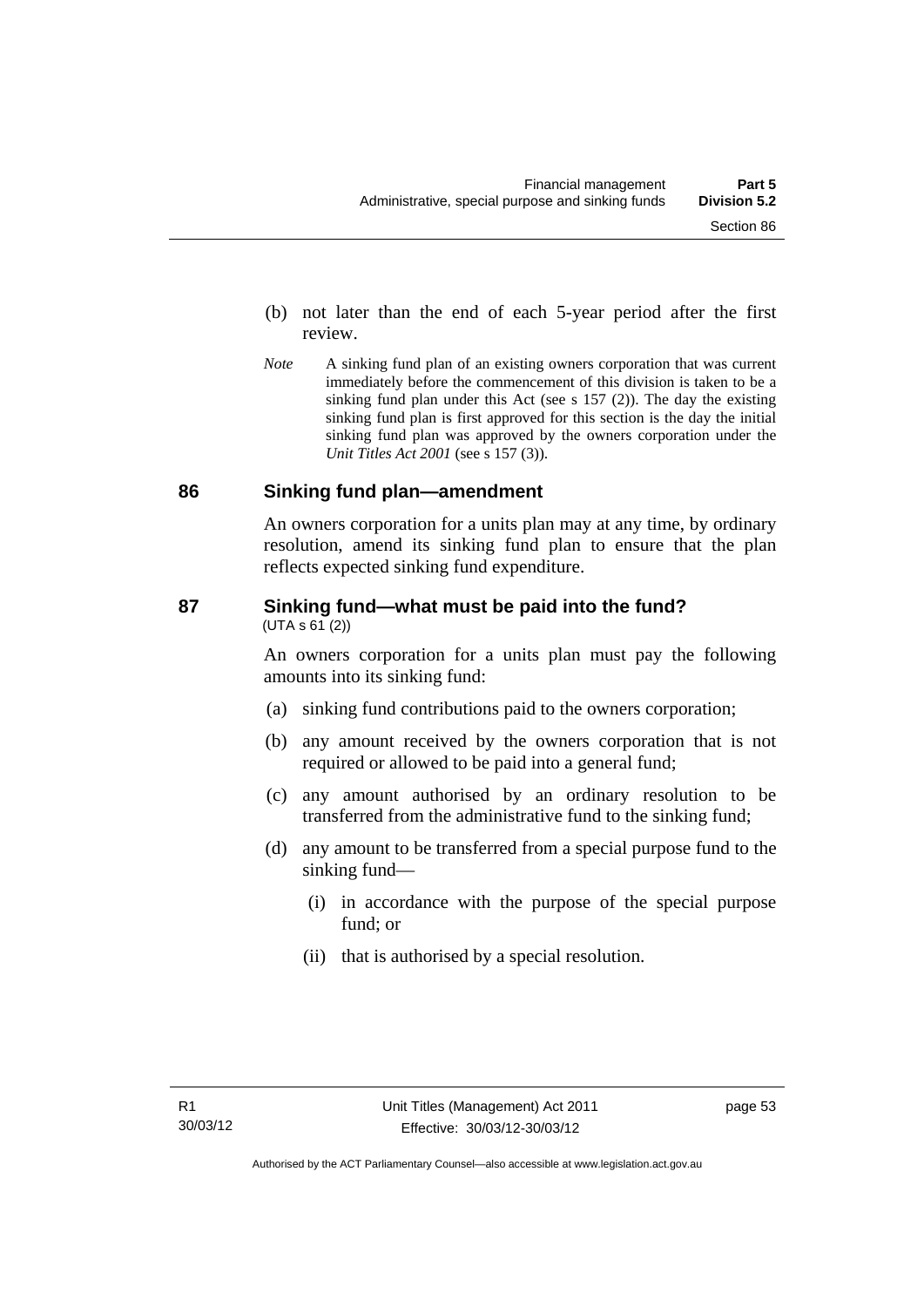#### **88 Sinking fund—what can fund be used for?**

An owners corporation for a units plan may only make payments from its sinking fund if the payments are consistent with the sinking fund plan.

- *Note 1* An owners corporation may at any time, by ordinary resolution, amend its sinking fund plan to ensure that the plan reflects expected sinking fund expenditure.
- *Note 2* Expenditure from the sinking fund for the purpose of installing sustainability or utility infrastructure must be provided for in the sinking fund plan (see s 23).

#### **89 Sinking fund—contributions**

 $(UTA S 64(1), (2) and (3))$ 

- (1) An owners corporation for a units plan may determine a contribution (a *sinking fund contribution*) required from its members for the corporation's sinking fund.
- (2) The sinking fund contribution payable for each unit for a financial year is—
	- (a) the proportional share for the unit of the total sinking fund amount for the financial year; or
	- (b) a proportion of the total sinking fund amount worked out using a method set out in an unopposed resolution.
	- *Note Total sinking fund amount*, for a financial year, means the total of expected sinking fund expenditure for the year set out in the sinking fund plan (see s 82). *Expected sinking fund expenditure* means expenditure for the purposes mentioned in s 83 (1) that the owners corporation reasonably expects will be necessary to maintain in good condition the common property and any other property it holds (see s 83).
- (3) A resolution under subsection (2) (b) may provide that only stated unit owners, or unit owners in a stated class, are required to pay a sinking fund contribution.
- (4) A resolution under subsection (2) (b) may only be—

Authorised by the ACT Parliamentary Counsel—also accessible at www.legislation.act.gov.au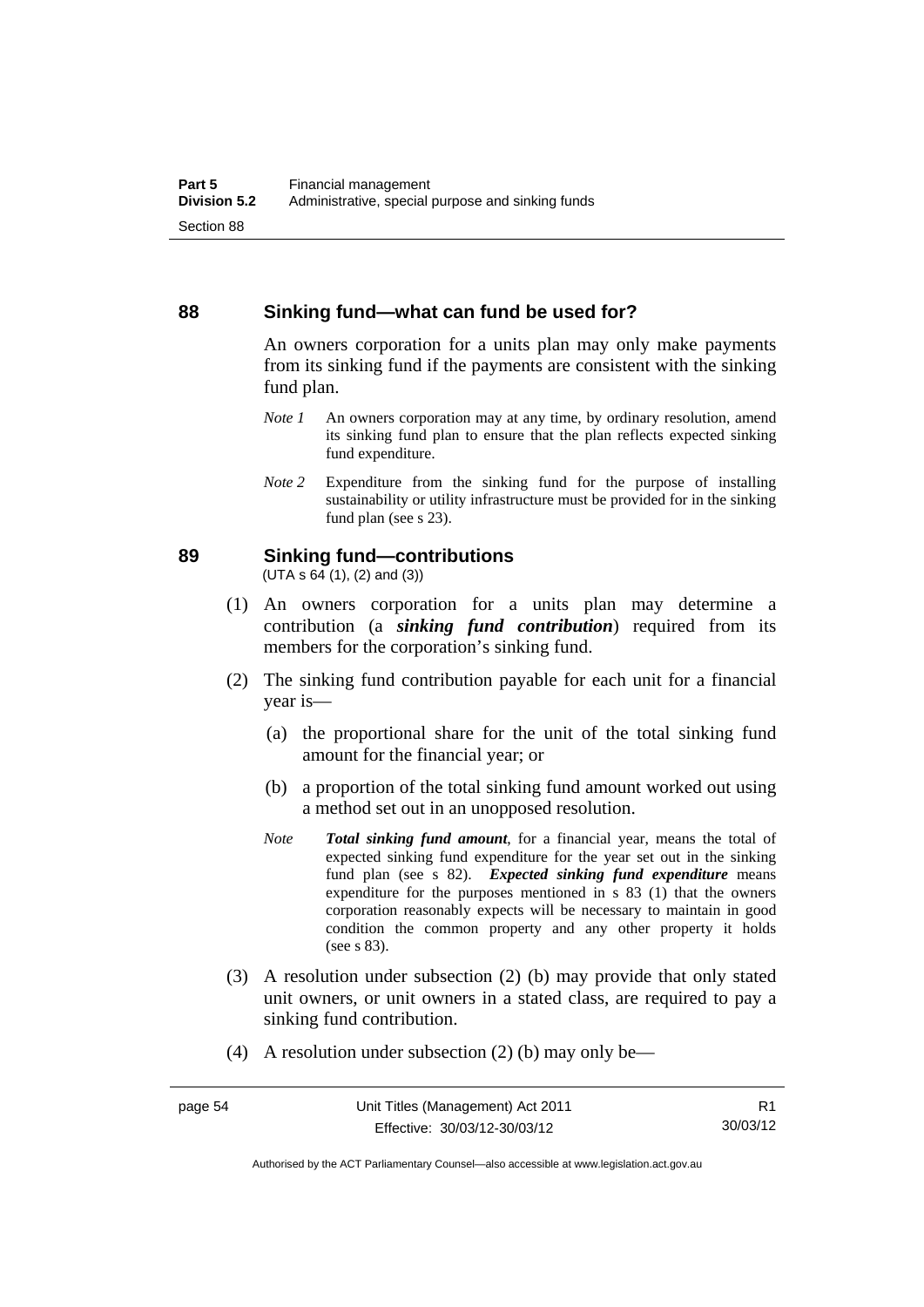- (a) amended by unopposed resolution; or
- (b) revoked by special resolution.

#### **90 Sinking fund—notice of contributions**   $(UTA \, s \, 64 \, (4) \, and \, (5))$

- (1) An owners corporation for a units plan must, within 1 month after an annual general meeting, give notice to each unit owner of the determination of sinking fund contributions for the financial year when the meeting takes place.
- (2) The notice must include the following information:
	- (a) the sinking fund contribution payable for the unit;
	- (b) the sinking fund contributions payable for each other unit;
	- (c) the total sinking fund amount for the financial year;
	- (d) the proportion of the total sinking fund amount payable for the unit and how the proportion is worked out;
	- (e) the date when the contribution is payable, if paid in full (which must be not later than 28 days after the date of the notice);
	- (f) if the contribution is payable by instalments—the dates when the instalments are payable;
	- (g) how the contribution may be paid;
	- (h) details of any discount for early payment decided by the owners corporation under section 93;
	- (i) details of interest payable for late payment under section 94.

#### **91 Sinking fund—when are contributions payable?**   $(UTA S 64(6))$

A sinking fund contribution is payable by a unit owner—

(a) if paid in full—on the date stated in the notice; or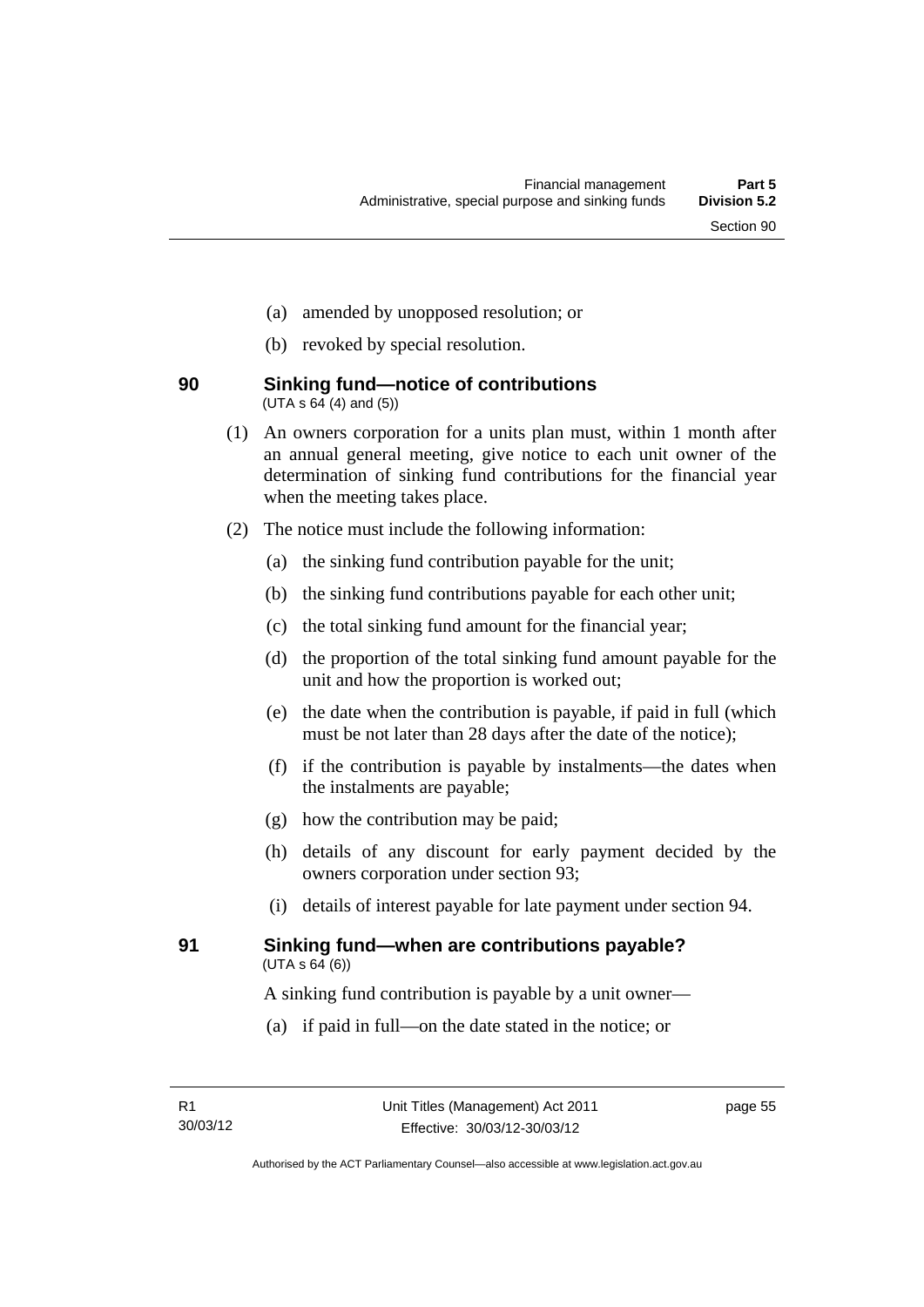(b) if payable by instalments—on the dates stated in the notice.

#### **92 General and sinking funds in staged developments**  (UTA s 64A)

- (1) This section applies to a general fund or sinking fund established by an owners corporation for a staged development if the development has not been completed.
- (2) A contribution to a fund is not payable by the owner of a unit if the unit is in an uncompleted stage of the development.
- (3) The owners corporation must not pay an amount from a fund in relation to an uncompleted stage of the development.

# **Division 5.3 Powers in relation to money owing to owners corporation**

# **93 Discounts—amounts owing**

(UTA s 65 (1))

- (1) An owners corporation for a units plan may, by ordinary resolution, decide that a stated discount applies to an amount owing to the corporation by a unit owner if—
	- (a) the amount is paid to the corporation before the date it becomes payable; or
	- (b) for contributions payable by instalments—if the contribution is paid—
		- (i) in full on or before the date stated in the notice of the contribution for payment in full; or
		- (ii) in another way stated in the resolution.
- (2) In this section:

*contribution* means a general fund contribution or a sinking fund contribution.

Authorised by the ACT Parliamentary Counsel—also accessible at www.legislation.act.gov.au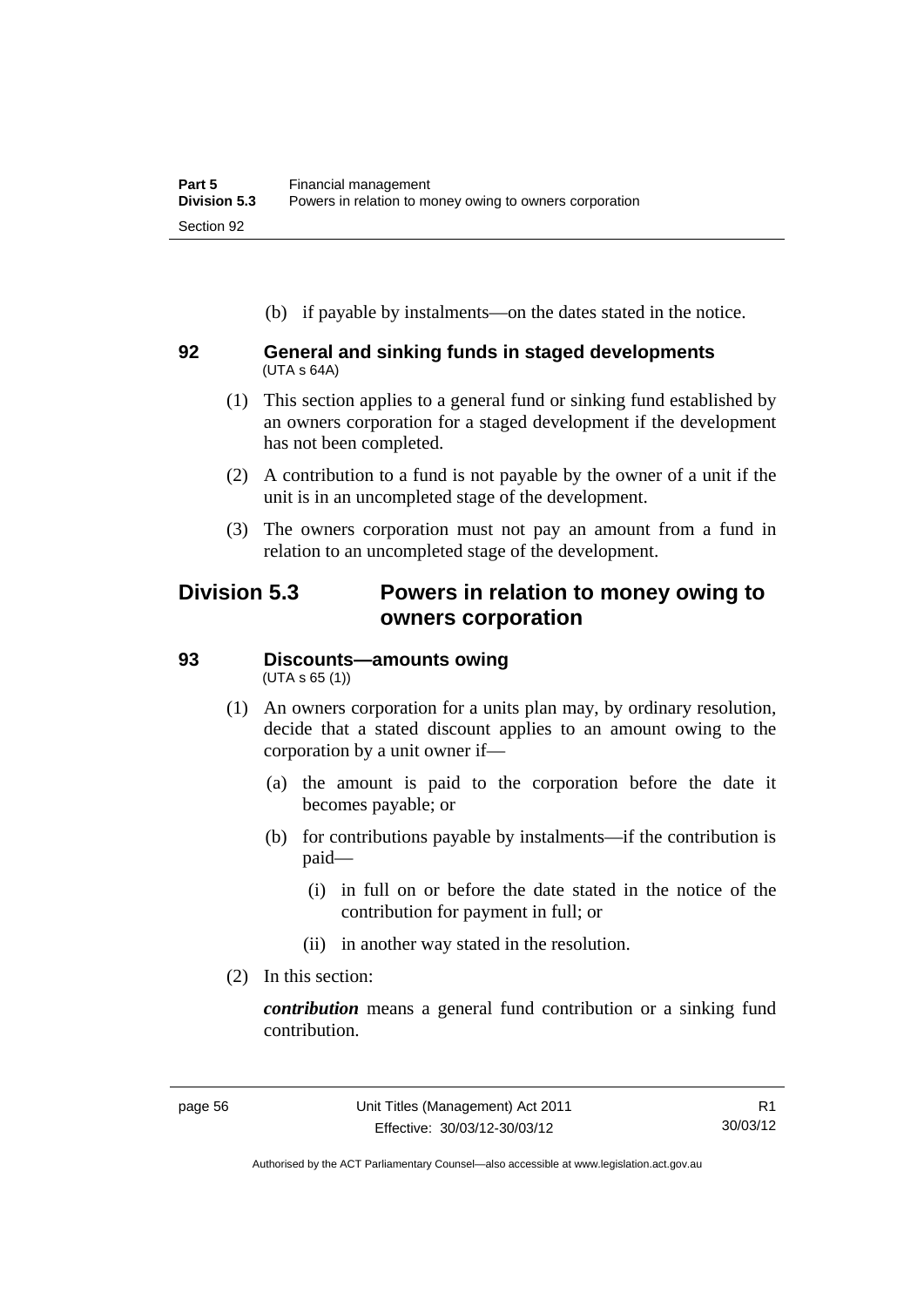#### **94 Interest—amounts owing**  (UTA s 65 (2) and (3))

- (1) If an amount owing to an owners corporation by a unit owner is not paid on or before the date it becomes payable, unless otherwise decided by ordinary resolution, the amount bears simple interest until paid—
	- (a) at an annual rate of 10%; or
	- (b) at an annual rate of less than 10%, if decided by special resolution; or
	- (c) at an annual rate of more than 10% and not more than 20%, if decided by special resolution.
- (2) Interest on an amount owing to the owners corporation is payable into the fund into which the amount owing is payable.

# **95 Recovery of amounts owing**

(UTA s 66)

- (1) If an amount owing to an owners corporation is not paid on or before the date it is payable, the corporation may recover the amount as a debt from the unit owner, together with interest under section 94.
- (2) If the ownership of a unit changes after an amount owing to the owners corporation becomes payable, the owner at the time the amount becomes payable and each subsequent owner are liable both separately and together for the amount, together with interest under section 94.

#### **96 Security for unpaid amounts—declaration of charge**   $(UTA \, s \, 67)$

- (1) If an amount owing to the owners corporation is unpaid after it becomes payable, the corporation may declare that a charge is to be imposed over the lease of the unit to secure payment of the amount.
- (2) The declaration must—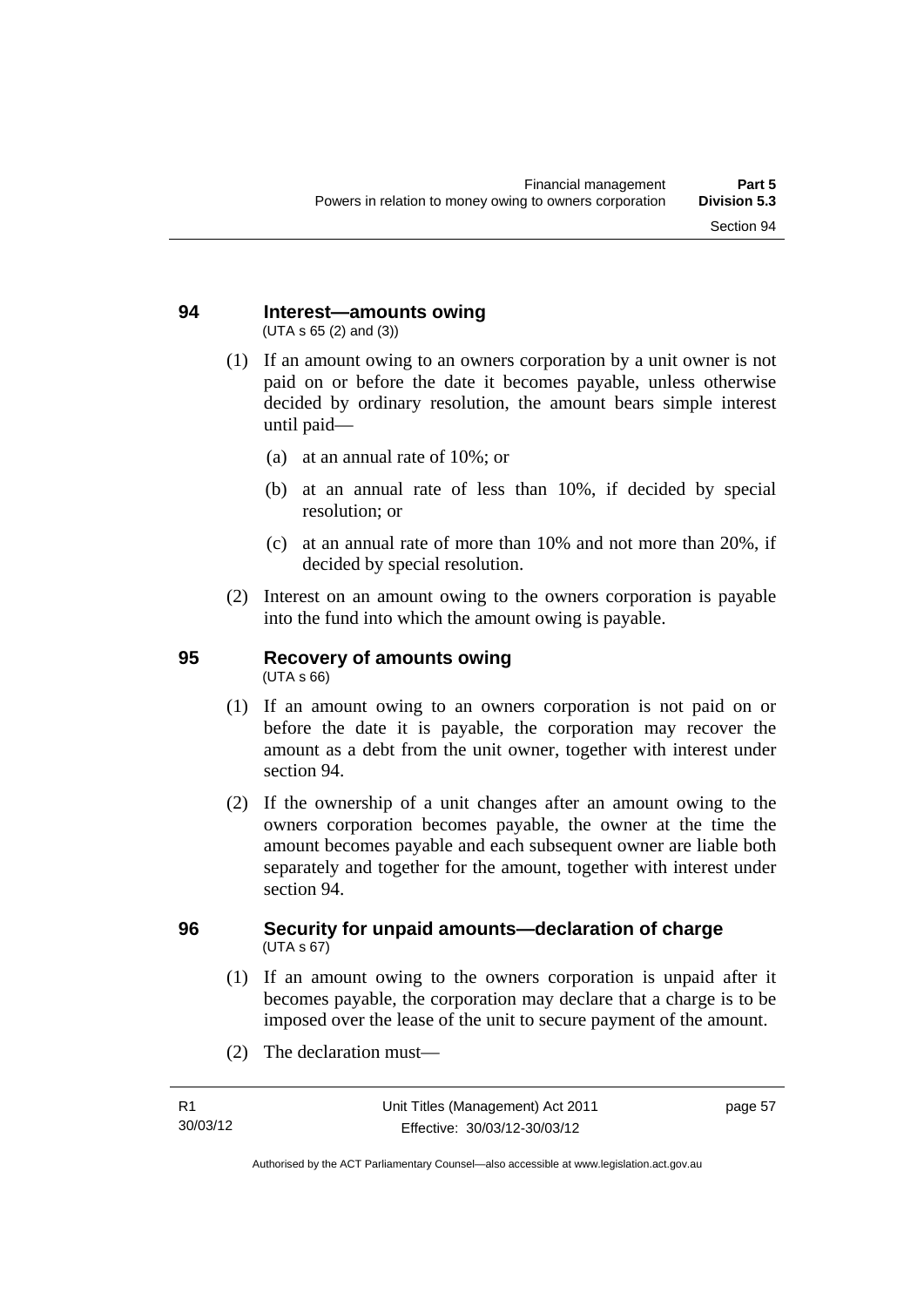- (a) give details of the lease of the unit to be charged; and
- (b) state the unpaid amount owing to the owners corporation.
- (3) After making the declaration, the owners corporation must—
	- (a) lodge with the registrar-general a copy of the declaration, certified as a true copy under the seal of the corporation; and
	- (b) give a copy of the declaration to the unit owner and anyone else who has an interest in the unit.
- (4) On registration of the copy of the declaration, the amount stated in the declaration, together with interest on the amount under section 94, is a charge over the lease of the unit.
- (5) A registered charge under this section does not give a power of sale over the lease of the unit.

#### **97 Security for unpaid amounts—discharge**  (UTA s 68)

- (1) This section applies if a charge declared under section 96 has been registered, and—
	- (a) the entire amount for which the charge was declared is paid, together with interest on the amount under section 94; or
	- (b) the owners corporation considers that the charge is no longer required.
- (2) The owners corporation must—
	- (a) revoke the declaration of the charge; and
	- (b) lodge with the registrar-general a copy of the revocation, certified as a true copy under the seal of the corporation; and
	- (c) give a copy of the revocation to the unit owner and anyone else who has an interest in the unit.
- (3) The discharge under this section of a charge takes effect on the registration of the revocation of the charge.

R1 30/03/12

Authorised by the ACT Parliamentary Counsel—also accessible at www.legislation.act.gov.au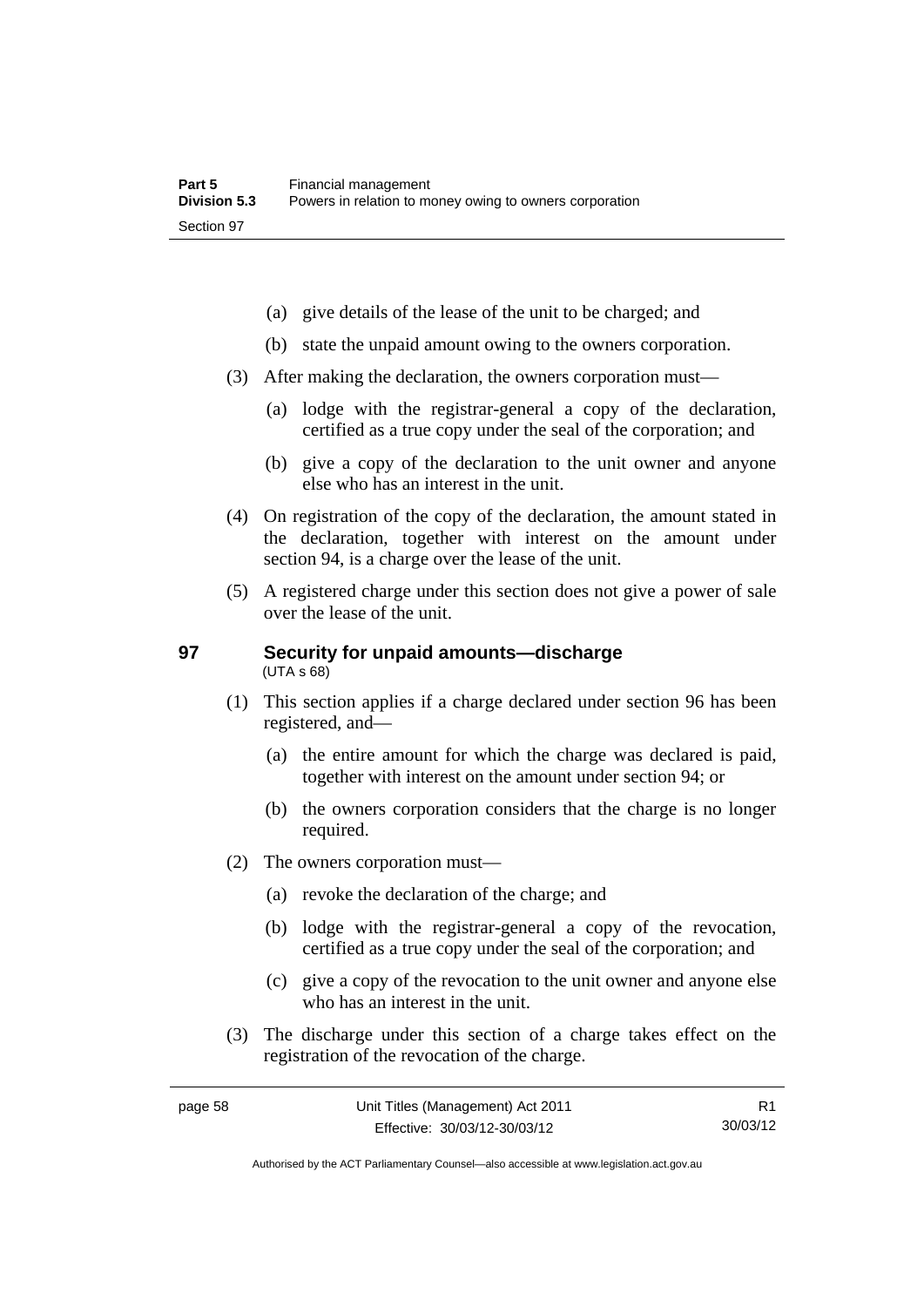#### **98 Liability of part-owners**  (UTA s 69)

- (1) This section applies if—
	- (a) a unit is owned by 2 or more part-owners; and
	- (b) an amount is recoverable by the owners corporation from the owners.
- (2) The part-owners are liable separately and together for the payment of the amount.
- (3) As between themselves, each part-owner is liable for a part of the amount proportional to the value of the part-owner's interest in the unit.
- (4) If a part-owner pays a part of the amount that is more than the part-owner's proportional liability, the part-owner may recover the excess from the other part-owners.

# **Division 5.4 Insurance**

# **99 Meaning of** *building* **and** *land***—div 5.4**

In this division:

*building*, on the land—

- (a) includes—
	- (i) any improvements and fixtures forming part of the building; and
	- (ii) any improvements and fixtures, including site improvements, consisting entirely of common property; and
	- (iii) anything prescribed by regulation as forming part of a building; but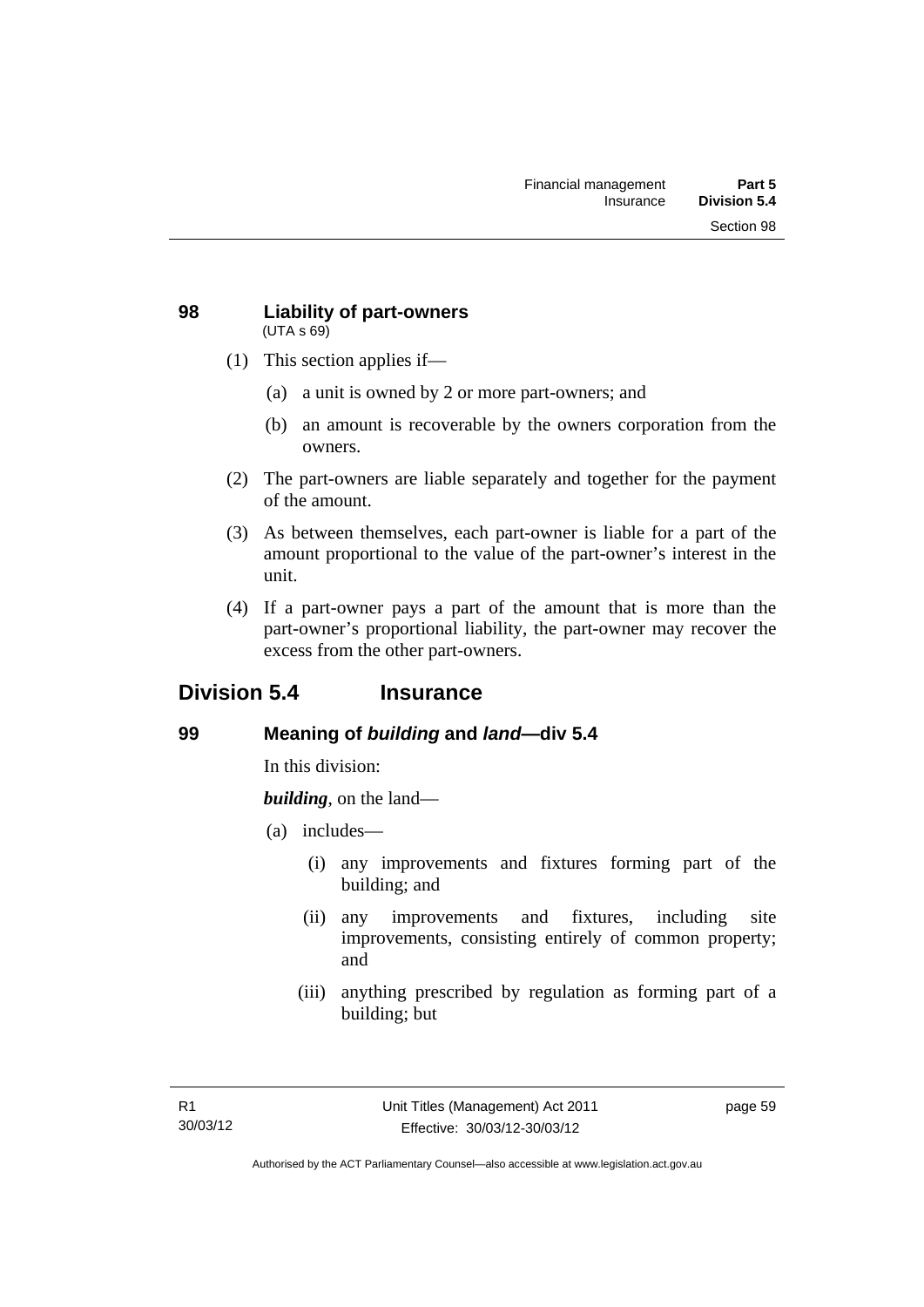#### **Examples—site improvements**

landscaping, paved areas

- *Note* An example is part of the Act, is not exhaustive and may extend, but does not limit, the meaning of the provision in which it appears (see Legislation Act, s 126 and s 132).
- (b) does not include—
	- (i) paint, wallpaper and temporary wall, floor and ceiling coverings; or
	- (ii) fixtures removable by a lessee or sublessee of a unit at the end of a lease; or
	- (iii) anything prescribed by regulation as not forming part of a building.

#### *land* means—

- (a) land subdivided by a units plan; and
- (b) for a staged development—the whole of the land in the completed stages of the development.

#### **100 Building insurance by owners corporation**  (UTA s 132)

- (1) An owners corporation for a units plan must insure and keep insured all buildings on the land for their replacement value from time to time against all of the following risks:
	- (a) fire, lightning, tempest, earthquake and explosion;
	- (b) riot, civil commotion, strikes and labour disturbances;
	- (c) malicious damage;
	- (d) bursting, leaking and overflowing of boilers, water tanks, water pipes and associated apparatus;
	- (e) impact of aircraft (including parts of, and objects falling from, aircraft) and of road vehicles, horses and cattle;

Authorised by the ACT Parliamentary Counsel—also accessible at www.legislation.act.gov.au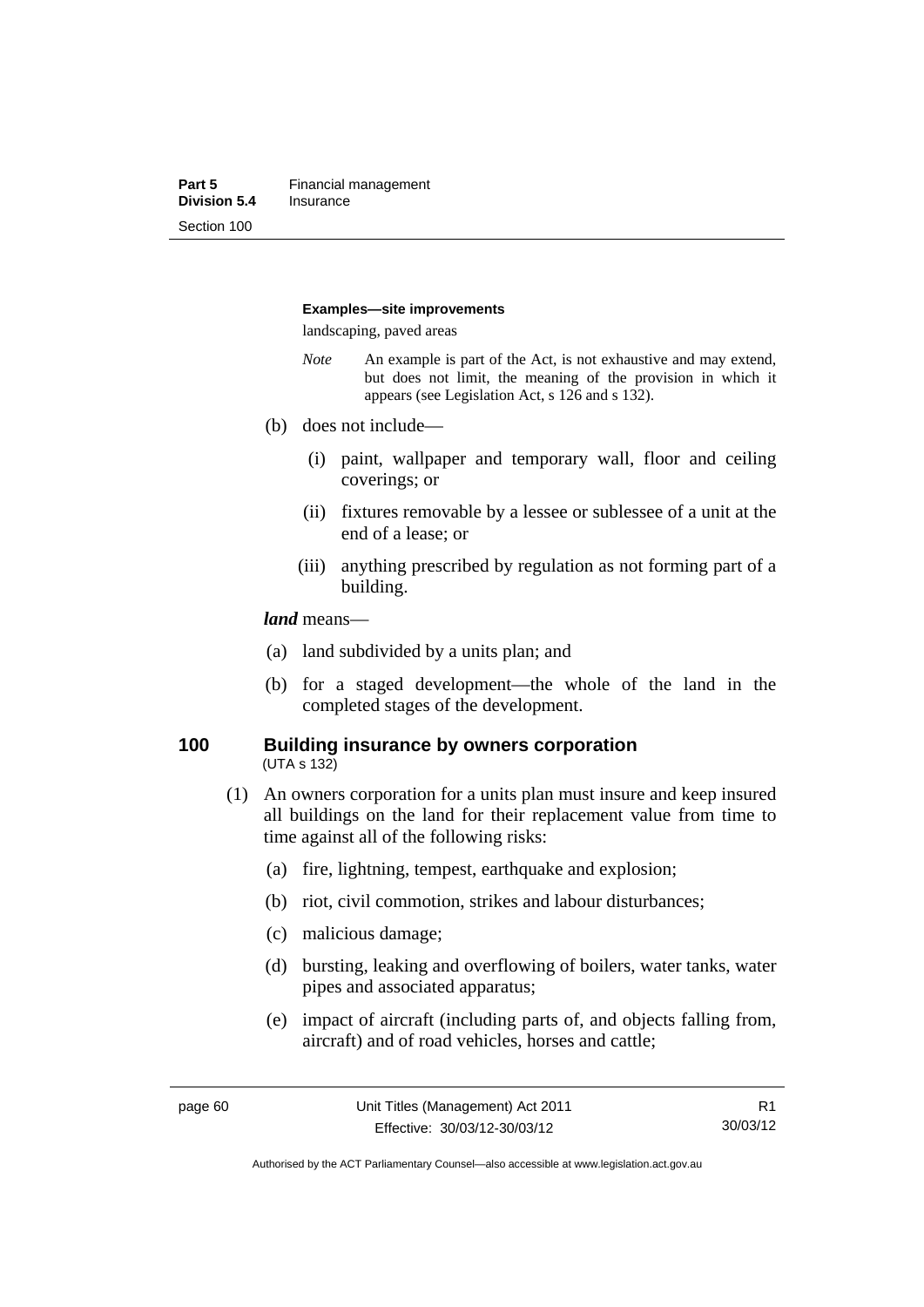- (f) anything prescribed by regulation.
- (2) The owners corporation must take out an insurance policy that covers, to the greatest practicable extent—
	- (a) the risks mentioned in subsection (1); and
	- (b) costs incidental to the reinstatement or replacement of the insured building, including the cost of removing debris and the fees of architects and other professional advisers.
	- *Note* If a developer is the only member of the owners corporation, the developer must on behalf of the owners corporation take out an insurance policy under s (2), unless exempted under s 101.
- (3) A regulation may make provision in relation to an insurance policy required to be taken out by the owners corporation under this section including for the following:
	- (a) payment by unit owners of any excess payable under the policy;
	- (b) combining the policy with other insurance policies;
	- (c) notification requirements by unit owners in relation to improvements made to units;
	- (d) the proportion of the premium payable for the policy by particular unit owners by way of a general fund contribution;
	- (e) valuation of the insured buildings.
- (4) For all purposes related to any insurance taken out by it under this section, an owners corporation is taken to have an insurable interest in the buildings on the land to the extent of their replacement value.
	- *Note 1* The owners corporation must produce its insurance policies for inspection at the request of an eligible person (see s 118).
	- *Note 2* The executive committee of the owners corporation must give certain details about the corporation's current insurance policies at each annual general meeting (see sch 2, s 2.3).

page 61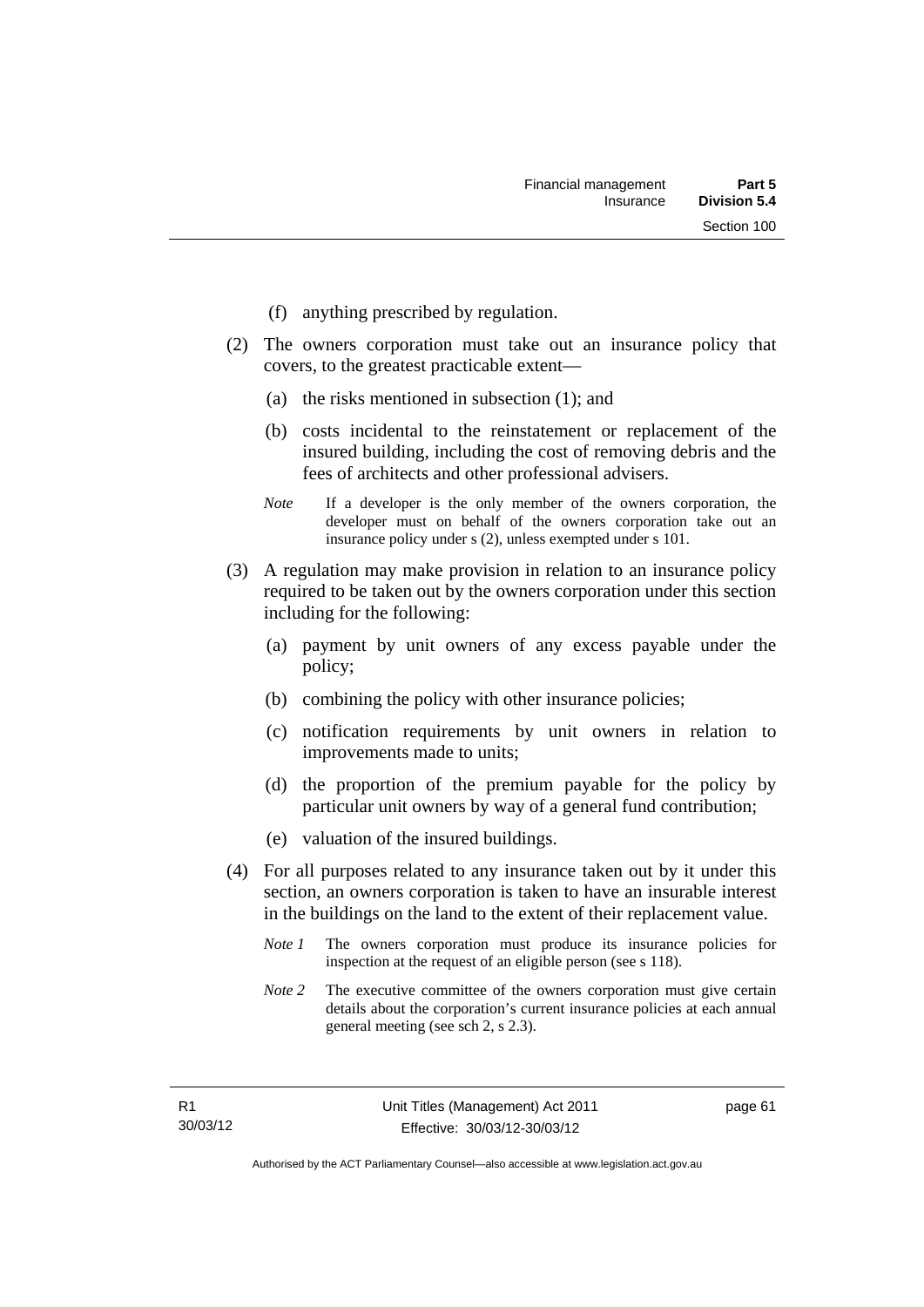## **101 Exemption from building insurance requirements**  (UTA s 133)

- (1) If the replacement value of all common property buildings (or parts of buildings) on the land is less than an amount prescribed by regulation, the owners corporation may, by unanimous resolution, exempt itself from the requirement to take out building insurance under section 100 (1) for any risk stated in the exemption resolution.
- (2) An owners corporation for a units plan containing only class B units may, by unanimous resolution, exempt itself from the requirement to take out building insurance for any risk stated in the exemption resolution for all buildings (or parts of buildings) that are on the class B units.
- (3) An exemption resolution under this section has effect from the date of the annual general meeting when it is passed until the date of the next annual general meeting.

## **102 Public liability insurance by owners corporation**  (UTA s 131)

- (1) An owners corporation for a units plan must take out and maintain public liability insurance in relation to all of the following events happening in relation to the common property:
	- (a) death, bodily injury or illness of anyone;
	- (b) loss of, or damage to, the property of anyone.
- (2) Public liability insurance under subsection (1) must be for a total amount of liability of not less than an amount prescribed by regulation.
	- *Note 1* The owners corporation must produce its insurance policies for inspection at the request of an eligible person (see s 118).
	- *Note 2* The executive committee of the owners corporation must give certain details about the corporation's current insurance policies at each annual general meeting (see sch 2, s 2.3).

Authorised by the ACT Parliamentary Counsel—also accessible at www.legislation.act.gov.au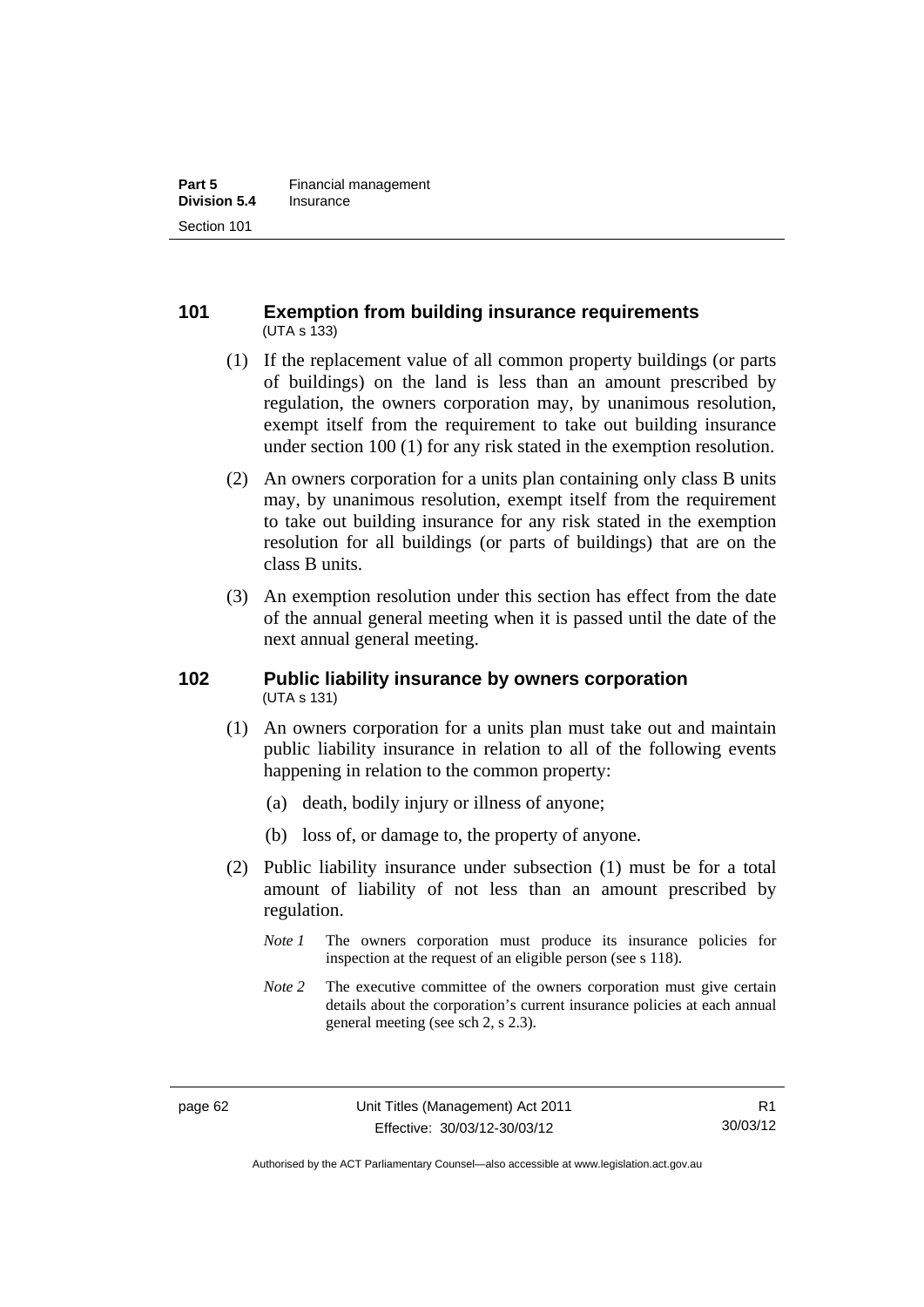- (1) If an owners corporation for a units plan receives insurance money for damage to, or destruction of, any building on the land, the corporation must, without delay, apply the insurance money to rebuilding and reinstating the building.
- (2) Subsection (1) applies subject to this Act, other territory laws and any order of a court.

#### **Example—other territory law**

If it is necessary to obtain building damage orders from the ACAT approving a building damage scheme for rebuilding and reinstating the building (see *Unit Titles Act 2001*, div 10.3), the owners corporation may not apply the insurance money to the rebuilding and reinstating before obtaining the orders.

*Note* An example is part of the Act, is not exhaustive and may extend, but does not limit, the meaning of the provision in which it appears (see Legislation Act, s 126 and s 132).

## **104 Additional insurance—owners corporation**  (UTA s 138)

This division does not limit the right of an owners corporation to take out additional insurance.

## **105 Additional insurance—unit owners**

(UTA s 139)

This division does not limit the right of a unit owner to insure against damage to, or destruction of, the unit to the extent of its replacement value.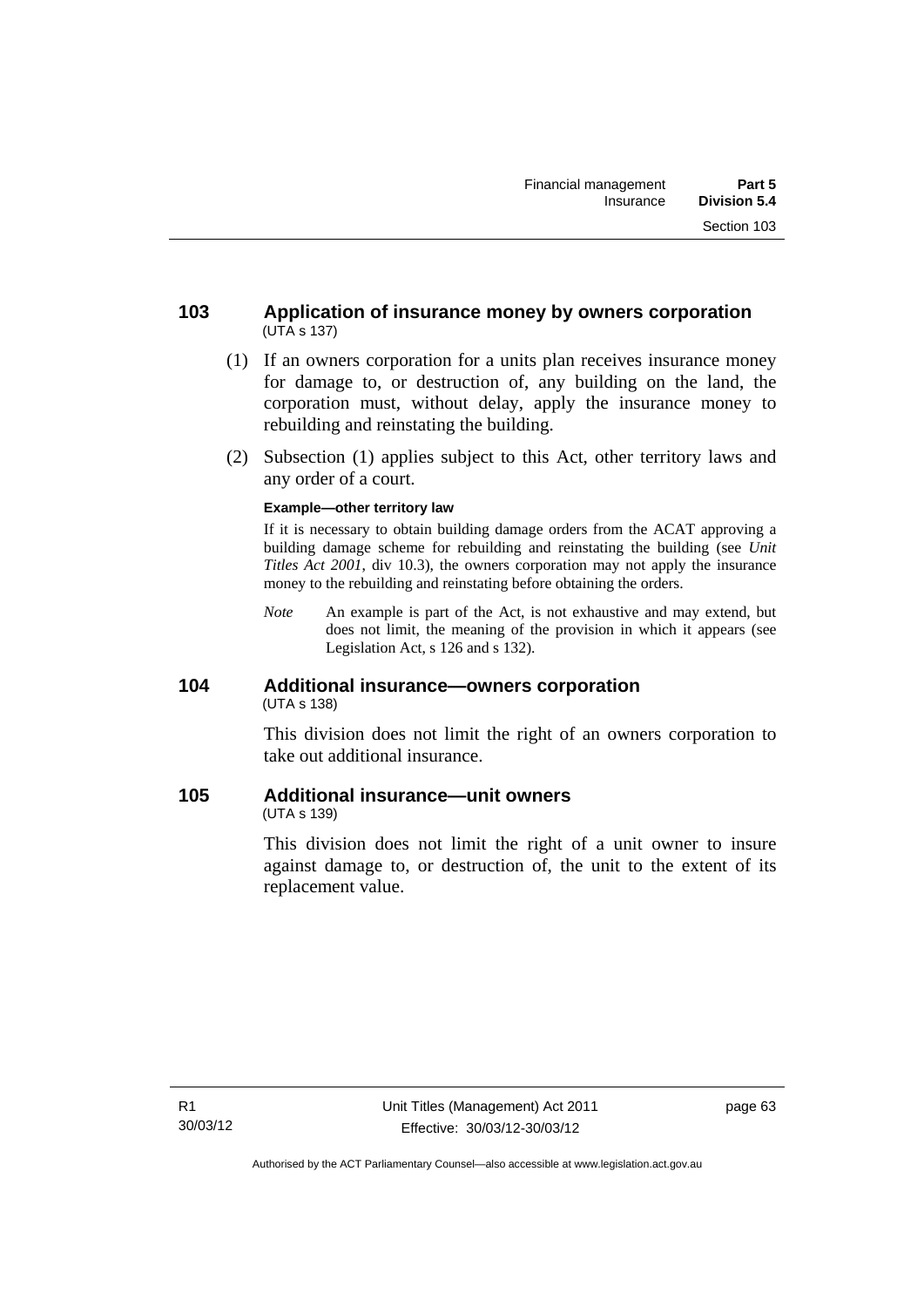#### **Part 6 Owners corporation rules**

# **Part 6 Owners corporation rules**

#### **106 What are the rules of an owners corporation?**  (UTA s 126)

The rules of an owners corporation are set out in schedule 4 (the *default rules*).

*Note 1* The owners corporation may amend the default rules under s 108.

- *Note 2* If a corporation was established before the commencement of the *Unit Titles Act 2001* (*UTA*), pt 16
	- the corporation's articles applying immediately before the commencement of the UTA continue to apply (see s 160 (2)); and
	- the default rules under this Act may be adopted (in part or in full) by special resolution at a general meeting (see s 108 (1) and s 160 (2)).

*Note 3* If an owners corporation was established under the UTA—

- the owners corporation's articles applying immediately before the commencement of this part are taken to be rules under this Act (see s 161 (2)); and
- the corporation may amend the rules under this Act (see s 108 (1) and s 161 (2)).

However, an existing article of the owners corporation has no effect if the article is inconsistent with this Act or another territory law or does any of the things mentioned in this Act, s 108 (3) (b) to (d).

## **107 Effect of rules**

(UTA s 127)

 (1) There are taken to be agreements under seal between an owners corporation and each of its members, and between each member and each other member, under which the corporation and its members agree to be bound by the rules of the corporation.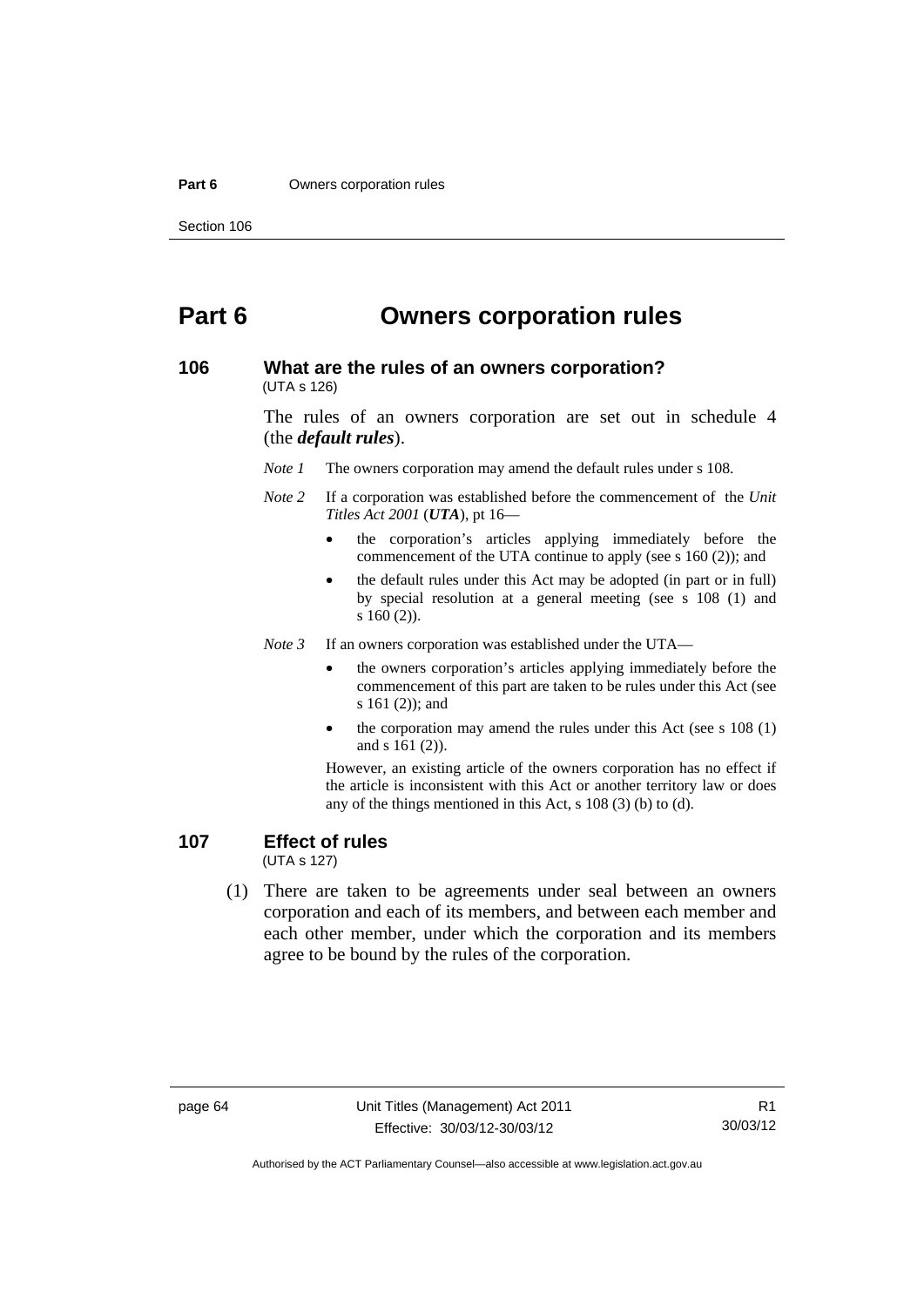- (2) An occupier of a unit (who is not the owner of the unit) is bound by each rule of the corporation as if the occupier were the owner of the unit, unless the rules provide otherwise.
- (3) If the unit owner does not occupy the unit, the owner is liable separately and together with an occupier of the unit for any breach of the rules of the owners corporation by the occupier, unless the owner proves that the owner took reasonable precautions and exercised appropriate care to prevent the breach.
- (4) An occupier of a unit who occupies the unit under a residential tenancy agreement within the meaning of the *Residential Tenancies Act 1997* is not bound by any rule of the owners corporation to the extent that the rule is inconsistent with the prescribed terms (or terms to the effect of the prescribed terms) to which the agreement is subject under that Act, section 8.

### **108 Owners corporation may amend rules**  (UTA s 128)

- (1) An owners corporation may, by special resolution, amend its rules.
- (2) An amendment of the rules of an owners corporation takes effect—
	- (a) on the registration of a copy of the special resolution making the amendment, certified under the seal of the corporation as a true copy; or
	- (b) from a later date stated in the resolution.
- (3) An amendment to the rules of an owners corporation has no effect to the extent that it results in the rules—
	- (a) being inconsistent with this Act or another territory law; or
	- (b) giving a function to the corporation that is not incidental or ancillary to the exercise of its functions under this Act; or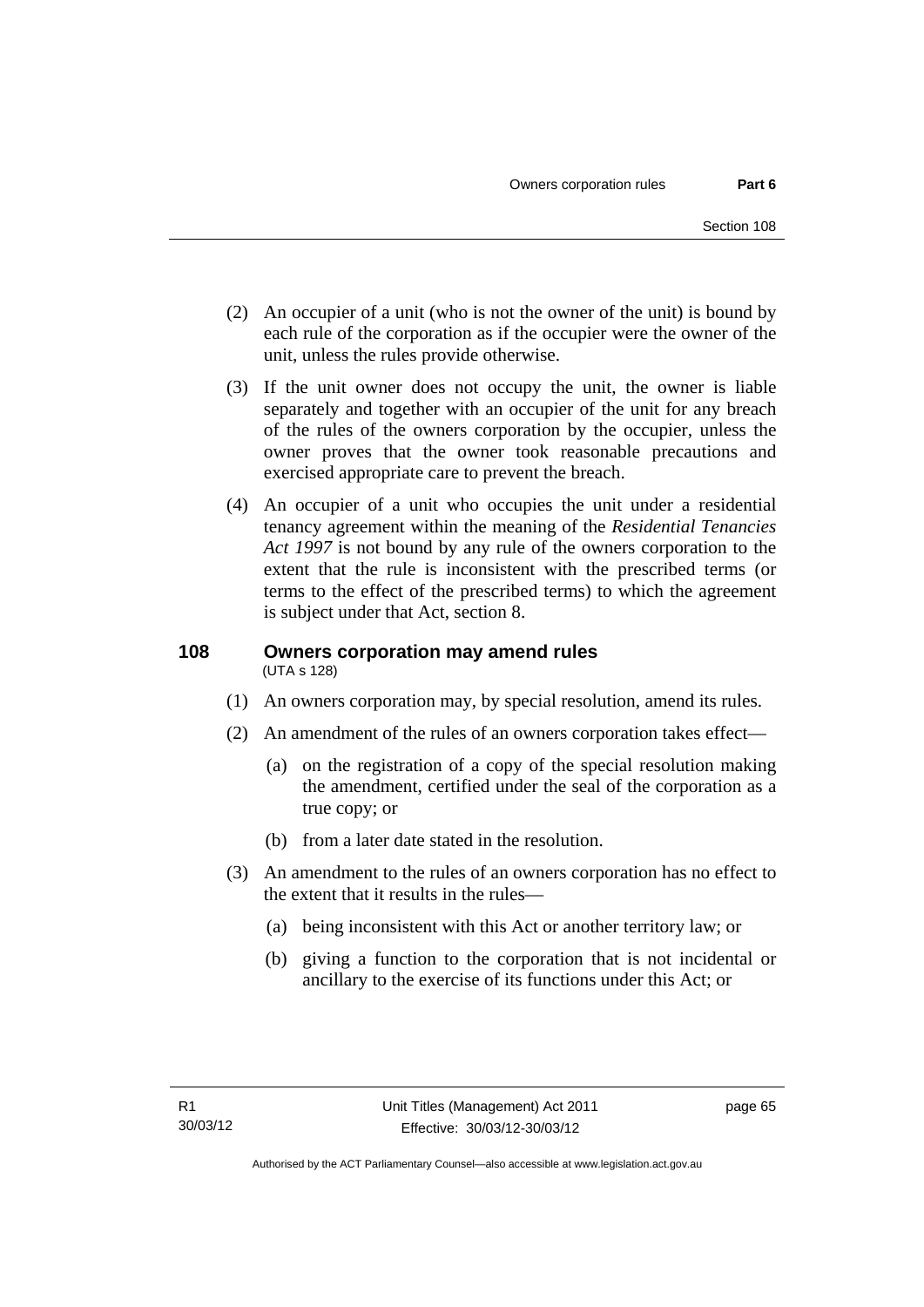#### **Part 6 Owners corporation rules**

Section 109

- (c) prohibiting or restricting any dealing (including devolution, transfer, lease and mortgage) with—
	- (i) an interest in a unit; or
	- (ii) the equitable estate of a unit owner in the common property; or
- (d) prohibiting or restricting the installation, operation or maintenance of sustainability or utility infrastructure.
- (4) In this section:

*amendment*, of rules, includes variation, rescission, substitution or addition.

#### **109 Breach of rules—rule infringement notice**  (UTA s 129)

- (1) This section applies if the executive committee of an owners corporation reasonably believes that—
	- (a) the owner or occupier (the *person*) of a unit has contravened a provision of the corporation's rules; and
	- (b) the circumstances of the contravention make it likely that the contravention will continue or be repeated.
- (2) The owners corporation may, if authorised by an ordinary resolution of the executive committee, give the person a notice (a *rule infringement notice*) requiring the person to remedy the contravention.
	- *Note* If a form is approved under s 146 for this provision, the form must be used.
- (3) A rule infringement notice must state the following:
	- (a) that the owners corporation believes the person is contravening, or has contravened, a provision of the rules;

Authorised by the ACT Parliamentary Counsel—also accessible at www.legislation.act.gov.au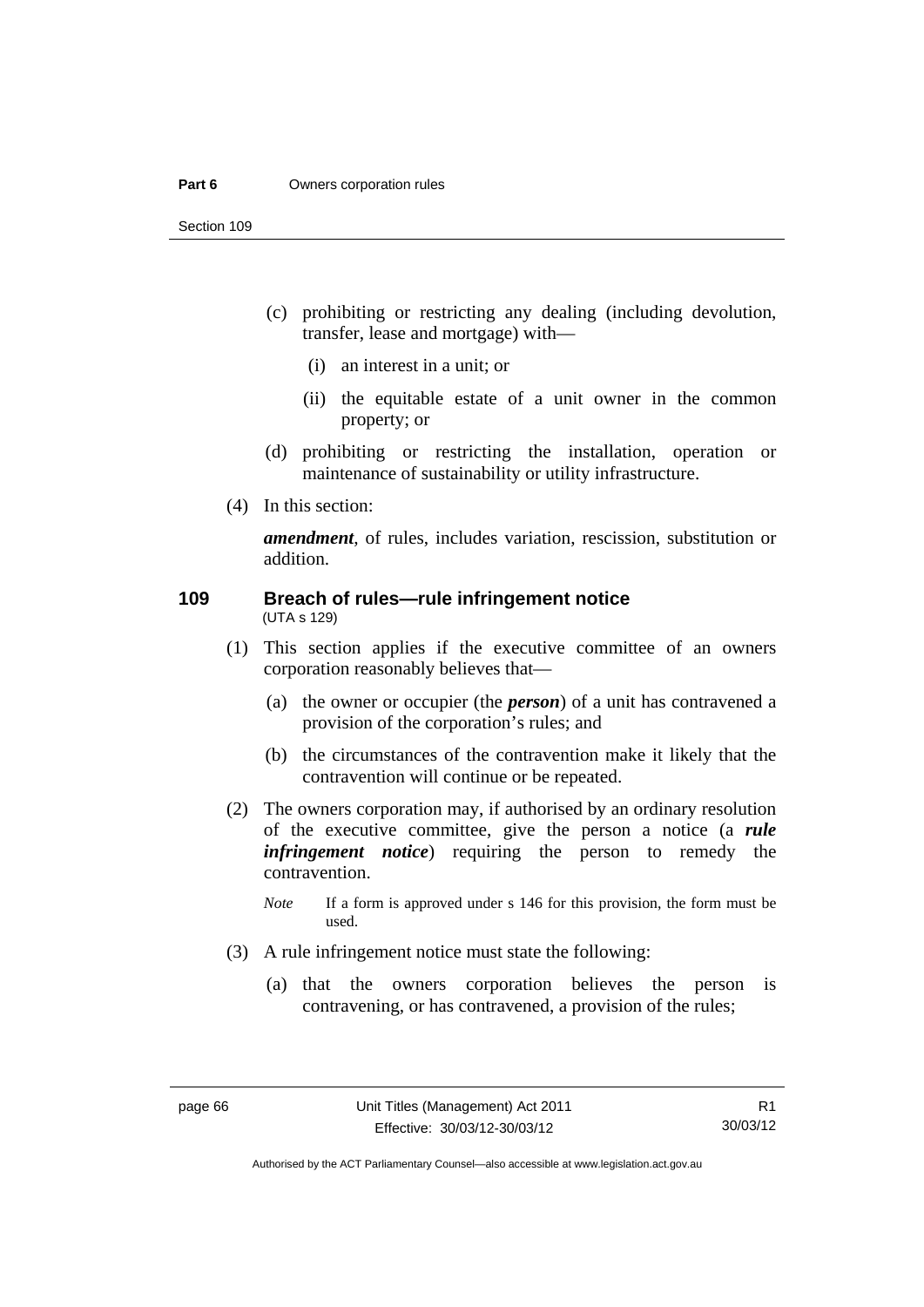- (b) the provision of the rules the owners corporation believes is, or was, contravened;
- (c) details sufficient to identify the contravention;
- (d) if the owners corporation believes the contravention is continuing—the period (which must be reasonable in the circumstances) within which the person must remedy the contravention;
- (e) if the owners corporation believes the contravention is likely to be repeated—that the person must not repeat the contravention;
- (f) if the person does not comply with the notice—
	- (i) the person commits an offence; and
	- (ii) the owners corporation may, without further notice, apply to the ACAT for an order in relation to the failure to comply with the notice.
- (4) If a rule infringement notice is given to a person following a request under section 111, the owners corporation must, not later than 14 days after the day the request was received, tell the person who made the request that the notice has been given.

### **110 Breach of rules—failure to comply with rule infringement notice**  (UTA s 129A)

- (1) A person commits an offence if the person—
	- (a) is given a rule infringement notice under section 109; and
	- (b) does not comply with the notice.

Maximum penalty: 5 penalty units.

 (2) However, the person does not commit an offence under this section if, when the rule infringement notice is given to the person, the person is not contravening, or has not contravened, the provision mentioned in the notice in the way detailed for section 109 (3) (c).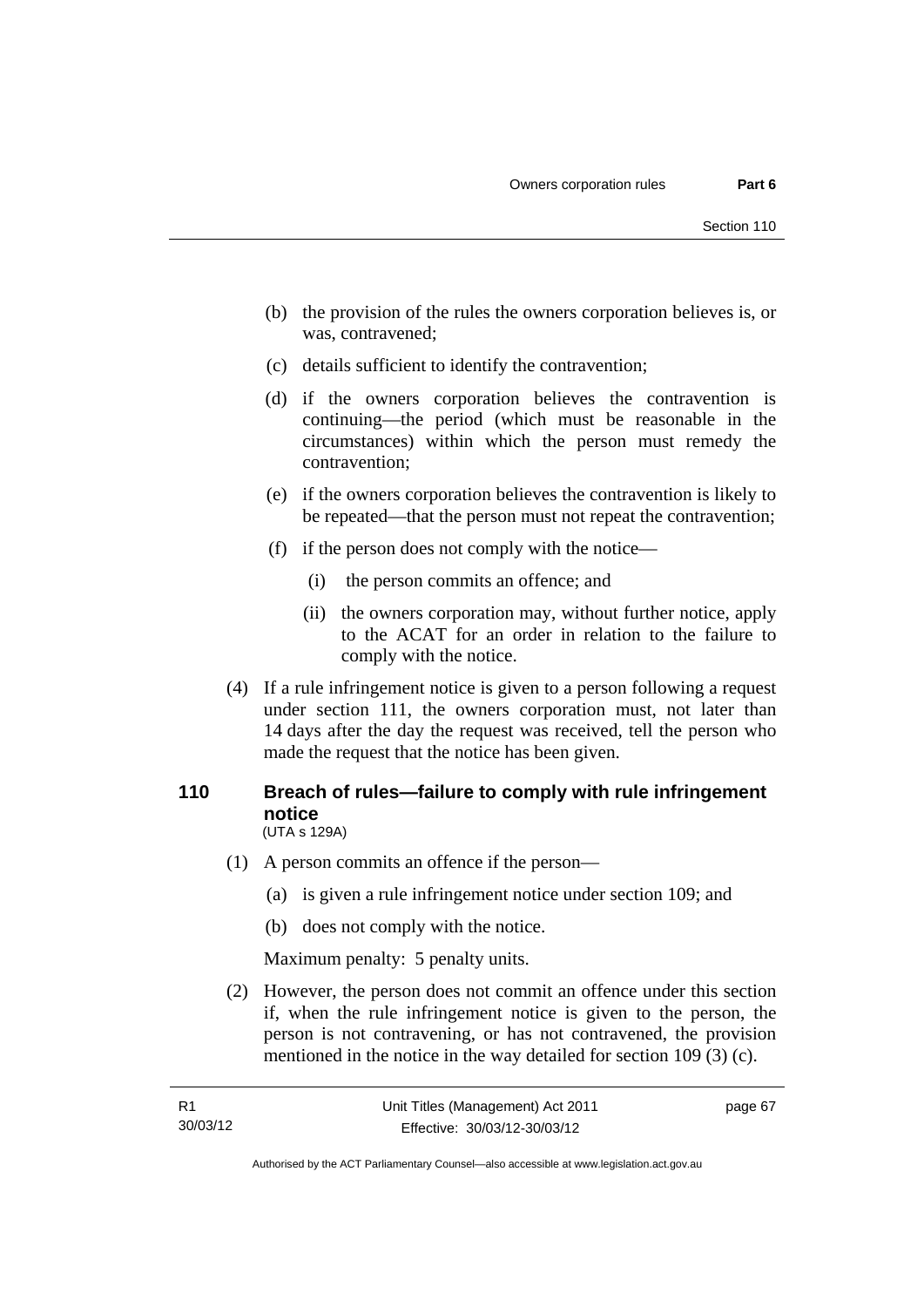#### **Part 6 Owners corporation rules**

Section 111

### **111 Breach of rules—request for rule infringement notice**  (UTA s 129B)

- (1) This section applies if—
	- (a) a dispute exists between the owner or occupier of a unit in a units plan (the *complainant*) and the owner or occupier of another unit in the units plan (the *accused person*); and
	- (b) the dispute arises because the complainant reasonably believes that—
		- (i) the accused person has contravened a provision of the corporation's rules; and
		- (ii) the circumstances of the contravention make it likely that contravention will continue or be repeated.
- (2) The complainant may ask the owners corporation to give the accused person a rule infringement notice for the contravention.

# **112 Application of Legislation Act**

- $(UTA \s{130})$
- (1) The Legislation Act applies to the rules of an owners corporation as if the rules were an Act and as if each rule were a section of an Act.
- (2) Terms used in the rules of an owners corporation have the same meaning as in this Act, unless the contrary intention appears.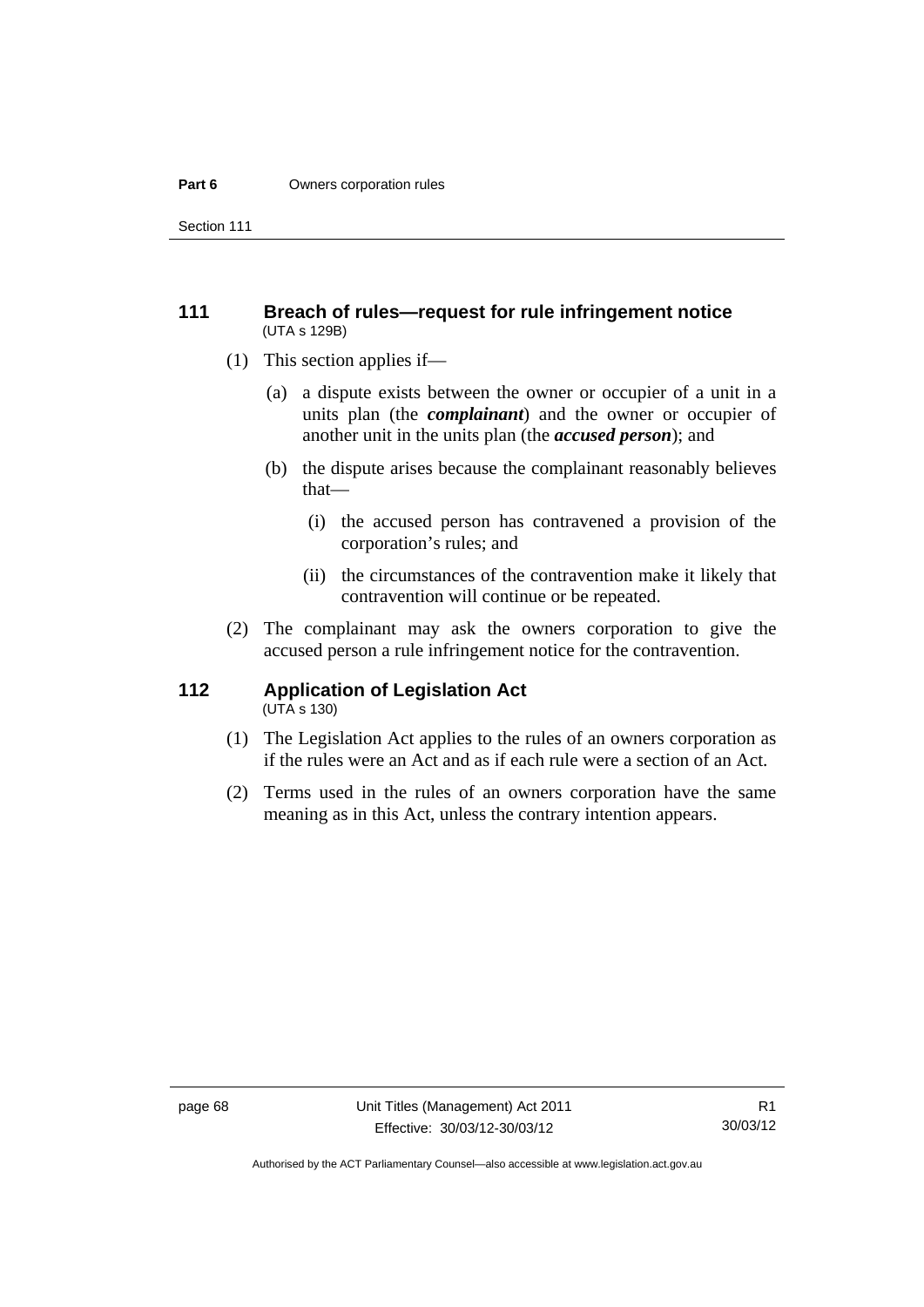# **Part 7 Owners corporation records**

#### **113 Corporate register—establishment**  (UTA s 70 (1) and (4))

- (1) An owners corporation for a units plan must establish and maintain a register (the *corporate register*) that includes—
	- (a) the information mentioned in section 114 (1) for each unit; and
	- (b) the information mentioned in section 114 (2).
- (2) The corporate register may be kept in electronic form.
	- *Note* The corporate register contains personal information as defined under the *Privacy Act 1988* (Cwlth). The national privacy principles under that Act apply to the owners corporation in relation to the collection, use, disclosure and storage of personal information.

#### **114 Corporate register—information to be included**  (UTA s 70 (2) and (3))

- (1) The owners corporation for a units plan must record on the corporate register the following information for each unit:
	- (a) if the unit is owned by 1 person—the full name and an address for correspondence of the unit owner;
	- (b) if the unit is owned by 2 or more part-owners—the full name and address for correspondence of the part-owners' representative and each other part-owner;
	- (c) if the unit owner is a company—the full name and address for correspondence of the company's representative;
	- (d) if a mortgagee voting notice has been given for the unit—the full name and address for correspondence of the mortgagee's representative;
	- (e) if notified in writing to the corporation—the full name and an address for correspondence of anyone else with an interest in the unit together with details of the interest;

page 69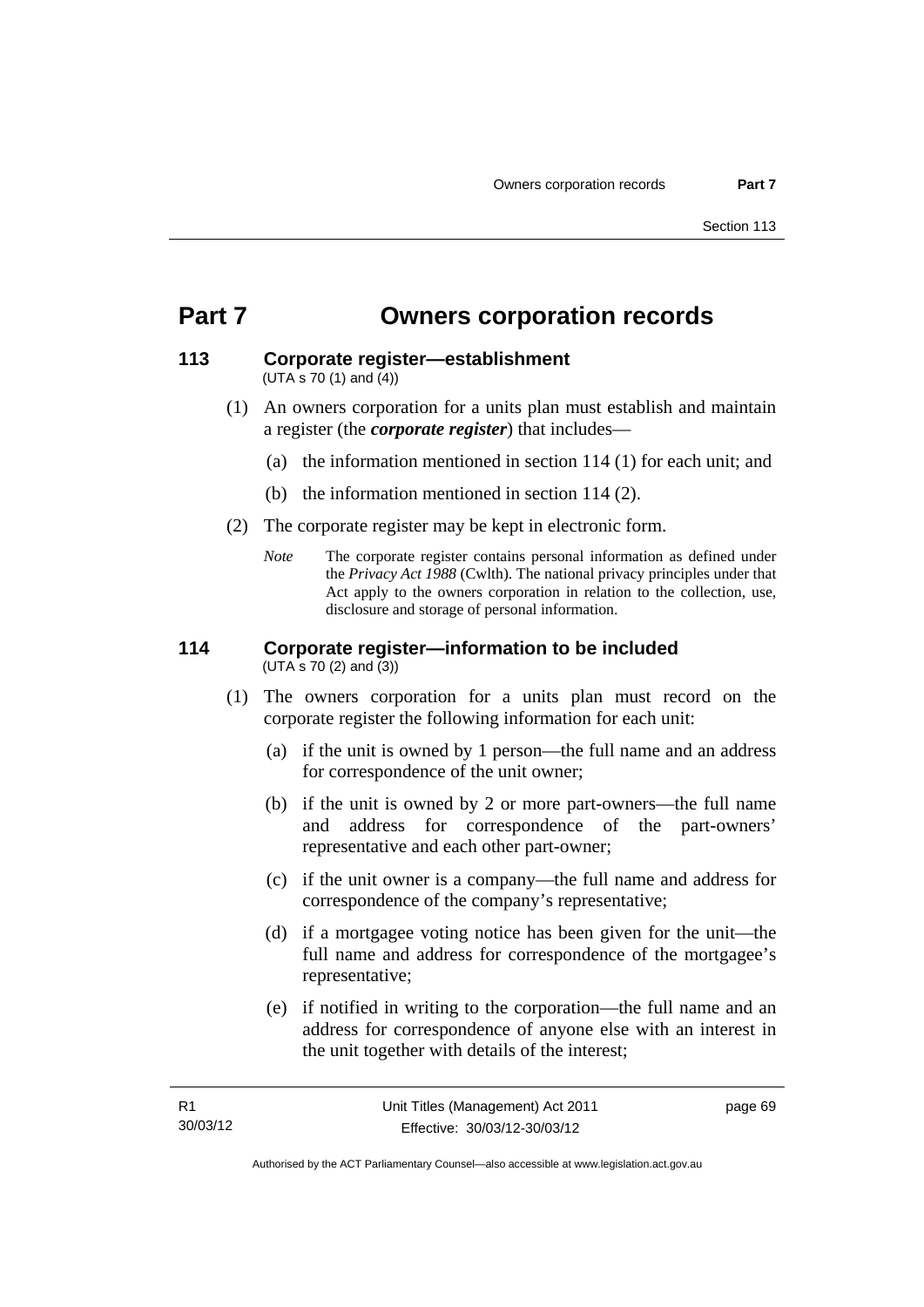Section 115

- (f) the full name of the occupier of the unit (including the owner if the owner occupies the unit).
- (2) Also, the owners corporation must record on the corporate register the following information:
	- (a) the full names of the current executive members;
	- (b) if notified in writing to the corporation—the full name and an address for correspondence of anyone with an easement over the common property together with details of the easement.

### **115 Corporate register—provision of information**  (UTA s 71)

- (1) A unit owner must give the owners corporation for the units plan written notice of the details of any of the following events within 14 days after the event happens:
	- (a) the owner agreeing to transfer the lease of the unit to someone else;
	- (b) the lodgment for registration, by the unit owner, of the instrument under which the person became the owner;
	- (c) a change in the owner's name or address for correspondence;
	- (d) a change of occupancy of the unit;
	- (e) a vacancy in occupancy of the unit that is expected to be longer than a continuous period of 30 days.
	- *Note* Information about representatives of units owned by 2 or more part-owners, or by a company, must be provided to the owners corporation under the following sections:
		- s 11 (Part-owners of units—authorisation of representatives)
		- s 13 (Company-owned units—authorisation of representatives).
- (2) Subsection (1) may be enforced in the same way as a rule of the owners corporation.

R1 30/03/12

Authorised by the ACT Parliamentary Counsel—also accessible at www.legislation.act.gov.au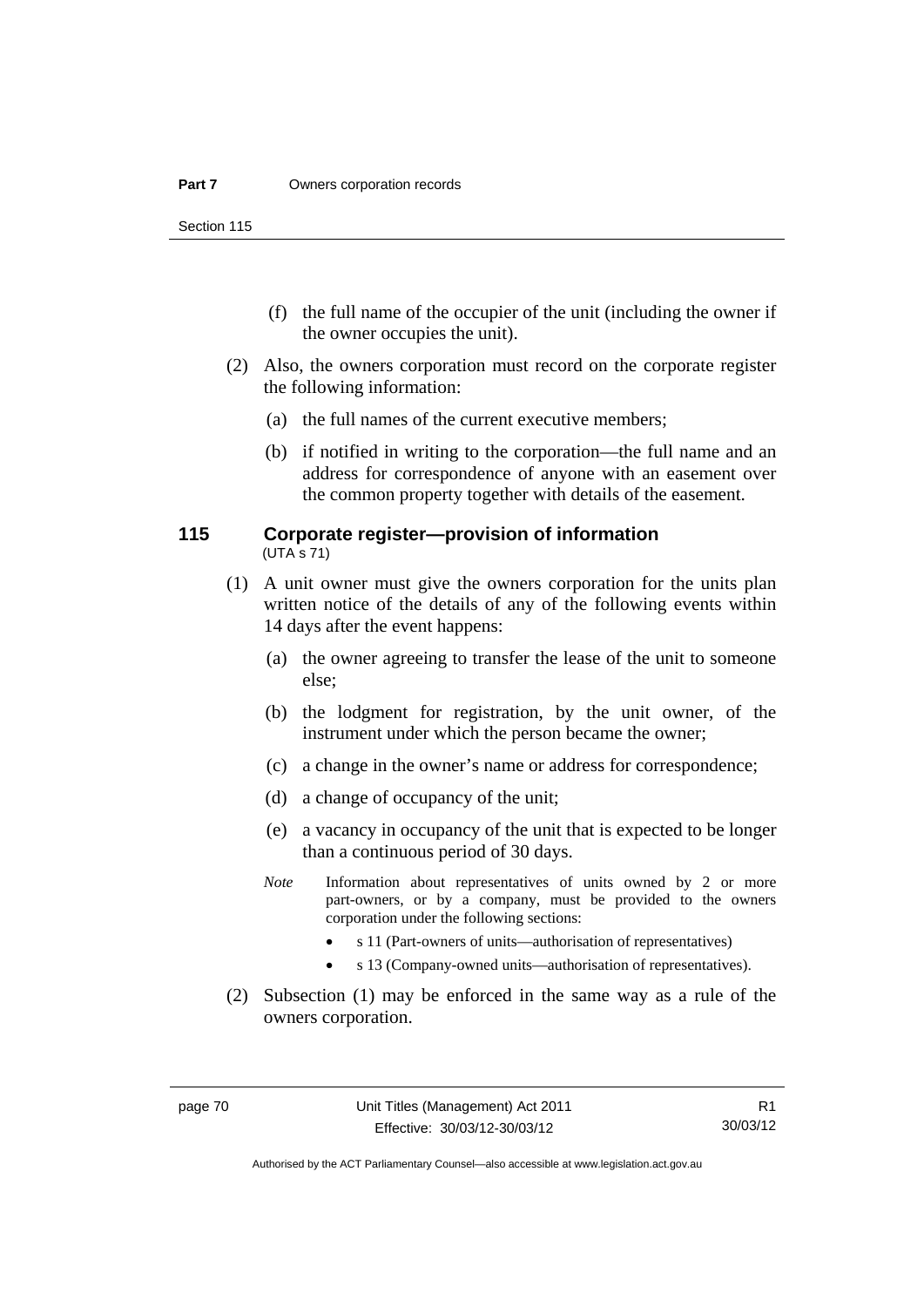- (3) A person, other than a unit owner, may give the owners corporation written notice of the details of the following events:
	- (a) the person agreeing to transfer an interest in the lease of a unit or the common property to someone else;
	- (b) the lodgment for registration, by the person, of an instrument under which the person acquires an interest in a unit or the common property;
	- (c) the person acquiring an interest in a unit or the common property other than a registered interest;
	- (d) if the person has an interest in a unit or the common property a change in the full name or address for correspondence of the person;
	- (e) a change in the nature of an interest held by the person in a unit or the common property, including the person's ceasing to have the interest.
	- *Note* Information about mortgagees' representatives must be provided to the owners corporation under the following sections:
		- sch 3, s 3.23 (Voting by mortgagees)
		- sch 3, s 3.24 (Mortgagee voting notices—amendment and revocation).

### **116 Corporate register—access**  (UTA s 72)

- (1) On request by an eligible person for a unit or the common property, the owners corporation for the units plan must allow the person, within 14 days after the request is received, to inspect, and take a copy of—
	- (a) for a request by an eligible person for a unit—the information on the corporate register about the unit and any easements with which the common property is benefited or burdened; or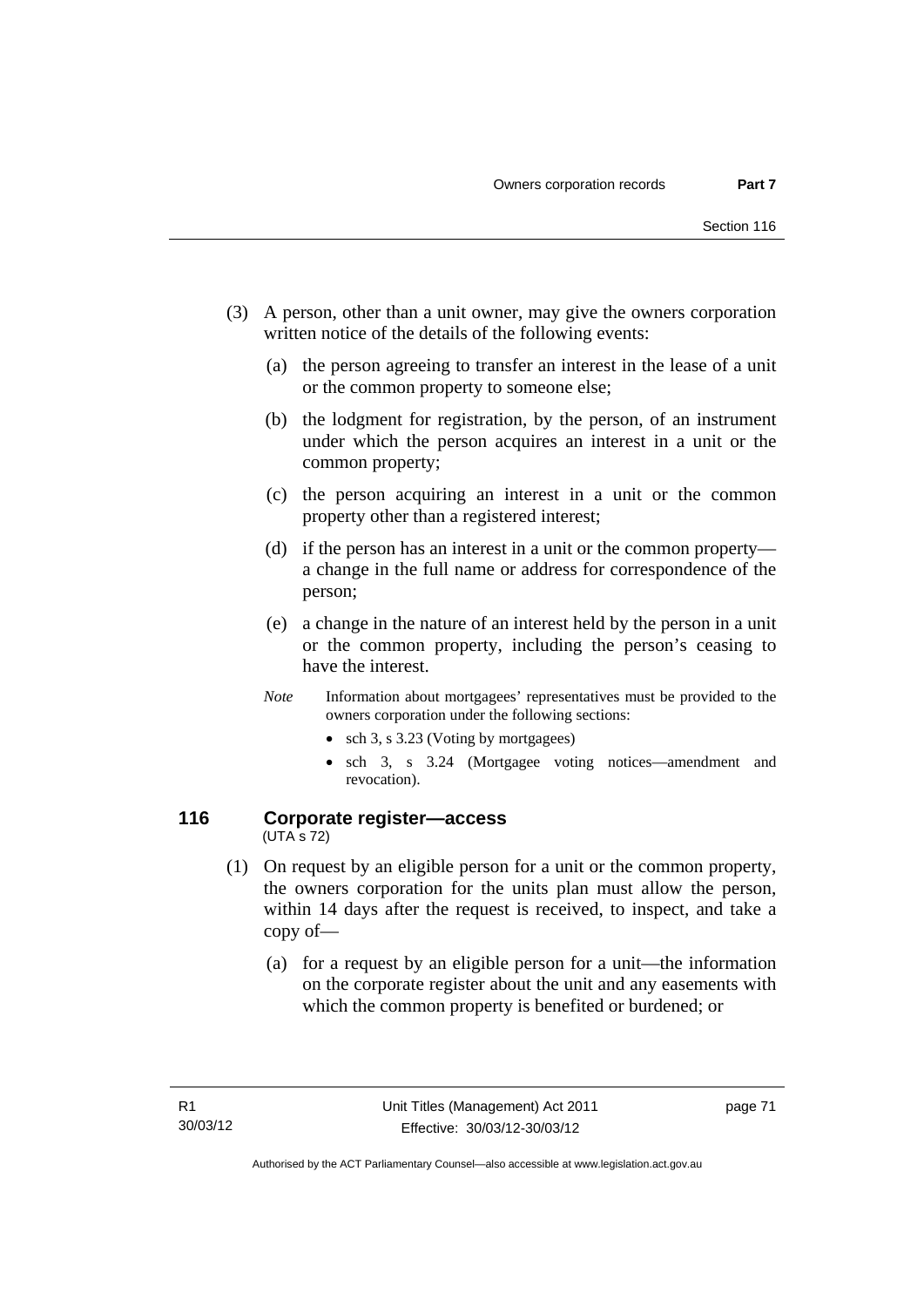- (b) for a request by an eligible person for the common property the information on the corporate register about any easements with which the common property is benefited or burdened.
- (2) On request by an applicant for a court order under this Act, the owners corporation must allow the applicant to inspect, and take a copy of, the names and addresses for correspondence recorded on the corporate register of each unit owner and anyone else with an interest in a unit, or the common property, that is recorded on the register.
	- *Note* This is to enable the applicant for the order to comply with the requirements for service under this Act.
- (3) A request must be in writing accompanied by a fee fixed by the owners corporation of not more than an amount prescribed by regulation.
- (4) The corporate register must be kept in a way that ensures that a person who is entitled to inspect the register does not have access to any information the person is not entitled to inspect.

#### **Examples—how to restrict access**

- 1 if the register is kept in a book, the information could be kept on a separate page for each unit and for the common property
- 2 if the register is kept in a computer database, the information could be stored so that information for each unit and the common property can be separately displayed, printed out or emailed
- *Note 1* The corporate register contains personal information as defined under the *Privacy Act 1988* (Cwlth). The national privacy principles under that Act apply to the owners corporation in relation to the collection, use, disclosure and storage of personal information.
- *Note 2* An example is part of the Act, is not exhaustive and may extend, but does not limit, the meaning of the provision in which it appears (see Legislation Act, s 126 and s 132).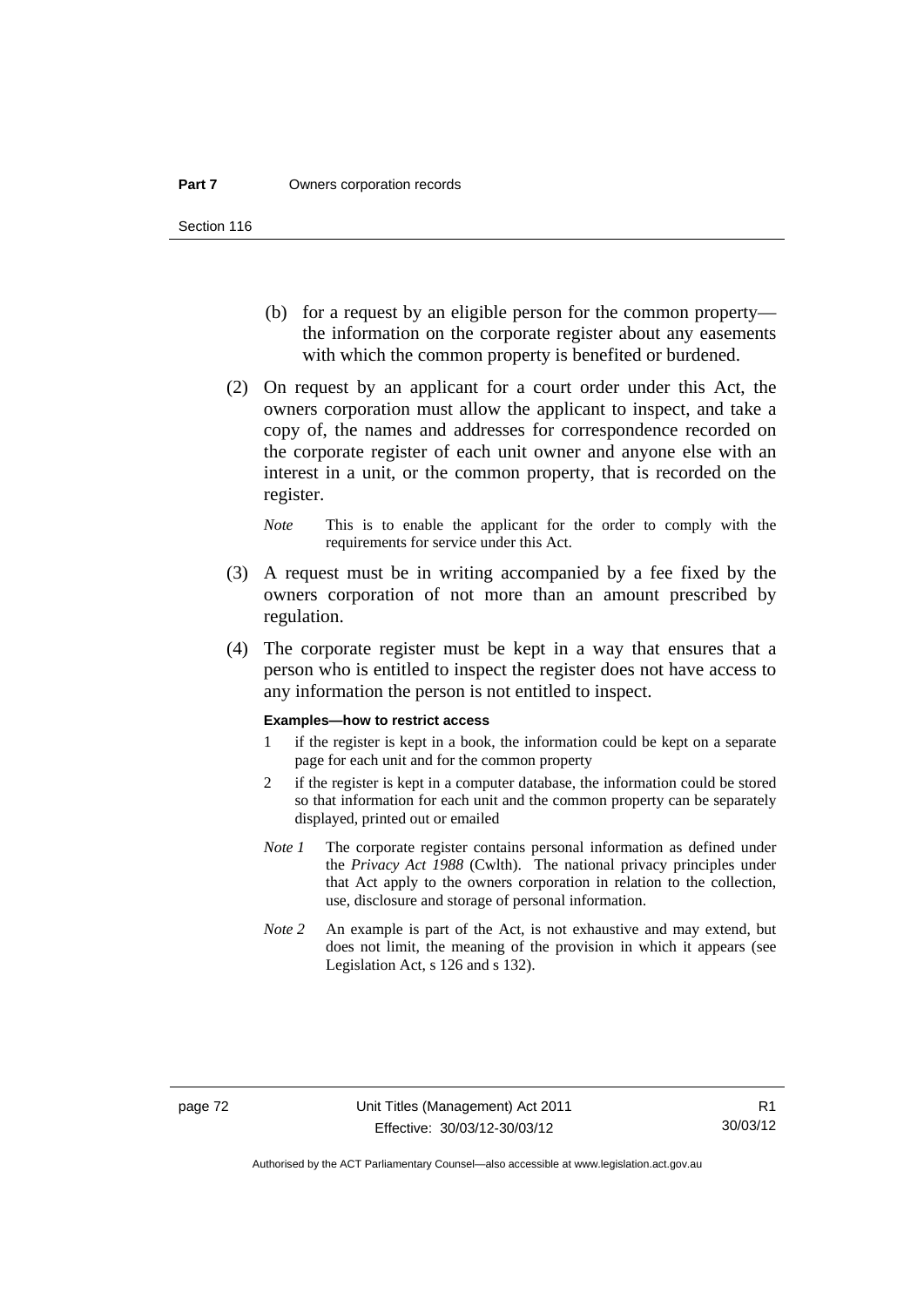## **117 Names and addresses of executive members**  (UTA s 73)

On request by an eligible person for a unit or the common property, the owners corporation must, free of charge, give the person the full names and addresses of its current executive members within 14 days after the request is received.

# **118 Insurance information**

(UTA s 74)

On request by an eligible person for a unit or the common property, the owners corporation must, free of charge, allow the person to inspect, and take a copy of, the following documents within 14 days after the request is received:

- (a) any current insurance policy or policies taken out by the corporation;
- (b) the receipts for all premiums paid under current policies taken out by the corporation;
- (c) the part of the minutes of any annual general meeting of the corporation that records any exemption resolution under section 101 (Exemptions from building insurance requirements).

#### **119 Unit title certificate and access to owners corporation records**  (UTA s 75)

 (1) On request by an eligible person for a unit or the common property for a certificate (the *unit title certificate*), the owners corporation must, within 14 days after the day the request is received, give the person the certificate under the seal of the corporation giving the information about the unit or common property determined by the Minister.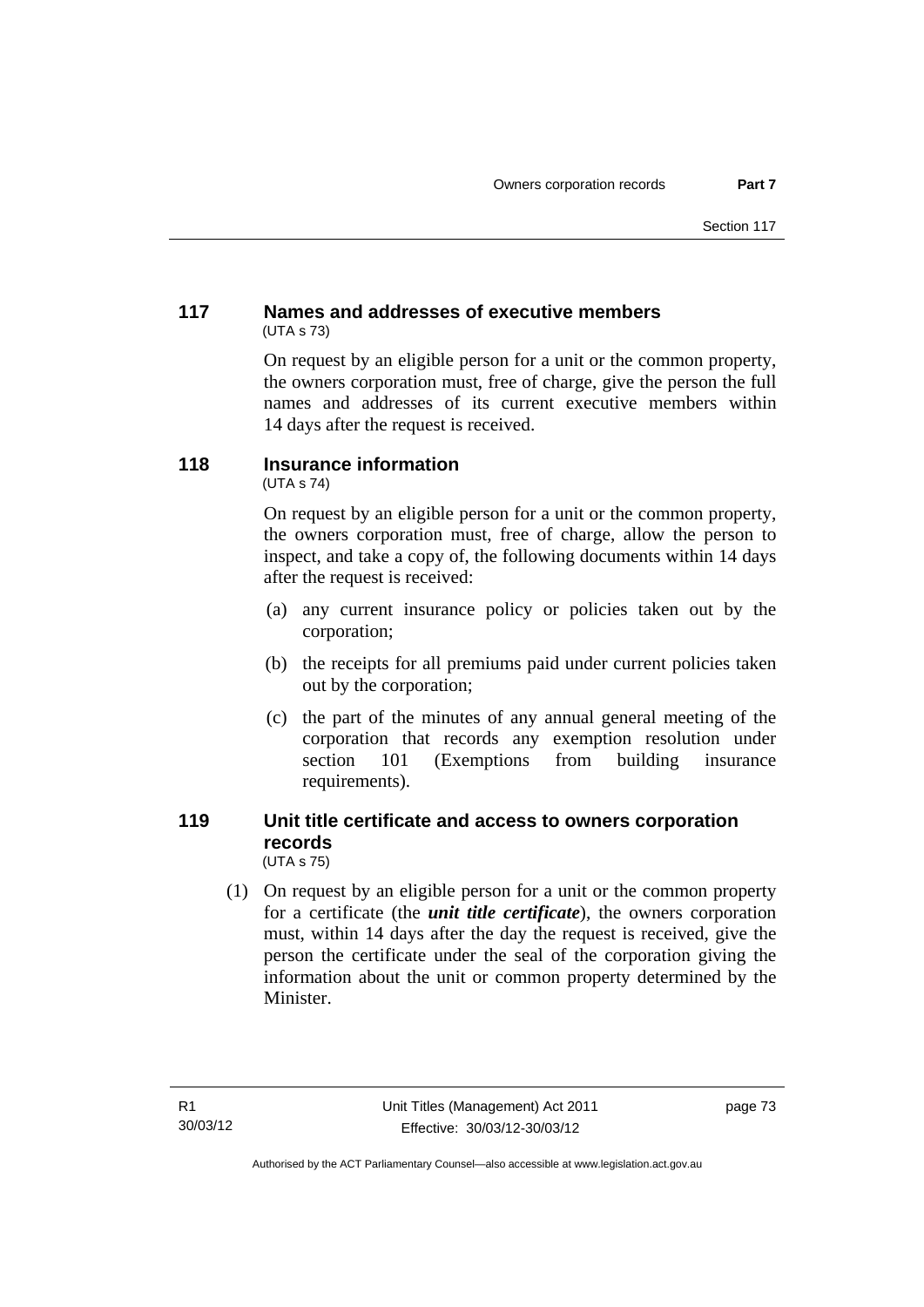Section 120

- (2) A determination is a disallowable instrument.
	- *Note* A disallowable instrument must be notified, and presented to the Legislative Assembly, under the Legislation Act.
- (3) On request by an eligible person for a unit or the common property to inspect the records of an owners corporation, the corporation must, within 14 days after the day the request is received, allow the person—
	- (a) to inspect—
		- (i) the information on the corporate register; and
		- (ii) any other records held by the corporation; and
	- (b) to take copies of any document inspected.
- (4) If a dispute exists, the owners corporation may withhold from inspection documents subject to legal professional privilege in relation to the dispute.
- (5) A request under this section must be in writing accompanied by a fee fixed by the owners corporation of not more than an amount determined by the Minister.
- (6) A determination is a disallowable instrument.
	- *Note* A disallowable instrument must be notified, and presented to the Legislative Assembly, under the Legislation Act.

#### **120 Acting on information in unit title certificate**  (UTA s 76)

If a person acts honestly on a matter stated in a unit title certificate, then, in an action by or against the owners corporation, the corporation is estopped, as against that person, from denying the truth of that or any other matter stated in the certificate.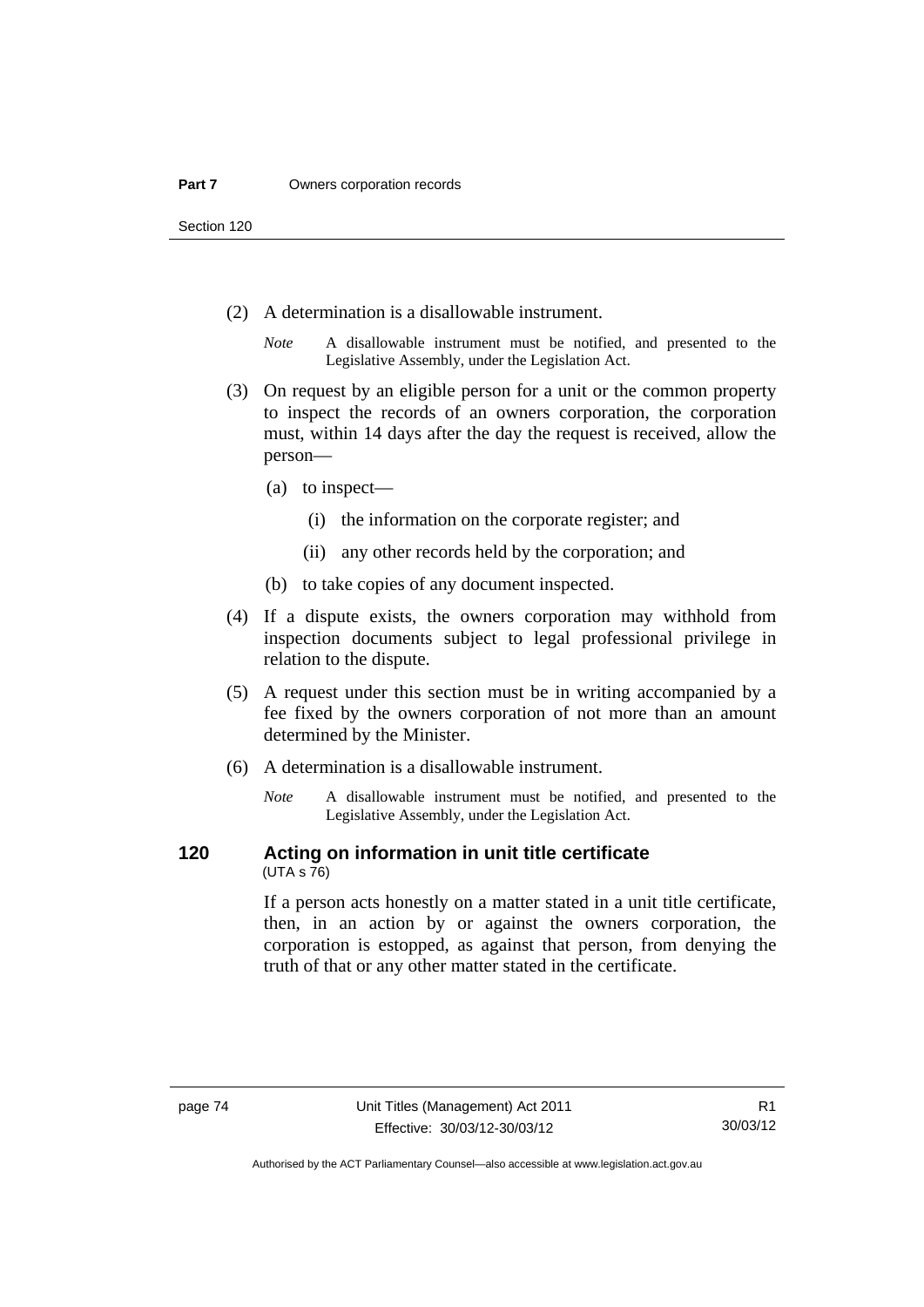## **121 Failure to provide information or certificate—offence**  (UTA s 77)

 (1) If an owners corporation for a units plan fails to comply with a request under this part for information or a unit title certificate, each executive member of the corporation at the time of the failure commits an offence.

Maximum penalty: 50 penalty units.

- (2) It is a defence to a prosecution for an offence against subsection (1) if the defendant proves that—
	- (a) the person requesting the information, when asked by someone acting for the owners corporation, did not give the corporation reasonable grounds to believe that the person was an eligible person; or
	- (b) the defendant took reasonable steps to ensure that the request was complied with; or
	- (c) the failure to comply with the request happened without the defendant's knowledge.

## **122 Owners corporation name, address and letterbox**  (UTA s 78)

- (1) An owners corporation for a units plan must ensure that a notice showing the name of the corporation, and the address shown on the units plan for the service of documents, is continuously displayed in a conspicuous place on the land, unless—
	- (a) the address shown on the units plan for the service of documents is the postal address of a building on the land; and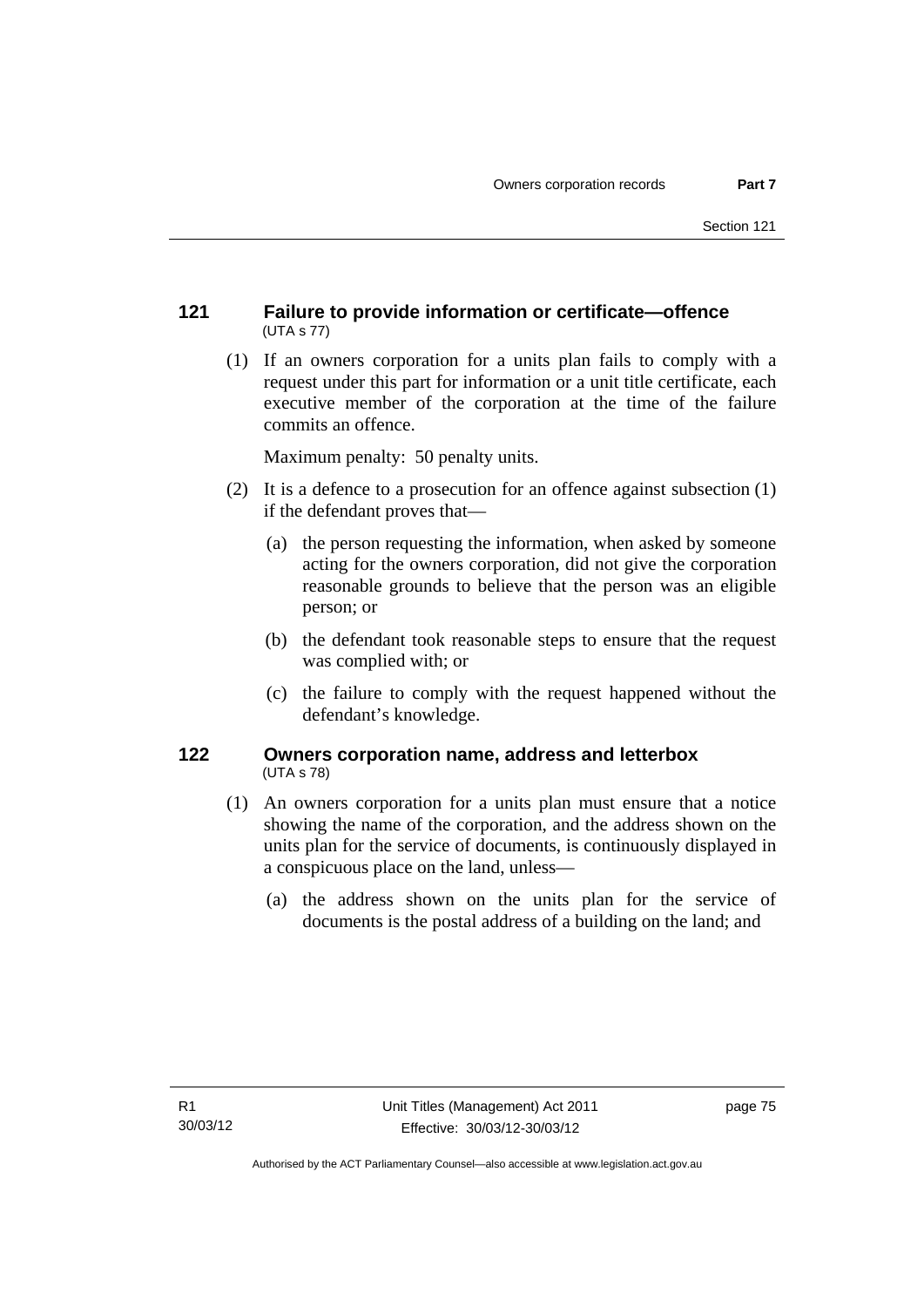Section 123

 (b) the corporation provides a letterbox on the land under subsection (2).

Maximum penalty: 1 penalty unit.

 (2) If the address shown on the units plan for the service of documents is the postal address of a building on a land, the owners corporation must ensure that a letterbox suitable for postal delivery, showing the name of the corporation in clear and legible characters, is continuously available in a conspicuous and accessible place on the land.

Maximum penalty: 1 penalty unit.

 (3) If an owners corporation changes its address for service of documents, it must lodge notice of the change with the registrar-general in a form approved by the registrar-general under the *Land Titles Act 1925*.

Maximum penalty: 5 penalty units.

## **123 Service of documents on owners corporation**  (UTA s 79)

For this Act and the *Unit Titles Act 2001* (including an application for a court order under either Act) a document may be served on an owners corporation by—

- (a) if the address for service is the postal address of a building on the land—placing it in the letterbox mentioned in section 122 (2); or
- (b) serving it in another way approved by the corporation by ordinary resolution.
- *Note* The methods of service provided for in this section are in addition to methods of service provided for in the Legislation Act, pt 19.5.

Authorised by the ACT Parliamentary Counsel—also accessible at www.legislation.act.gov.au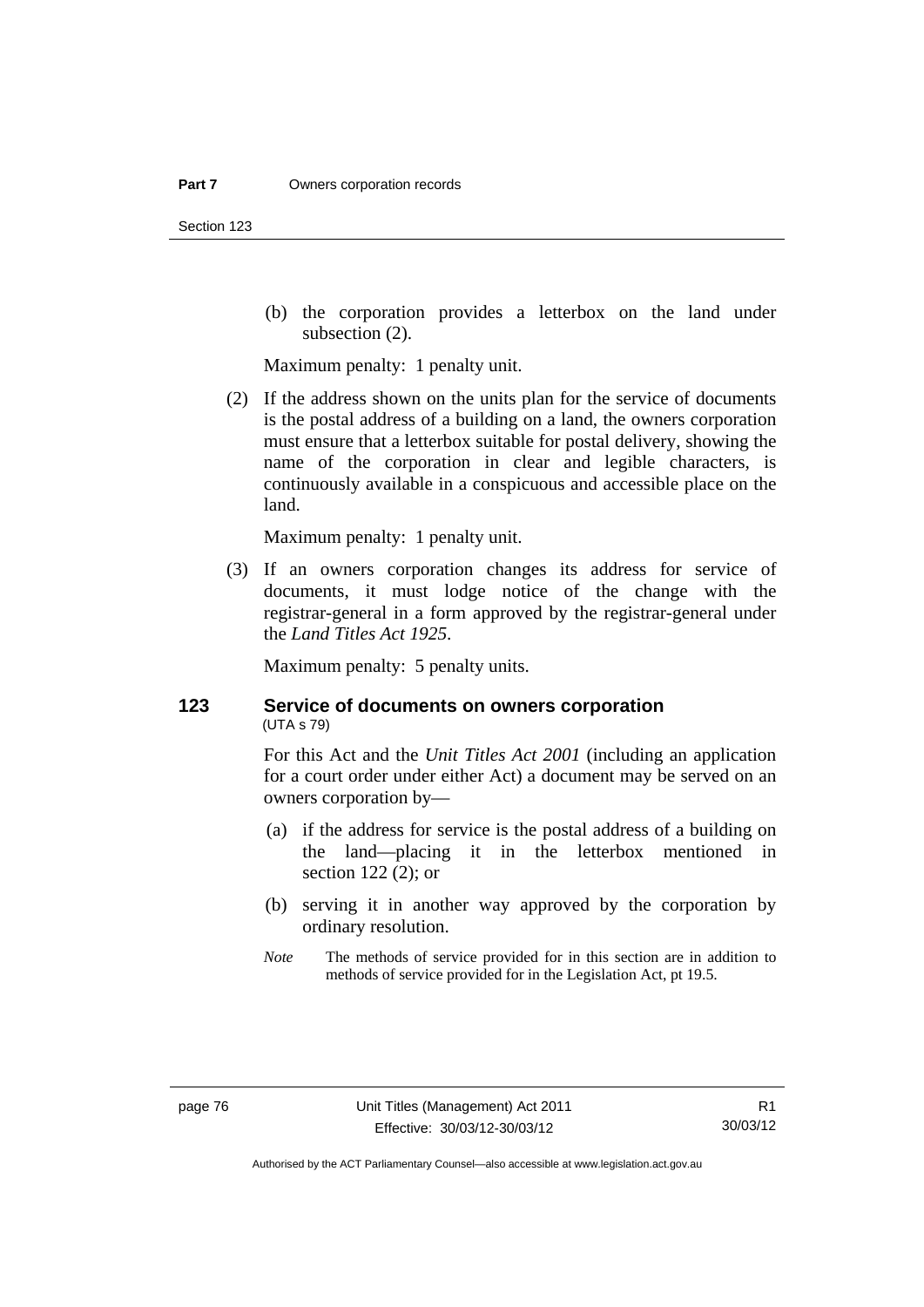### **124 Service of documents on members, interested people and occupiers**   $(UTA S 80)$

- (1) For this Act and the *Unit Titles Act 2001* (including an application for a court order under either Act) a document may be served on a unit owner or anyone else with an interest in a unit or the common property on a units plan by—
	- (a) sending it by prepaid post as a letter to the relevant address for correspondence recorded on the corporate register; or
	- (b) if the latest address for correspondence recorded in the corporate register is the postal address of a building or unit on the land—placing it in a letterbox for mail addressed to the building or unit; or
	- (c) serving it in another way directed by the person to be served.
	- *Note* The methods of service provided for in this section are in addition to methods of service provided for in the Legislation Act, pt 19.5.
- (2) If a unit is owned by 2 or more part-owners, and a document is required or permitted to be served on the owner, service of the document under this section on the part-owners' representative is sufficient.
- (3) If an owner of a unit is a company, and a document is required or permitted to be served on the company, service of the document under this section on the company's representative is sufficient.
- (4) If a mortgagee voting notice is current for a unit, and a document is required or permitted to be served on the mortgagee, service of the document under this section on the mortgagee's representative is sufficient.
- (5) If a unit has an occupier who is not an owner of the unit, and a document is required or permitted to be served on the occupier, the document may be served on the occupier—
	- (a) by putting it in a letterbox for mail addressed to the unit; or

page 77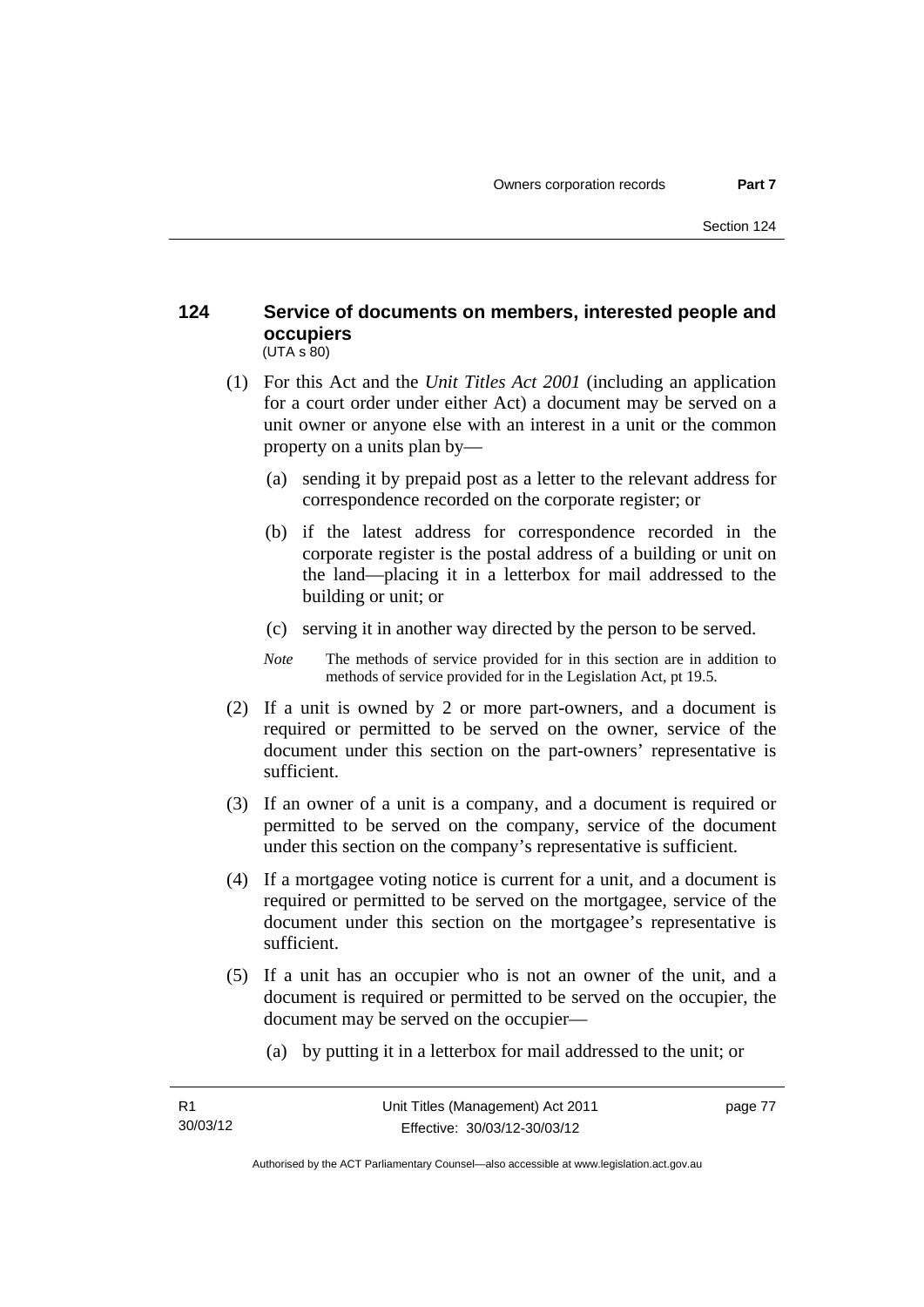#### **Part 7 Owners corporation records**

Section 124

- (b) by giving it personally to the occupier; or
- (c) by serving it in another way directed by the occupier.

page 78 Unit Titles (Management) Act 2011 Effective: 30/03/12-30/03/12

R1 30/03/12

Authorised by the ACT Parliamentary Counsel—also accessible at www.legislation.act.gov.au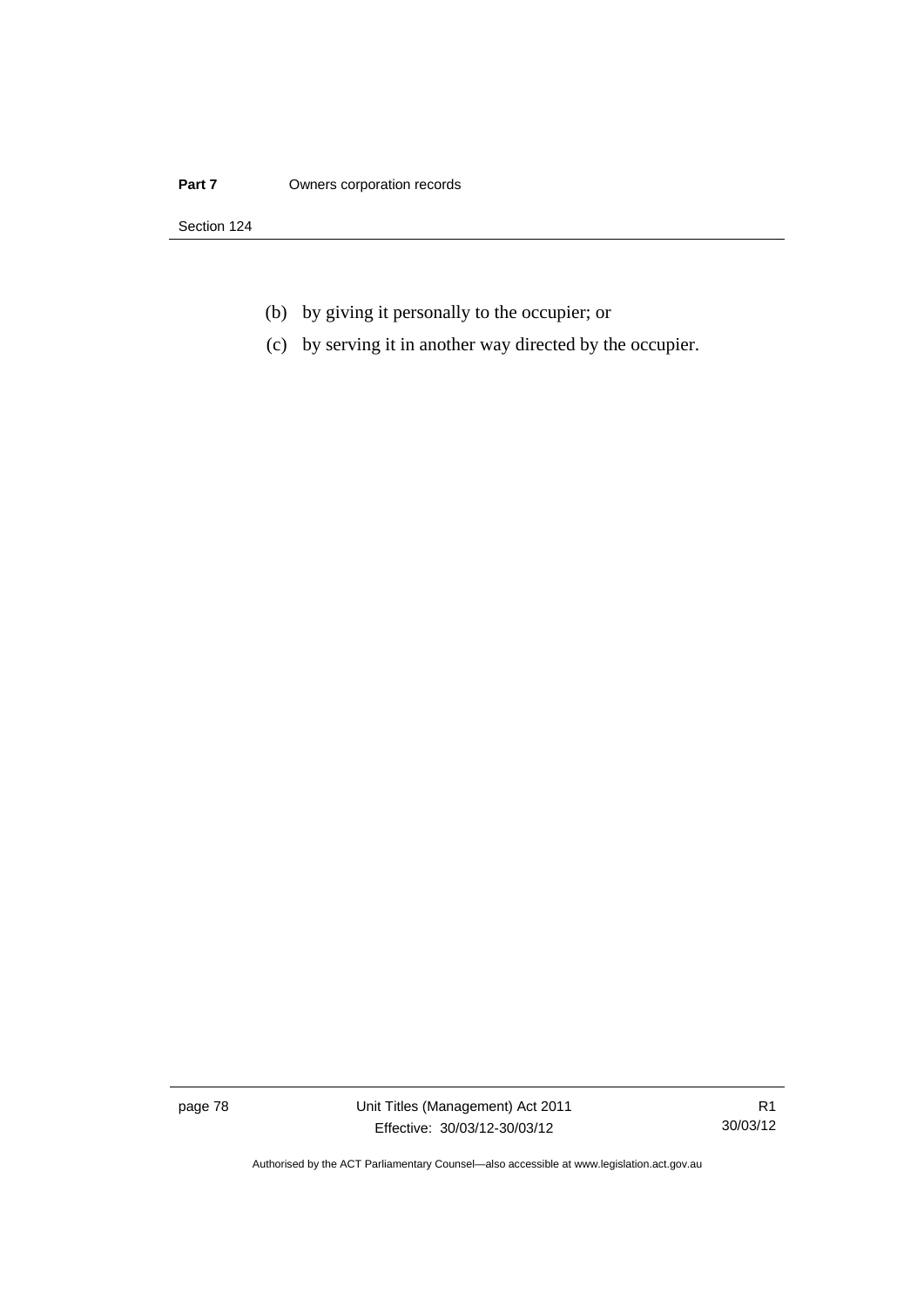# **Part 8 Dispute resolution**

### **125 Disputes involving the owners corporation—generally**  (UTA s 123 and s 124)

- (1) This section applies to a dispute relating to an owners corporation for a units plan between the corporation and any 1 of the following:
	- (a) an owner or occupier of a unit in the units plan;
	- (b) the manager (if any) for the owners corporation;
	- (c) a service contractor for the owners corporation;
	- (d) an executive member.
- (2) A party to the dispute may apply to the ACAT for an order in relation to the other party if the application relates to the dispute.

## **126 Disputes involving the owners corporation—particular matters**

(UTA s 123 and s 124)

- (1) This section applies to the following disputes between the people mentioned in relation to the dispute:
	- (a) a dispute relating to keeping an animal or allowing an animal to be kept in a unit between—
		- (i) the owners corporation; and
		- (ii) an owner or occupier of a unit;
	- (b) a dispute relating to the return by a former manager of owners corporation property between—
		- (i) the owners corporation; and
		- (ii) the former manager.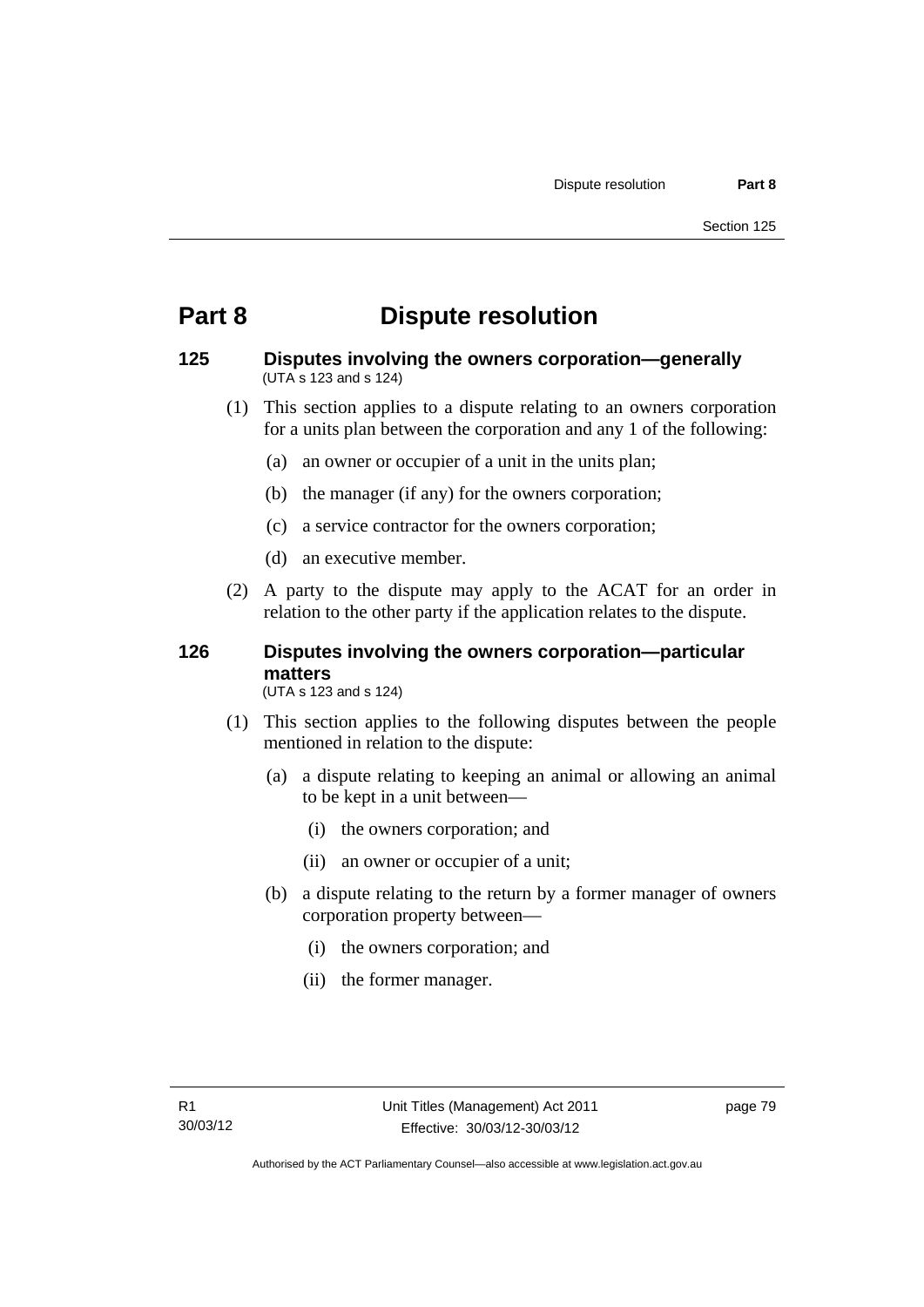- (2) A party to the dispute may apply to the ACAT for an order in relation to the other party if the application relates to the dispute.
- (3) To avoid doubt, only a party mentioned in this section in relation to a particular dispute may apply to the ACAT in relation to the dispute.

#### **Example**

Tony is in dispute with his neighbour, Fabian, about the pets Fabian keeps in his unit. The owners corporation is also in dispute with Fabian about the pets. Only the owners corporation can apply to the ACAT for an order against Fabian in relation to the dispute.

- *Note* An example is part of the Act, is not exhaustive and may extend, but does not limit, the meaning of the provision in which it appears (see Legislation Act, s 126 and s 132).
- (4) In this section:

*former manager* means a person who was the manager for the owners corporation.

### **127 Disputes involving the executive committee**  (UTA s 123 and s 124)

- (1) This section applies to a dispute relating to an owners corporation for a units plan between the executive committee of the corporation and an executive member.
- (2) A party to the dispute may apply to the ACAT for an order in relation to the other party if the application relates to the dispute.

## **128 Disputes between unit owners**

(UTA s 123 and s 124)

- (1) This section applies to a dispute relating to an owners corporation for a units plan between 2 or more unit owners.
- (2) A party to the dispute may apply to the ACAT for an order in relation to the other party if the application relates to the dispute.

Authorised by the ACT Parliamentary Counsel—also accessible at www.legislation.act.gov.au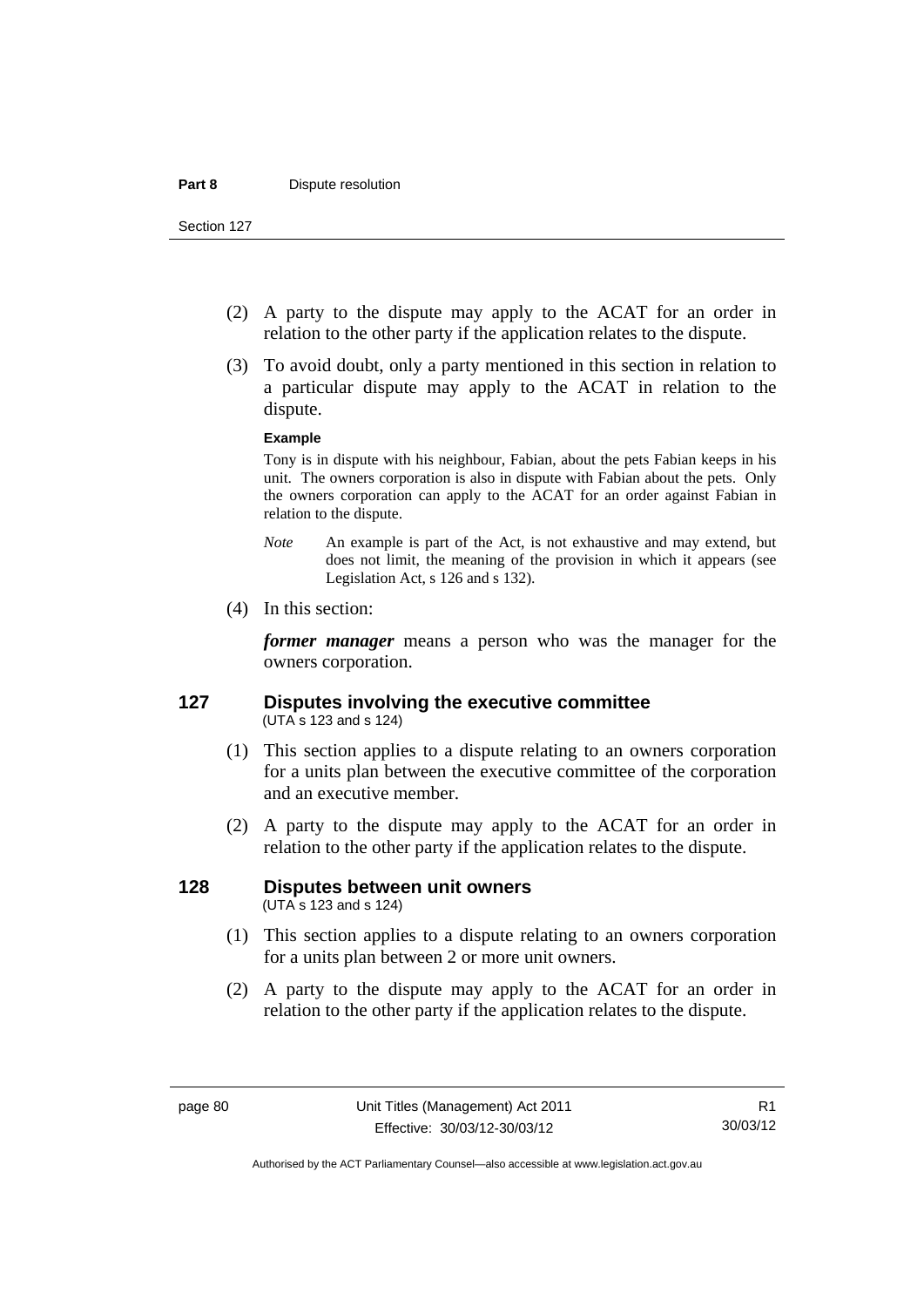#### **129 Kinds of ACAT orders**  (UTA s 125)

- (1) The ACAT may make the following orders:
	- (a) an order requiring a party to do, or refrain from doing, a stated thing;
	- (b) an order requiring a party to exercise a function under this Act;
	- (c) an order requiring an owners corporation to do a stated thing that is ancillary to a function of the corporation under this Act;
	- (d) an order requiring a person to pay to the Territory or someone else an amount of not more than \$1 000;
	- (e) a declaration—
		- (i) that a general meeting or executive committee meeting is void for irregularity; or
		- (ii) that a resolution of a general meeting or executive committee meeting is void for irregularity; or
		- (iii) that a rule of the owners corporation is invalid for irregularity;
	- (f) an order repealing or amending a resolution of a general meeting or executive committee based on a merits review of the resolution by the ACAT;
	- (g) an order giving effect to an unsuccessful motion for a resolution of a general meeting (either as originally proposed or as amended by the ACAT) if the ACAT is satisfied after a merits review of the motion that opposition to the motion was unreasonable;
	- (h) an order requiring stated accounts of an owners corporation to be audited, whether by a stated person or a person of a stated kind;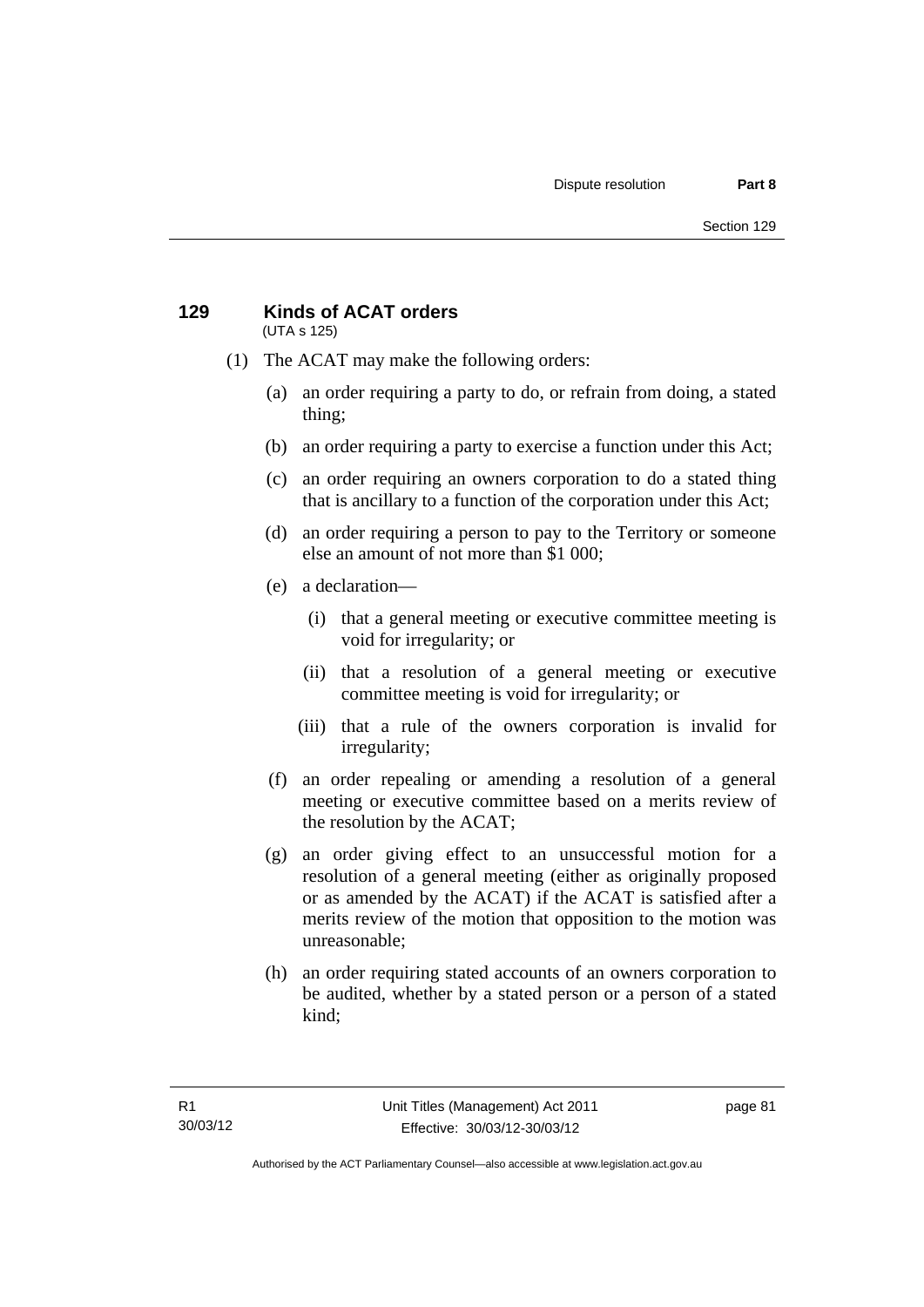#### **Part 8 Dispute resolution**

Section 129

- (i) an order allowing an applicant to examine records of the owners corporation;
- (j) an order requiring an owners corporation to make or repeal a rule and register a copy of the resolution making or repealing the rule;
- (k) an order appointing an administrator to exercise all or stated functions of the owners corporation, the executive committee or an office-holder in the committee;
- (l) if the dispute relates to a matter mentioned in section 126 (1) (a)—an order to remove the animal from the unit if—
	- (i) a condition requiring the owners corporation's consent to keeping the animal is not complied with; or
	- (ii) the animal is causing a nuisance.
- (2) The ACAT may make any other order it considers reasonably necessary or convenient to resolve a dispute under this part.
- (3) This section does not limit the orders the ACAT may make in relation to a dispute under this part.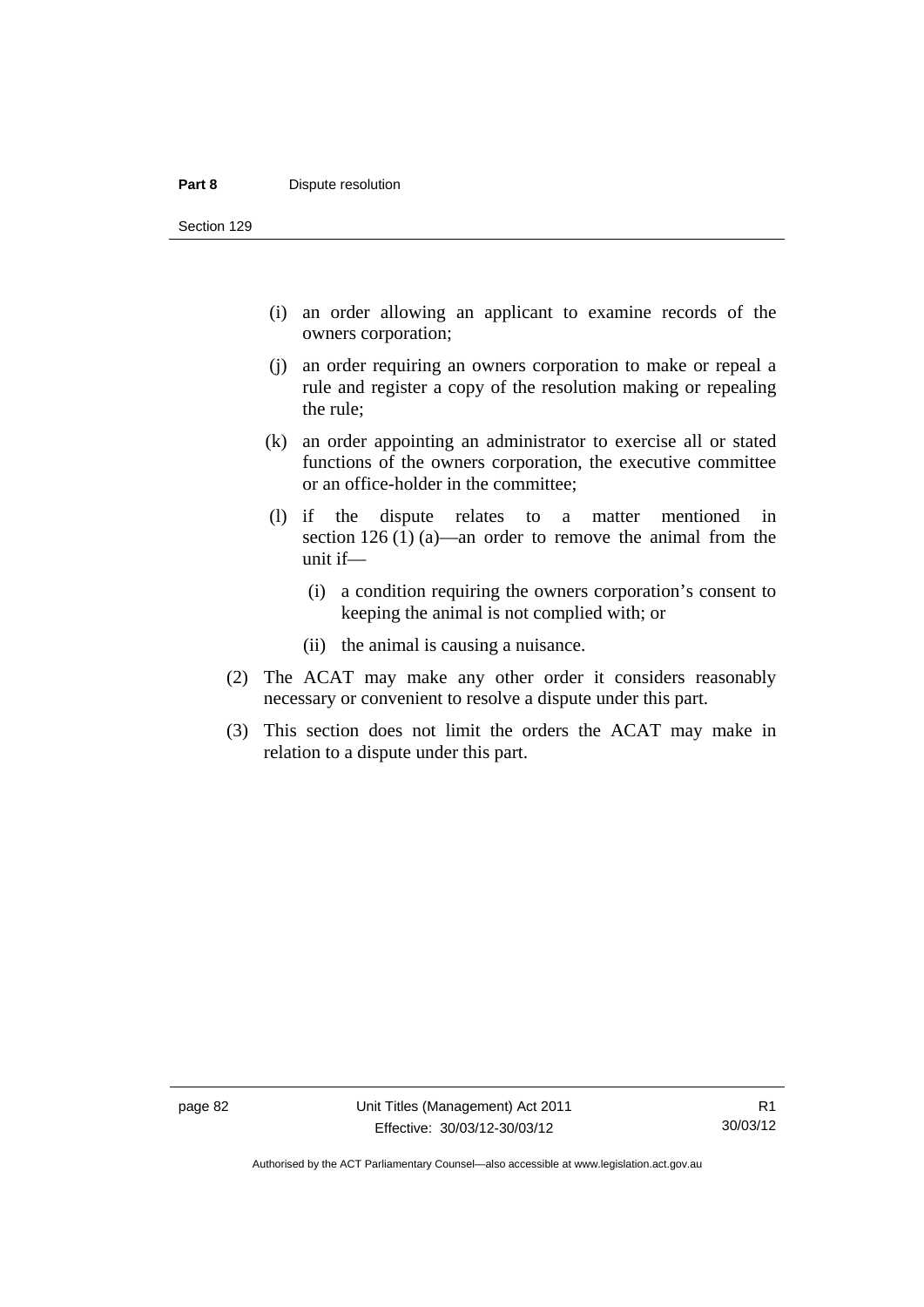# **Part 9 Protection of financiers for service contracts**

## **130 Meaning of** *financed service contract* **and** *financier***—pt 9**   $(UTA \, s \, 55Q)$

In this part:

*financed service contract* means a service contract financed by a financier under section 131.

*financier*—see section 131.

#### **131 Who is a** *financier* **for a service contract?**  (UTA s 55R)

- (1) A person is a *financier* for a service contract if—
	- (a) the person—
		- (i) is a financial institution; or
		- (ii) in the ordinary course of the person's business, supplies, or might reasonably be expected to supply, finance for business acquisitions, using charges over contracts for security; or
		- (iii) if the contract exists immediately before the commencement of this part—at the time the finance was supplied for a business acquisition using a charge over the contract for security, was a person mentioned in subparagraph (ii); and
	- (b) a service contractor for the contract and the person give written notice signed by each of them to the owners corporation that the person is a financier for the contract.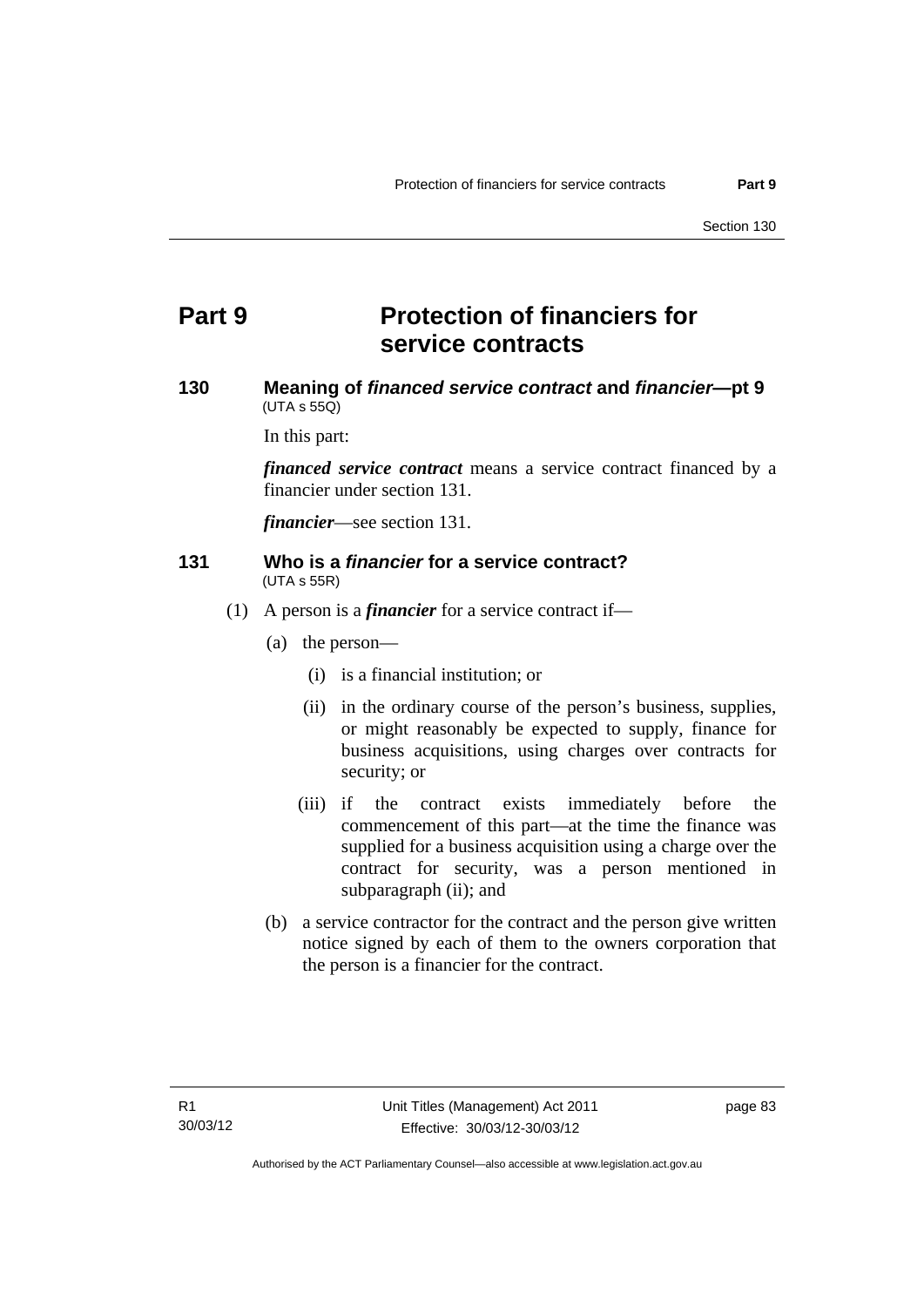Section 132

- (2) A person stops being a financier for a service contract if the person gives the owners corporation written notice withdrawing the notice given under subsection (1).
- (3) A notice under subsection (2) may be given without the service contractor's agreement.

## **132 Financed service contract—notice of change**  (UTA s 55S)

The owners corporation for a units plan must give the financier for a financed service contract written notice of—

- (a) any change made to the contract by the corporation and the service contractor; or
- (b) any arrangement entered into by the corporation and the service contractor that affects the contract.

#### **133 Financed service contract—limitation on ending**  (UTA s 55T)

- (1) The owners corporation for a units plan may end a financed service contract only if—
	- (a) the corporation gives the financier written notice that the corporation has the right to end the contract; and
	- (b) when the notice is given to the financier, the corporation has the right to end the contract; and
	- (c) the corporation gives the notice to the financier not less than 21 days before the day the contract is ended.
- (2) However, the owners corporation may not end the financed service contract if, under an arrangement between the financier and the service contractor, the financier has given the corporation notice under section 134.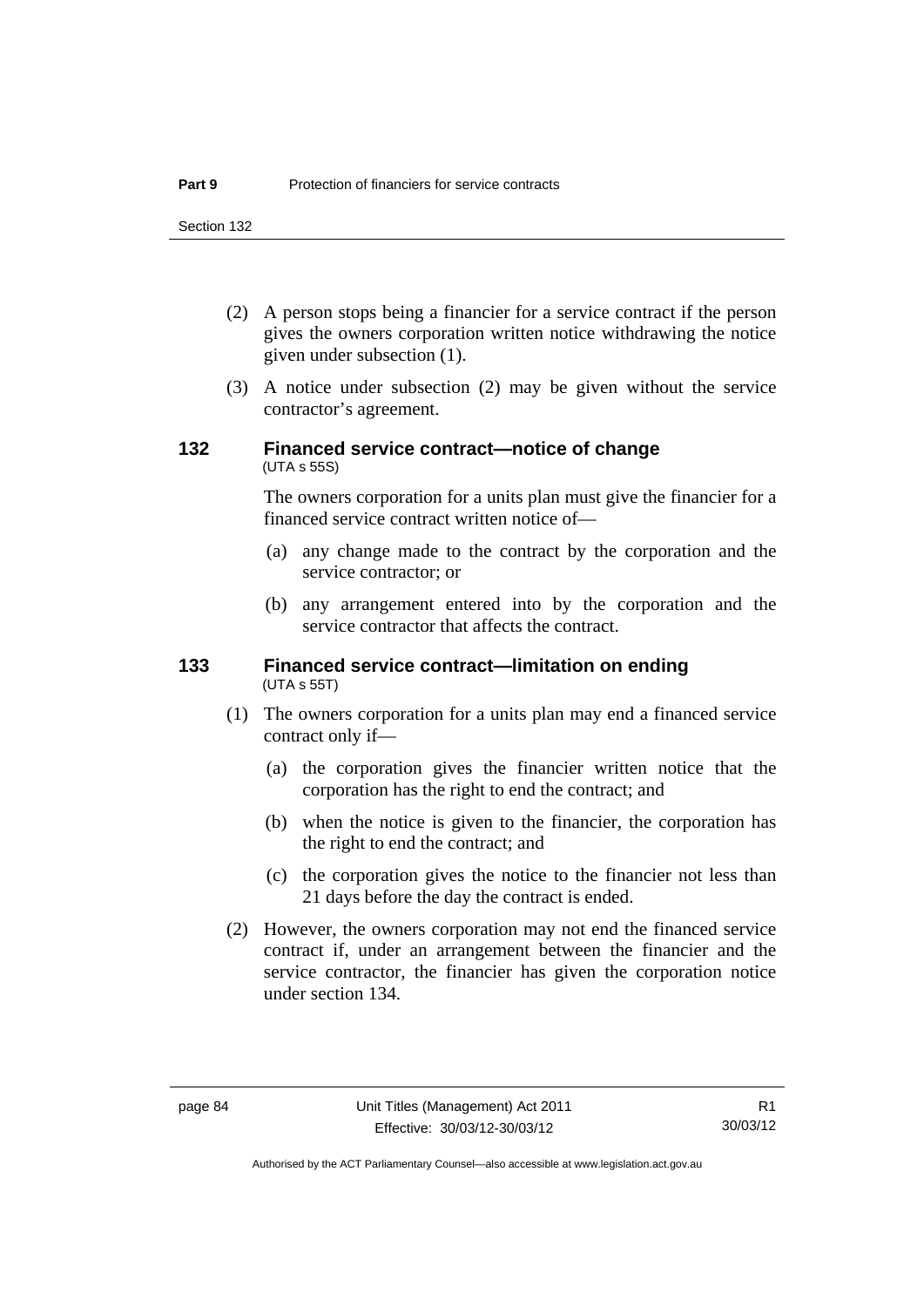- (3) Subsection (2) does not stop the owners corporation ending a service contract for something done or not done after the financier started to act under the contract.
- (4) This section does not stop a financed service contract ending by agreement between the owners corporation, service contractor and financier.

#### **134 Financed service contract—person authorised to act for financier**  (UTA s 55U)

- (1) The financier for a financed service contract may take the following action:
	- (a) act under the contract in place of the contractor;
	- (b) appoint a receiver, or a receiver and manager, for the contract.
- (2) However, the financier may only take action under subsection (1) if—
	- (a) the financier has given written notice to the owners corporation of the financier's intention to take the action; and
	- (b) at the time the notice is given to the owners corporation, the corporation—
		- (i) has not given the financier notice under section 133 (1) (c); or
		- (ii) has given and withdrawn the notice to the financier.
- (3) The financier may authorise a person to act for the financier for subsection  $(1)$  (a) if—
	- (a) the person is not the service contractor or an associate of the contractor; and
	- (b) the owners corporation approves the person.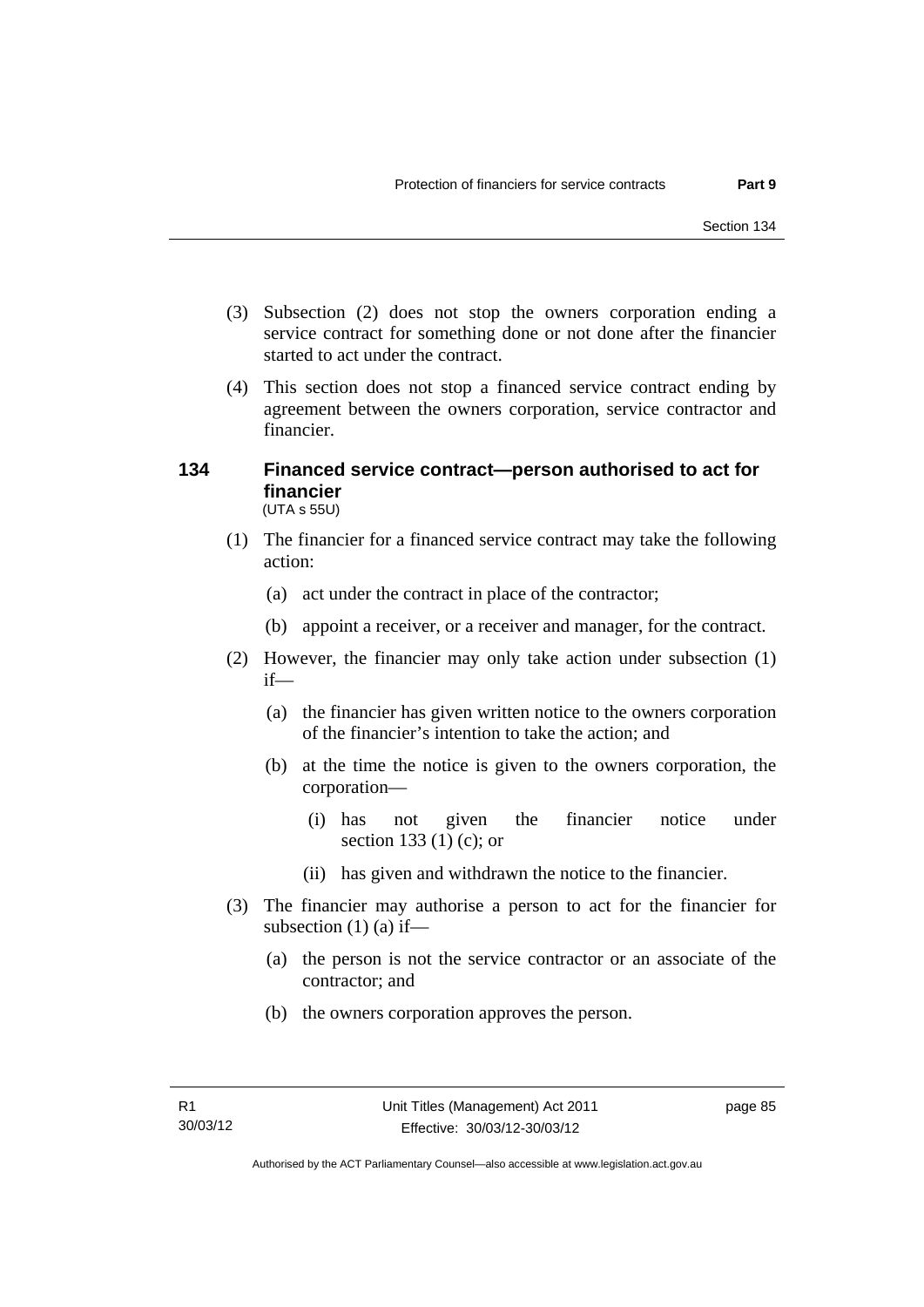Section 135

- (4) In deciding whether to approve a person under subsection (3), the owners corporation—
	- (a) must act reasonably in the circumstances and decide as soon as practicable; and
	- (b) may only consider—
		- (i) the person's character; and
		- (ii) the person's competence, qualifications and experience.
- (5) However, the owners corporation must not—
	- (a) unreasonably withhold the person's approval; or
	- (b) require or receive a fee or other consideration for approving the person, other than reimbursement of legal or administrative expenses reasonably incurred by the corporation for the approval.

#### **135 Financed service contract—agreement between owners corporation and financier prohibited**  (UTA s 55V)

- (1) A financier for a financed service contract must not enter into an agreement or other arrangement with the owners corporation under the contract for a matter relating to—
	- (a) the financier's role for the contract; or
	- (b) arrangements between the financier and service contractor under which the financier is acting, or may act, under the contract in the contractor's place; or
	- (c) the operation of this part in relation to the contract.
- (2) An agreement or arrangement to which this section applies is void to the extent it contravenes this section.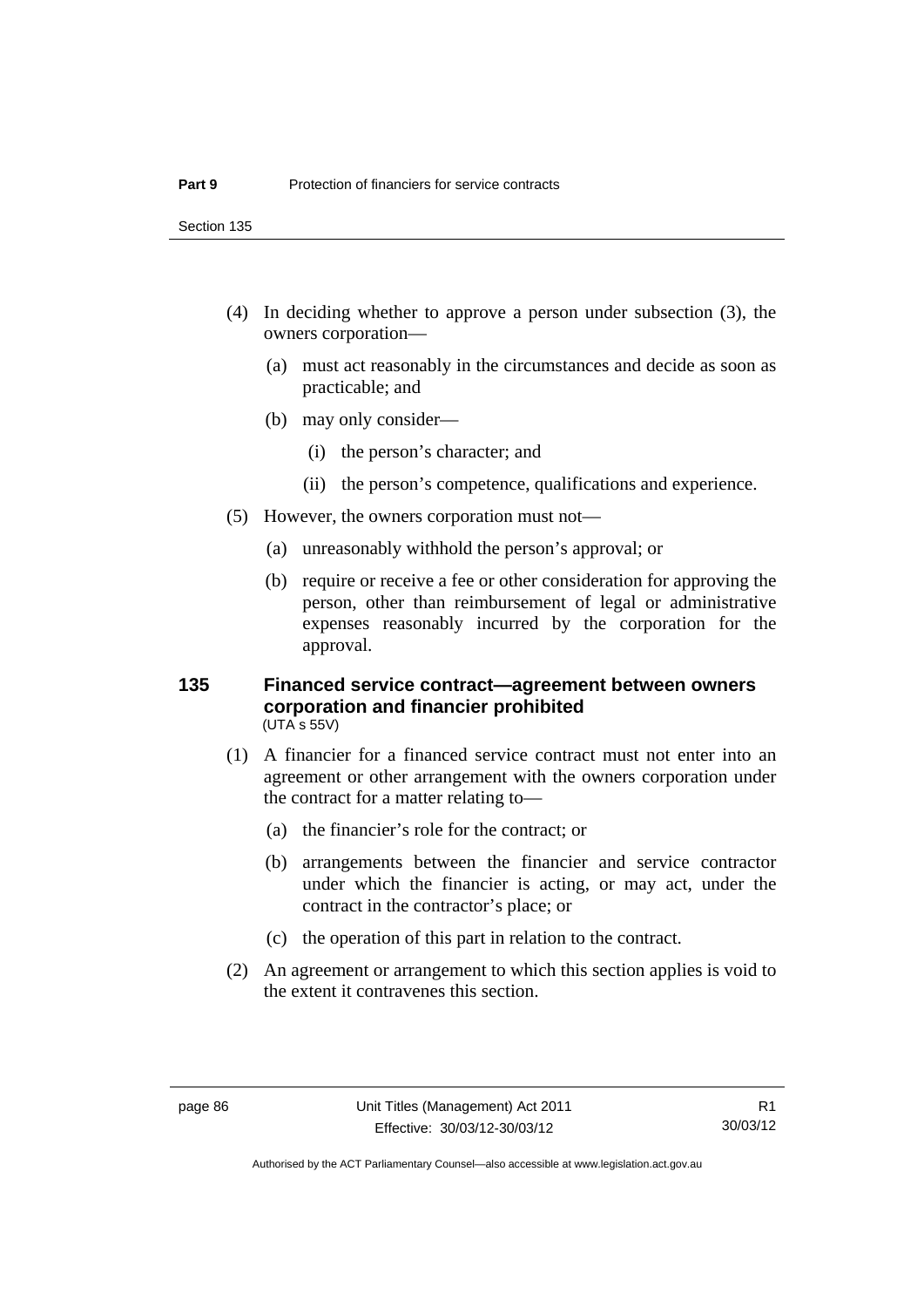# **Part 10 Administrators**

## **Division 10.1 Interested parties**

#### **136 Who may apply for an administration order?**  (UTA s 140)

Any of the following people (an *interested party*) may apply to the ACAT for an order under division 10.2 (an *administration order*) in relation to the administration of an owners corporation:

- (a) the corporation;
- (b) a creditor of the corporation;
- (c) a unit owner, or anyone else with an interest in a unit, or the common property, that is recorded in the corporate register;
- (d) the director-general, on behalf of the Territory.

#### **137 ACAT appearances and service of applications**  (UTA s 141)

- (1) An interested party has a right to appear on an application by another interested party for an administration order.
- (2) The applicant must serve a copy of the application on every other interested party, except the creditors (or the other creditors) of the owners corporation and the director-general.
	- *Note* The applicant may serve the application on an interested person at the person's address for correspondence shown on the corporate register. Other forms of service are also permitted. See s 124.
- (3) The owners corporation must serve all its creditors with a copy of the application—
	- (a) if the owners corporation is the applicant—after making the application; or
	- (b) in any other case—on being served with a copy of the application.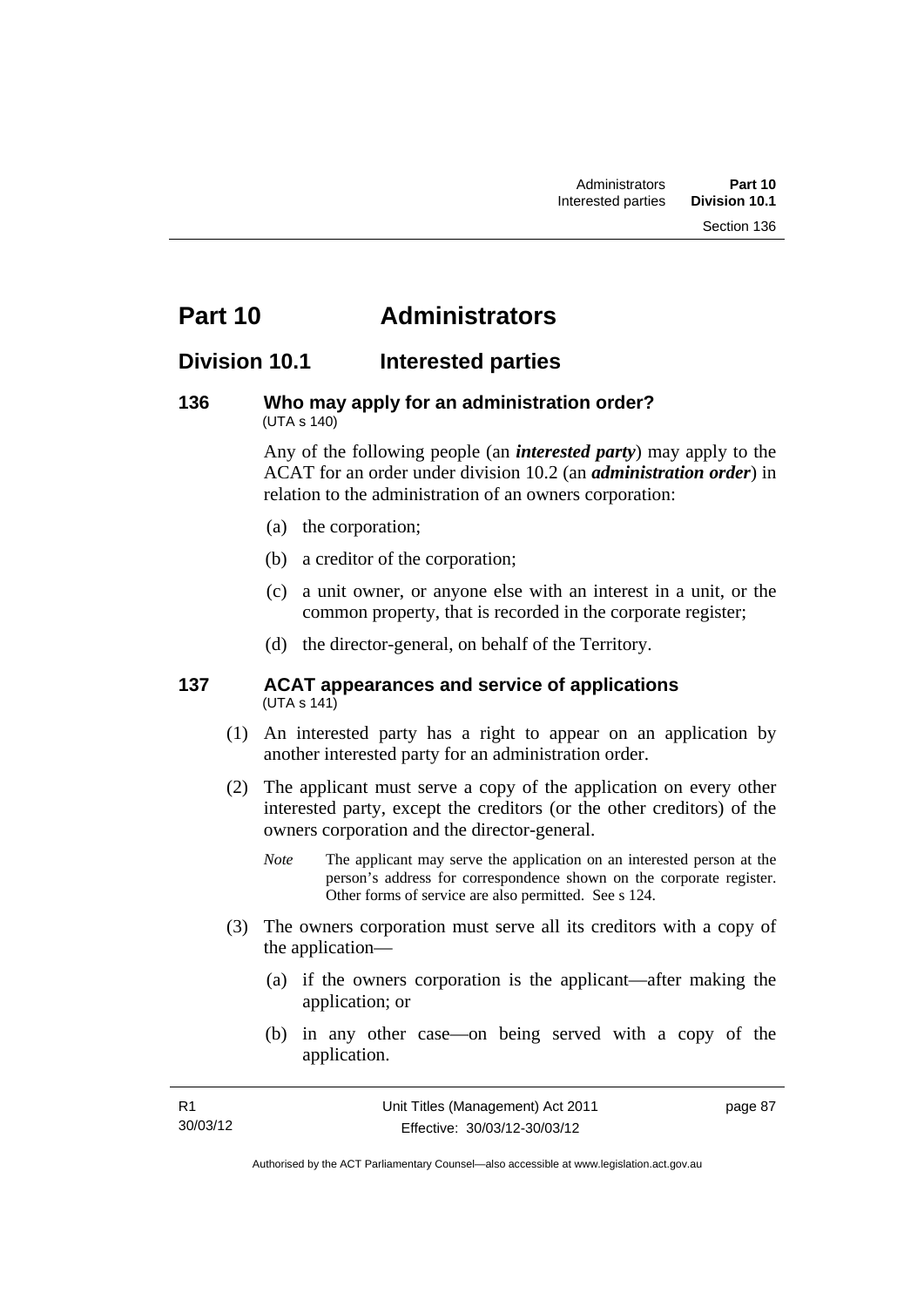- (4) An interested party may be represented by a lawyer or someone else.
- (5) The registrar of the ACAT must give a copy of an application to the director-general, unless the director-general is the applicant.

# **Division 10.2 Appointment, removal and functions**

#### **138 Appointment of administrator**   $(UTA S 142)$

 (1) On an application by an interested party, the ACAT may, by order, appoint the person named in the application to be administrator of the owners corporation on the terms about remuneration and anything else it considers appropriate.

## *Note* For the making of appointments (including acting appointments), see the Legislation Act, pt 19.3.

- (2) The ACAT may make an order appointing an administrator only if satisfied that the administrator consents to the order.
- (3) In an order appointing an administrator, the ACAT may give any directions it considers appropriate for giving notice of the order to the administrator, the registrar-general and the owners corporation.
- (4) The remuneration of an administrator of an owners corporation and the expenses incurred in the exercise of the administrator's functions under this Act are taken to be expenditure incurred by the corporation.

## **139 Removal or replacement of administrator**  (UTA s 143)

- (1) On an application by an interested party, the ACAT may, by order, remove or replace an administrator.
- (2) In an order removing or replacing an administrator, the ACAT may give any directions it considers appropriate for giving notice of the order to the registrar-general and the owners corporation.

Authorised by the ACT Parliamentary Counsel—also accessible at www.legislation.act.gov.au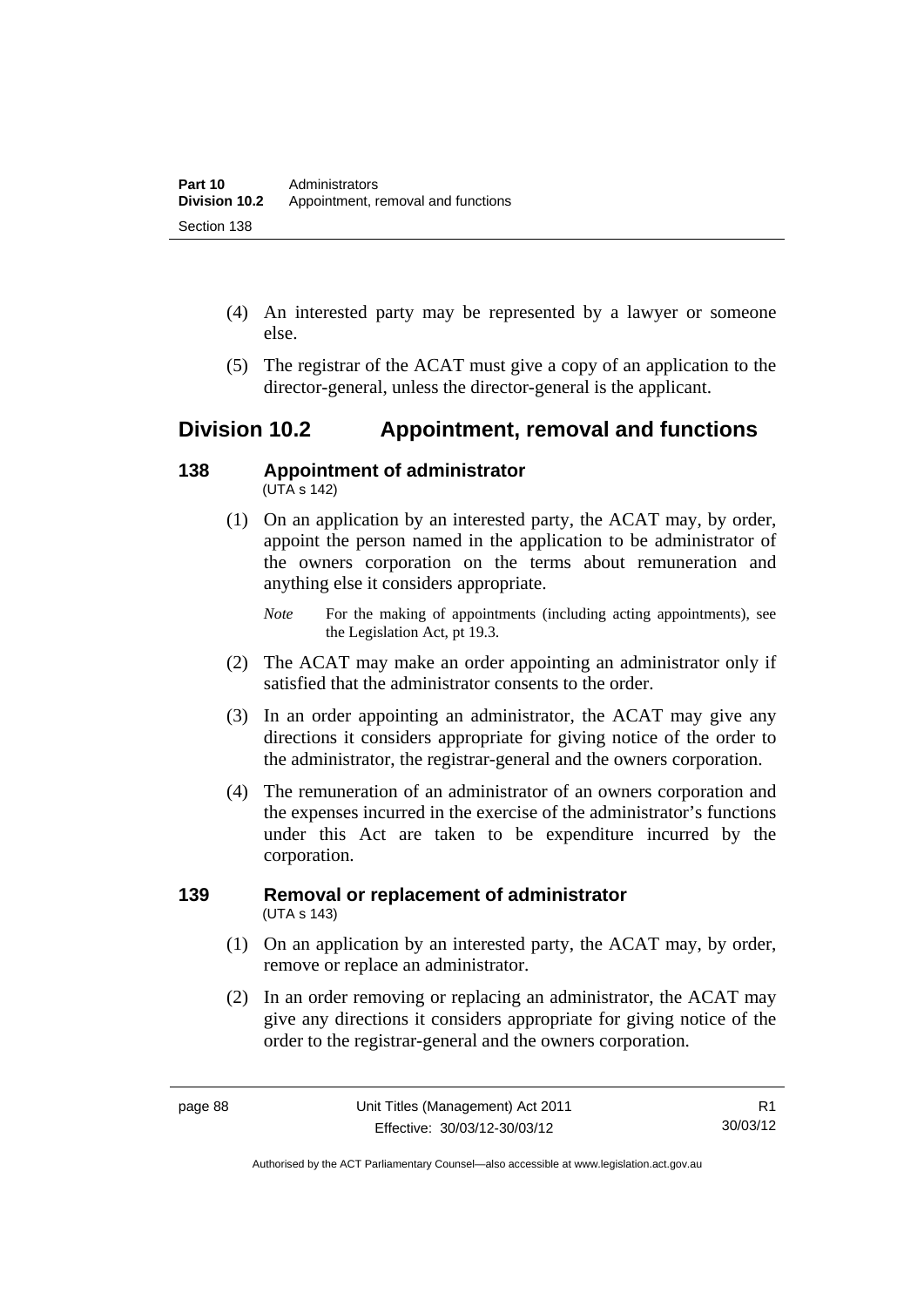#### **140 Functions of administrator**  (UTA s 144)

- (1) The administrator of an owners corporation has all the functions of the corporation to the exclusion of the corporation and its executive committee.
- (2) However, an order of the ACAT under subsection (3) is required for an administrator to do anything that is required by this Act to be authorised by an unopposed or unanimous resolution.
- (3) On application by an interested party, the ACAT may make any order it considers appropriate about the exercise of the administrator's functions, including, for example, an order mentioned in subsection (2).
	- *Note* An example is part of the Act, is not exhaustive and may extend, but does not limit, the meaning of the provision in which it appears (see Legislation Act, s 126 and s 132).

### **141 Delegation by administrator**  (UTA s 145)

The administrator of an owners corporation may delegate the administrator's functions to anyone else.

*Note* A function that has been delegated by the administrator may, despite the delegation, be exercised by the administrator (see Legislation Act, s 240). For the making of delegations and the exercise of delegated functions generally, see the Legislation Act, pt 19.4.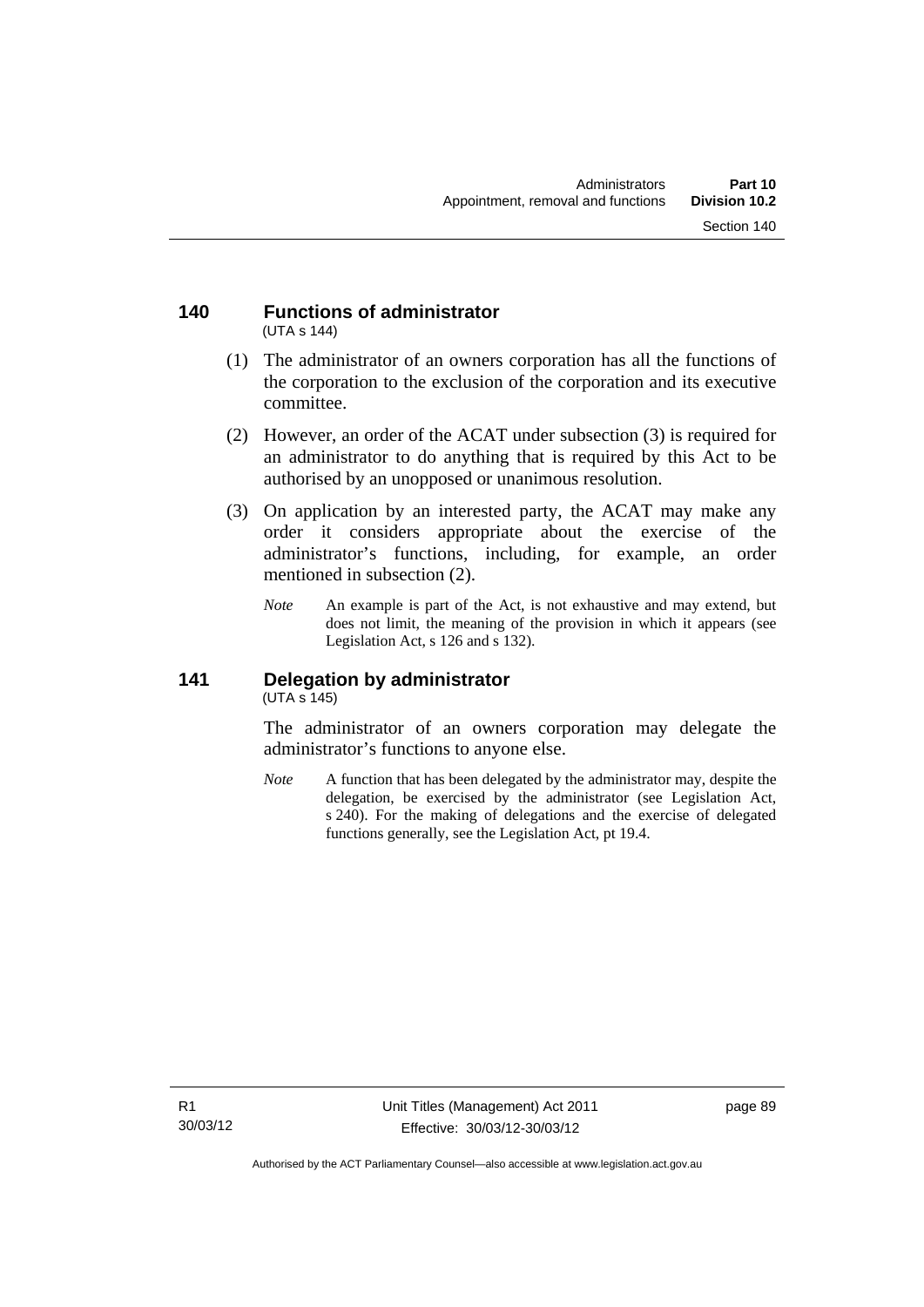**Part 11** Miscellaneous<br>**Division 11.1** Mortgage insur **Mortgage insurance** Section 142

# **Part 11 Miscellaneous**

# **Division 11.1 Mortgage insurance**

#### **142 Mortgage insurance of unit**  (UTA s 134)

If the interest of a unit owner is subject to a mortgage, the owner may take out 1 or more policies of insurance (a *mortgage insurance policy*) for indemnity against liability under the mortgage arising out of damage to, or destruction of, the unit.

#### **143 Payment under mortgage insurance policies**  (UTA s 135)

- (1) If a mortgage insurance policy is in force for a unit, the insurer is liable to pay to a mortgagee whose interest is noted on the policy the least of the following amounts:
	- (a) the amount insured as stated in the policy;
	- (b) the amount of the loss;
	- (c) the amount sufficient, at the date of the loss, to discharge the mortgage noted on the policy.
- (2) If the interests of 2 or more mortgagees are noted on the policy, subsection (1) applies to the mortgagees in their order of registered priority.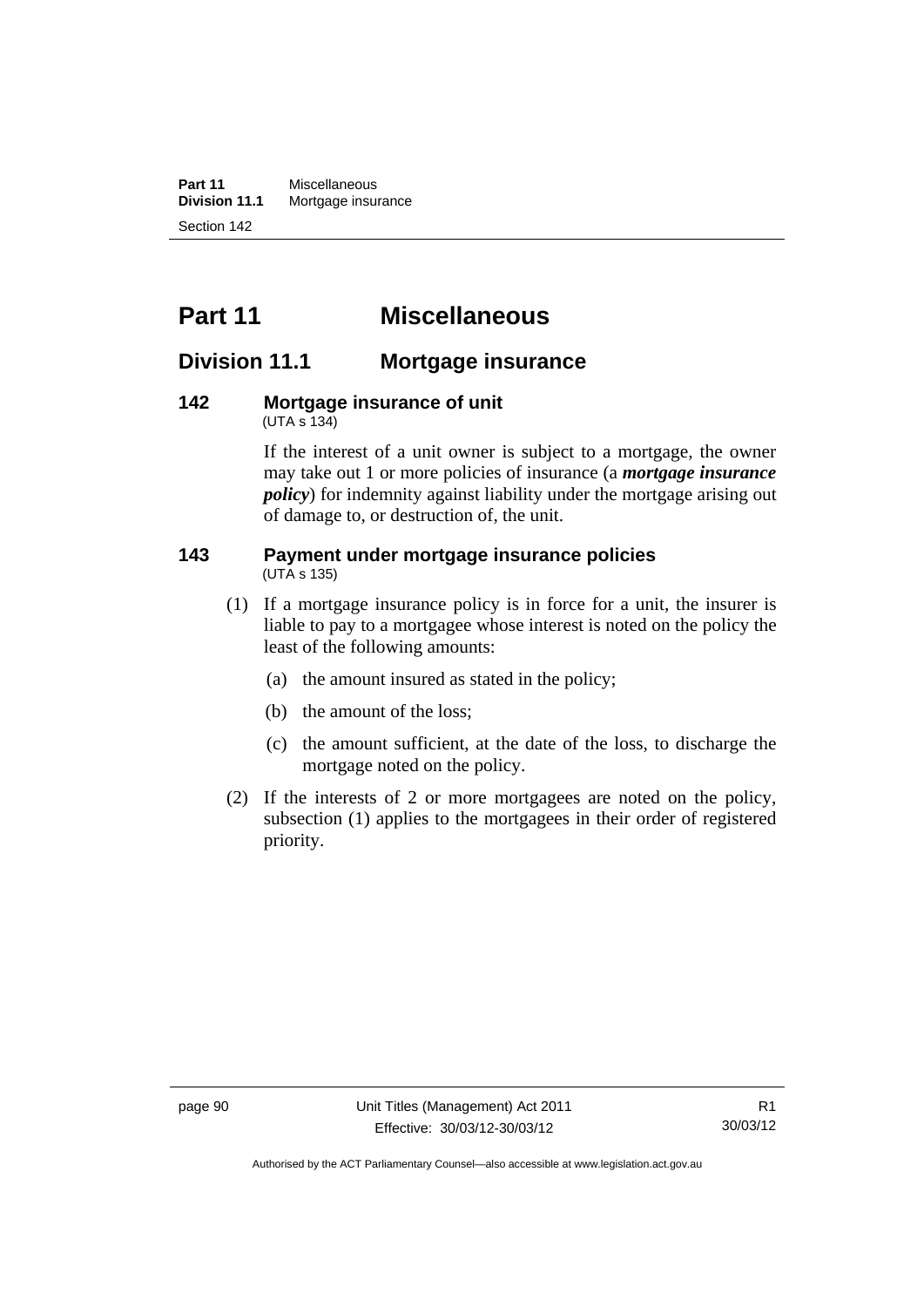### **144 Transfer of mortgagee's interest to insurer**  (UTA s 136)

- (1) Payment by the insurer to a mortgagee under section 143 does not entitle the unit owner to a discharge of the mortgage.
- (2) On payment by the insurer to a mortgagee under section 143—
	- (a) if the amount paid equals the amount necessary to discharge the mortgage—the insurer is entitled to obtain from the mortgagee a transfer of the mortgage; or
	- (b) if the amount paid is less than the amount necessary to discharge the mortgage—the insurer is entitled to obtain from the mortgagee a transfer of an undivided share of the mortgagee's interest in the mortgage that bears to that interest the same proportion as the amount paid bears to the amount that was owing under the mortgage immediately before the payment.

# **Division 11.2 Miscellaneous**

#### **145 Determination of fees**  (UTA s 179)

- (1) The Minister may determine fees for this Act (other than fees that this Act provides are to be fixed by an owners corporation).
	- *Note* The Legislation Act contains provisions about the making of determinations and regulations relating to fees (see pt 6.3)
- (2) A determination is a disallowable instrument.
	- *Note* A disallowable instrument must be notified, and presented to the Legislative Assembly, under the Legislation Act.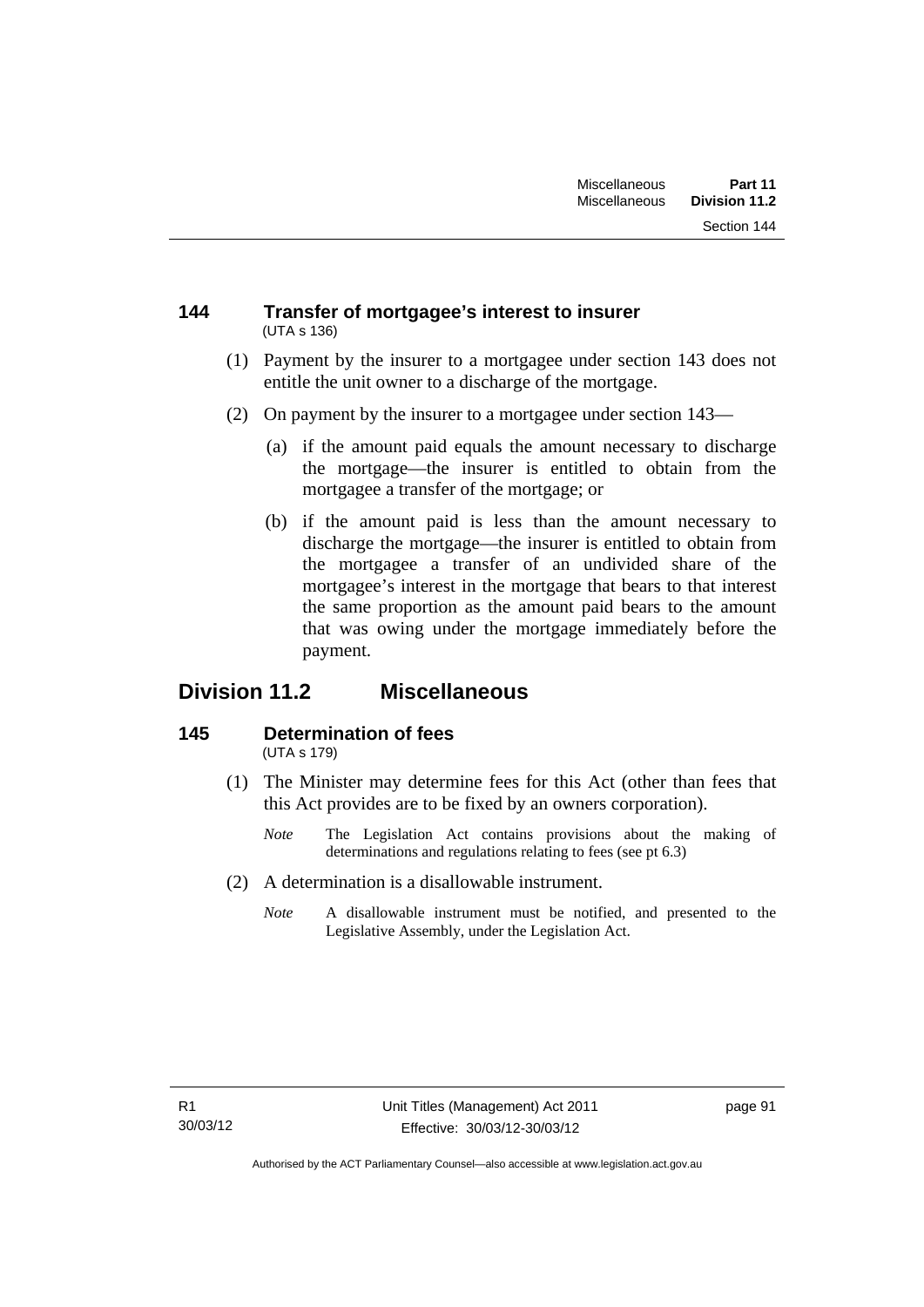### **Part 11** Miscellaneous<br>**Division 11.2** Miscellaneous **Division 11.2** Miscellaneous Section 146

# **146 Approved forms**

(UTA s 180)

- (1) The Minister may approve forms for this Act.
- (2) If the Minister approves a form for a particular purpose, the approved form must be used for that purpose.

*Note* For other provisions about forms, see the Legislation Act, s 255.

(3) An approved form is a notifiable instrument.

*Note* A notifiable instrument must be notified under the Legislation Act.

#### **147 Regulation-making power**  (UTA s 181)

- (1) The Executive may make regulations for this Act.
- (2) A regulation may create offences and fix maximum penalties of not more than 60 penalty units for the offences.
	- *Note* A regulation must be notified, and presented to the Legislative Assembly, under the Legislation Act.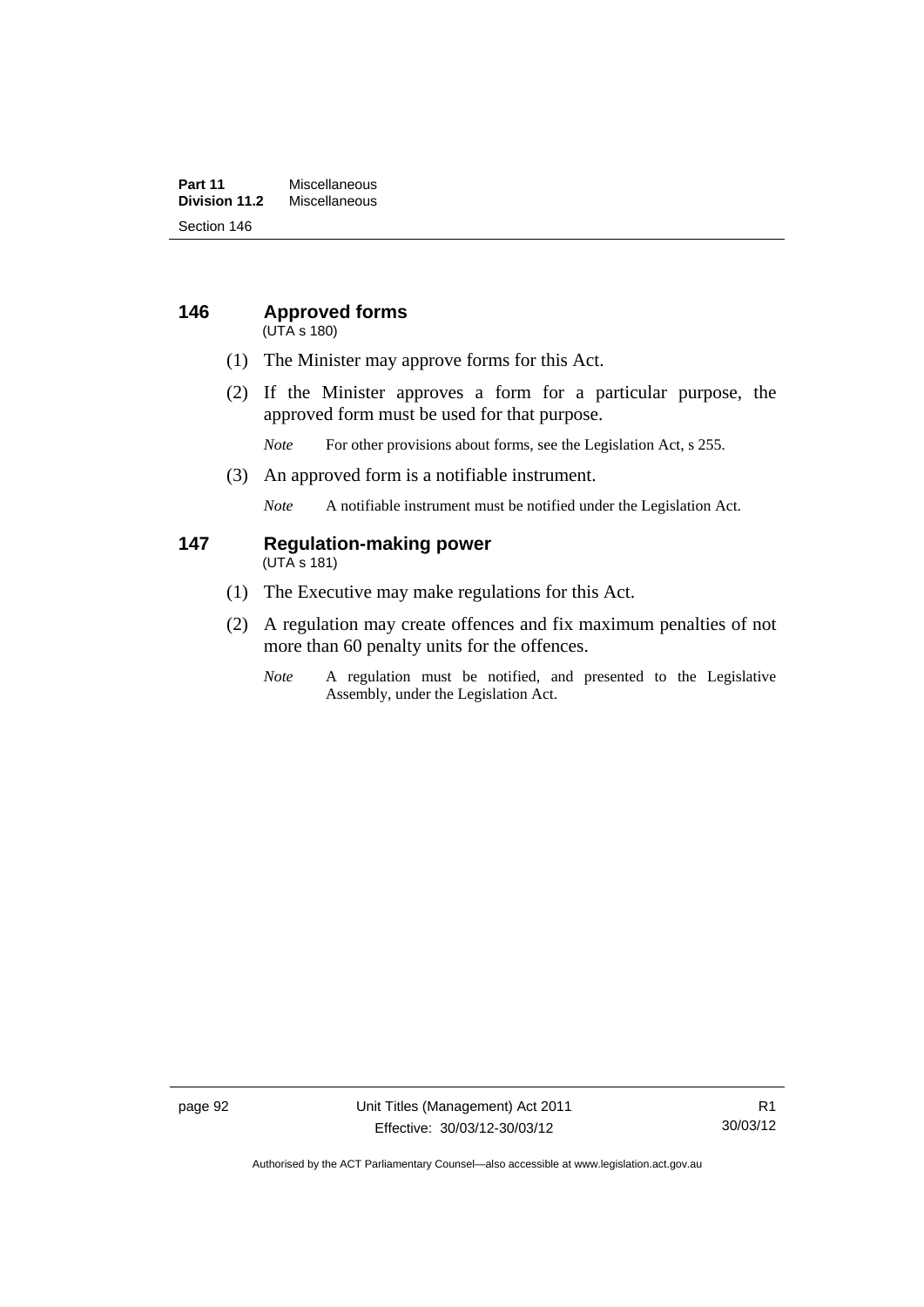# **Part 12 Transitional**

## **149 Definitions—pt 12**

In this part:

*commencement day* means the day this part commences.

*existing executive committee* means the executive committee of an owners corporation, as established immediately before the commencement day.

*existing owners corporation* means an owners corporation established under the UTA that is in existence immediately before the commencement day.

- *Note 1* An existing owners corporation includes a corporation established under the *Unit Titles Act 1970* (repealed) and continued in existence under the *Unit Titles Act 2001*, s 184 (expired).
- *Note 2 Establish* includes constitute and continue in existence (see Legislation Act, dict, pt 1, def *establish*).

*UTA* means the *Unit Titles Act 2001*.

## **150 Existing corporations and executive committees**

- (1) An existing owners corporation continues in existence under this Act as an owners corporation.
- (2) The existing executive committee of an existing owners corporation continues in existence under this Act as the executive committee of the corporation.
- (3) An office-holder in, or other member of, an existing executive committee immediately before the commencement day continues under this Act to hold office, or be a member of the committee.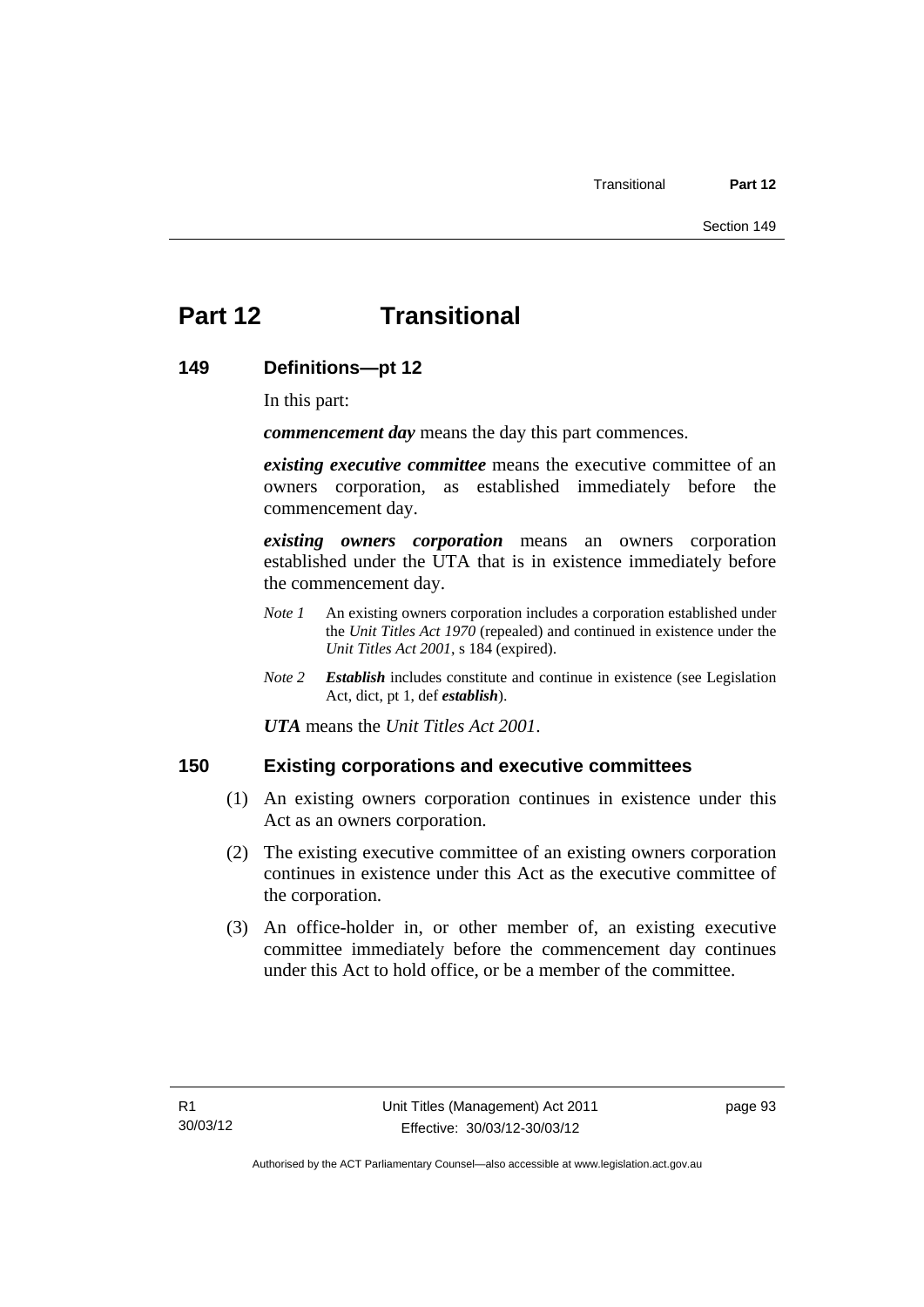#### **Part 12** Transitional

Section 151

 (4) A person who was a member of an existing owners corporation immediately before the commencement day continues under this Act to be a member of the corporation.

## **151 Representatives**

- (1) This section applies to a person—
	- (a) authorised as a representative under the UTA, section 41, section 43 or section 112; and
	- (b) who was a representative immediately before the commencement day.
- (2) The person is taken to have been authorised as a representative under this Act, section 11, section 13 or schedule 3, section 3.23.

## **152 Managers**

- (1) This section applies to a person—
	- (a) appointed as a manager of an existing owners corporation under the UTA, section 55; and
	- (b) who was the manager of the corporation immediately before the commencement day.
- (2) The person is taken to have been engaged under a management contract under this Act, section 50.

## **153 Service contracts**

- (1) This section applies to a service contract—
	- (a) entered into by an existing owners corporation under the UTA, section 55K; and
	- (b) that was in force immediately before the commencement day.
- (2) The service contract is taken to be a service contract entered into under this Act, section 60.

Authorised by the ACT Parliamentary Counsel—also accessible at www.legislation.act.gov.au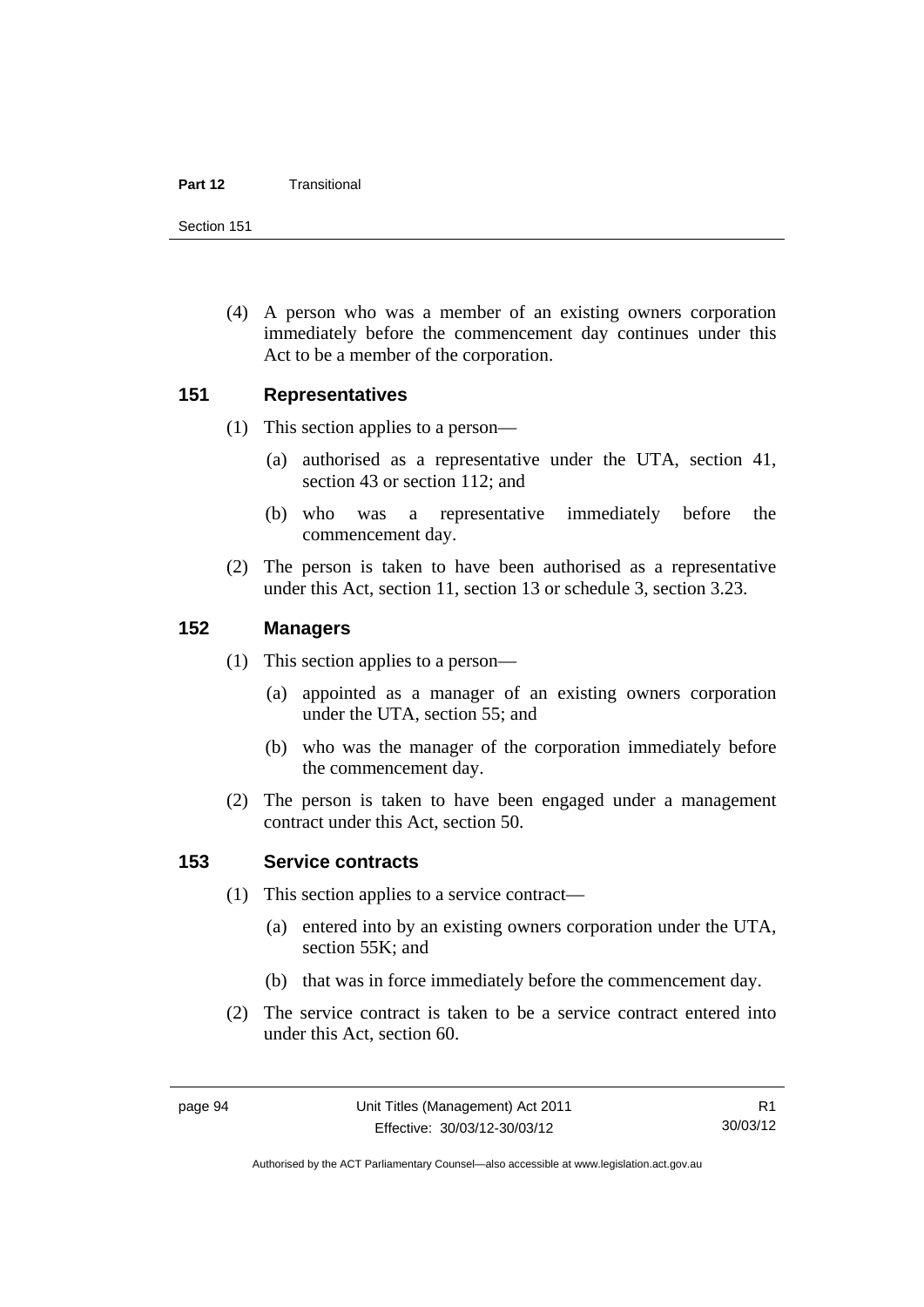## **154 Communication officers**

- (1) This section applies to a person—
	- (a) appointed as a communications officer for an existing owners corporation under the UTA, section 55H; and
	- (b) who was the communications officer for the corporation immediately before the commencement day.
- (2) The person is taken to have been appointed as the communications officer for the owners corporation under this Act, section 66.

## **155 Administrators**

- (1) This section applies to a person—
	- (a) appointed as an administrator of an existing owners corporation under the UTA, section 142; and
	- (b) who was the administrator of the corporation immediately before the commencement day.
- (2) The person is taken to have been appointed as the administrator of the owners corporation under this Act, section 138.

## **156 Agreements for work on behalf of unit owners or occupiers**

- (1) This section applies to an agreement—
	- (a) entered into by an existing owners corporation under the UTA, section 52; and
	- (b) that was in force immediately before the commencement day.
- (2) The agreement is taken to be an agreement entered into under this Act, section 29.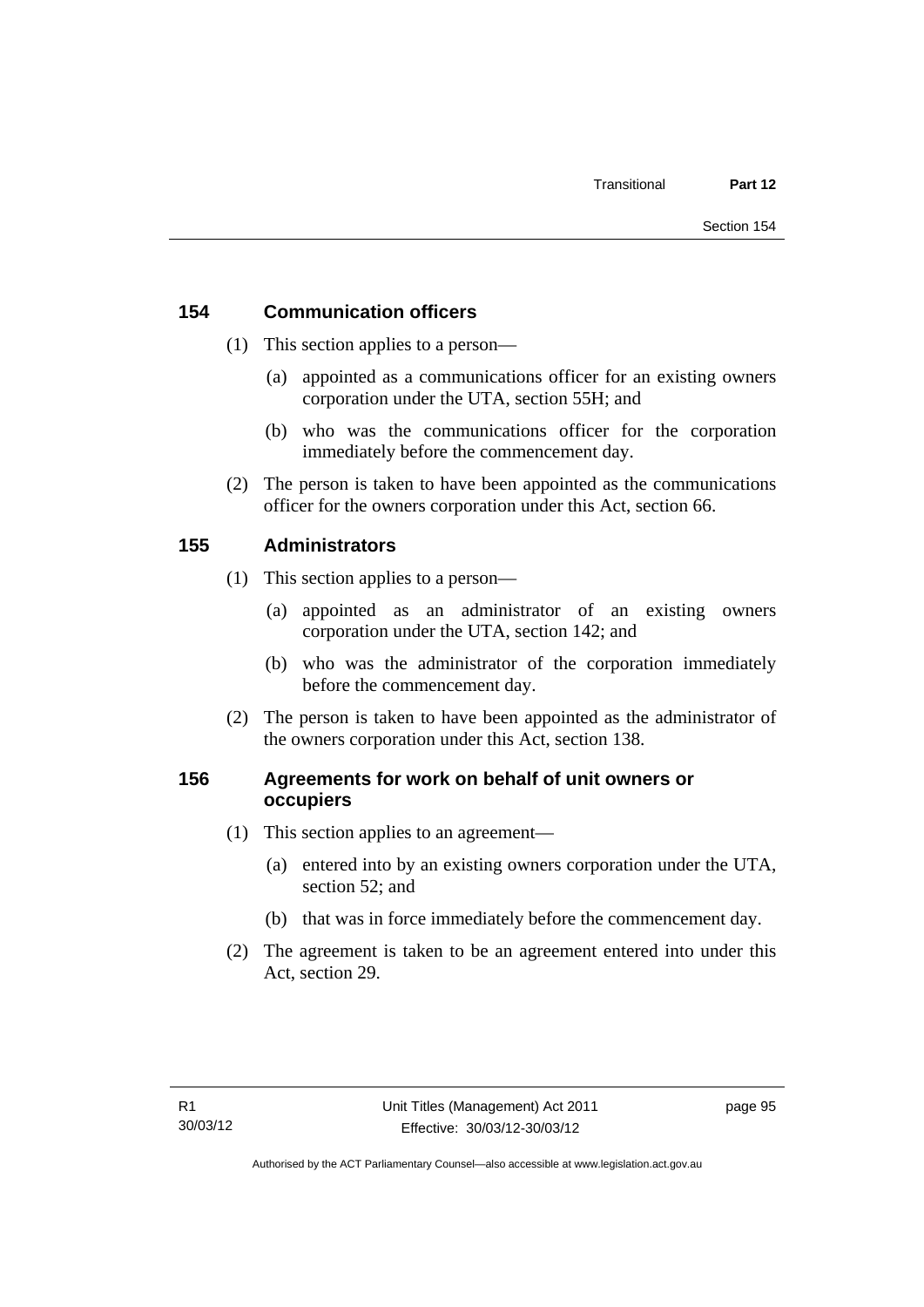#### **Part 12** Transitional

## **157 Sinking fund plans**

- (1) This section applies to a sinking fund plan—
	- (a) approved by an existing owners corporation under the UTA, division 5.4; and
	- (b) that was current immediately before the commencement day.
- (2) The sinking fund plan is taken to be a sinking fund plan under this Act, section 82.
- (3) The day the sinking fund plan is taken to be first approved for this Act is the day the initial sinking fund plan was approved by the owners corporation under the UTA, section 62.
- (4) The day any subsequent sinking fund plan is taken to be approved for this Act is the day the subsequent sinking fund plan was approved by the owners corporation under the UTA, section 63A.

## **158 Approvals, authorisations, consents, decisions of existing owners corporation etc**

- (1) This section applies to an approval, authorisation, consent or other decision (a *decision*) of an existing owners corporation or an existing executive committee—
	- (a) under the repealed provisions; and
	- (b) that was in force immediately before the commencement day.
- (2) The decision is taken to be a decision under this Act.
- (3) In this section:

*repealed provisions* means the provisions of the UTA omitted by this Act, schedule 5, part 5.12.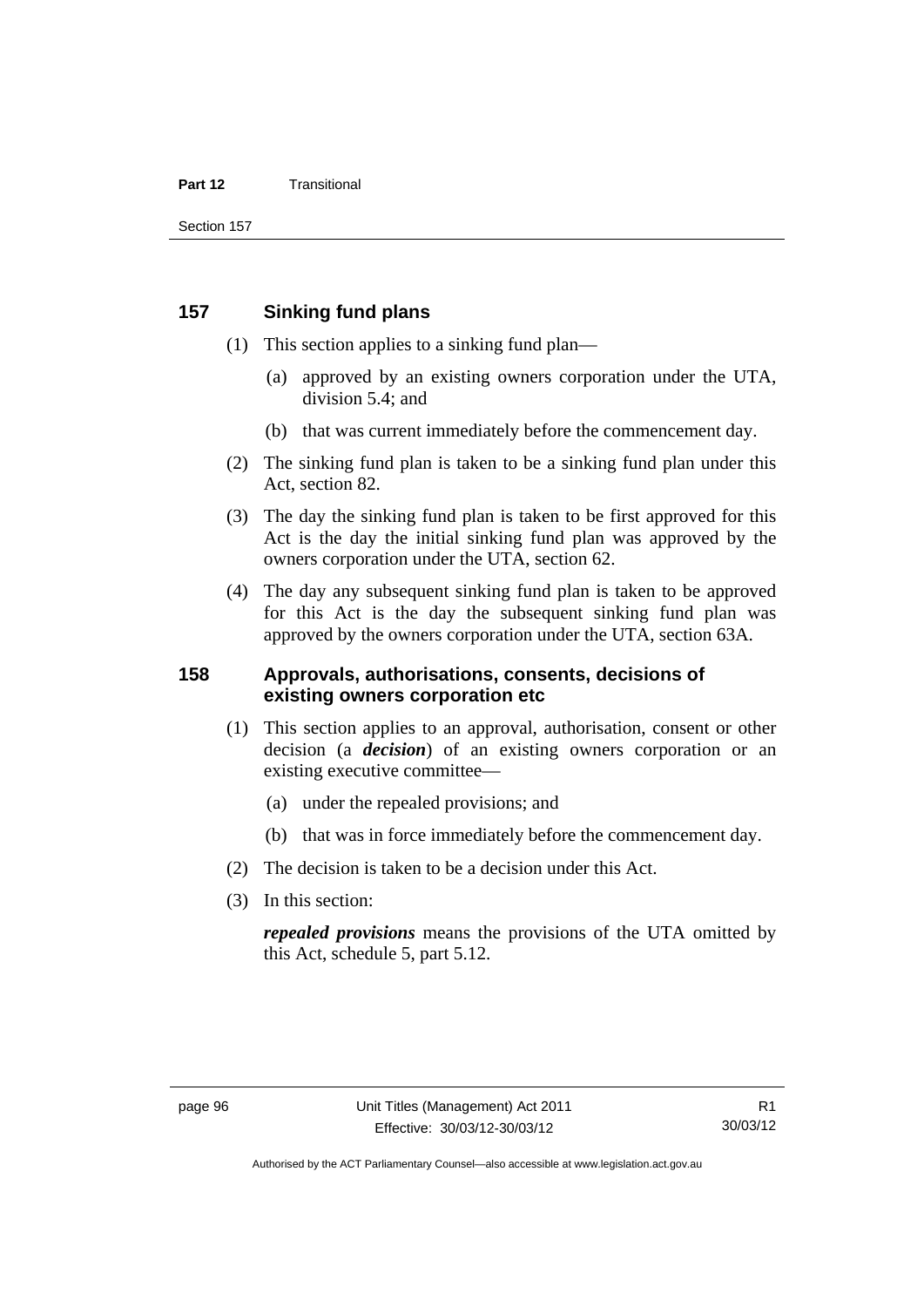## **159 General meetings notified before commencement day**

- (1) If a notice of a general meeting of an owners corporation to be held after the commencement day is given before the commencement day—
	- (a) the notice is taken to be a notice under this Act, schedule 3, section 3.6 (Notice of general meetings); and
	- (b) this Act applies to the general meeting.
- (2) If a general meeting of an owners corporation held before the commencement day is adjourned to a date on or after the commencement day—
	- (a) the meeting is taken to be adjourned under this Act, schedule 3, section 3.9 (Quorum at a general meeting—owners corporation with 3 or more members); and
	- (b) this Act applies to the general meeting.

## **160 Articles of pre-2001 corporation**

- (1) This section applies to a corporation—
	- (a) established under the *Unit Titles Act 1970* (repealed); and
	- (b) that was in existence immediately before the UTA, part 16 commenced.
- (2) The articles of the corporation, as in force immediately before the commencement day, continue to apply to the corporation, but may be amended in accordance with this Act.
- (3) If, before the commencement day there was a breach of an article of the corporation, the breach is taken to be a breach of a rule under this Act.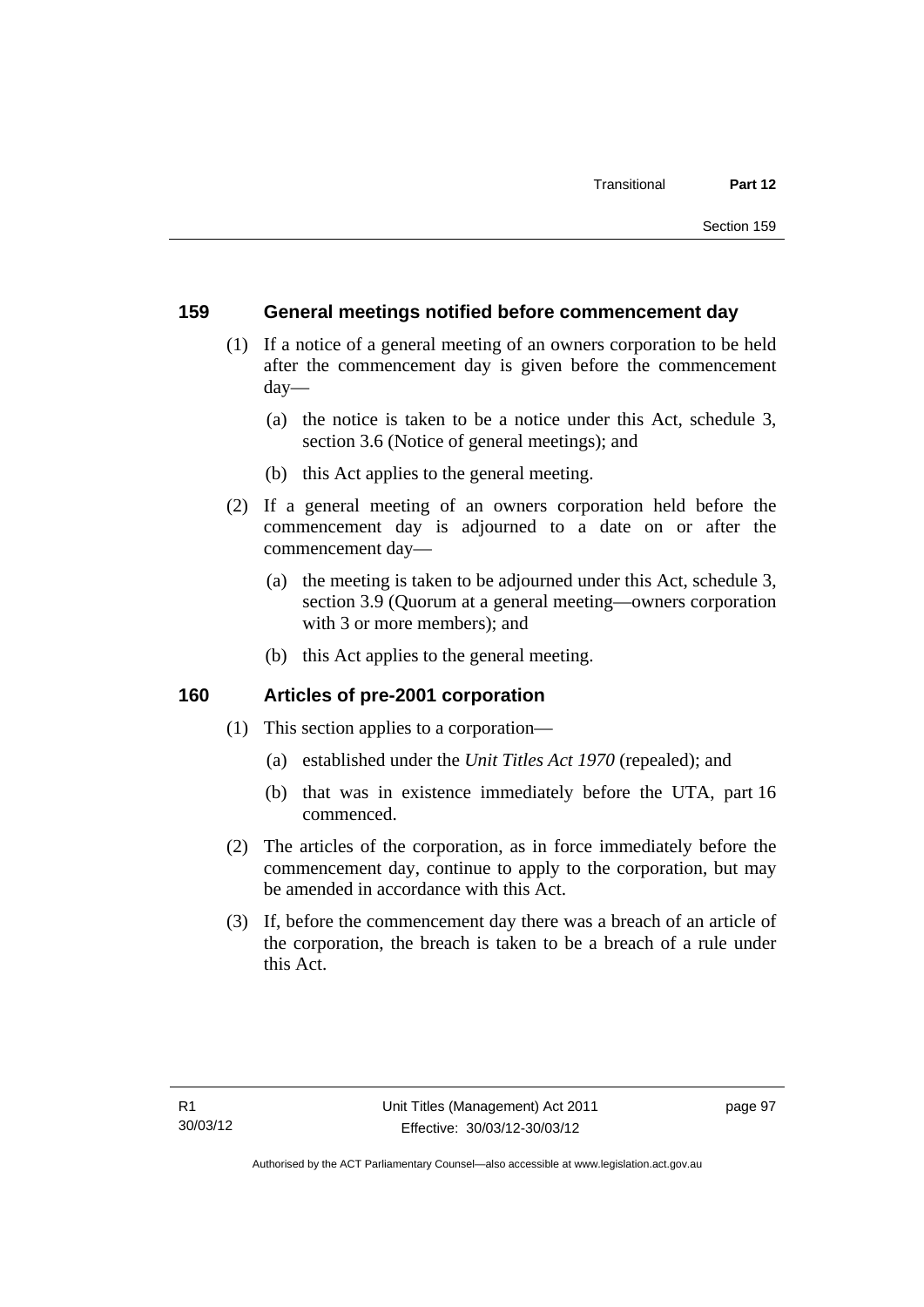#### **Part 12** Transitional

Section 161

#### **161 Articles of owners corporation under UTA**

- (1) This section applies to an owners corporation—
	- (a) established under the UTA; and
	- (b) that is in existence immediately before the commencement day.
- (2) The articles of the owners corporation, as in force immediately before the commencement day—
	- (a) are taken to be rules under this Act; and
	- (b) continue to apply to the corporation; and
	- (c) may be amended under this Act, section 108.
- (3) However, an article of the owners corporation has no effect if the article is inconsistent with this Act or another territory law or does any of the things mentioned in this Act, section 108 (3) (b) to (d).
- (4) If, before the commencement day—
	- (a) there was a breach of an article of the owners corporation—the breach is taken to be a breach of a rule under this Act; and
	- (b) an infringement notice was given under the UTA, section 129—the notice is taken to be a notice under this Act, section 109.

## **162 Transitional regulations**

- (1) A regulation may prescribe transitional matters necessary or convenient to be prescribed because of the enactment of this Act.
- (2) A regulation may modify this part (including in relation to another territory law) to make provision in relation to anything that, in the Executive's opinion, is not, or is not adequately or appropriately, dealt with in this part.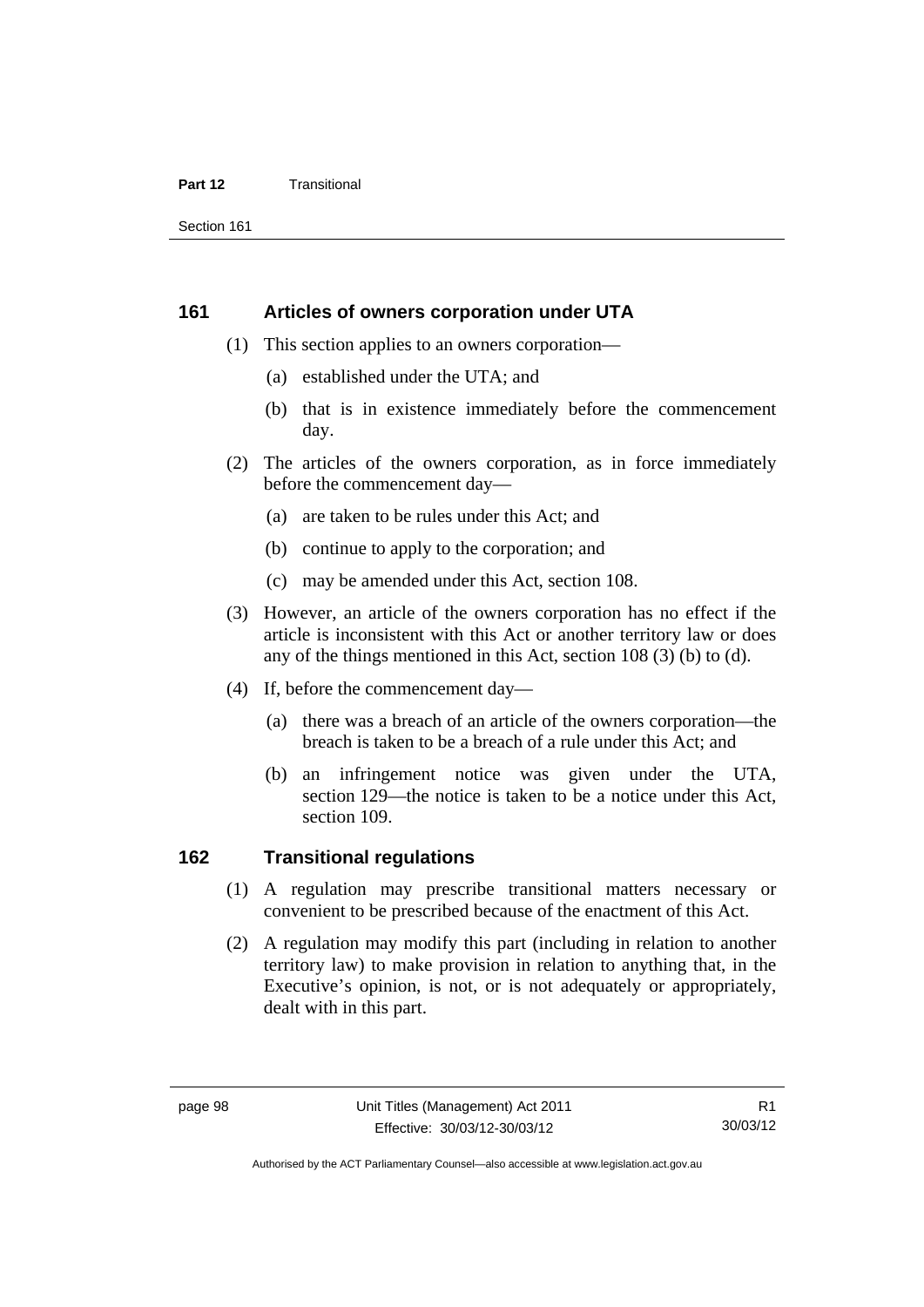(3) A regulation under subsection (2) has effect despite anything elsewhere in this Act.

## **163 Unit Titles (Management) Regulation 2011**

- (1) The provisions set out in schedule 6 are taken, on the commencement of this section, to be a regulation made under this Act, section 147 (Regulation-making power).
- (2) To remove any doubt and without limiting subsection (1), the provisions set out in schedule 6 may be amended or repealed as if they had been made as a regulation by the Executive under this Act, section 147.
- (3) To remove any doubt, the regulation mentioned in subsection (1) is taken—
	- (a) to have been notified under the Legislation Act on the day this Act is notified; and
	- (b) to have commenced on the commencement day; and
	- (c) not to be required to be presented to the Legislative Assembly under the Legislation Act, section 64 (1).
- (4) Subsections (1), (2) and (3) are laws to which the Legislation Act, section 88 (Repeal does not end effect of transitional laws etc) applies.
- (5) This section expires on the day it commences.

## **164 Transitional effect—Legislation Act, s 88**

This part (other than section 162 (Transitional regulations)) is a law to which the Legislation Act, section 88 (Repeal does not end effect of transitional laws etc) applies.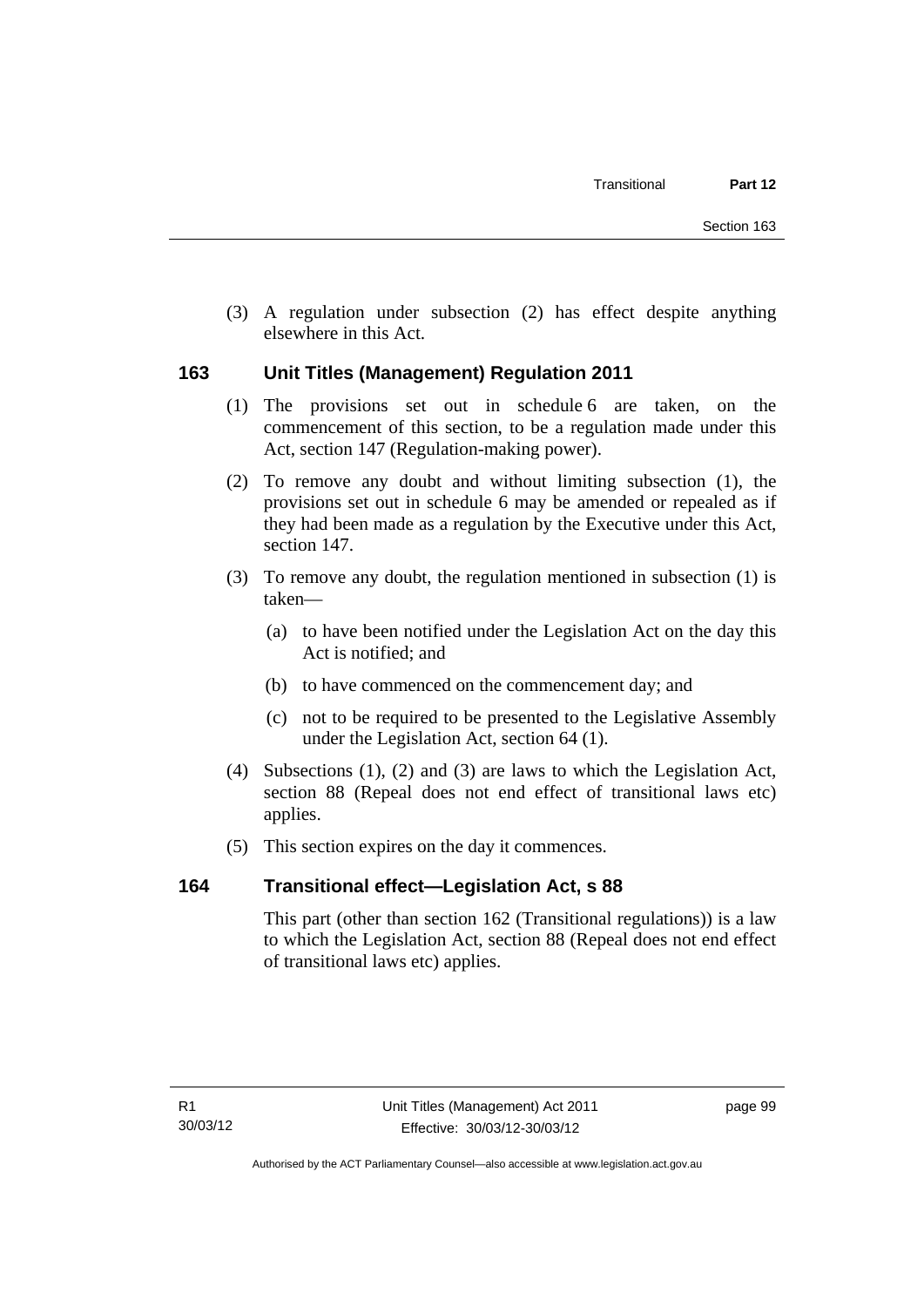#### **Part 12 Transitional**

## **165 Expiry—pt 12 etc**

This part and the following provisions expire 1 year after the commencement day:

- (a) section  $82$  (2), note;
- (b) section 84 (1) (b), note;
- (c) section 85 (b), note;
- (d) section 106, notes 2 and 3;
- (e) schedule 4 heading, notes 2 and 3.

page 100 Unit Titles (Management) Act 2011 Effective: 30/03/12-30/03/12

Authorised by the ACT Parliamentary Counsel—also accessible at www.legislation.act.gov.au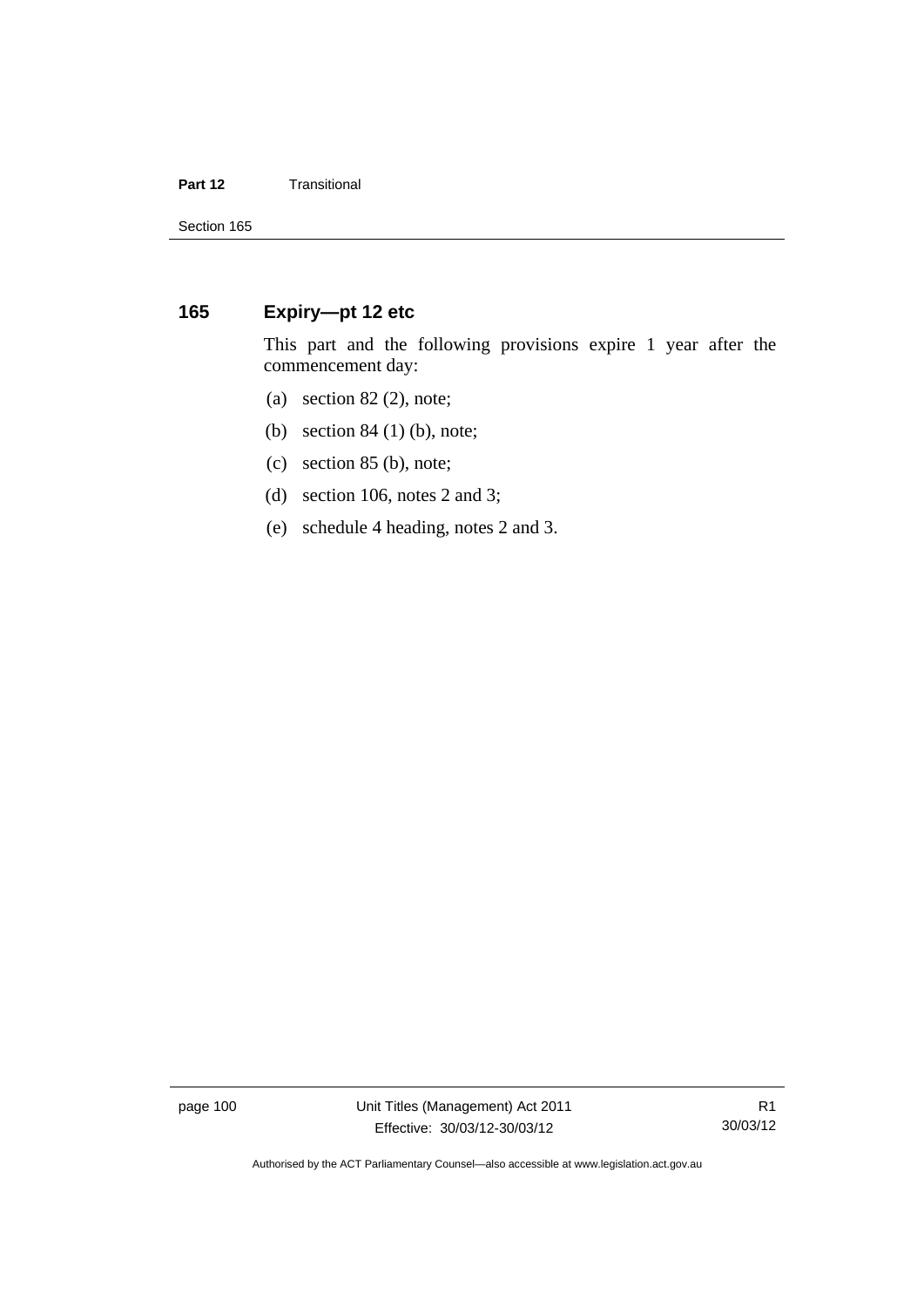# **Schedule 1 Codes of conduct**

(see s 46 and s 56)

# **Part 1.1 Executive committees—code of conduct**

## **1 Understanding of Act and code**

An executive member must have—

- (a) a commitment to acquiring an understanding of the Act, as relevant to the member's role on the executive committee; and
- (b) a good understanding of this code.

## **2 Honesty and fairness**

An executive member must act honestly and fairly in exercising the member's functions as an executive member.

## **3 Care and diligence**

An executive member must exercise reasonable care and diligence in exercising the member's functions as an executive member.

## **4 Acting in owners corporation's best interests**

An executive member must act in the best interests of the owners corporation in exercising the member's functions as an executive member, unless it is unlawful to do so.

## **5 Complying with Act and code**

An executive member must take reasonable steps to ensure that the member complies with the Act, including this code, when exercising the member's functions as an executive member.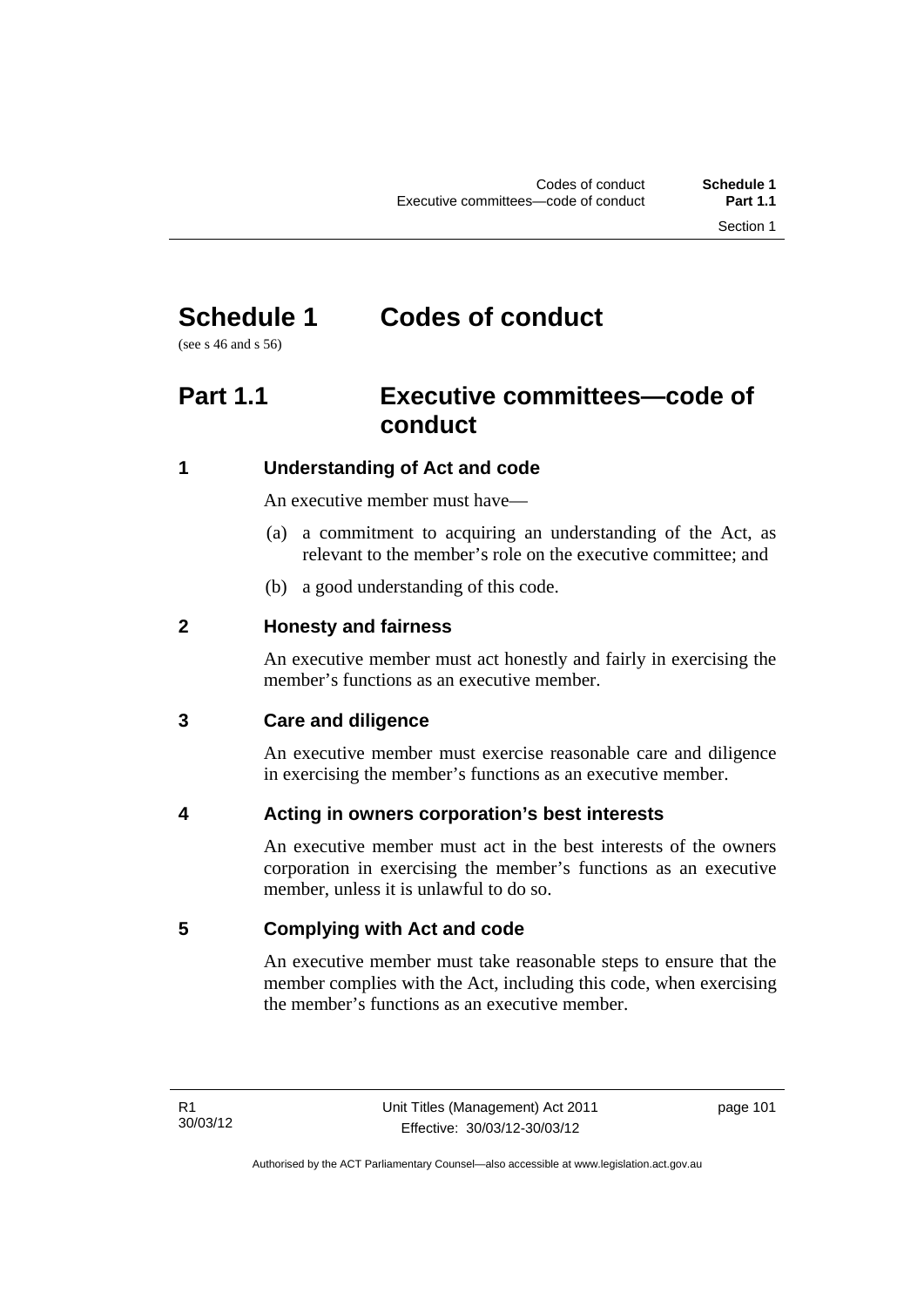## **6 Nuisance**

An executive member must not—

- (a) cause a nuisance on the land; and
- (b) otherwise behave in a way that unreasonably affects a person's lawful use or enjoyment of a unit or the common property.

## **7 Unconscionable conduct**

An executive member must not engage in unconscionable conduct in exercising the member's functions as an executive member.

#### **Examples**

- 1 improperly using the executive member's position on the executive committee to gain, directly or indirectly, an advantage personally or for someone else
- 2 exerting undue influence on, or using unfair tactics against, the owner of a unit in the units plan
- *Note* An example is part of the Act, is not exhaustive and may extend, but does not limit, the meaning of the provision in which it appears (see Legislation Act, s 126 and s 132).

#### **8 Conflict of interest**

An executive member must disclose to the executive committee any conflict of interest the member may have in a matter before the committee.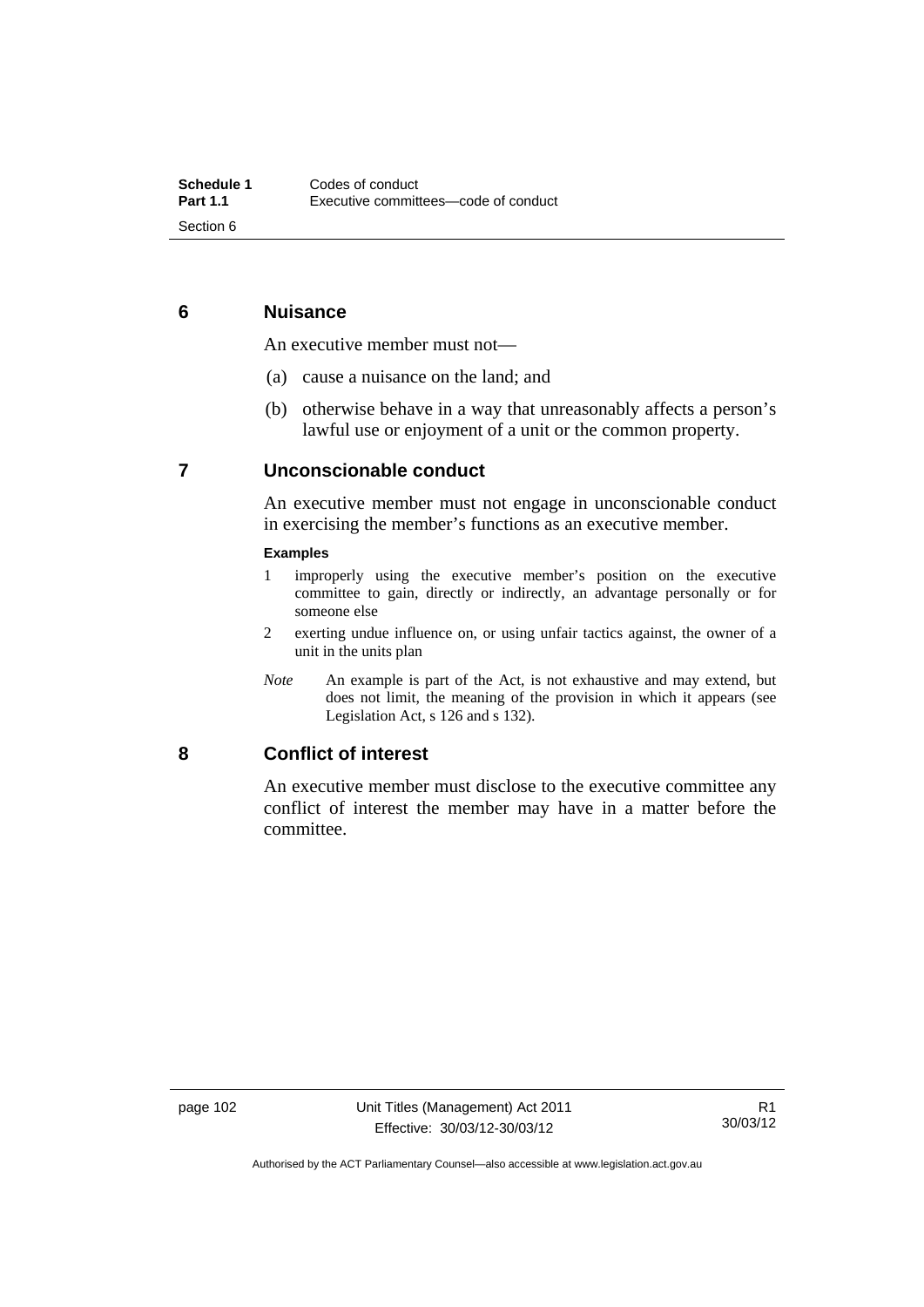# **Part 1.2 Managers—code of conduct**

## **1 Knowledge of Act and code**

A manager must have a good working knowledge and understanding of the Act, including this code, as relevant to the manager's functions.

## **2 Honesty, fairness and professionalism**

- (1) A manager must act honestly, fairly and professionally in exercising the manager's functions.
- (2) A manager must not try to unfairly influence the outcome of an election for the owners corporation executive committee.

## **3 Skill, care and diligence**

A manager must exercise reasonable skill, care and diligence in exercising the manager's functions.

## **4 Acting in owners corporation's best interests**

A manager must act in the best interests of the owners corporation unless it is unlawful to do so.

## **5 Keeping owners corporation informed of developments**

A manager must keep the owners corporation informed of any significant development or issue about an activity carried out for the owners corporation.

## **6 Ensuring employees comply with Act and code**

A manager must take reasonable steps to ensure that the manager's employees comply with the Act, including this code, when exercising the manager's functions.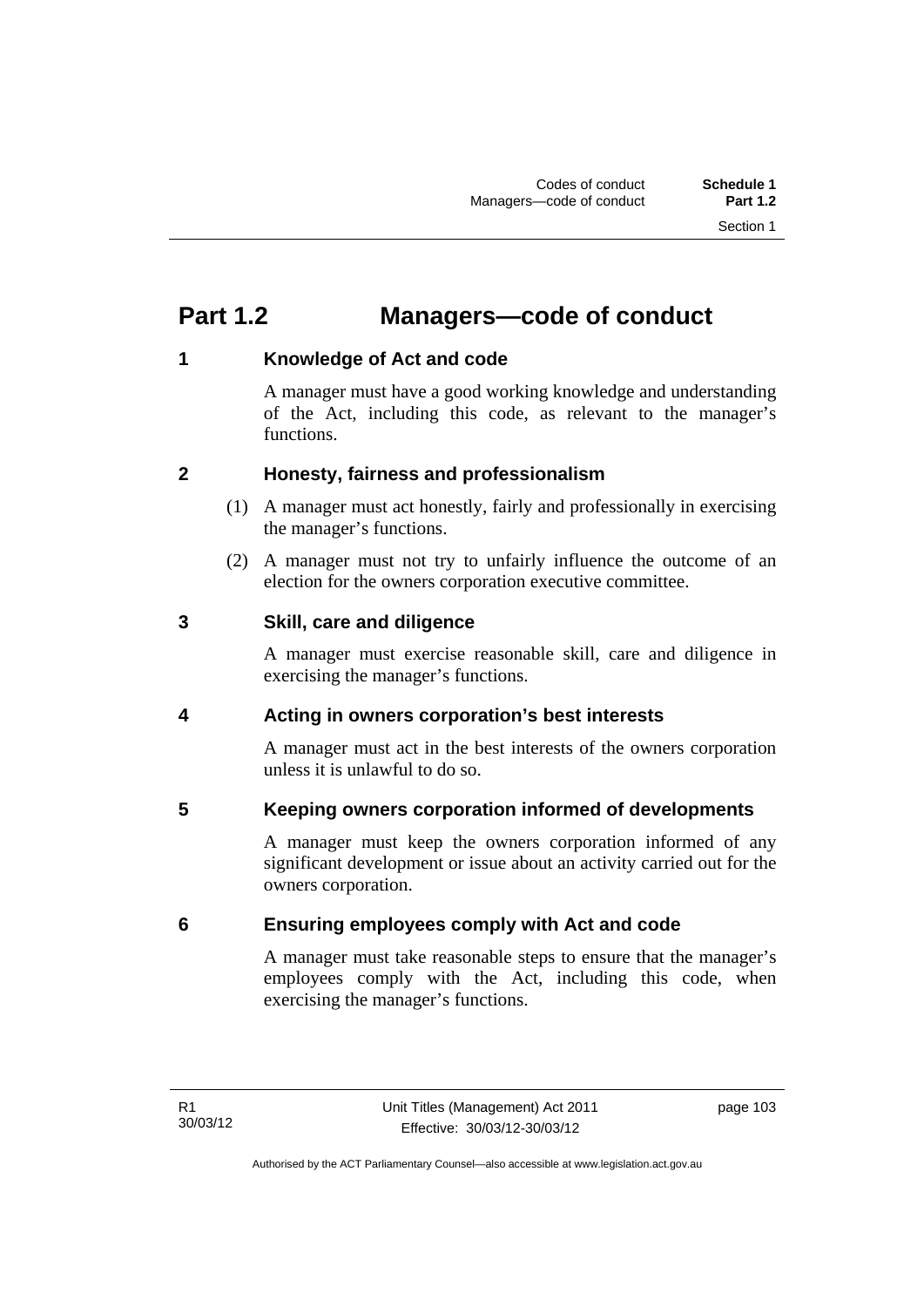## **7 Fraudulent or misleading conduct**

A manager must not engage in fraudulent or misleading conduct in exercising the manager's functions.

#### **8 Unconscionable conduct**

A manager must not engage in unconscionable conduct in carrying out the manager's functions.

#### **Examples**

- 1 taking unfair advantage of the manager's superior knowledge relative to the owners corporation
- 2 requiring the owners corporation to comply with conditions that are unlawful or not reasonably necessary
- 3 improperly using the executive member's position on the executive committee to gain, directly or indirectly, an advantage personally or for someone else
- 4 exerting undue influence on, or using unfair tactics against, the owners corporation or the owner of a unit in the units plan
- *Note* An example is part of the Act, is not exhaustive and may extend, but does not limit, the meaning of the provision in which it appears (see Legislation Act, s 126 and s 132).

## **9 Conflict of duty or interest**

A manager for an owners corporation (the *first corporation*) must not accept an engagement for another owners corporation if accepting the engagement may place the manager's duty to, or the interests of, the first corporation in conflict with the manager's duty to, or the interests of, the other owners corporation.

## **10 Goods and services to be supplied at competitive prices**

A manager must take reasonable steps to ensure the goods and services the manager gets for, or supplies to, the owners corporation are obtained or supplied at competitive prices.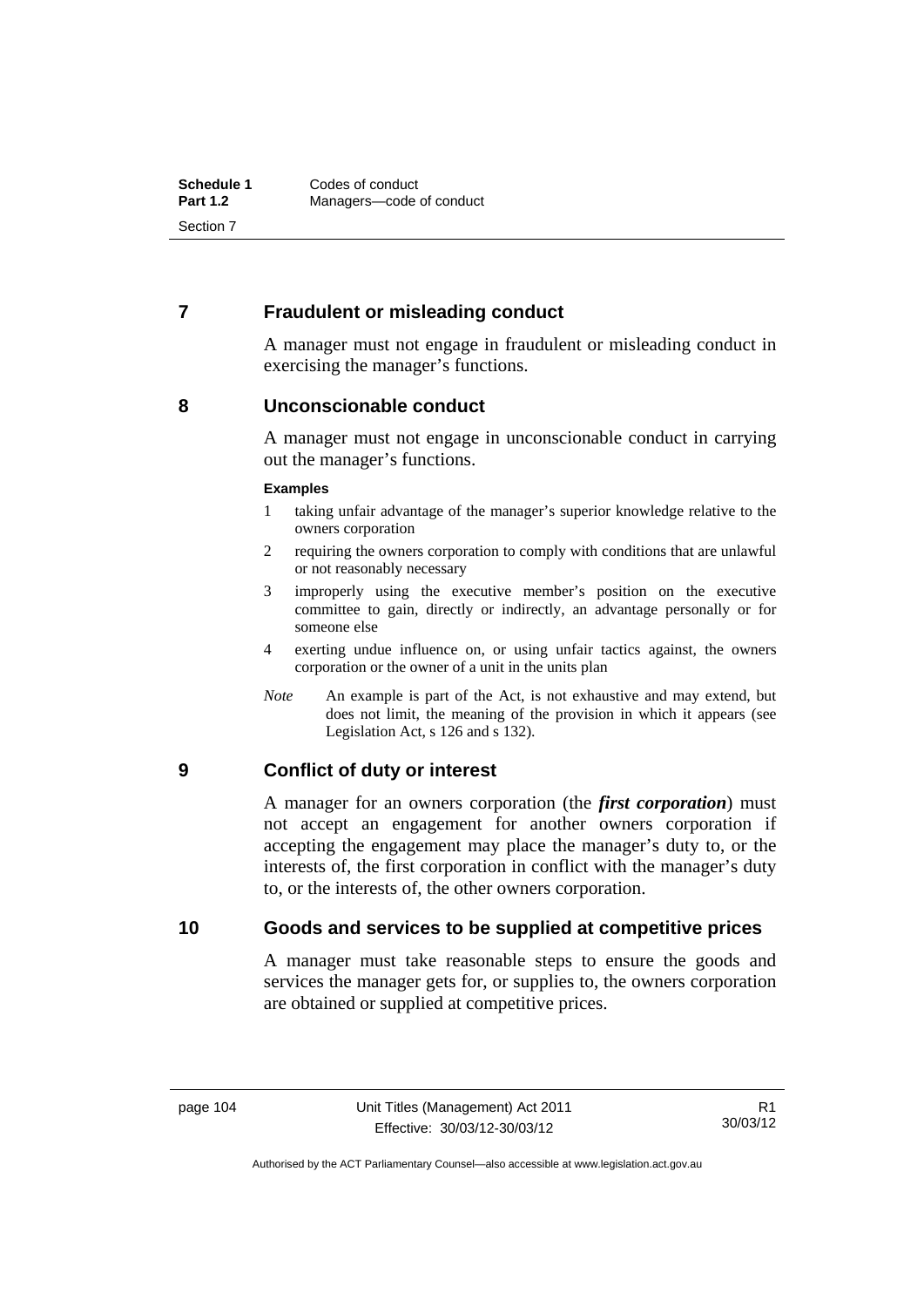## **11 Manager to demonstrate keeping of particular records**

If an owners corporation or its executive committee asks the manager, in writing, to show that the manager has kept the owners corporation's records as required under the Act, the manager must comply with the request within a reasonable time.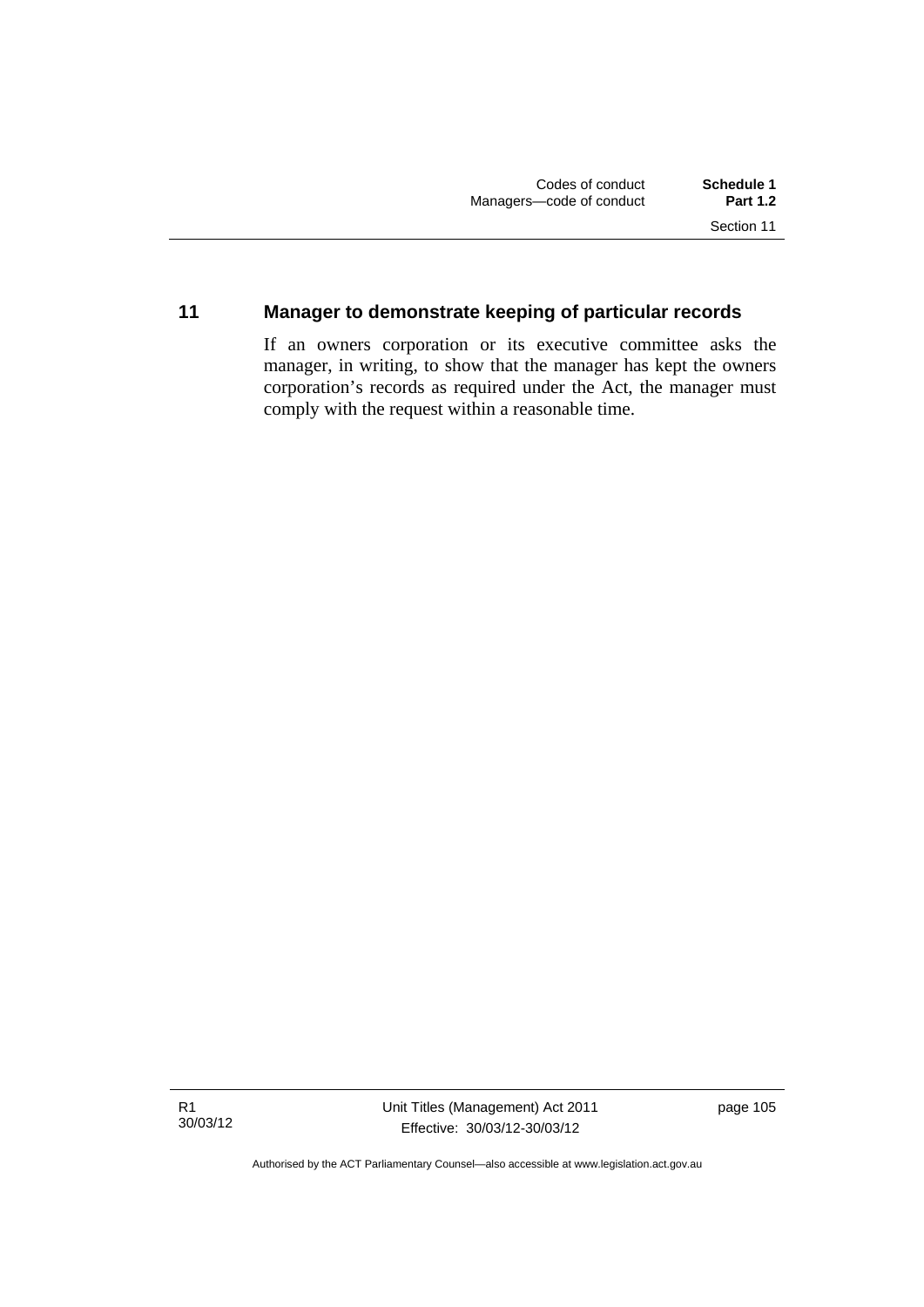# **Schedule 2 Executive committees**

(see s 36 and s 37)

*Note* The executive committee exercises the functions of the owners corporation (see s 35 (1)).

> Who are the members of the executive committee and how many members there must be depends on whether the owners corporation has had its first annual general meeting and how many members of the owners corporation there are (see s 38 and s 39).

> The executive committee must elect a chairperson, secretary and treasurer (see s 40). The functions of those office-holders are set out in ss 41 to 43.

The executive committee may—

- be helped in the exercise of its functions by a person employed or engaged under s 45; and
- delegate its functions to 1 or more executive members (see s 44 (1) or a manager (see s 58 (2)).

An executive committee member is protected from civil liability in relation to the exercise of the member's functions if the member acts honestly and without recklessness (see s 47).

## **Part 2.1 What the executive committee must, may and cannot do**

## **2.1 Executive committee must keep minutes, and records and accounts**

(UTA s 91 (1), (2) and (5))

- (1) The executive committee of an owners corporation must—
	- (a) keep minutes of its proceedings; and
	- (b) keep minutes of proceedings at general meetings of the corporation; and

Authorised by the ACT Parliamentary Counsel—also accessible at www.legislation.act.gov.au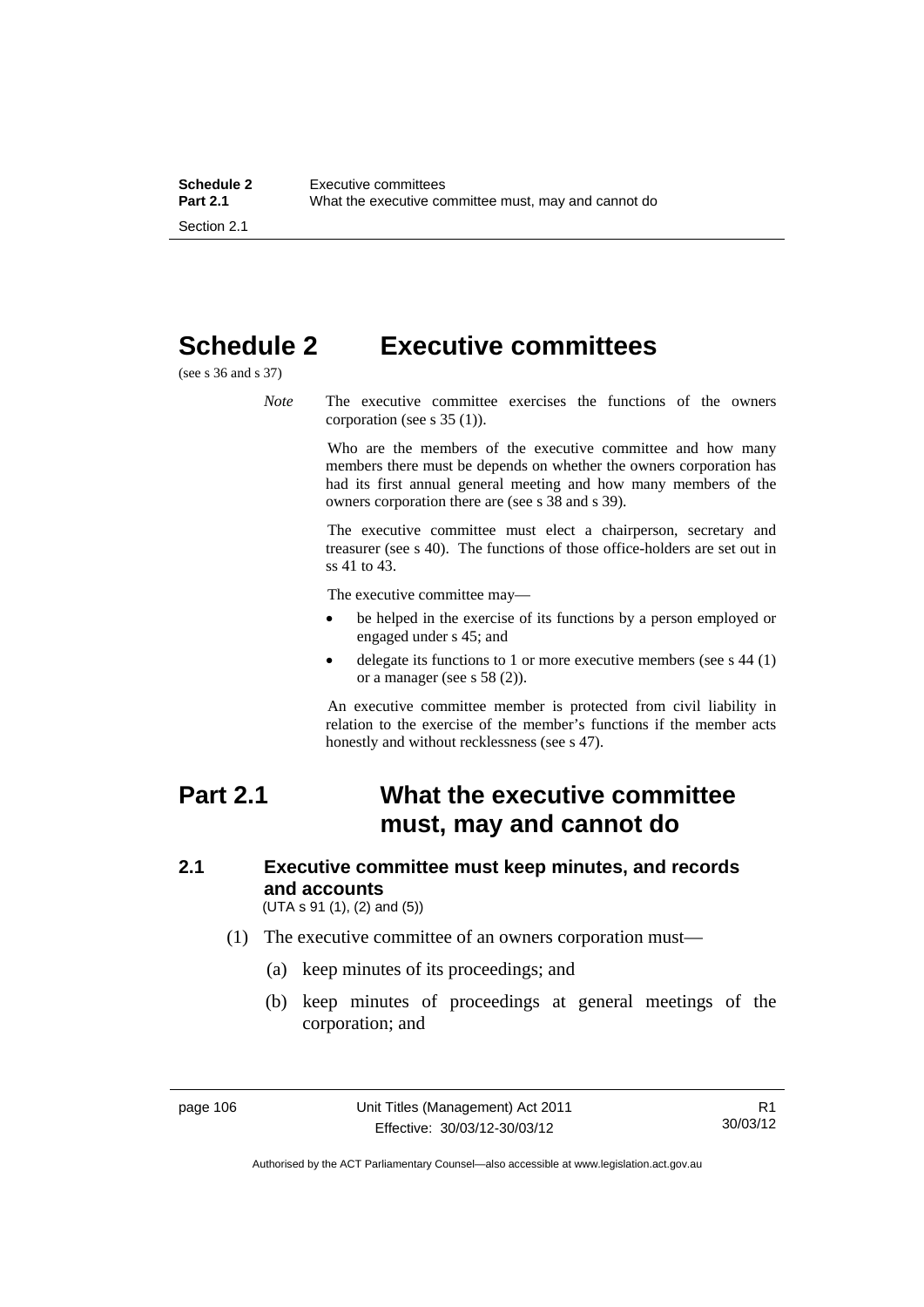- (c) include in the minutes of proceedings at general meetings a record of every resolution of the corporation (including, for special, unopposed and unanimous resolutions, details of the kind of resolution); and
- (d) keep a copy of any court order given to the owners corporation; and
- (e) keep any authorisation by the planning and land authority given to the owners corporation; and
- (f) keep proper records and books of account in relation to—
	- (i) the corporation's assets and liabilities (including all amounts owing to and by the corporation); and
	- (ii) all amounts received and paid by the corporation.
- *Note* If minutes or other records kept by the executive committee contain personal information, the executive committee must comply with the national privacy principles under the *Privacy Act 1988* (Cwlth) in relation to that information.
- (2) The executive committee must keep the documents, records and books for at least 5 years.
- (3) The executive committee may keep the minutes, records or books of account in an electronic form.
- (4) If an owners corporation fails to comply with this section, each executive member of the corporation at the time of the failure commits an offence.
- (5) It is a defence to a prosecution for an offence against this section if the defendant proves that—
	- (a) the defendant took reasonable steps to ensure that the section was complied with; or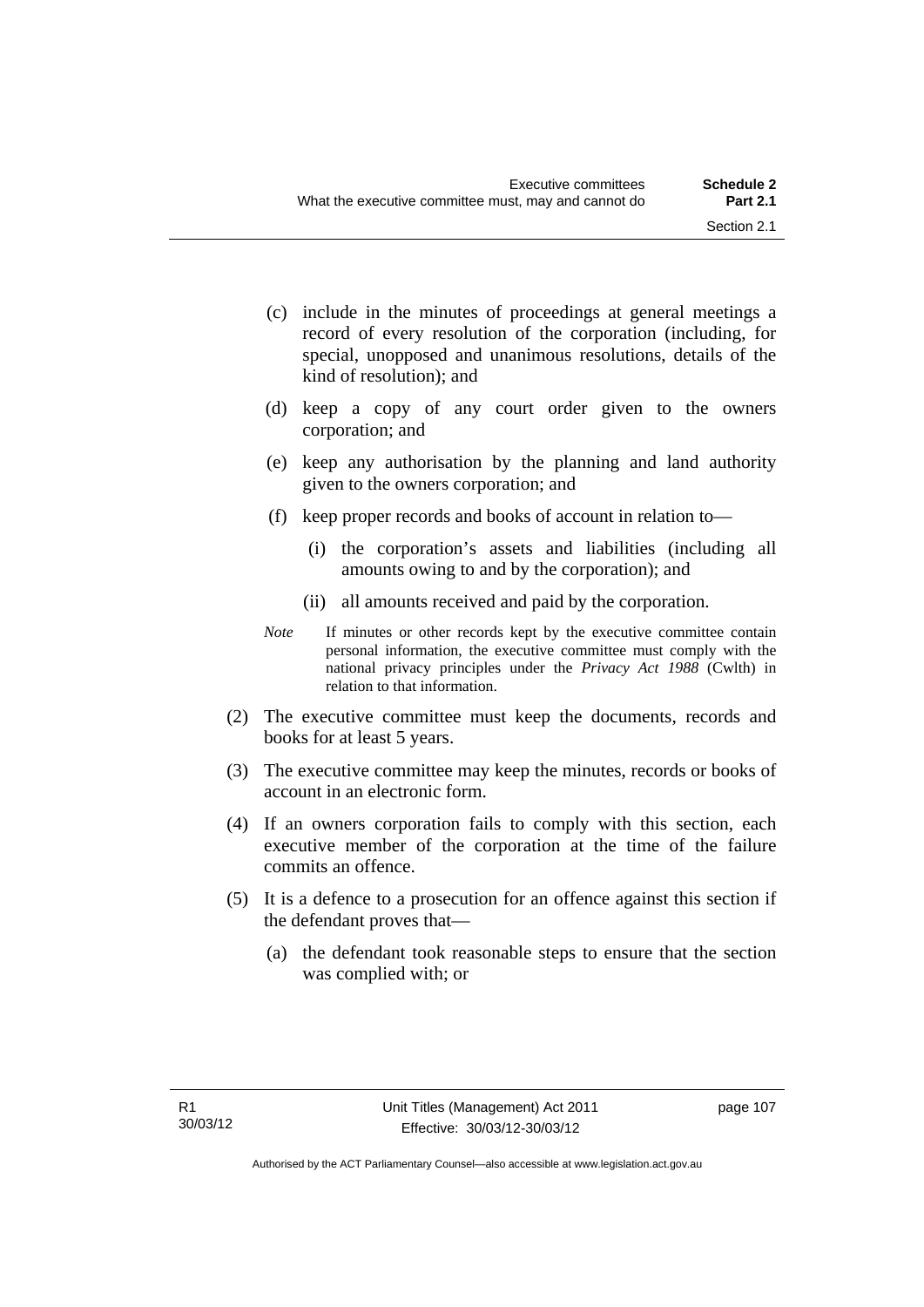(b) the failure to comply happened without the defendant's knowledge.

Maximum penalty: 20 penalty units.

#### **2.2 Executive committee must present financial statements at annual general meeting**  (UTA s 91 (3) to (6))

- (1) At each annual general meeting of an owners corporation, the executive committee must present to the corporation annual financial statements in relation to the matters mentioned in section 2.1 (1) (f).
- (2) Annual financial statements must cover the period from the end of the period for which the last statements were prepared (or, for the first annual general meeting, since the registration of the units plan), to a stated day (the *stated day*) before the annual general meeting at which they are to be presented.
- (3) The annual financial statements must be presented to the annual general meeting within 3 months from the stated day.
- (4) If an owners corporation fails to comply with this section, each executive member of the corporation at the time of the failure commits an offence.

Maximum penalty: 20 penalty units.

- (5) It is a defence to a prosecution for an offence against this section if the defendant proves that—
	- (a) the defendant took reasonable steps to ensure that the section was complied with; or
	- (b) the failure to comply happened without the defendant's knowledge.

Authorised by the ACT Parliamentary Counsel—also accessible at www.legislation.act.gov.au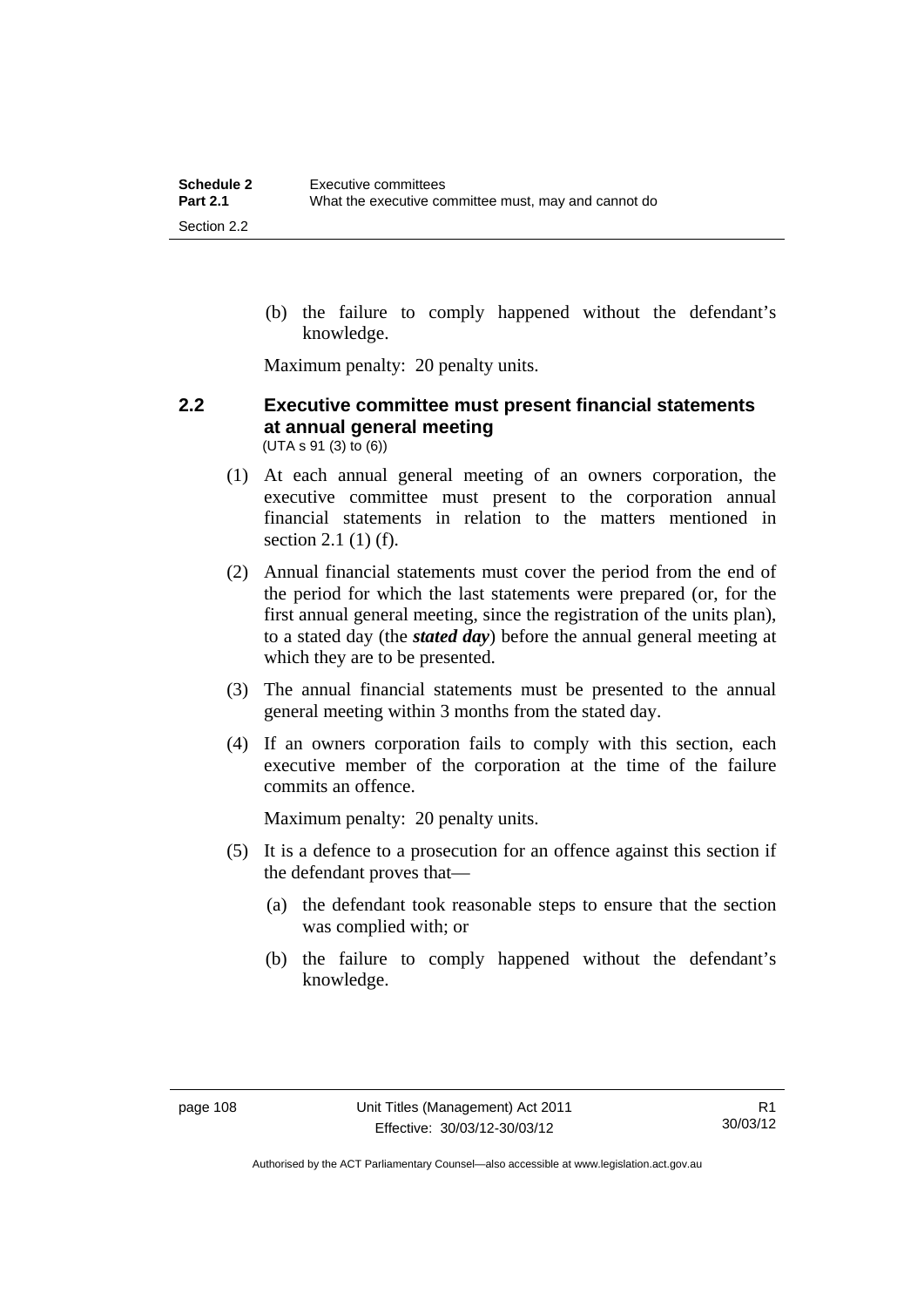## **2.3 Executive committee must present insurance details at annual general meeting**

- (1) At each annual general meeting of an owners corporation, the executive committee must give to the corporation the following details about each insurance policy held by the corporation under this Act that is current at the time of the meeting:
	- (a) the name of the insurer;
	- (b) the amount of cover under the policy;
	- (c) for a building insurance policy—details of any recent valuation of the insured buildings;
	- (d) a summary of the type of cover under the policy;

#### **Examples**

public liability insurance, building insurance, personal property insurance

- *Note* An example is part of the Act, is not exhaustive and may extend, but does not limit, the meaning of the provision in which it appears (see Legislation Act, s 126 and s 132).
- (e) the amount of the premium;
- (f) the amount of any excess payable on the happening of an event for which the insurance gives cover;
- (g) the date the cover expires;
- (h) the amount and type of any financial or other benefit given, or to be given, by the insurer, for the insurance being taken out, to any person.

**Example—financial or other benefit** 

commissions, discounts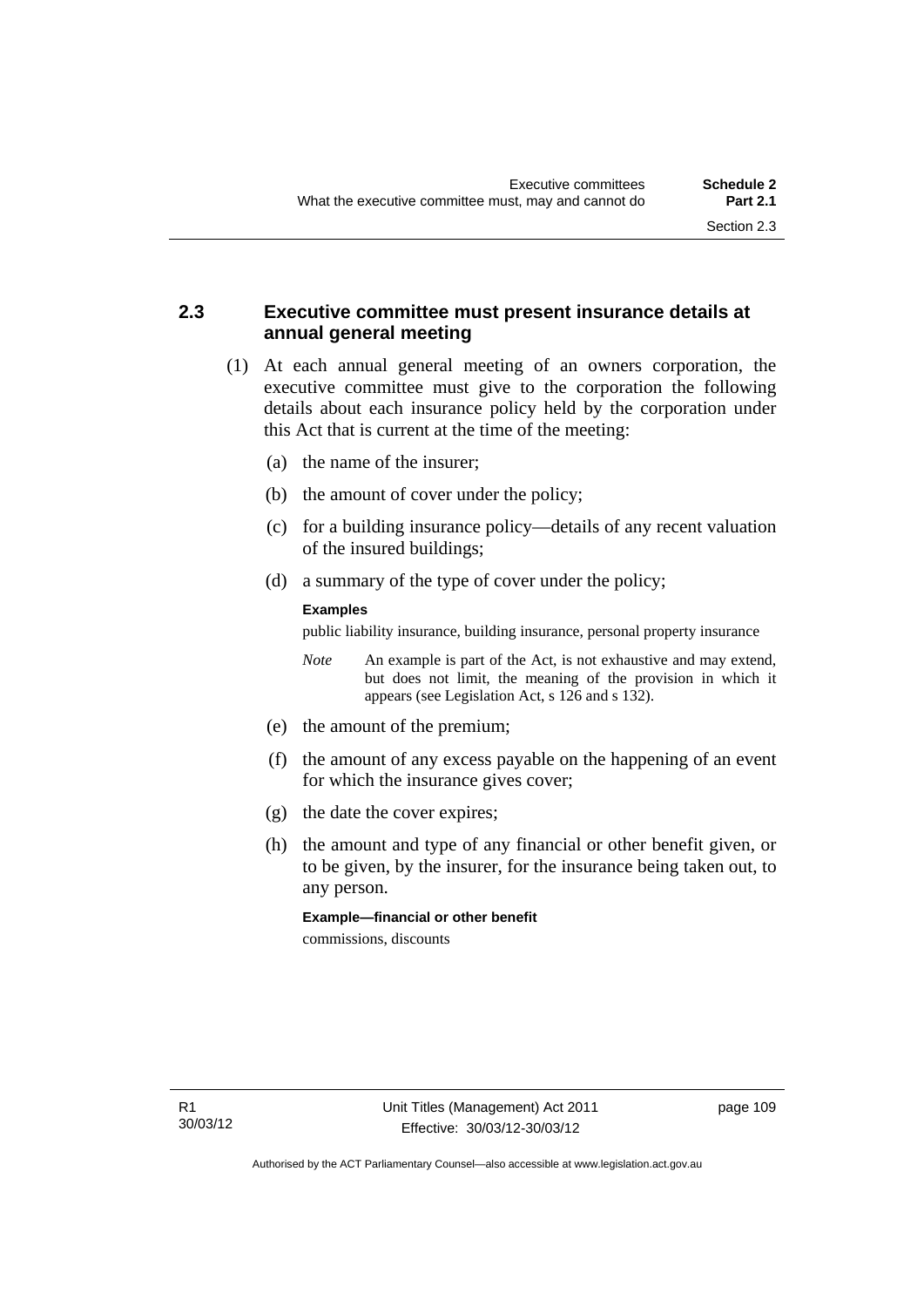(2) If an owners corporation fails to comply with this section, each executive member of the corporation at the time of the failure commits an offence.

Maximum penalty: 20 penalty units.

- (3) It is a defence to a prosecution for an offence against this section if the defendant proves that—
	- (a) the defendant took reasonable steps to ensure that the section was complied with; or
	- (b) the failure to comply happened without the defendant's knowledge.

## **2.4 Approving use of common property**

(UTA s 88B)

The executive committee of an owners corporation may approve an application by a member of the corporation to use the common property if—

- (a) the use applied for is minor; and
- (b) the use will not unreasonably interfere with the reasonable use and enjoyment of the common property by other members of the corporation.

#### **Example—minor use**

installation of airconditioner or awning on unit that extends over common property

*Note* An example is part of the Act, is not exhaustive and may extend, but does not limit, the meaning of the provision in which it appears (see Legislation Act, s 126 and s 132).

## **2.5 Decisions about taking legal action**

(UTA s 88C)

 (1) This section applies if the executive committee proposes to take legal action.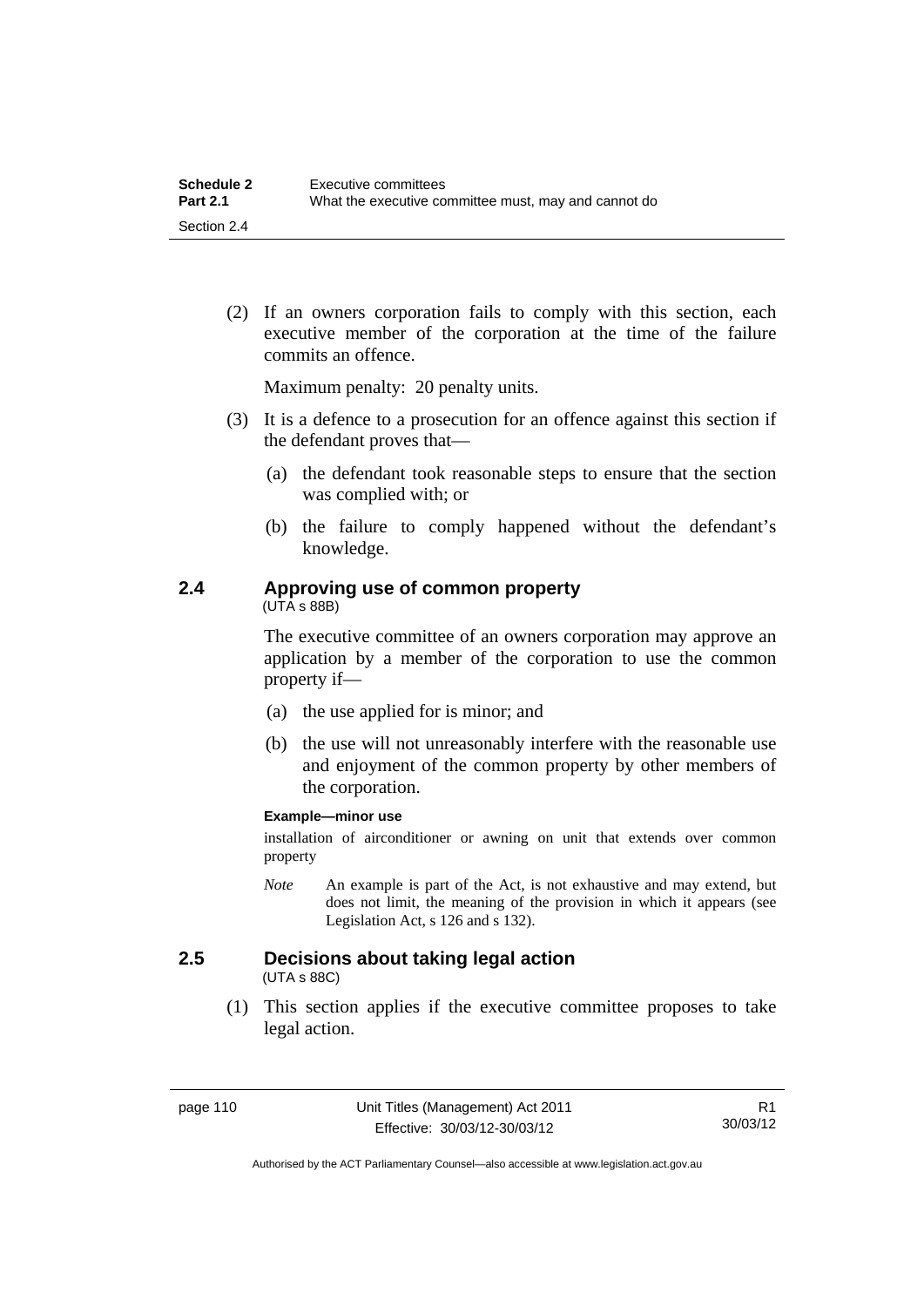- (2) The executive committee of an owners corporation must not take legal action on behalf of the owners corporation unless—
	- (a) the legal action relates to the payment of a contribution under the Act by a member of the corporation to the corporation; or
	- (b) the costs of taking the legal action are reasonably estimated by the corporation's legal representative to be not more than the amount prescribed by regulation; or
	- (c) the corporation approves taking the legal action by ordinary resolution.
	- *Note* Section 2.6 allows urgent legal action to be taken.
- (3) For this section, the executive committee of an owners corporation *takes legal action* if the committee—
	- (a) begins a proceeding; or
	- (b) begins to defend a proceeding; or
	- (c) continues, or continues to defend, a proceeding.
- (4) In this section:

*costs*, of taking legal action, means the legal costs and disbursements incurred by the owners corporation for its legal representation for the legal action.

#### **2.6 Taking urgent legal action**  (UTA s 88D)

- (1) This section applies if—
	- (a) the executive committee of an owners corporation is satisfied on reasonable grounds that it is necessary to take legal action urgently on behalf of the corporation; and
	- (b) the executive committee cannot reasonably get the corporation's approval before taking the legal action.
- (2) The executive committee may take the legal action.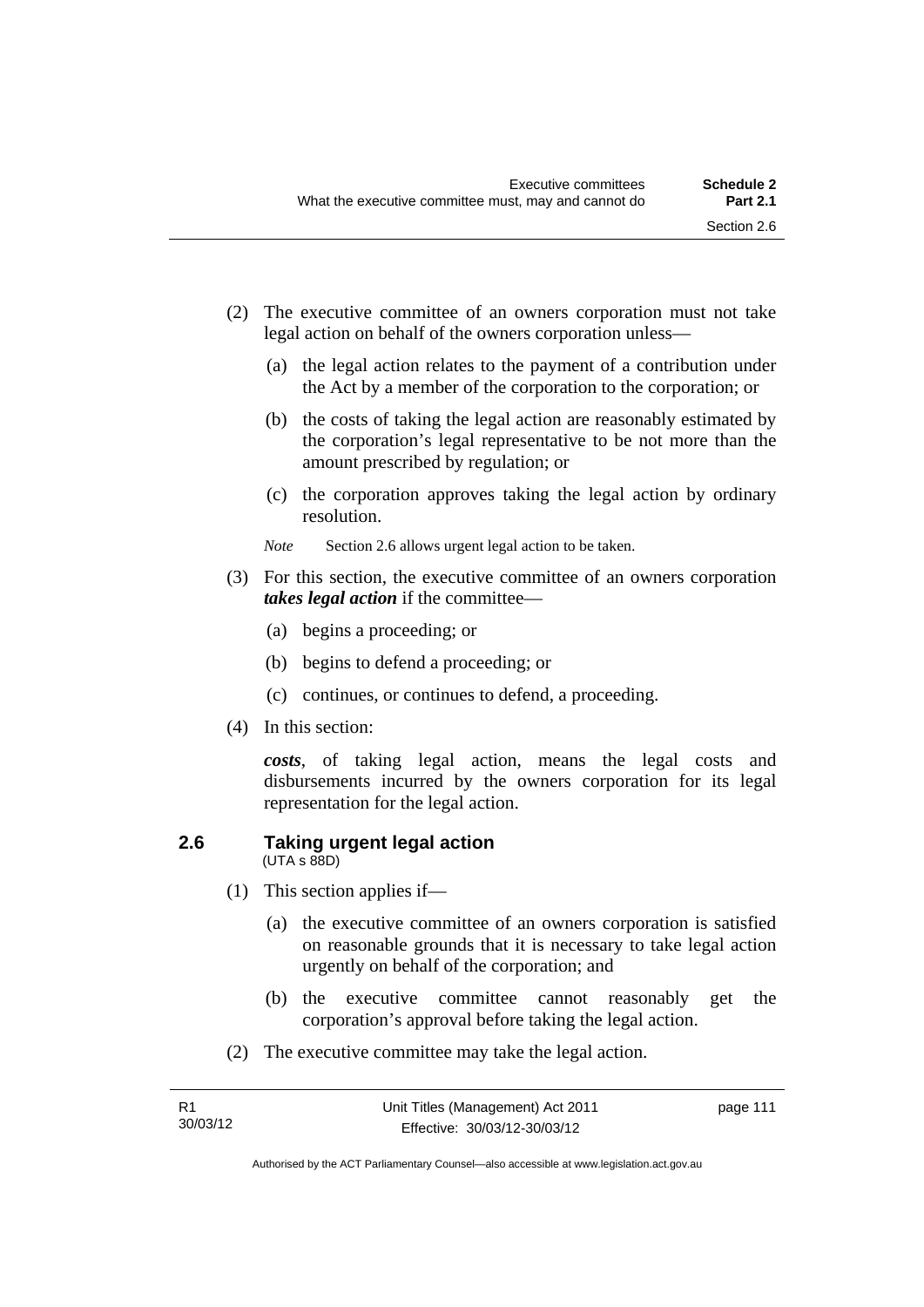- (3) However, the executive committee must—
	- (a) seek the approval of the owners corporation as soon as practicable after beginning the legal action; and
	- (b) if the owners corporation does not approve taking the legal action, the executive committee must discontinue the proceeding or withdraw the defence.
- (4) For this section, the executive committee of an owners corporation *takes legal action* if the committee—
	- (a) begins a proceeding; or
	- (b) begins to defend a proceeding.

#### **2.7 Decisions about staged development**  (UTA s 88A)

- (1) This section applies to a meeting of an executive committee of an owners corporation for a staged development if the development has not been completed.
- (2) The executive committee must not decide a matter about the uncompleted stages of the development.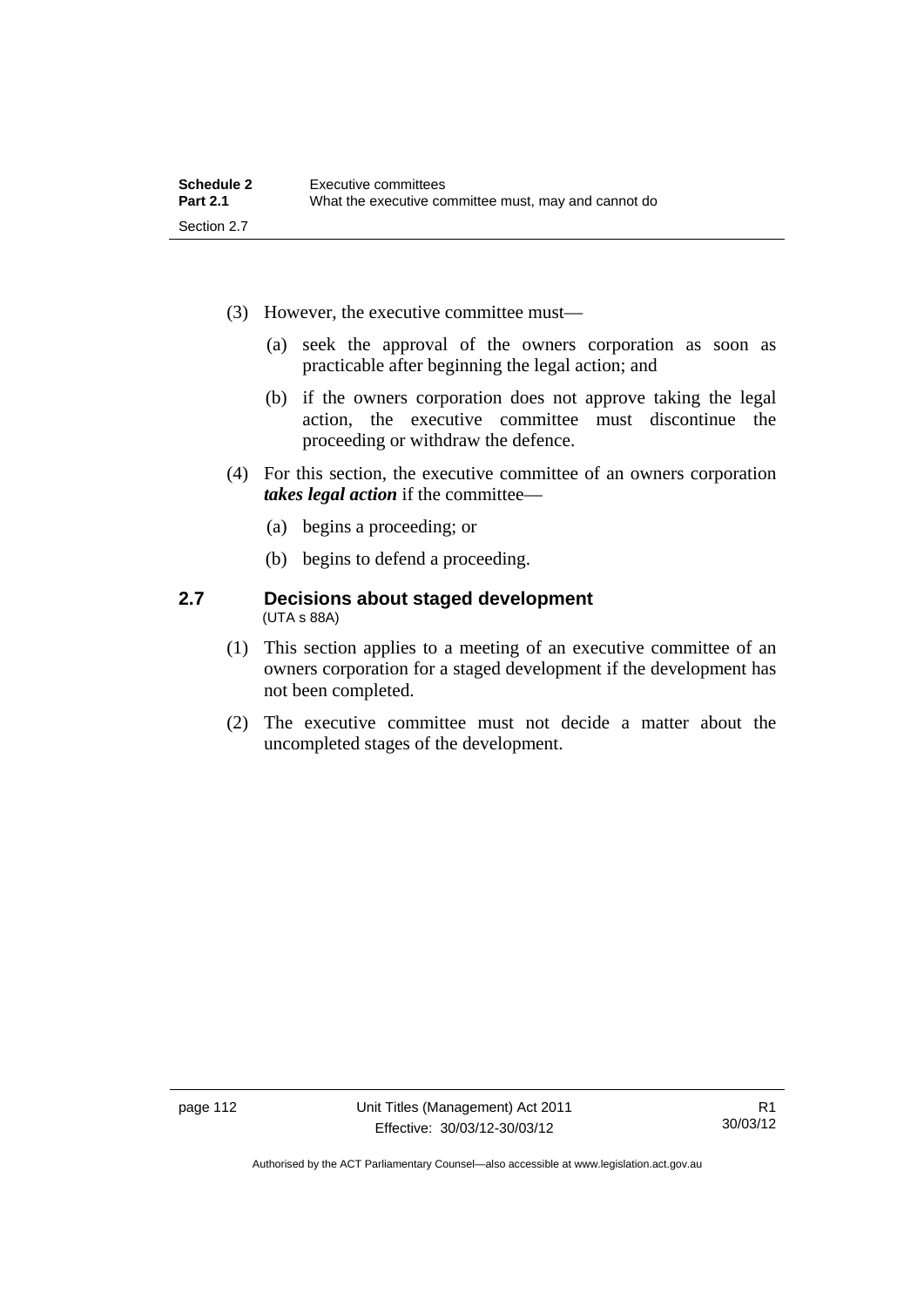# **Part 2.2 Executive committee—meetings and procedures**

#### **2.8 Meetings of executive committee**   $(UTA \, s \, 85)$

- (1) An executive committee may meet for the conduct of business when it decides, and may adjourn and otherwise regulate its meetings as it considers appropriate.
- (2) An executive member may call a meeting of the committee by giving to each other executive member not less than 7 days written notice stating the business that the member proposes to bring before the meeting and the time and place of the meeting.

# **2.9 Quorum of executive committee**

(UTA s 86)

- (1) Business may be transacted at a meeting of an executive committee only if a quorum is present at the relevant time.
- (2) A quorum is worked out as follows:
	- (a) if the total number of executive members is an odd number—

$$
\frac{\text{total number of executive members} + 1}{2}
$$

(b) if the total number of executive members is an even number—

total number of executive members  $\begin{pmatrix} 2 \end{pmatrix} + 1$ )  $\left(\frac{\text{total number of executive members}}{2}\right)$ l ſ

#### **2.10 Voting of executive committee**   $(UTA \s{5}88)$

 (1) At meetings of an executive committee, all matters must be decided by a majority of the votes of the executive members present and voting.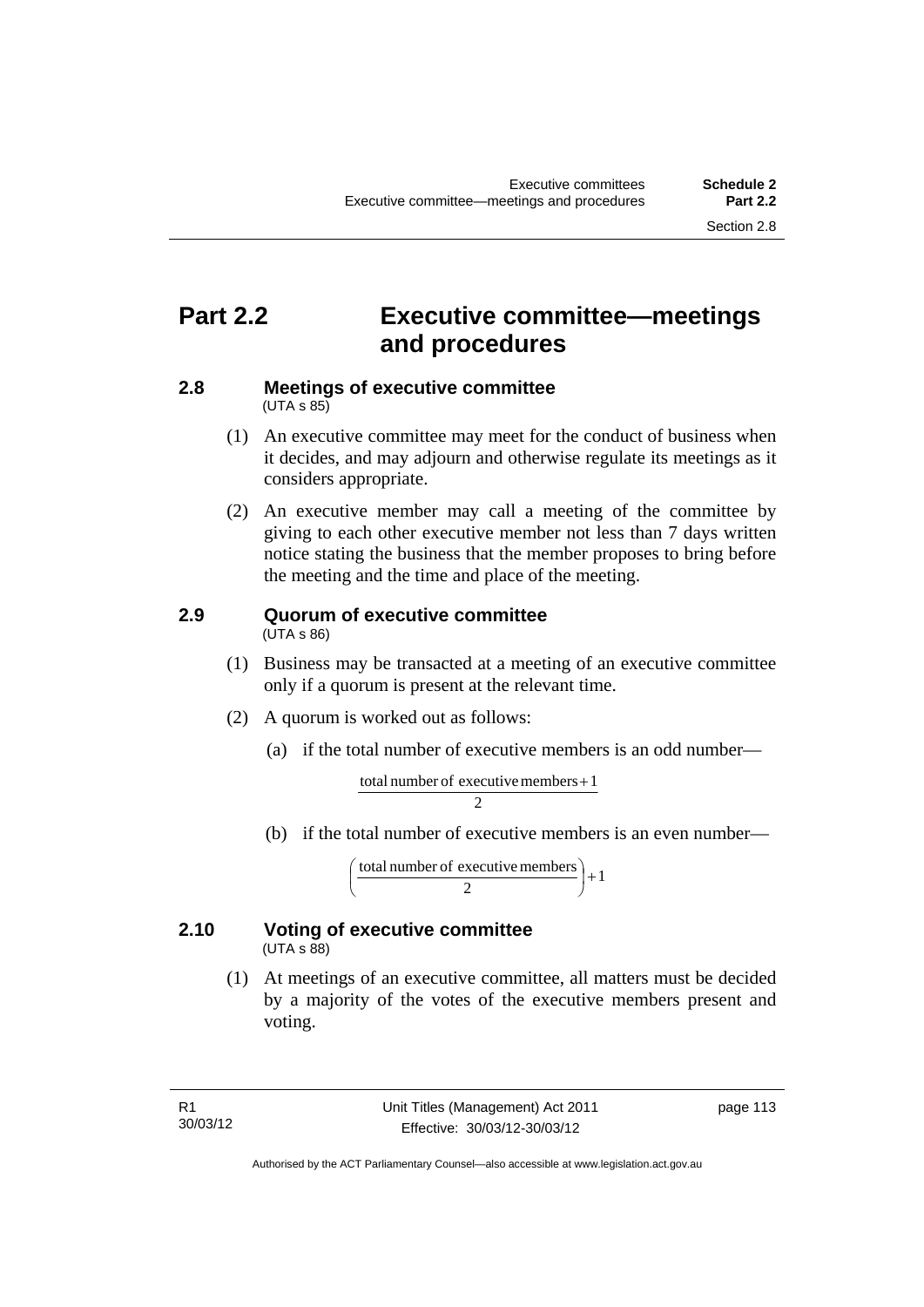(2) If an executive committee has only 2 members, all matters must be decided by unanimous vote.

## **2.11 Chairperson—meetings**

 $(UTA s 87A (2), (3) and (4))$ 

- (1) At a meeting of the executive committee, the chairperson may leave the chair during the meeting for any reason.
- (2) If the chairperson leaves the chair during a meeting, the executive members present must elect another executive member present to chair the meeting.
- (3) At a meeting of the executive committee, the chairperson—
	- (a) may vote as an executive member; and
	- (b) if the votes on a matter are equal—may exercise a 2nd (casting) vote, unless there are only 2 executive members.
	- *Note* If there are only 2 executive members, all matters must be decided by unanimous vote (see s 2.10 (2)).

page 114 Unit Titles (Management) Act 2011 Effective: 30/03/12-30/03/12

Authorised by the ACT Parliamentary Counsel—also accessible at www.legislation.act.gov.au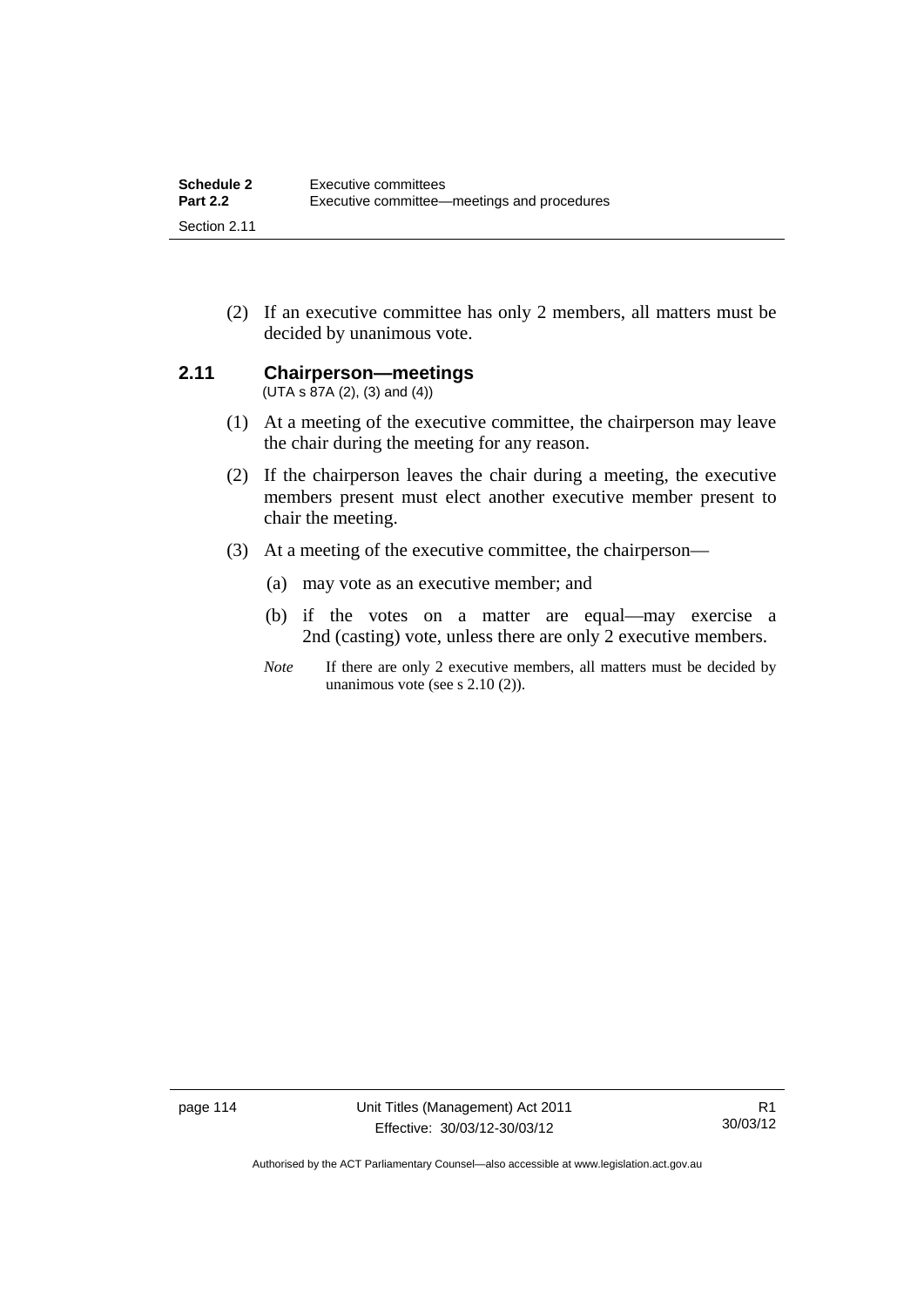# **Schedule 3 General meetings**

(see s 17)

*Note* The owners corporation of a units plan is responsible for managing the units plan. In managing the units plan the owners corporation is required to, or may, make various decisions under this Act. The members of the owners corporation make those decisions at general meetings. The following provisions set out how general meetings (including annual general meetings) must be conducted and how decisions are made at those meetings.

# **Part 3.1 General meetings**

# **3.1 Conduct of general meetings**

(UTA s 93)

An owners corporation for a units plan may hold, adjourn and otherwise regulate general meetings as it considers appropriate, subject to this schedule.

#### **3.2 Annual general meetings**  (UTA s 94)

- (1) An owners corporation for a units plan must hold an annual general meeting each financial year.
- (2) Except for the first annual general meeting, an annual general meeting must be held within 15 months after the last annual general meeting.

## **3.3 First annual general meeting**  (UTA s 95)

 (1) The first annual general meeting of an owners corporation for a units plan must be held within 3 months after the registration of the units plan.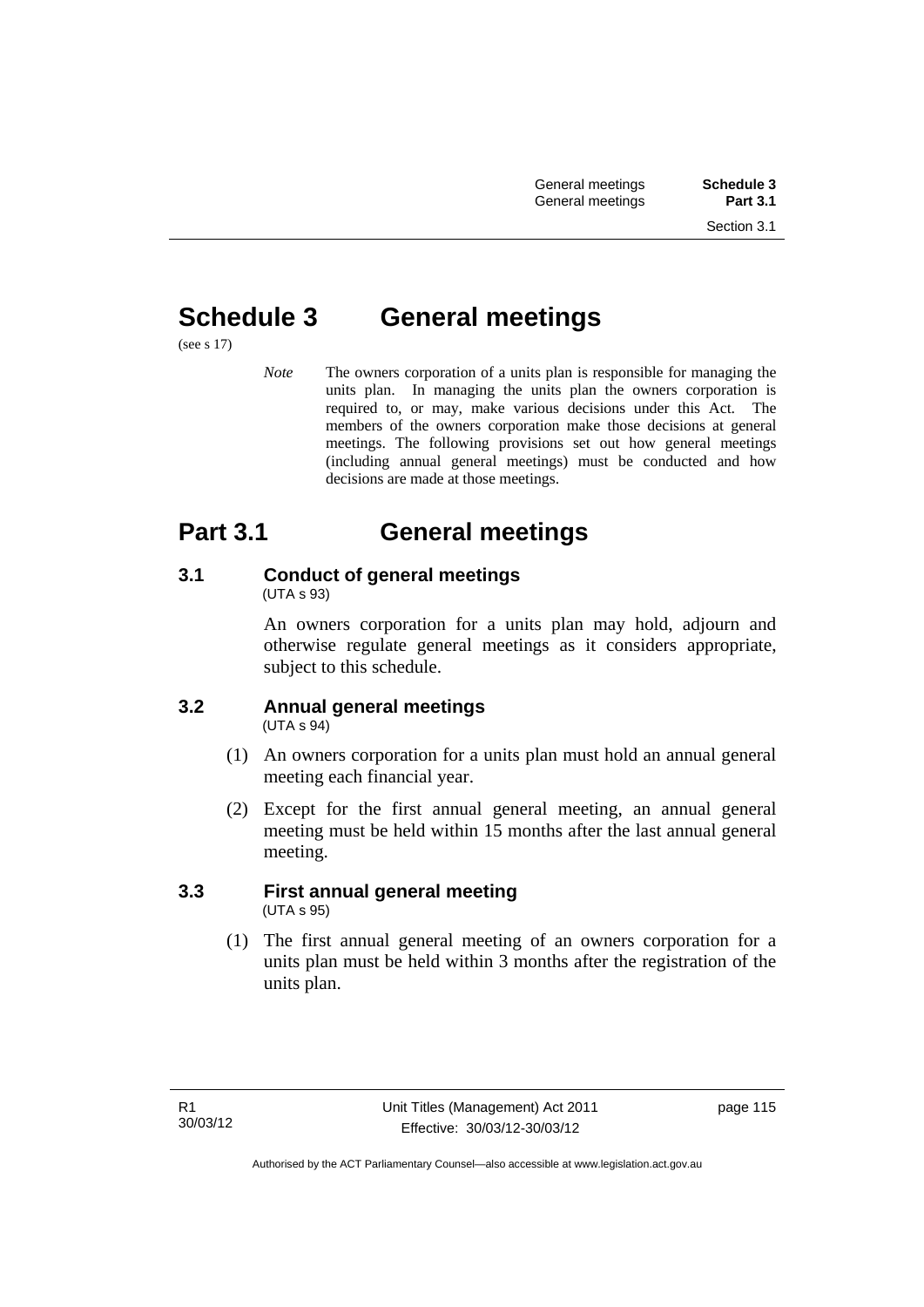| Schedule 3      | General meetings |
|-----------------|------------------|
| <b>Part 3.1</b> | General meetings |
| Section 3.4     |                  |

 (2) The first annual general meeting of an owners corporation may be called by the executive committee of the corporation or by a member of the corporation.

#### **3.4 First annual general meeting—developer to deliver records**  (UTA s 95A)

At the first annual general meeting of an owners corporation for a units plan, the developer must give the following records to the corporation:

- (a) the statutory books and records of the corporation, up to the date of the meeting;
- (b) any insurance policy issued in the name of the corporation;
- (c) any plans, specifications, diagrams or drawings that relate to the design or service of the units or common property of the units plan;
- (d) a copy of any contract entered into by the corporation that relate to the common property of the units plan;
- (e) any warranty that relates to the common property of the units plan;
- (f) the corporation's seal;
- (g) any other document that relates to the units or common property of the units plan.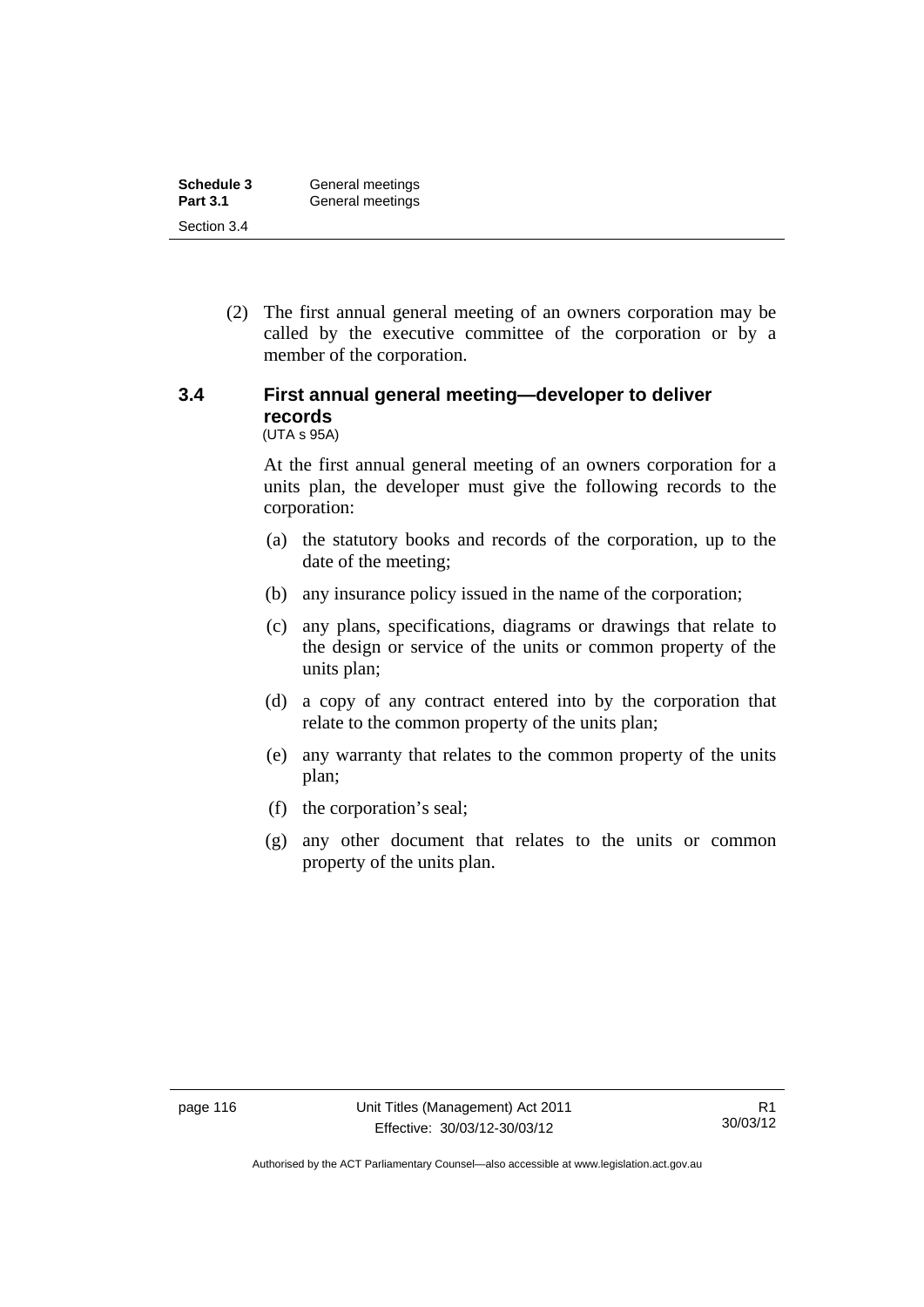## **3.5 General meetings other than annual general meetings**  (UTA s 96)

- (1) The executive committee of an owners corporation may call a general meeting, by notice under section 3.6, whenever it considers appropriate.
- (2) Subsection (3) applies if the executive committee of an owners corporation receives a written request (a *meeting request*), stating the matters to be considered at the meeting, from people who are entitled to vote on all motions for units whose combined unit entitlement is at least  $\frac{1}{4}$  of the total unit entitlement in the units plan.
- (3) The executive committee must hold a general meeting, by notice under section 3.6, within 28 days after the day it receives the meeting request.

## **3.6 Notice of general meetings**

(UTA s 97 (1) and (2))

- (1) The executive committee of an owners corporation must give notice of a general meeting to—
	- (a) each member of the corporation; and
	- (b) each mortgagee's representative (if any).
- (2) The executive committee must give notice of the general meeting—
	- (a) so that the notice would reasonably be expected to be received at least 14 days before the date fixed for the meeting; or
	- (b) if a motion is to be moved that requires an unopposed or unanimous resolution—so that the notice would reasonably be expected to be received at least 21 days before the date fixed for the meeting.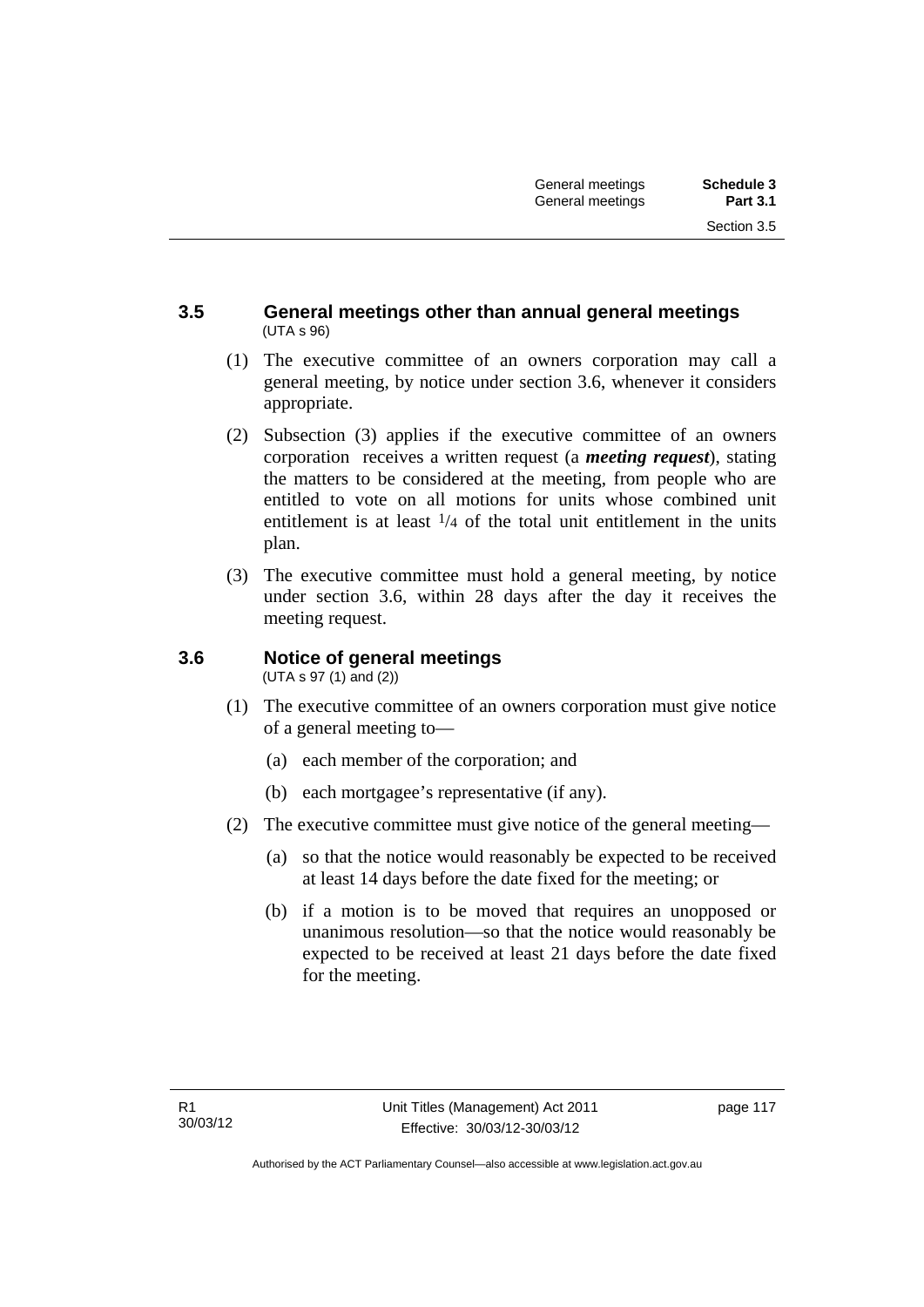#### **3.7 Requirements for notice of general meetings**  (UTA s 97 (3), (4) and (5))

- (1) A notice of a general meeting for an owners corporation must state—
	- (a) the time, date and place fixed for the meeting; and
	- (b) whether the person notified is entitled to vote on all (or any) motions at the meeting, and if not, why not; and
		- *Note* Section 3.20 explains who is entitled to vote on which kinds of motion. For example, if an amount is owing to the corporation in relation to a particular unit at the time of the general meeting, no vote may be cast by the unit owner (or anyone else) for that unit on any motion requiring an ordinary or special resolution.
	- (c) for a member who is not entitled to vote on any motion because a mortgagee voting notice has been given—details of the notice, including the full name and address for correspondence of the mortgagee's representative; and
	- (d) if a motion is to be moved that requires an unopposed or unanimous resolution—the text of the motion and the kind of resolution.
- (2) For a notice of a general meeting given to a person entitled to vote on any motion, the notice must include—
	- (a) a proxy form approved by the executive committee; and
	- (b) an absentee voting paper for the motion in a form approved by the executive committee.
- (3) For a notice of an annual general meeting, the notice must include a copy of the following:
	- (a) the annual financial statements of the corporation to be presented at the meeting;
	- (b) the general fund budget.

Authorised by the ACT Parliamentary Counsel—also accessible at www.legislation.act.gov.au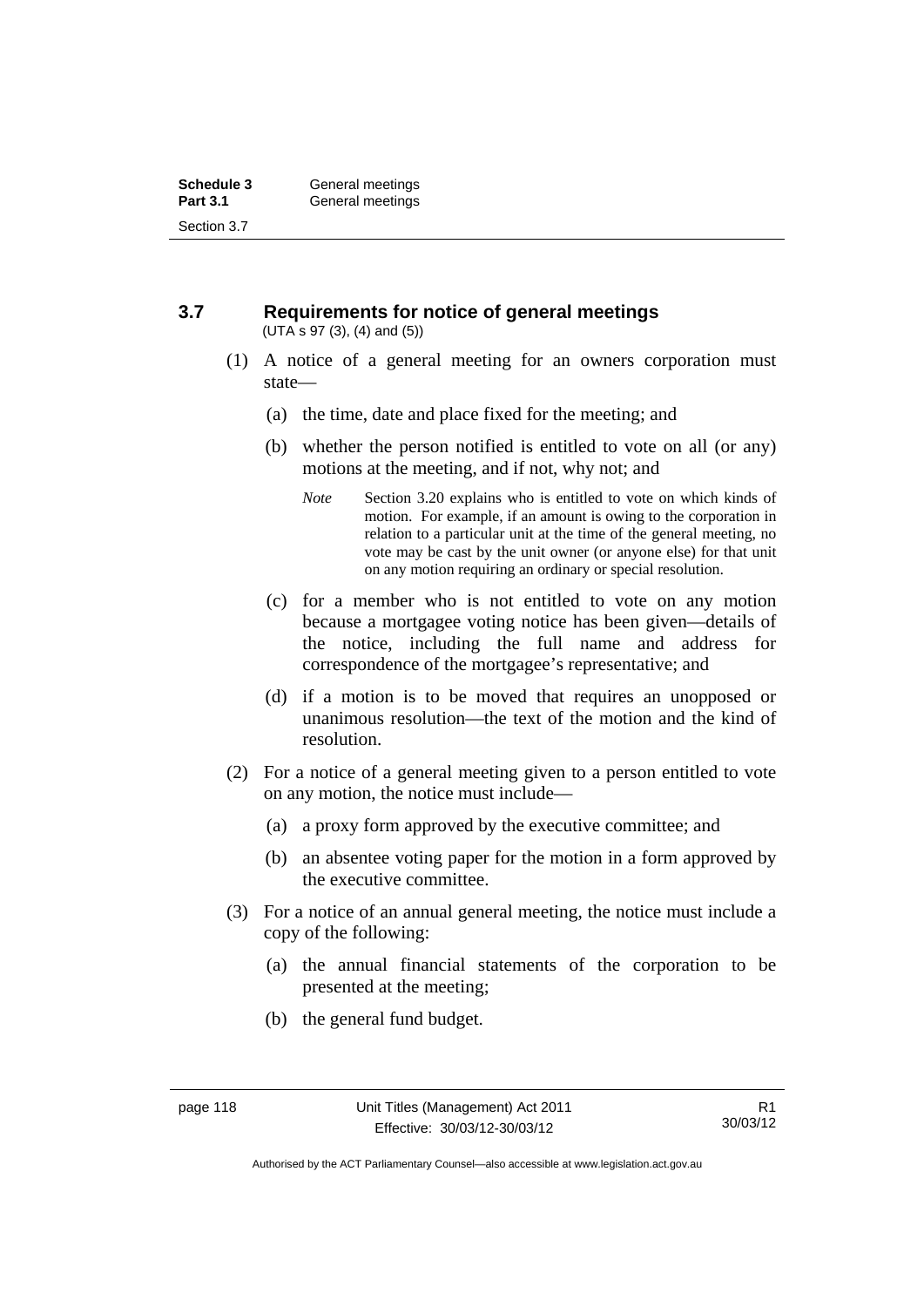#### **3.8 Defective notice of meetings**  (UTA s 98)

- (1) The proceedings at a general meeting are not invalid only because a person did not receive proper notice of the meeting.
- (2) However, if a person did not receive notice of the meeting in accordance with section 3.6 (2), the person may make a request for the adjournment of the meeting by written notice to the executive committee before the day or time fixed for the start of the meeting.
- (3) A request by a person under subsection (2) may be made by someone else on the person's behalf.
- (4) If the executive committee receives a request for adjournment under subsection (2), the committee must give the request to the chairperson of the meeting immediately after the chairperson is elected.
- (5) The chairperson may adjourn the meeting to a time, date and place to be decided (by ordinary resolution) by the people present and entitled to vote on all motions at the meeting if the chairperson considers on reasonable grounds that—
	- (a) notice of the meeting in accordance with section 3.6 (2) was not given to the person by or for whom the request was made; and
	- (b) in the circumstances it would be unfair to allow the meeting to go ahead at present.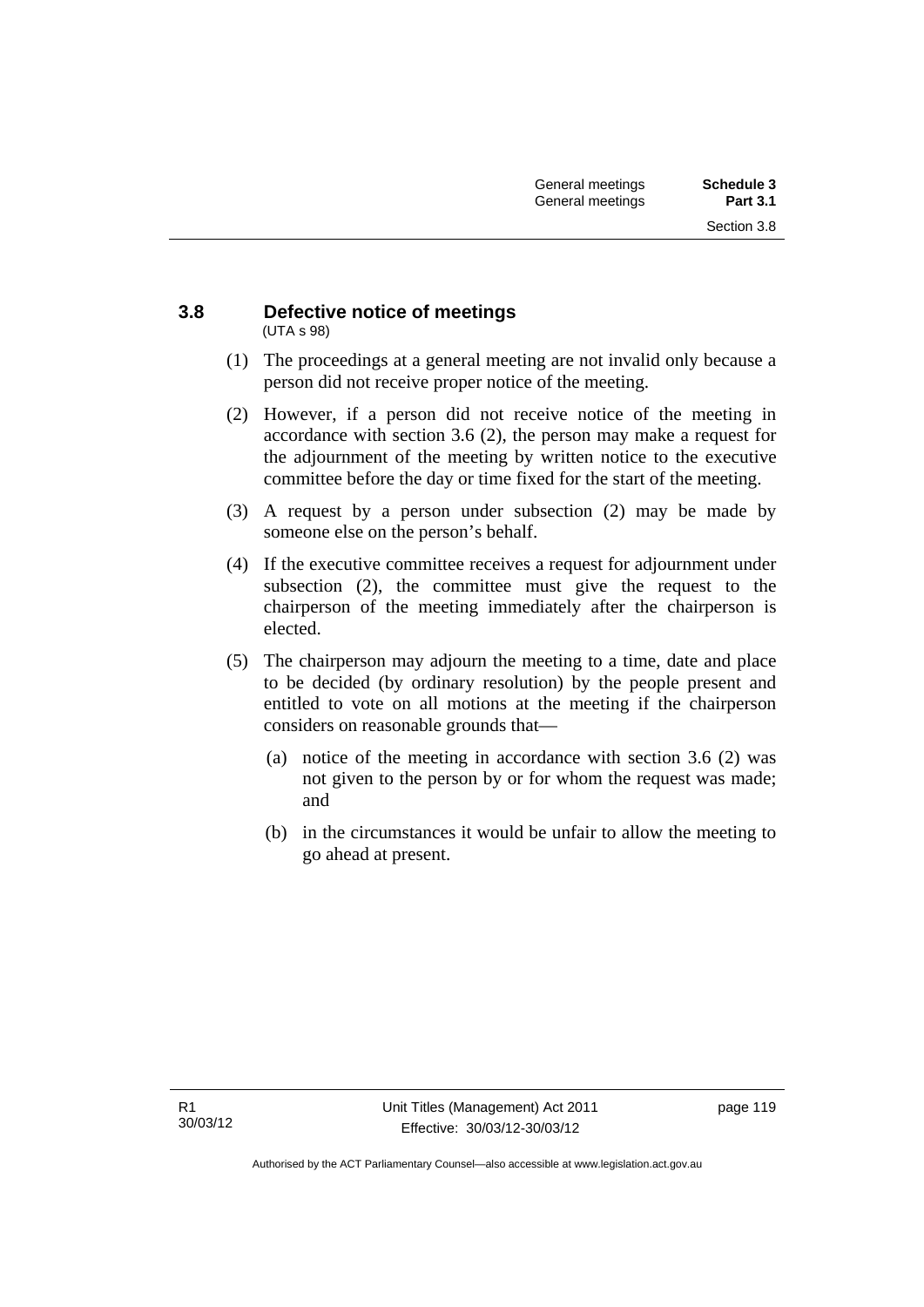#### **3.9 Quorum at a general meeting—owners corporation with 3 or more members**  (UTA s 99)

- (1) A motion may be considered at a general meeting of an owners corporation with 3 or more members only if there is present—
	- (a) a quorum (a *standard quorum*) made up by people entitled to vote (on the motion) in relation to not less than ½ the total number of units; or
	- (b) a quorum (a *reduced quorum*) made up under subsection (2).
- (2) If a standard quorum is not present within  $\frac{1}{2}$  an hour after the motion arises for consideration, a reduced quorum for the motion and any subsequent motion considered at the meeting is made up by 2 or more people present at the meeting who are entitled to vote on the motion.
- (3) If a reduced quorum is not present  $\frac{1}{2}$  an hour after the motion arises for consideration, the meeting is adjourned to the same day in the next week at the same place and time.
- (4) If a reduced quorum is present for the consideration of any motion and the motion is voted on, section 3.10 (Notice of reduced quorum decisions and adjournments) applies to the decision on the motion.
- (5) If a reduced quorum is present for the consideration of any motion and the motion is not voted on, the meeting may decide to adjourn to the same day in the next week at the same place and time to consider the motion (and any others remaining to be considered).
- (6) If a general meeting is adjourned under this section (including paragraph (c)) and a standard quorum is not present within  $\frac{1}{2}$  and hour after a motion arises for consideration at the adjourned meeting—
	- (a) a reduced quorum is made up by the people who are then present and entitled to vote on the motion and any subsequent motion considered at the adjourned meeting; and

Authorised by the ACT Parliamentary Counsel—also accessible at www.legislation.act.gov.au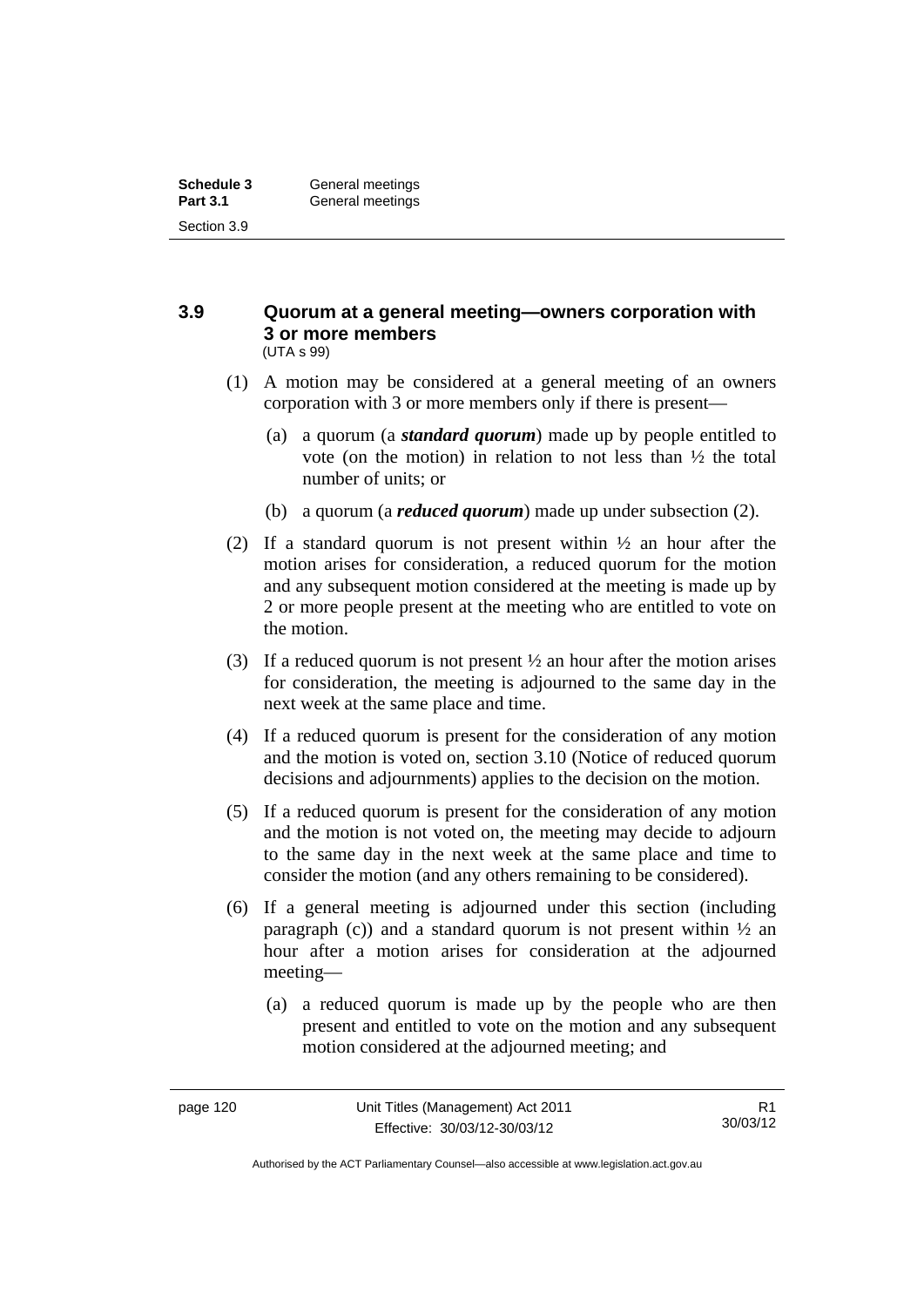- (b) if a reduced quorum is present for the consideration of any motion at the adjourned meeting, and the motion is voted on the decision on the motion must be notified under section 3.10; and
- (c) if the motion (or any other) is not voted on at the adjourned meeting—the adjourned meeting may resolve to adjourn again to the same day in the next week at the same place and time to consider the resolution (and any others remaining to be considered at the meeting).

## **3.10 Notice of reduced quorum decisions and adjournments**  (UTA s 100)

 (1) If a decision (a *reduced quorum decision*) is made on a motion while a reduced quorum was present for the consideration of the motion, within 7 days after the meeting the owners corporation must give each person mentioned in section 3.6 (1) (Notice of general meetings) written notice of the reduced quorum decision.

*Note* If a form is approved under s 146 for a notice, the form must be used.

 (2) Within 4 days after a general meeting is adjourned under section 3.9, the owners corporation must give each person mentioned in section 3.6 (1) a written notice of the date, place and time to which the meeting is adjourned.

## **3.11 Reduced quorum decisions—effect**

(UTA s 101)

- (1) A reduced quorum decision takes effect 28 days after the decision was made, subject to this section.
- (2) Subsection (1) does not apply if the owners corporation fails to give notice of the reduced quorum decision under section 3.10 (1).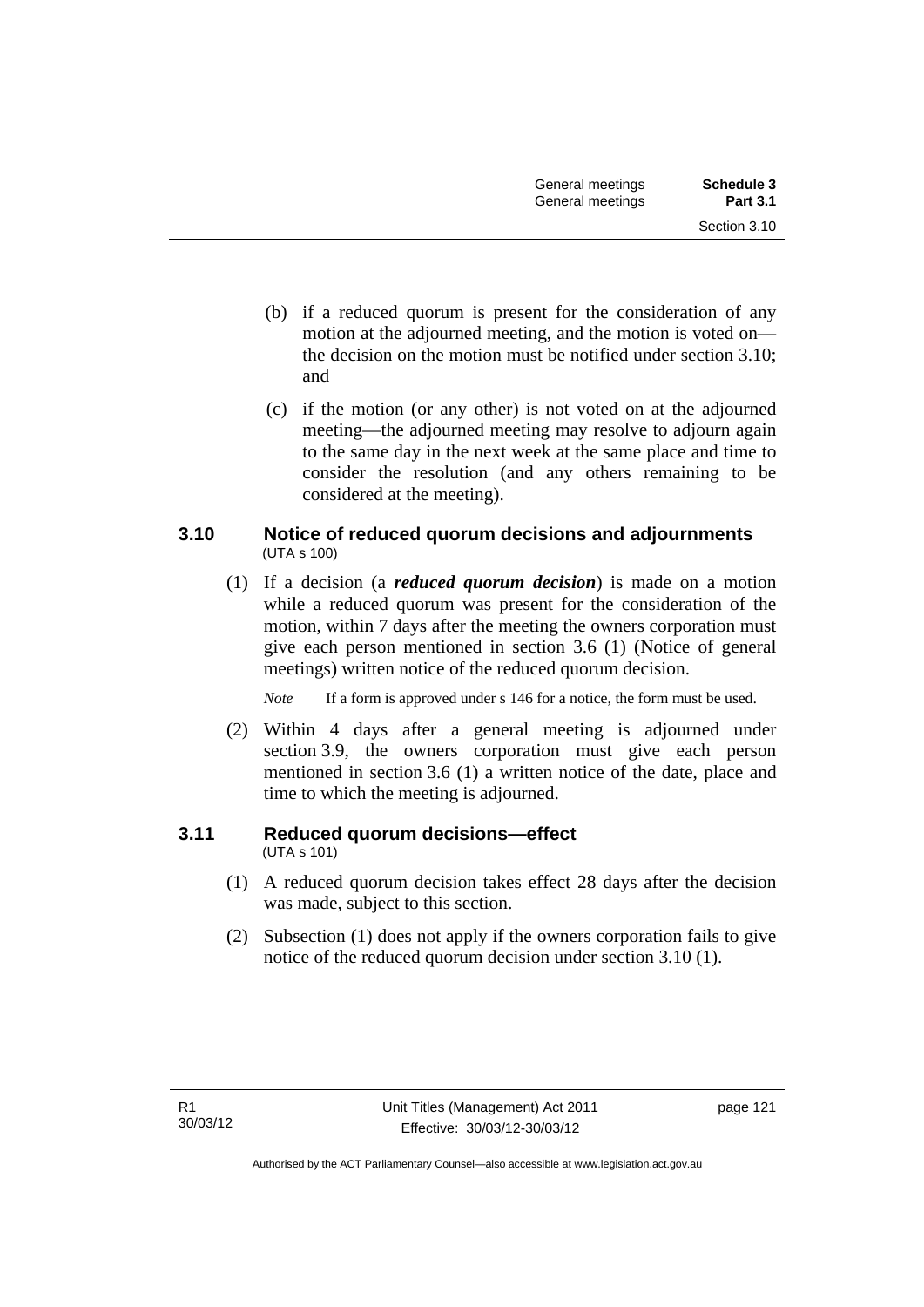| Schedule 3      | General meetings |
|-----------------|------------------|
| <b>Part 3.1</b> | General meetings |
| Section 3.12    |                  |

- (3) A reduced quorum decision is disallowed if, within 28 days after the decision was made, the owners corporation is given a petition requiring that the decision be disallowed signed by a majority of people entitled to vote on the relevant motion at the time of signing (whether or not they were present or entitled to vote on the motion at the general meeting at which the decision was made).
- (4) If, within 28 days after a reduced quorum decision is made, a motion is passed confirming the reduced quorum decision while a standard quorum is present at a general meeting for consideration of the confirmation motion, the reduced quorum decision takes effect on confirmation, whether or not a petition under subsection (3) is at any time given to the owners corporation.
- (5) This section does not prevent a reduced quorum decision from being revoked at a general meeting, whether a standard quorum or reduced quorum is present while the revocation motion is being considered.

#### **3.12 Quorum at a general meeting—owners corporation with 2 members**  (UTA s 102)

- (1) A motion may only be considered at a general meeting of an owners corporation with 2 members if a quorum constituted by all people entitled to vote on the motion is present.
- (2) If a quorum is not present within  $\frac{1}{2}$  an hour after the motion arises for consideration, the meeting is adjourned to the same day in the next week at the same place and time.

#### **3.13 Chairperson at a general meeting**  (UTA s 103)

- (1) The chairperson of a general meeting is the chairperson of the executive committee, unless that person—
	- (a) is not present at the meeting; or
	- (b) does not wish to be chairperson of the meeting.

Authorised by the ACT Parliamentary Counsel—also accessible at www.legislation.act.gov.au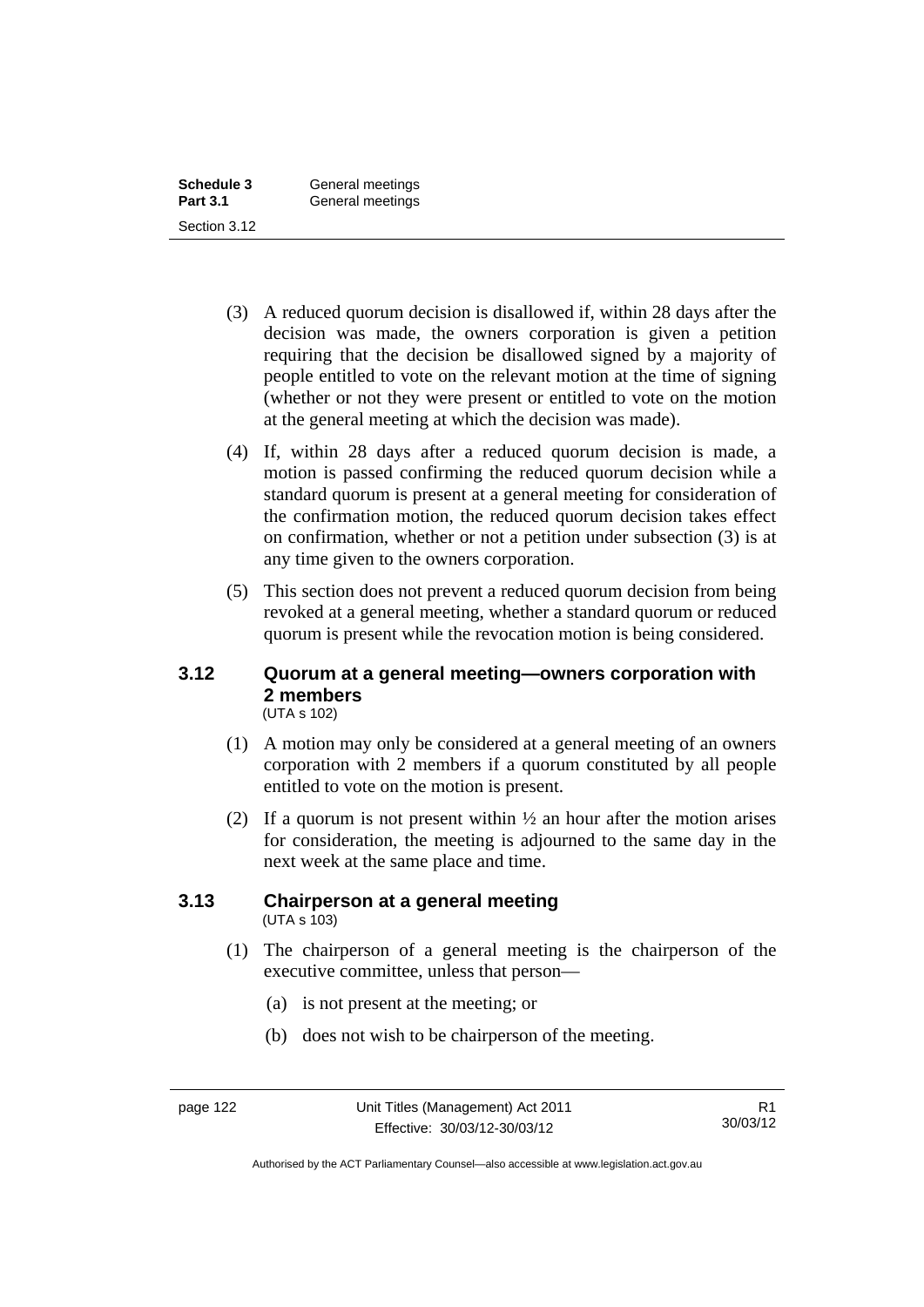- (2) If the executive committee's chairperson is not present at the general meeting, at the beginning of the meeting, the people present and entitled to vote may elect someone else who is present and entitled to vote as chairperson for the meeting.
- (3) The chairperson for the meeting may leave the chair during the meeting for any reason.
- (4) If the chairperson leaves the chair during the meeting, the people present and entitled to vote must elect another person present and entitled to vote as chairperson.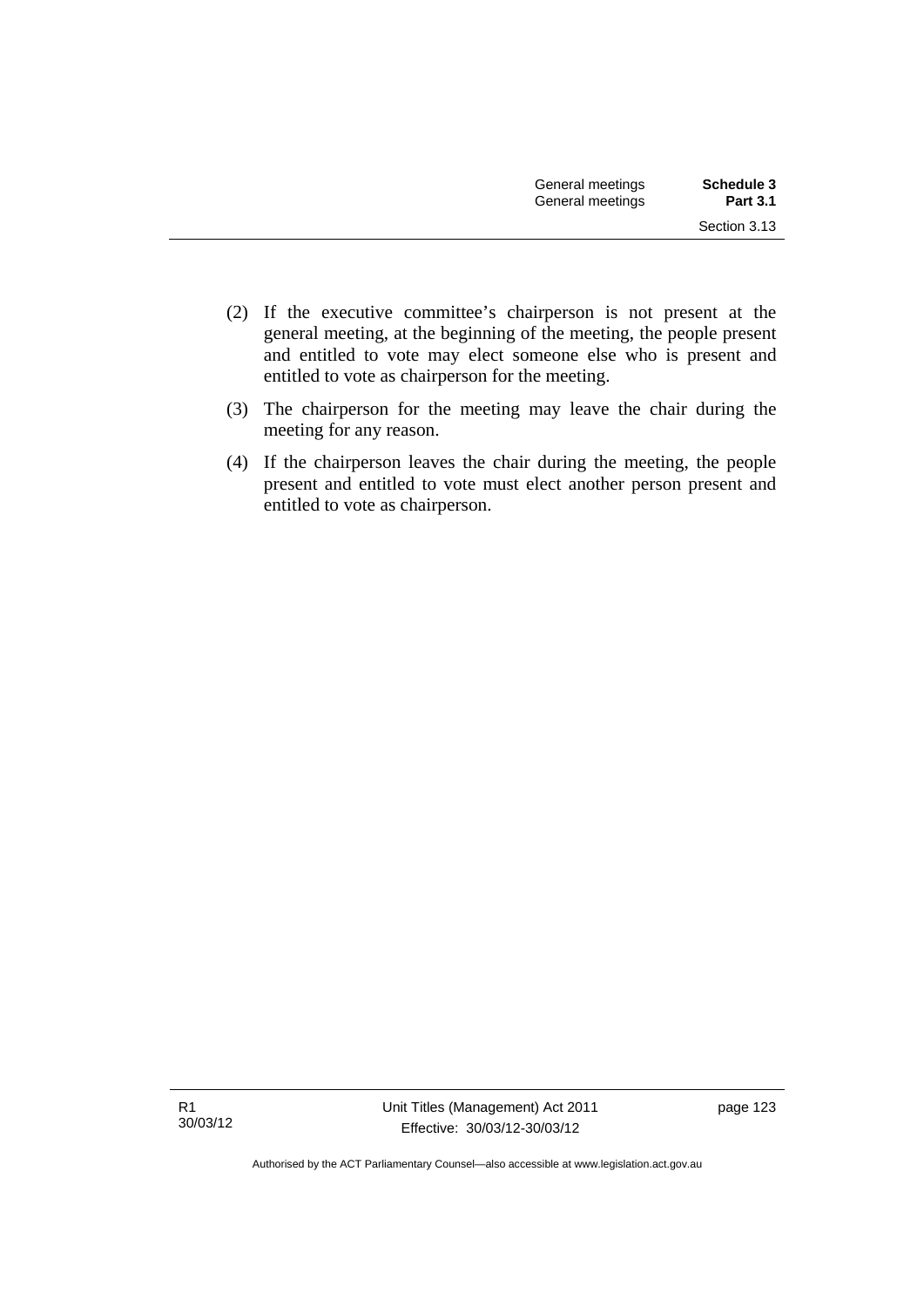# **Part 3.2 Resolutions at general meetings**

#### **3.14 Decision-making at general meetings**  (UTA s 104)

- (1) Decisions at general meetings must be made by ordinary resolution, unless this Act requires otherwise.
- (2) If, at a general meeting, an owners corporation makes a resolution of a particular kind (that is, an ordinary, special, unopposed or unanimous resolution), a resolution of the same kind at a general meeting is required to amend or revoke the earlier resolution, unless this Act requires otherwise.

## **3.15 Ordinary resolutions**

(UTA s 105)

- (1) For an owners corporation with more than 2 members, the requirement for passing an ordinary resolution at a general meeting is that—
	- (a) unless a poll is taken—the number of votes cast in favour of the resolution is greater than the number of votes cast against it; or
	- (b) on a poll—the voting value of votes cast in favour of the resolution is greater than the voting value of the votes cast against it.
- (2) For an owners corporation with 1 or 2 members, the requirements for passing an ordinary resolution at a general meeting are that—
	- (a) no votes are cast against the resolution; and

Authorised by the ACT Parliamentary Counsel—also accessible at www.legislation.act.gov.au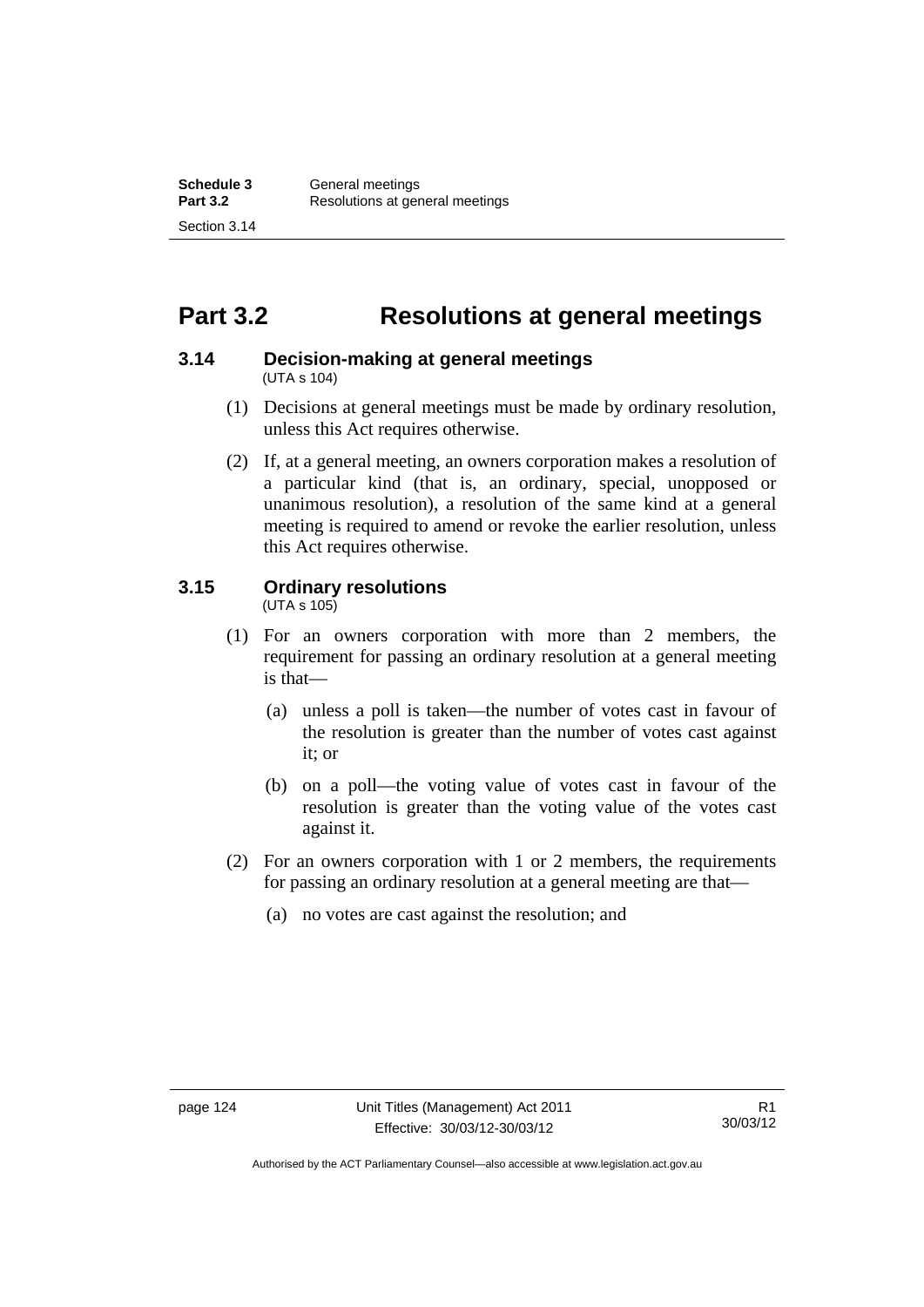#### (b) at least 1 vote is cast in favour of the resolution.

*Notes for s (2)—owners corporations with 1 or 2 members* 

- 1 If the owners corporation has 2 members, both must be present to make up a quorum for consideration of the resolution (see s 3.12), unless either is not entitled to vote on the resolution (see s 3.20).
- 2 An abstention for any unit does not in itself prevent an ordinary resolution from being passed, if at least 1 vote is cast in favour of the resolution.
- 3 A vote may be cast for a unit on an ordinary resolution even if an amount owing to the owners corporation remains unpaid (see s 3.20 (3)).

## **3.16 Special resolutions**

(UTA s 106)

- (1) For an owners corporation with more than 2 members, the requirements for passing a special resolution at a general meeting are that—
	- (a) unless a poll is taken—
		- (i) the number of votes cast in favour of the resolution is greater than the number of votes cast against it; and
		- (ii) the votes cast against the resolution number less than  $\frac{1}{3}$ of the total number of votes that can be cast on the resolution by people present at the meeting (including proxy votes); or
	- (b) on a poll—
		- (i) the voting value of votes cast in favour of the resolution is greater than the voting value of the votes cast against it; and
		- (ii) the voting value of votes cast against the resolution is less than  $\frac{1}{3}$  of the voting value of the total number of votes that can be cast on the resolution by people present at the meeting (including proxy votes).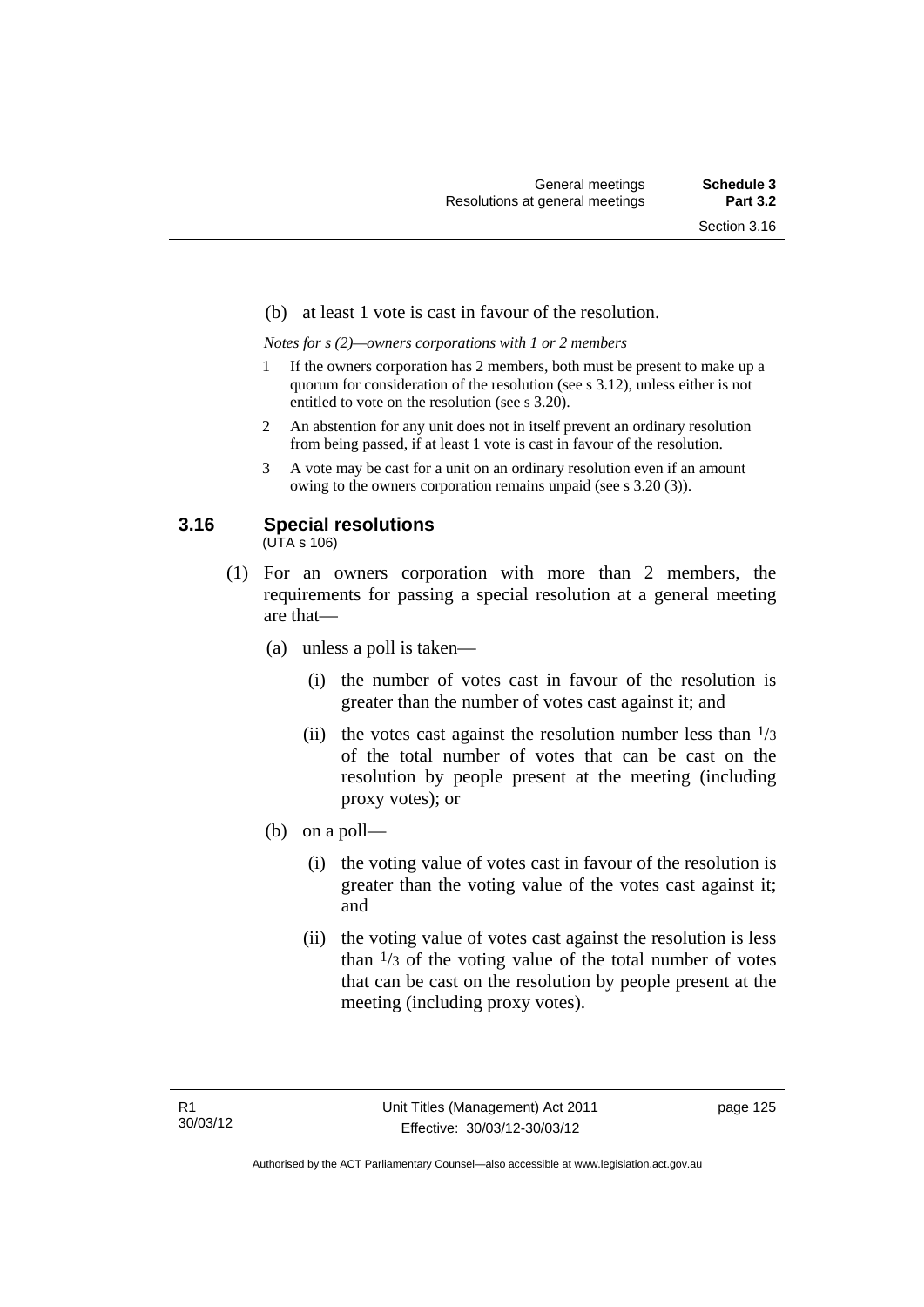- (2) For an owners corporation with 1 or 2 members, the requirements for passing a special resolution at a general meeting are that—
	- (a) no votes are cast against the resolution; and
	- (b) at least 1 vote is cast in favour of the resolution.

*Notes for s (2)—owners corporations with 1 or 2 members* 

- 1 If the owners corporation has 2 members, both must be present to make up a quorum for consideration of the resolution (see s 3.12), unless either is not entitled to vote on the resolution (see s 3.20).
- 2 An abstention for any unit does not in itself prevent a special resolution from being passed, if at least 1 vote is cast in favour of the resolution.
- 3 A vote may be cast for a unit on a special resolution even if an amount owing to the owners corporation remains unpaid (see s 3.20 (3)).

#### **3.17 Unopposed resolutions**

 $(UTA \overline{s} 107)$ 

The requirements for passing an unopposed resolution at a general meeting are that—

- (a) no votes are cast against the resolution; and
- (b) at least 1 vote is cast in favour of the resolution.
	- *Note 1* An abstention for any unit does not in itself prevent an unopposed resolution from being passed, if at least 1 vote is cast in favour of the resolution.
	- *Note* 2 If the owners corporation has 2 members, both must be present to make up a quorum for consideration of the resolution (see s 3.12), unless either is not entitled to vote on the resolution (see s 3.20).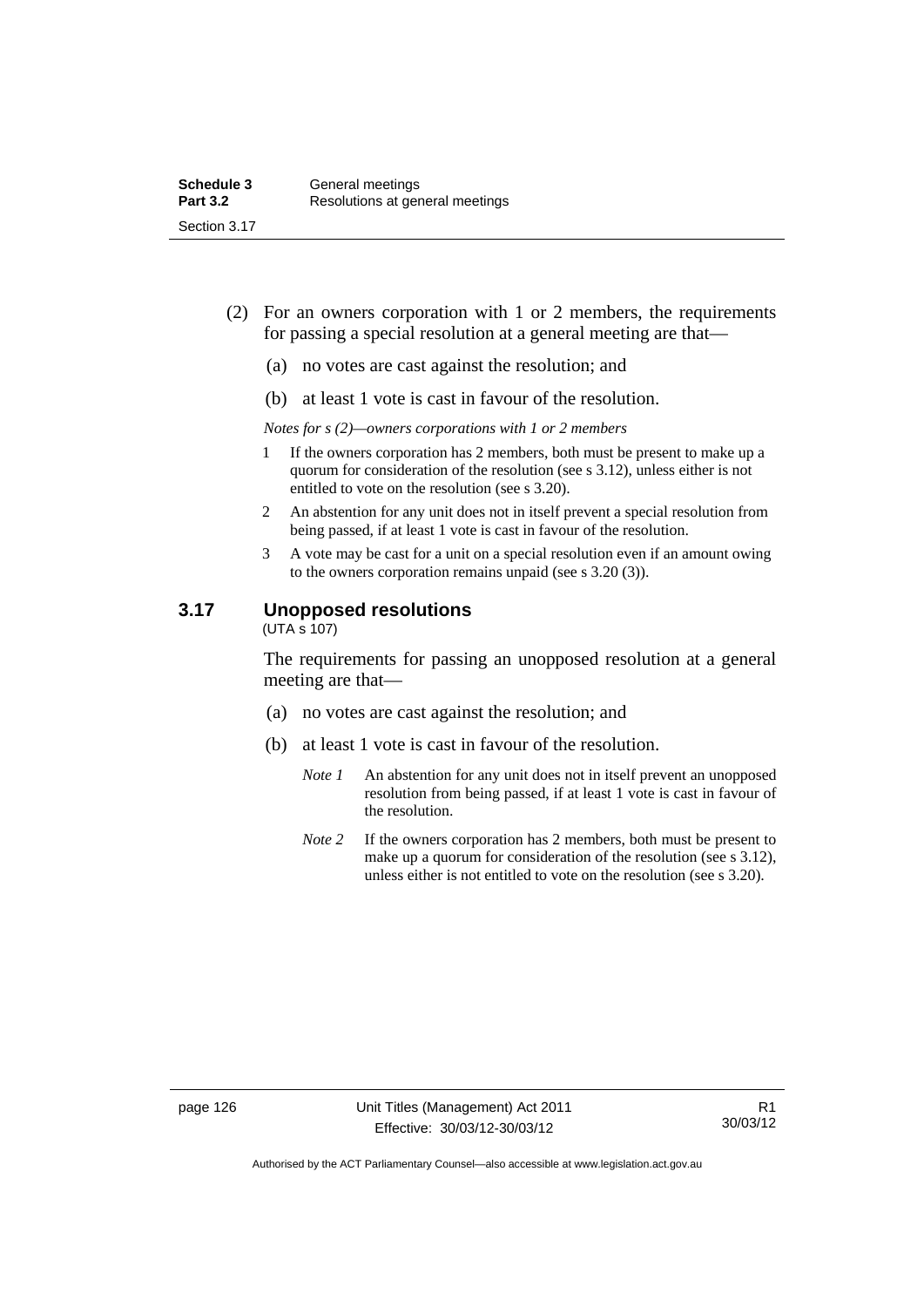#### **3.18 Unanimous resolutions**  (UTA s 108)

- (1) For an owners corporation with more than 2 members, the requirements for passing a unanimous resolution at a general meeting are that—
	- (a) each person entitled to vote on the resolution—
		- (i) is present at the meeting; or
		- (ii) has given another person present at the meeting a proxy permitting the person to vote on the resolution; or
		- (iii) has cast an absentee vote on the resolution; and
	- (b) no votes are cast against the resolution; and
	- (c) at least 1 vote is cast in favour of the resolution.
- (2) For an owners corporation with 1 or 2 members, the requirements for passing a unanimous resolution at a general meeting are that—
	- (a) no votes are cast against the resolution; and
	- (b) at least 1 vote is cast in favour of the resolution.
	- *Note 1* An abstention for any unit does not in itself prevent a unanimous resolution from being passed, if at least 1 vote is cast in favour of the resolution.
	- *Note* 2 If the owners corporation has 2 members, both must be present to make up a quorum for consideration of the resolution (see s 3.12), unless either is not entitled to vote on the resolution (see s 3.20).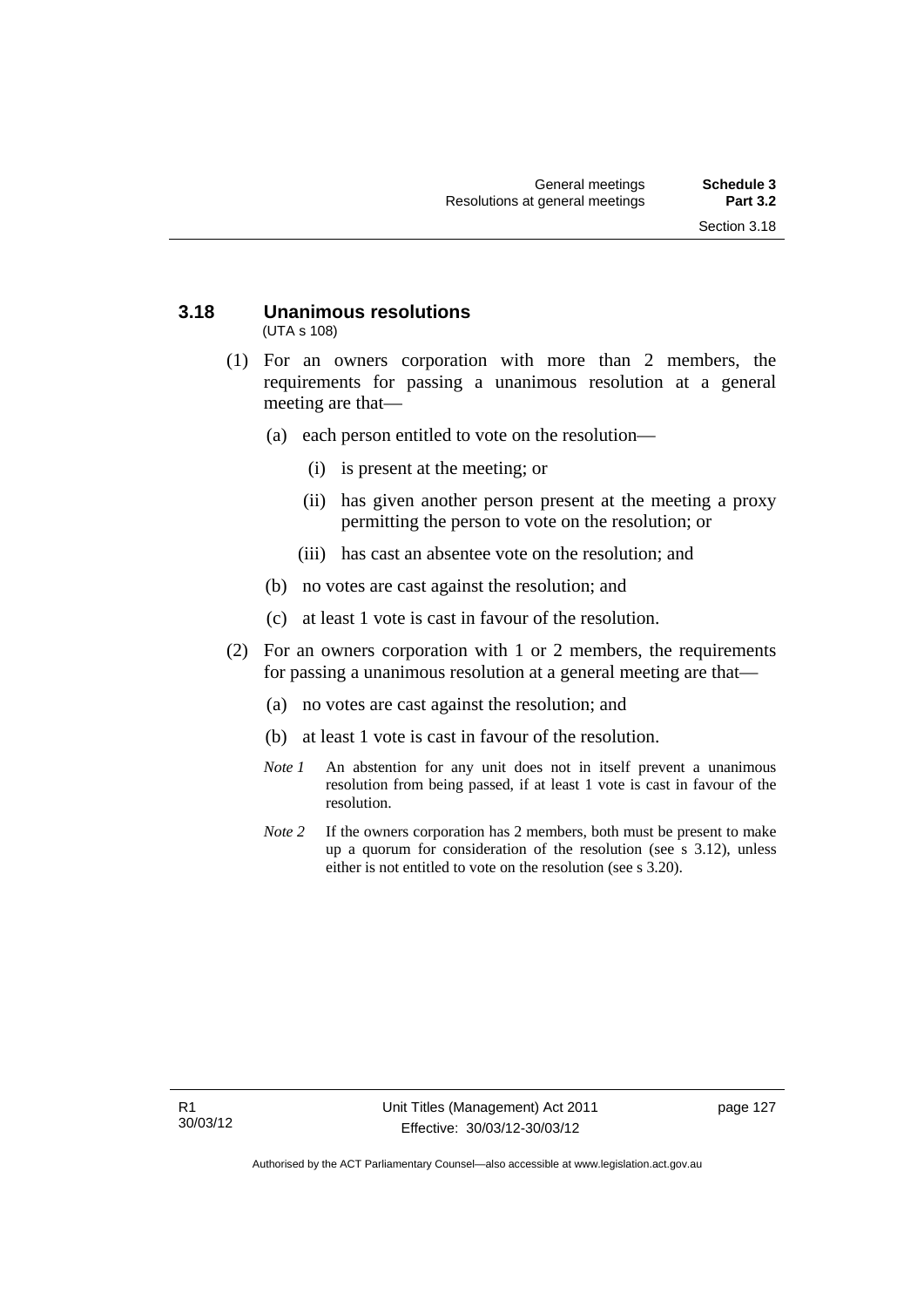#### **3.19 Evidence of resolutions of owners corporation**  (UTA s 109)

Evidence of the following facts about a resolution of an owners corporation may be given by a certificate sealed with the corporation's seal:

- (a) the fact that at a general meeting held on a stated date a resolution in the terms set out in the certificate was passed;
- (b) the fact that the resolution was an ordinary, special, unopposed or unanimous resolution.

page 128 Unit Titles (Management) Act 2011 Effective: 30/03/12-30/03/12

R1 30/03/12

Authorised by the ACT Parliamentary Counsel—also accessible at www.legislation.act.gov.au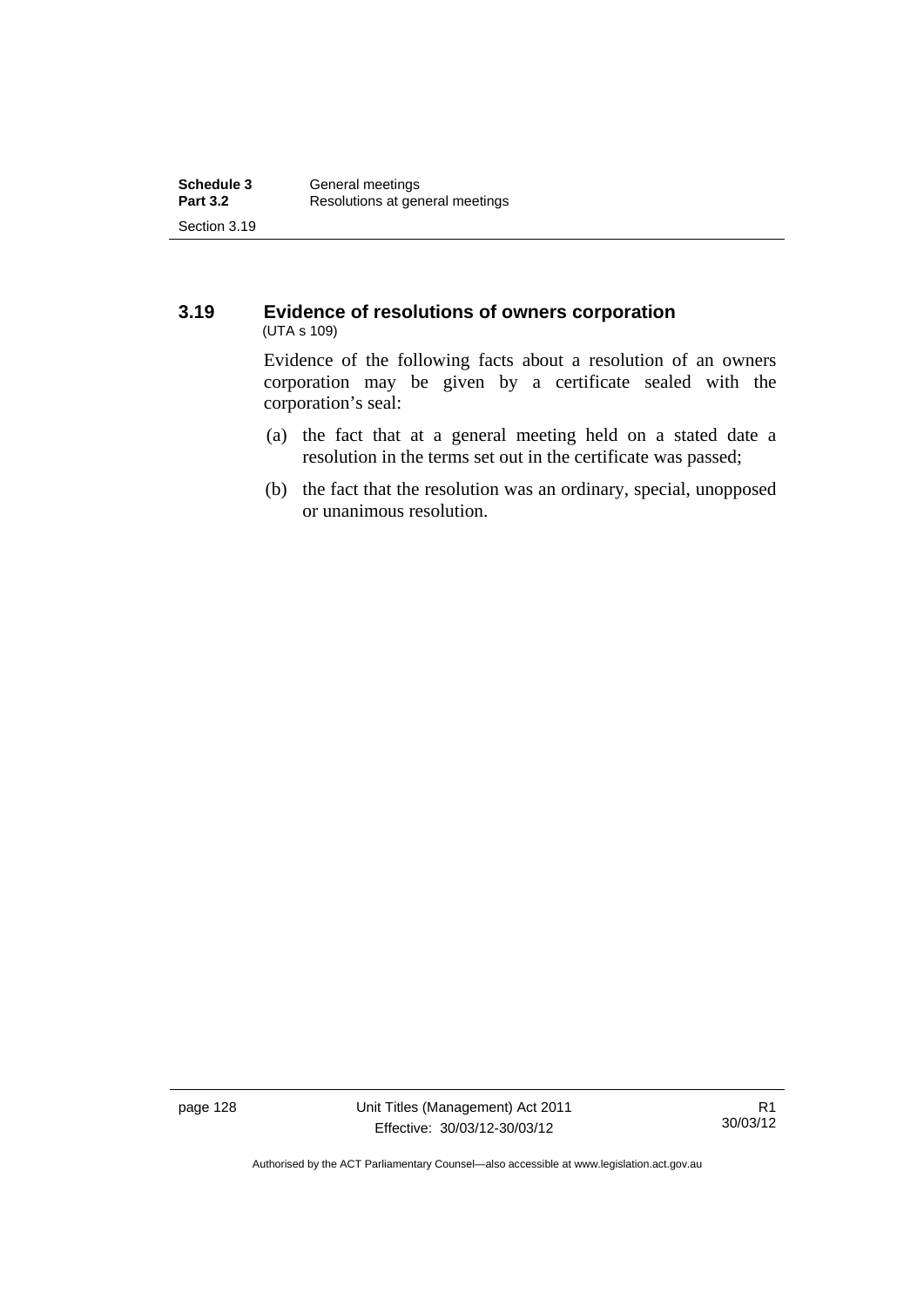# **Part 3.3 Voting at general meetings**

## **3.20 Who is entitled to vote?**

(UTA s 110)

- (1) The people entitled to vote on a motion at a general meeting of an owners corporation are as follows:
	- (a) for a unit owned by a single individual—the unit owner;
	- (b) for a unit owned by a single company—the company's representative;
	- (c) for a unit owned by 2 or more part-owners—the part-owners' representative.
- (2) However, if a unit is subject to a mortgage and a mortgagee voting notice is in force for the unit, the person entitled to vote for the unit is the mortgagee's representative rather than the relevant person mentioned in subsection (1).
- (3) If the owners corporation has 3 or more members, a person is only entitled to vote for a unit on a motion requiring an ordinary or special resolution if all amounts payable to the owners corporation for the unit have been paid.
- (4) In addition, a person is not entitled to vote on a motion at a general meeting if an ACAT order requires the person to not vote on the motion or at the meeting.

## **3.21 General meeting—decisions about staged development**  (UTA s 110A)

 (1) This section applies to a motion at a general meeting of an owners corporation for a staged development if the development has not been completed.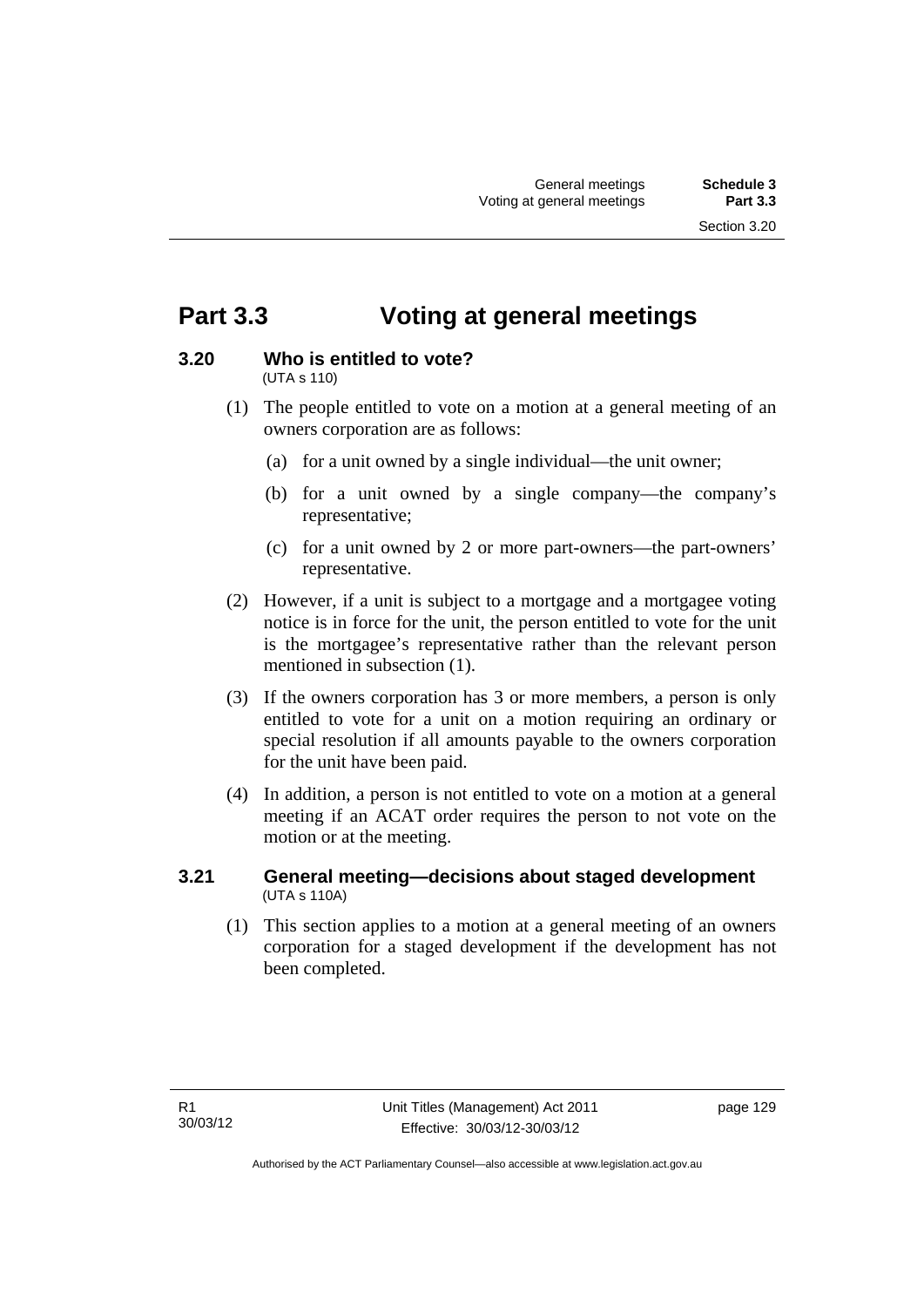- (2) The people entitled to vote on the motion are as follows:
	- (a) if the motion is only about an uncompleted stage of the development—the people entitled to vote under section 3.20 in relation to units in the uncompleted stages of the development;
	- (b) if the motion is only about a completed stage of the development—the people entitled to vote under section 3.20 in relation to units in the completed stages of the development;
	- (c) in any other case—the people entitled to vote under section 3.20.

## **3.22 One vote—1 unit**

(UTA s 111)

A single vote is exercisable for each unit at a general meeting.

#### **3.23 Voting by mortgagees**   $(UTA \ s \ 112)$

- (1) If the interest of a unit owner is subject to a mortgage, the mortgagee may give the owners corporation written notice (a *mortgagee voting notice*) that—
	- (a) the unit is subject to the mortgage; and
	- (b) the mortgagee proposes to exercise the voting right given under section 3.20 (2); and
	- (c) an individual named in the notice (the mortgagee's *representative*) is authorised to vote at general meetings for the unit on behalf of the mortgagee, instead of the person otherwise entitled to vote for the unit.
- (2) The mortgagee voting notice must state the full name and address for correspondence of the mortgagee's representative.

Authorised by the ACT Parliamentary Counsel—also accessible at www.legislation.act.gov.au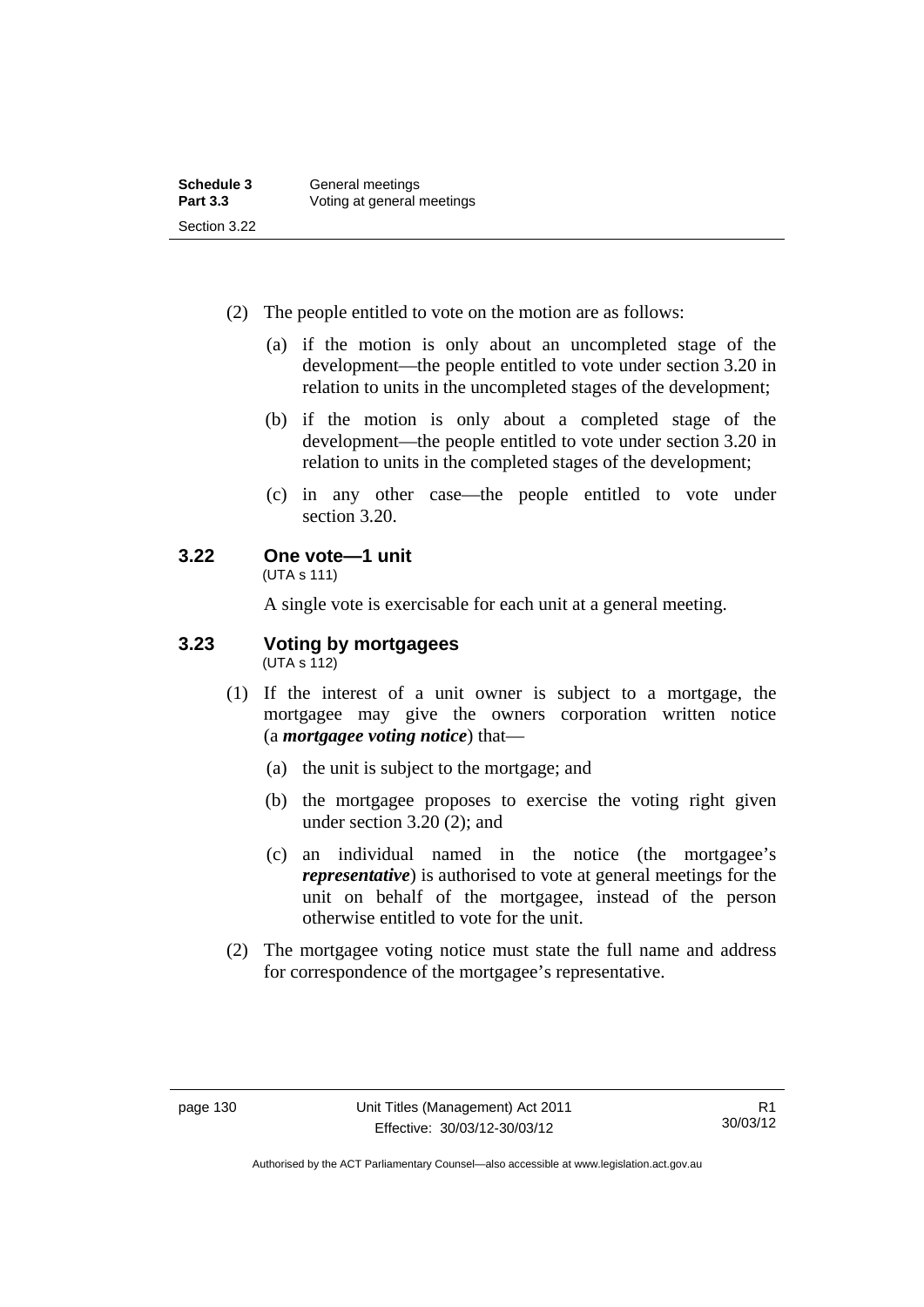- (3) If a unit is owned by 2 or more part-owners, and the interest of 1 of the owners who has more than a  $\frac{1}{2}$  share in the unit is subject to a mortgage, the mortgagee may give a mortgagee voting notice under this section.
- (4) If the interest of a unit owner is subject to 2 or more mortgages, this section applies only to the mortgagee whose mortgage has priority.

#### **3.24 Mortgagee voting notice—amendment and revocation**   $(UTA S 113)$

- (1) The mortgagee may change the mortgagee's representative by written notice to the owners corporation.
- (2) The notice of change of representative must—
	- (a) include the full name and an address for correspondence of the new representative; and
	- (b) be signed by the mortgagee.
- (3) The mortgagee's representative may change the address for correspondence by written notice to the owners corporation of the change.
- (4) The notice of change of address must be signed by the representative.
- (5) A mortgagee voting notice—
	- (a) is revoked when the mortgagee gives written notice of revocation to the owners corporation; or
	- (b) is taken to be revoked when the mortgage is discharged.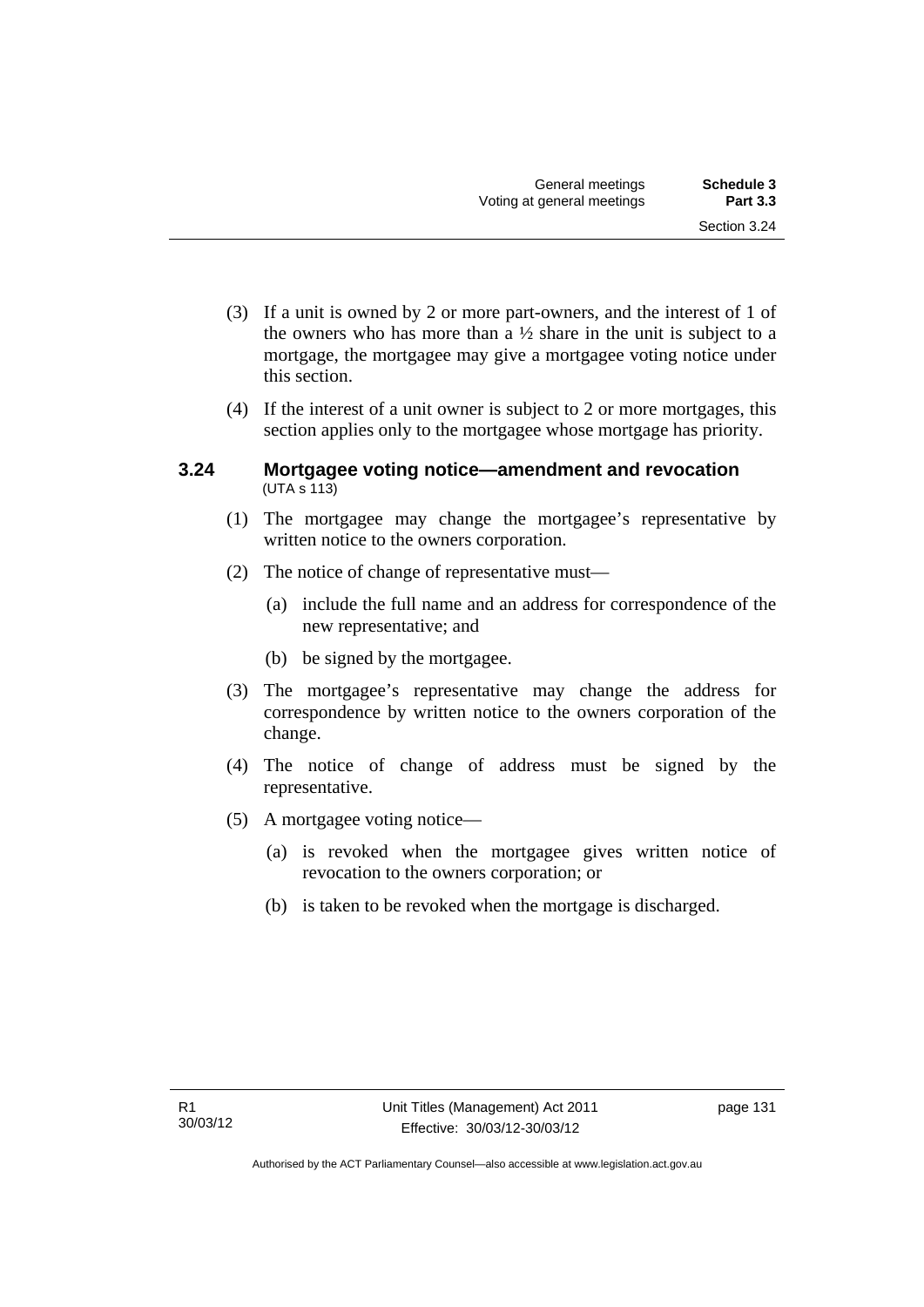| Schedule 3      | General meetings           |
|-----------------|----------------------------|
| <b>Part 3.3</b> | Voting at general meetings |
| Section 3.25    |                            |

 (6) A mortgagee who has given a mortgagee voting notice to an owners corporation commits an offence if, without reasonable excuse, the mortgagee fails to give written notice to the corporation of the discharge of the mortgage within 14 days after the discharge.

Maximum penalty: 5 penalty units.

#### **3.25 Evidence of mortgagee's entitlement to vote**  (UTA s 114)

Evidence of any of the following facts may be given by a certificate sealed with the owners corporation's seal:

- (a) the fact that the authorisation of a named mortgagee's representative to vote for a stated unit was in force on a stated date;
- (b) the fact that a stated address for correspondence for a mortgagee's representative was the latest address for correspondence for the representative notified to the corporation on a stated date;
- (c) the fact that notice of the revocation of a mortgagee voting notice was given to the owners corporation by a named mortgagee on a stated date;
- (d) the fact that notice of the discharge of a mortgage was given to the owners corporation on a stated date.

## **3.26 Proxy votes**

(UTA s 115)

- (1) Votes at a general meeting may be cast by proxy (whether or not a poll is demanded).
- (2) The appointment of a proxy must be in the form approved by the executive committee.

*Note* A proxy form must accompany the notice of general meeting (see s 3.7 (2) (a)).

Authorised by the ACT Parliamentary Counsel—also accessible at www.legislation.act.gov.au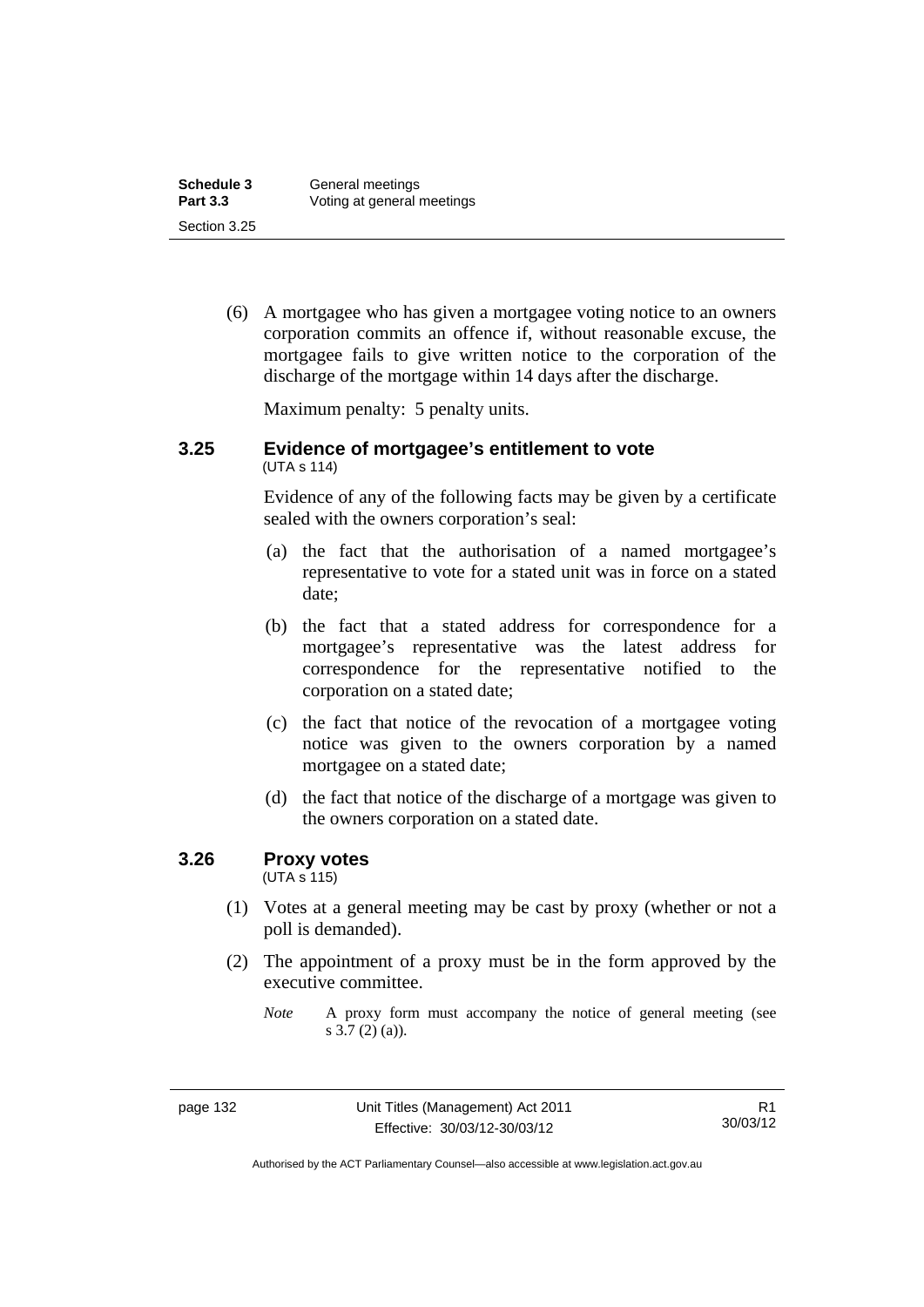- (3) A person entitled to vote at a general meeting of an owners corporation must not—
	- (a) appoint a proxy for more than 1 year after the day the appointment is made; or
	- (b) appoint a person as a proxy if the person is—
		- (i) the manager; or
		- (ii) a service contractor.

### **3.27 Proxy votes—limit on developer**  (UTA s 115A)

- (1) This section applies to a developer of a units plan who is appointed as the proxy under a contract for the sale of a unit in the units plan.
- (2) The developer must not exercise 3 or more proxy votes in a vote on a matter at a general meeting of the owners corporation for the units plan unless—
	- (a) each contract for the sale of a unit in the units plan contains a proxy disclosure statement; and
	- (b) the use of each proxy vote is consistent with the statement; and
	- (c) the matter being voted on relates to development (the *development matter*) rather than the ordinary operation of the owners corporation.
- (3) If the developer exercises a proxy vote in contravention of this section, the proxy vote is void.
- (4) For this section, a *proxy disclosure statement* is a statement that includes the following:
	- (a) if a person is appointed as a proxy—the name of the person;
	- (b) if the proxy is appointed by naming the occupant of a position—the name of the position;
	- (c) the length of time of the appointment;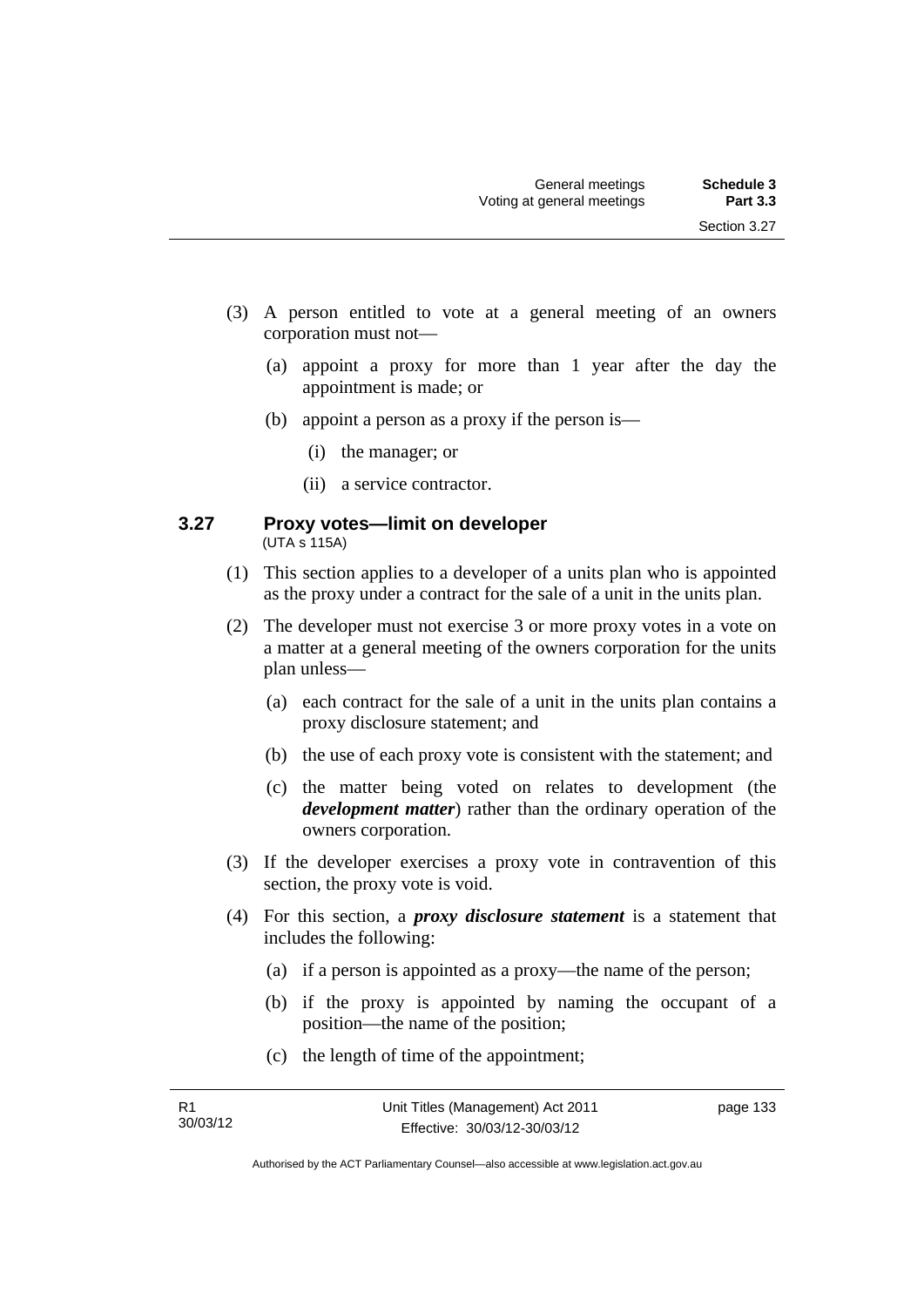(d) a sufficient description of the development matter for the buyer of a unit to easily identify the matter.

**3.28 Value of votes** 

(UTA s 116)

- (1) Every vote at a general meeting is of equal value, unless a poll is taken.
- (2) On a poll, the value of each vote (the *voting value*) is the value that is proportional to the unit entitlement of the unit for which it is exercised.

# **3.29 Polls**

(UTA s 117)

- (1) A poll may be demanded on an ordinary or special resolution at a general meeting by anyone present and entitled to vote at the meeting.
- (2) A demand for a poll may be withdrawn.
- (3) A poll may be taken in any way the chairperson considers appropriate.
- (4) The result of a poll—
	- (a) must be declared at the meeting by the chairperson as soon as it is worked out; and
	- (b) decides whether or not the resolution for which the poll was demanded has been carried.

# **3.30 Voting by chairperson**

 $(UTA s 118)$ 

At a general meeting, the chairperson may (whether or not a poll is demanded)—

(a) exercise a deliberative vote as a member; and

Authorised by the ACT Parliamentary Counsel—also accessible at www.legislation.act.gov.au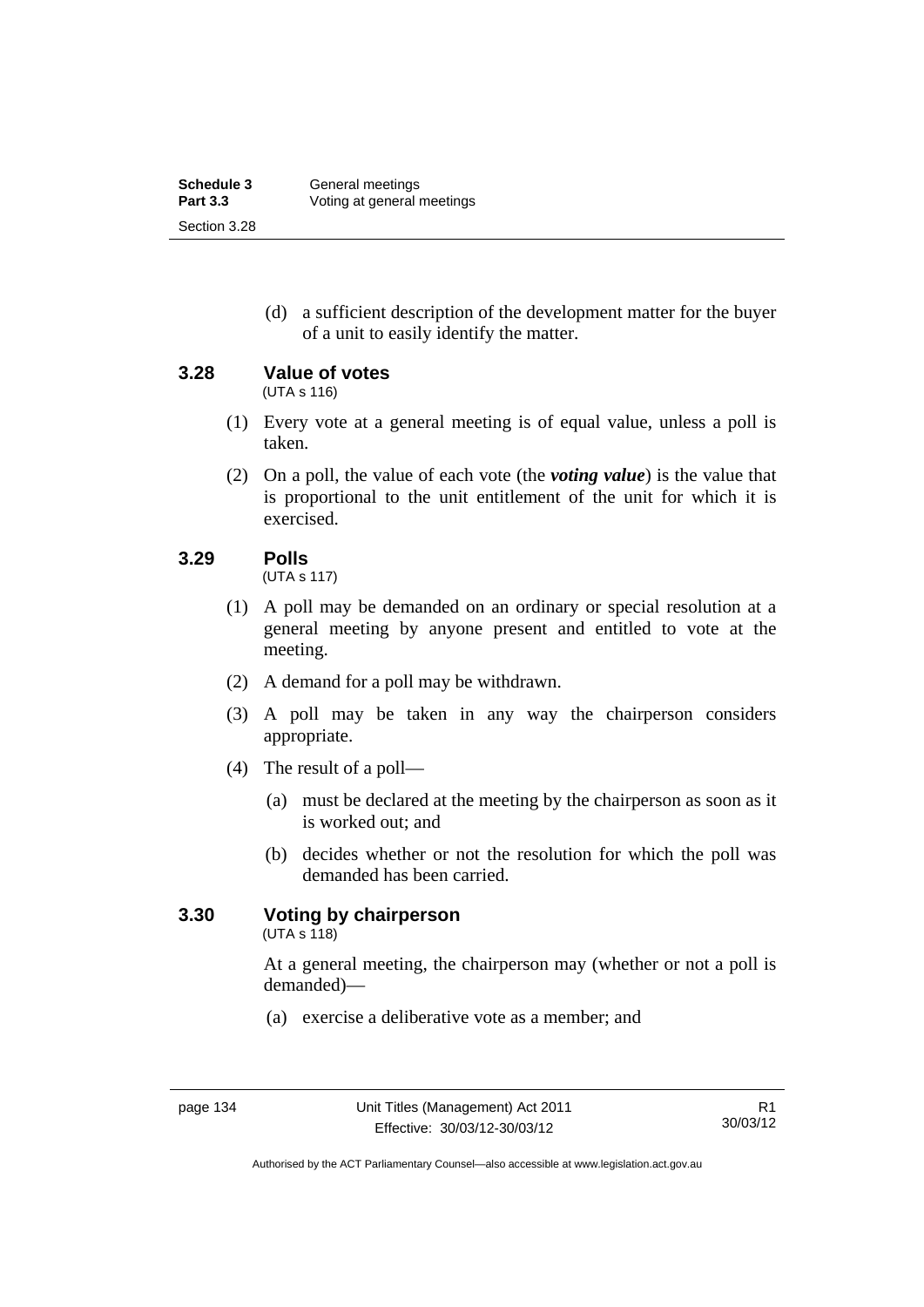(b) if there is an equality of votes—also exercise a casting vote, unless the owners corporation has only 2 members.

# **3.31 Absentee votes**

(UTA s 120)

 (1) A person entitled to vote on a motion may cast an absentee vote on the motion by recording the vote on an absentee voting paper and giving it to the owners corporation before the meeting begins.

- (2) The absentee voting paper must be in the form approved by the executive committee.
- (3) An absentee vote under this section is a valid vote.
- (4) A person who casts an absentee vote under this section is taken to be present at the general meeting at which the motion is moved (except for the purposes of making up a quorum) and to have voted on the resolution.

# **3.32 People under 18 or under other legal disabilities**  (UTA s 121)

- (1) The right of a person to vote at a general meeting must not be exercised by the person if—
	- (a) the person is under 18 years old; or
	- (b) the person is under any other legal disability preventing the person from dealing with his or her property.
- (2) The right to vote of an incapacitated person (under subsection (1)) may be exercised—
	- (a) if the person is under 18 years old—by the person's parent or guardian; or

*Note* An absentee voting form must accompany the notice of general meeting (see s 3.7 (2) (b)).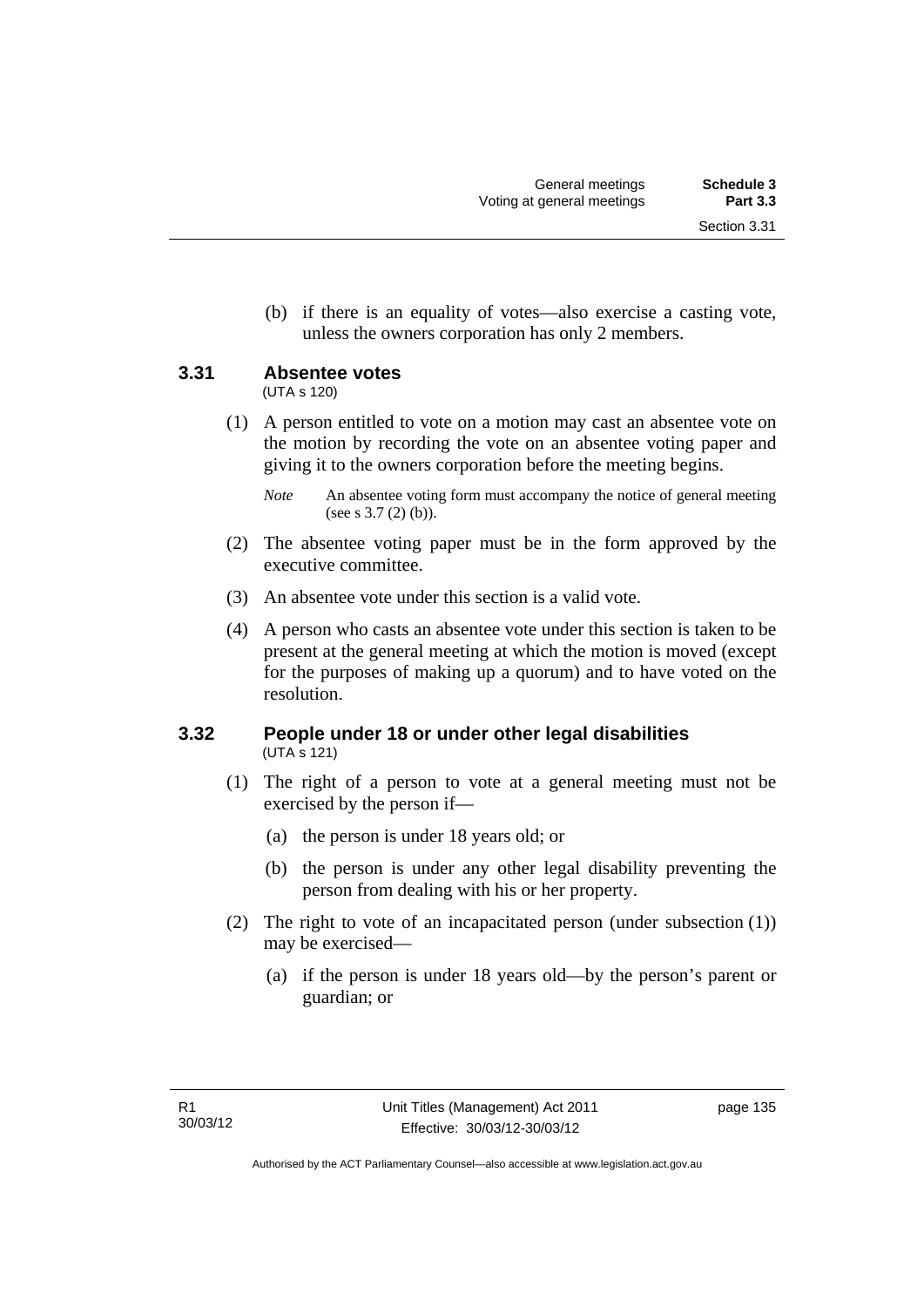| Schedule 3      | General meetings           |  |
|-----------------|----------------------------|--|
| <b>Part 3.3</b> | Voting at general meetings |  |
| Section 3.33    |                            |  |

 (b) if the person is under any other legal disability—by a person for the time being authorised by law to control the person's property.

### **3.33 Declaration by chairperson of result of voting**  (UTA s 122)

- (1) A declaration by the chairperson of the meeting that a motion has been passed is conclusive evidence of the fact without proof of the number or proportion of votes recorded against or in favour of the motion.
- (2) Subsection (1) does not apply if—
	- (a) a poll is demanded; or
	- (b) a unanimous resolution is required.

page 136 Unit Titles (Management) Act 2011 Effective: 30/03/12-30/03/12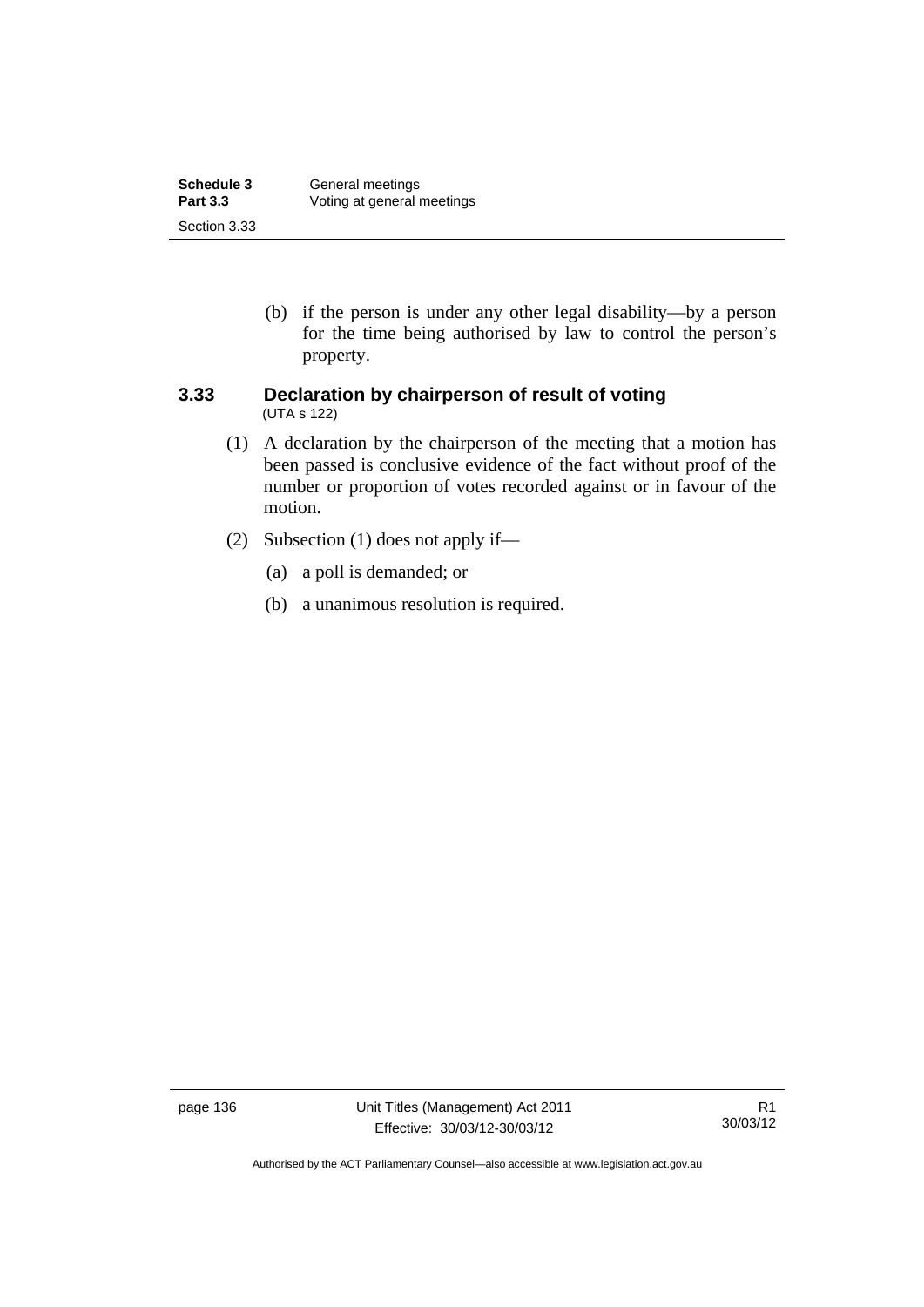# **Schedule 4 Default rules**

(see s 106)

| Note 1 | The owners corporation may amend the default rules under s 108. |
|--------|-----------------------------------------------------------------|
|--------|-----------------------------------------------------------------|

- *Note 2* If a corporation was established before the commencement of the *Unit Titles Act 2001* (*UTA*), pt 16
	- the corporation's articles applying immediately before the commencement of the UTA continue to apply (see s 160 (2)); and
	- the default rules under this Act may be adopted (in part or in full) by special resolution at a general meeting (see s 108 (1) and s 160 (2)).
- *Note 3* If an owners corporation was established under the UTA
	- the owners corporation's articles applying immediately before the commencement of this Act, pt 6 are taken to be rules under this Act (see s 161 (2)); and
	- the corporation may amend the rules under this Act (see s 108 (1) and s 161 (2)).

However, an existing article of the owners corporation has no effect if the article is inconsistent with this Act or another territory law or does any of the things mentioned in this Act, s 108 (3) (b) to (d).

### **1 Definitions—default rules**

(1) In these rules:

*executive committee representative* means a person authorised in writing by the executive committee under rule 10 (4).

*owner, occupier or user*, of a unit, includes an invitee or licensee of an owner, occupier or user of a unit.

 (2) A word or expression in the Act has the same meaning in these rules.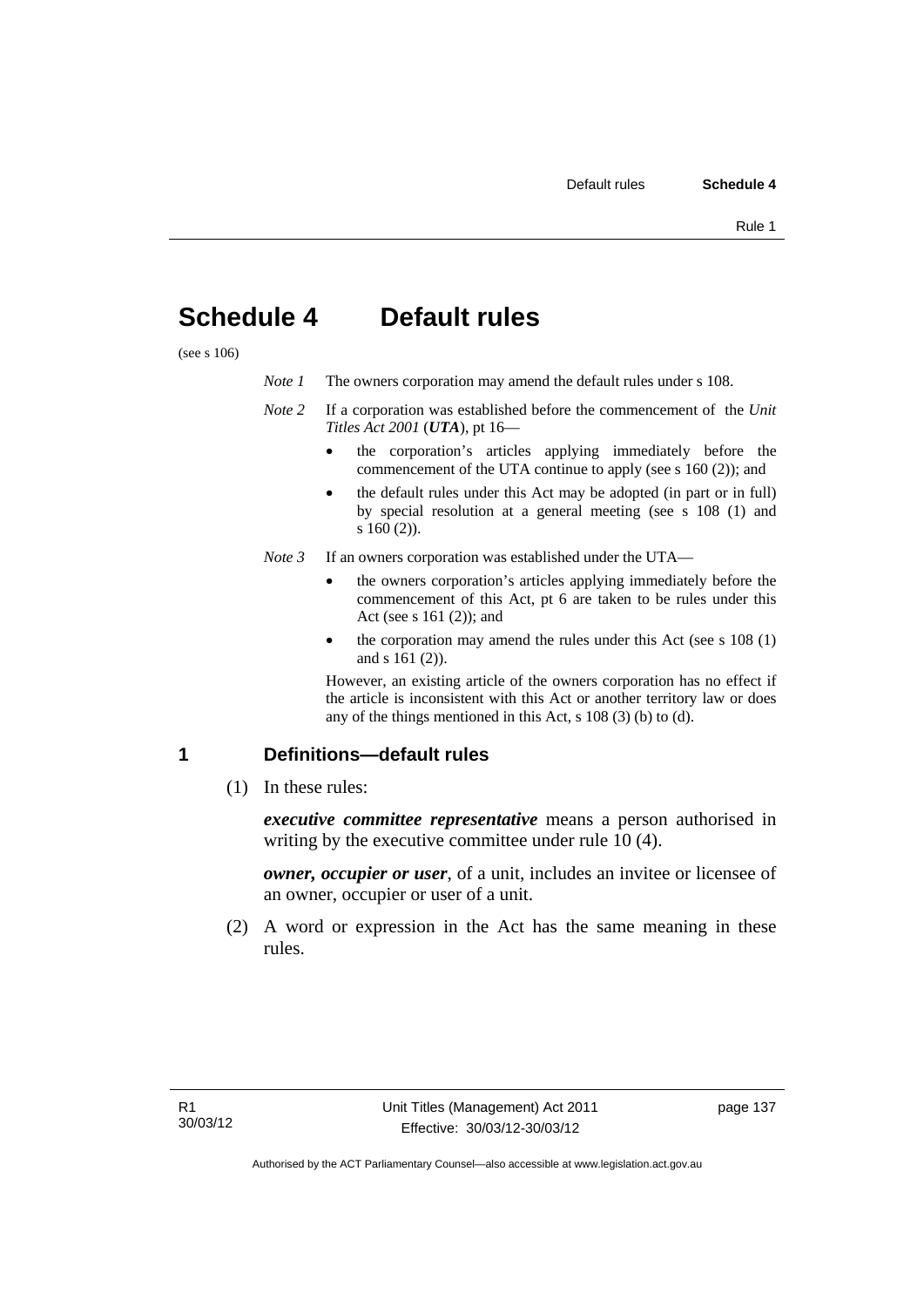### **Schedule 4** Default rules

Rule 2

# **2 Payment of rates and taxes by unit owners**

A unit owner must pay all rates, taxes and any other amount payable for the unit.

# **3 Repairs and maintenance**

- (1) A unit owner must ensure that the unit is in a state of good repair.
- (2) A unit owner must carry out any work in relation to the unit, and do anything else in relation to the unit, that is required by a territory law.

# **4 Erections and alterations**

- (1) A unit owner may erect or alter any structure in or on the unit or the common property only—
	- (a) in accordance with the express permission of the owners corporation by unopposed resolution; and
	- (b) in accordance with the requirements of any applicable territory law (for example, a law requiring development approval to be obtained for the erection or alteration).
		- *Note* An example is part of the Act, is not exhaustive and may extend, but does not limit, the meaning of the provision in which it appears (see Legislation Act, s 126 and s 132).
- (2) Permission may be given subject to conditions stated in the resolution.

# **5 Use of common property**

A unit owner must not use the common property, or permit it to be used, to interfere unreasonably with the use and enjoyment of the common property by an owner, occupier or user of another unit.

Authorised by the ACT Parliamentary Counsel—also accessible at www.legislation.act.gov.au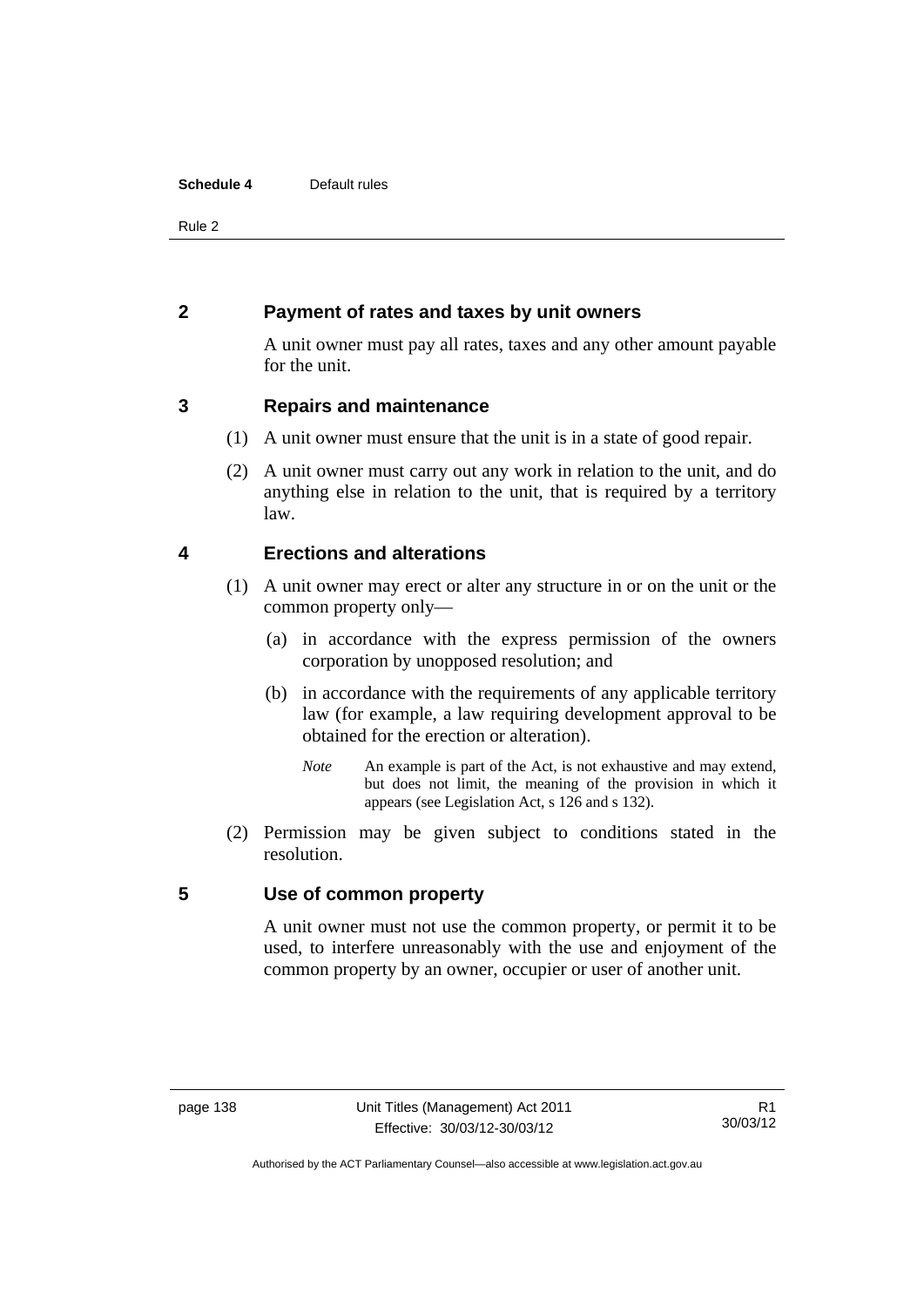# **6 Hazardous use of unit**

A unit owner must not use the unit, or permit it to be used, so as to cause a hazard to an owner, occupier or user of another unit.

# **7 Use of unit—nuisance or annoyance**

- (1) A unit owner must not use the unit, or permit it to be used, in a way that causes a nuisance or substantial annoyance to an owner, occupier or user of another unit.
- (2) This rule does not apply to a use of a unit if the executive committee has given an owner, occupier or user of the unit written permission for that use.
- (3) Permission may be given subject to stated conditions.
- (4) Permission may be withdrawn by special resolution of the owners corporation.

# **8 Noise**

- (1) A unit owner must not make, or permit to be made, such a noise within the unit as might (in the circumstances) be reasonably likely to cause substantial annoyance to an owner, occupier or user of another unit.
- (2) This rule does not apply to the making of a noise if the executive committee has given the person responsible for making the noise written permission to do so.
- (3) Permission may be given subject to stated conditions.
- (4) Permission may be withdrawn by special resolution of the owners corporation.

# **9 Illegal use of unit**

A unit owner must not use the unit, or permit it to be used, to contravene a law in force in the ACT.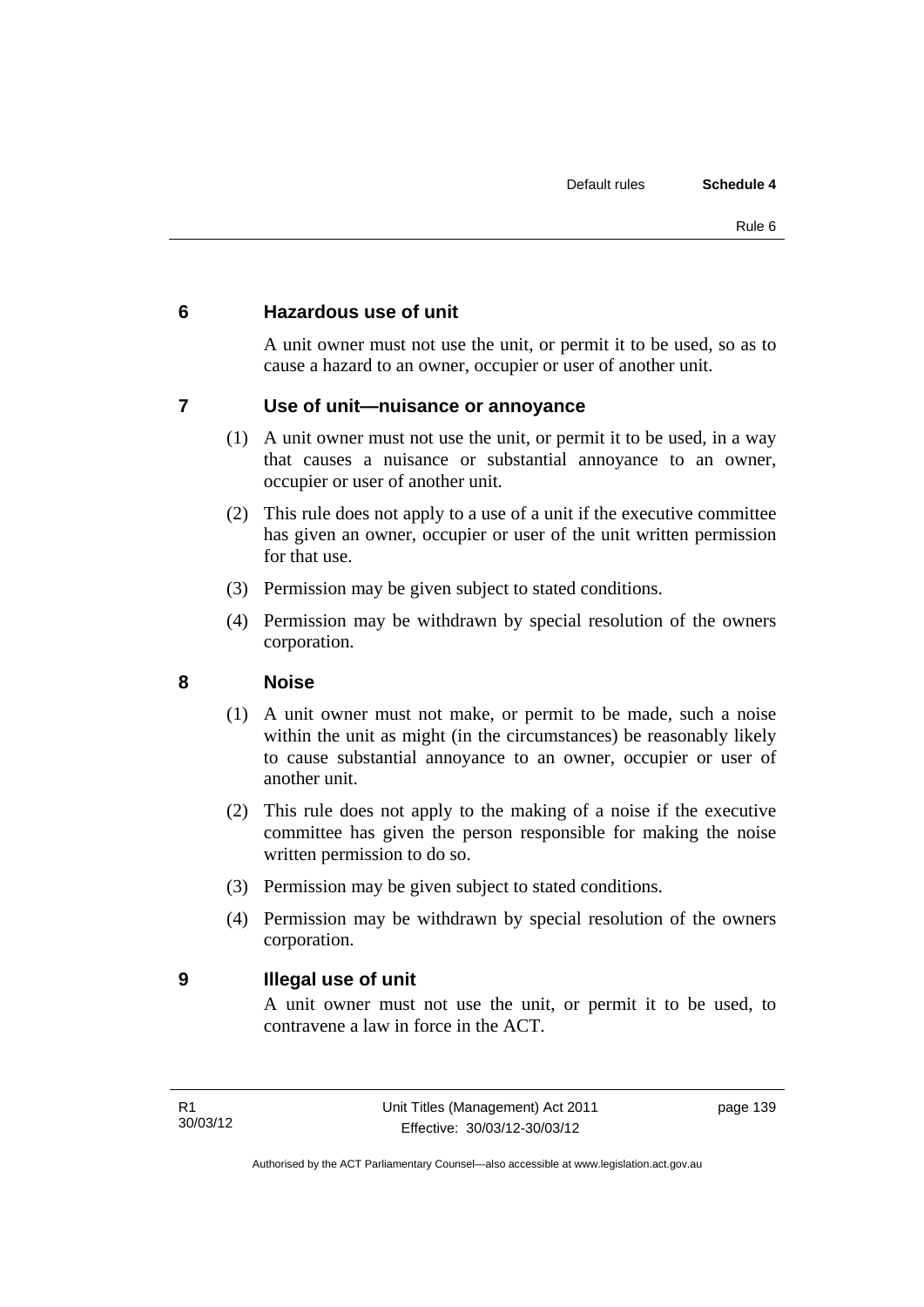### **Schedule 4** Default rules

Rule 10

### **10 What may an executive committee representative do?**

- (1) An executive committee representative may do any of the following in relation to a unit at all reasonable times:
	- (a) if the committee has reasonable grounds for suspecting that there is a breach of the Act or these rules in relation to a unit inspect the unit to investigate the breach;
	- (b) carry out any maintenance required under the Act or these rules;
	- (c) do anything else the owners corporation is required to do under the Act or these rules.
- (2) An executive committee representative may enter a unit and remain in the unit for as long as is necessary to do something mentioned in subrule (1).
- (3) An executive committee representative is not authorised to do anything in relation to a unit mentioned in subrule (1) unless—
	- (a) the executive committee or the representative has given the owner, occupier or user of the unit reasonable notice of his or her intention to do the thing; or
	- (b) in an emergency, it is essential that it be done without notice.
- (4) The executive committee may give a written authority to a person to represent the corporation under this rule.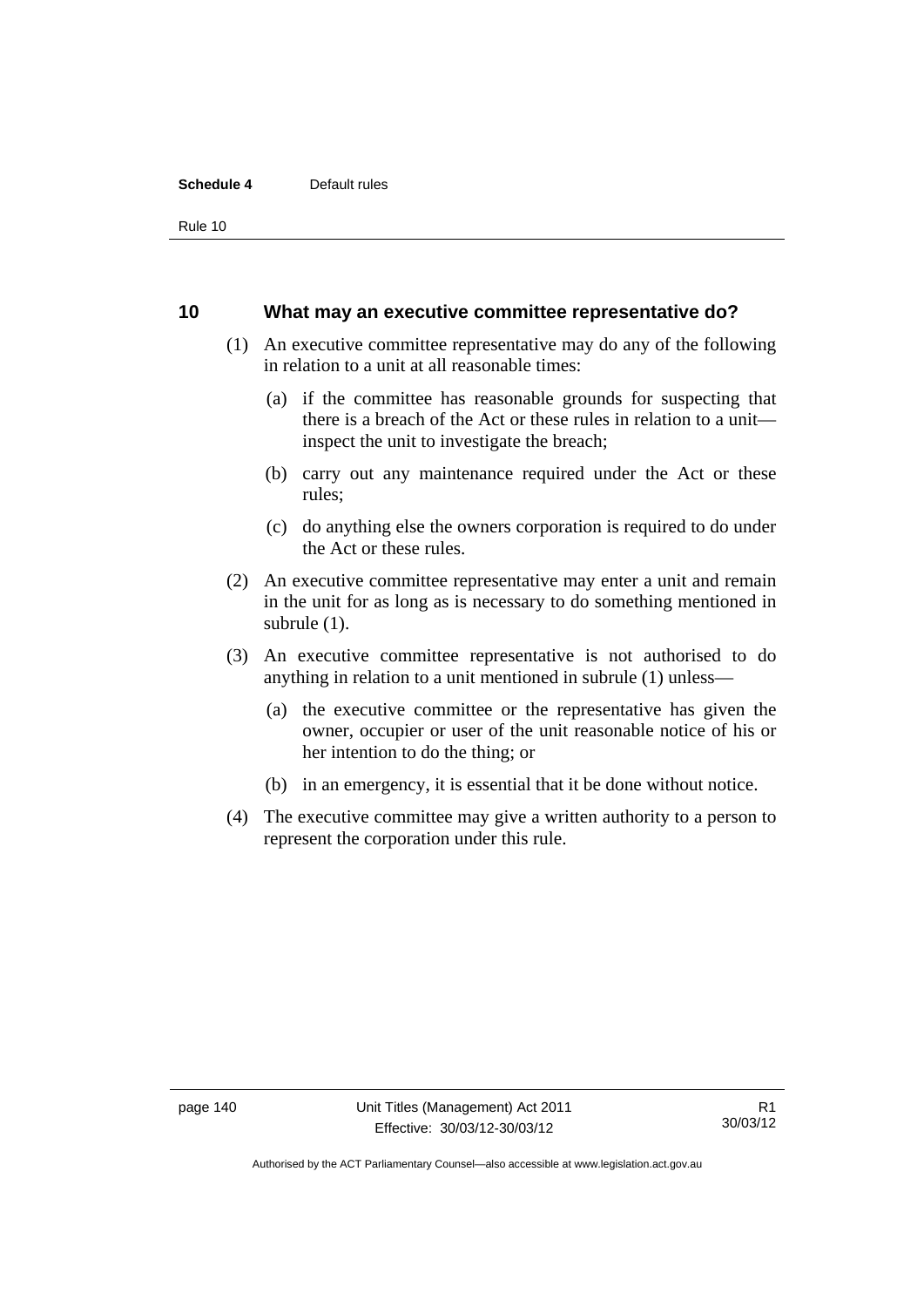# **11 Seal of owners corporation**

For the attaching of the seal of the owners corporation to a document to be effective—

- (a) the seal must be attached by decision of the executive committee; and
	- *Note* Executive committee decisions must be made by majority vote, or by unanimous vote if there are only 2 members of the committee (see sch 2, s 2.10).
- (b) the seal must be attached in the presence of 2 executive members; and
- (c) the executive members witnessing the attaching of the seal must sign the document as witnesses.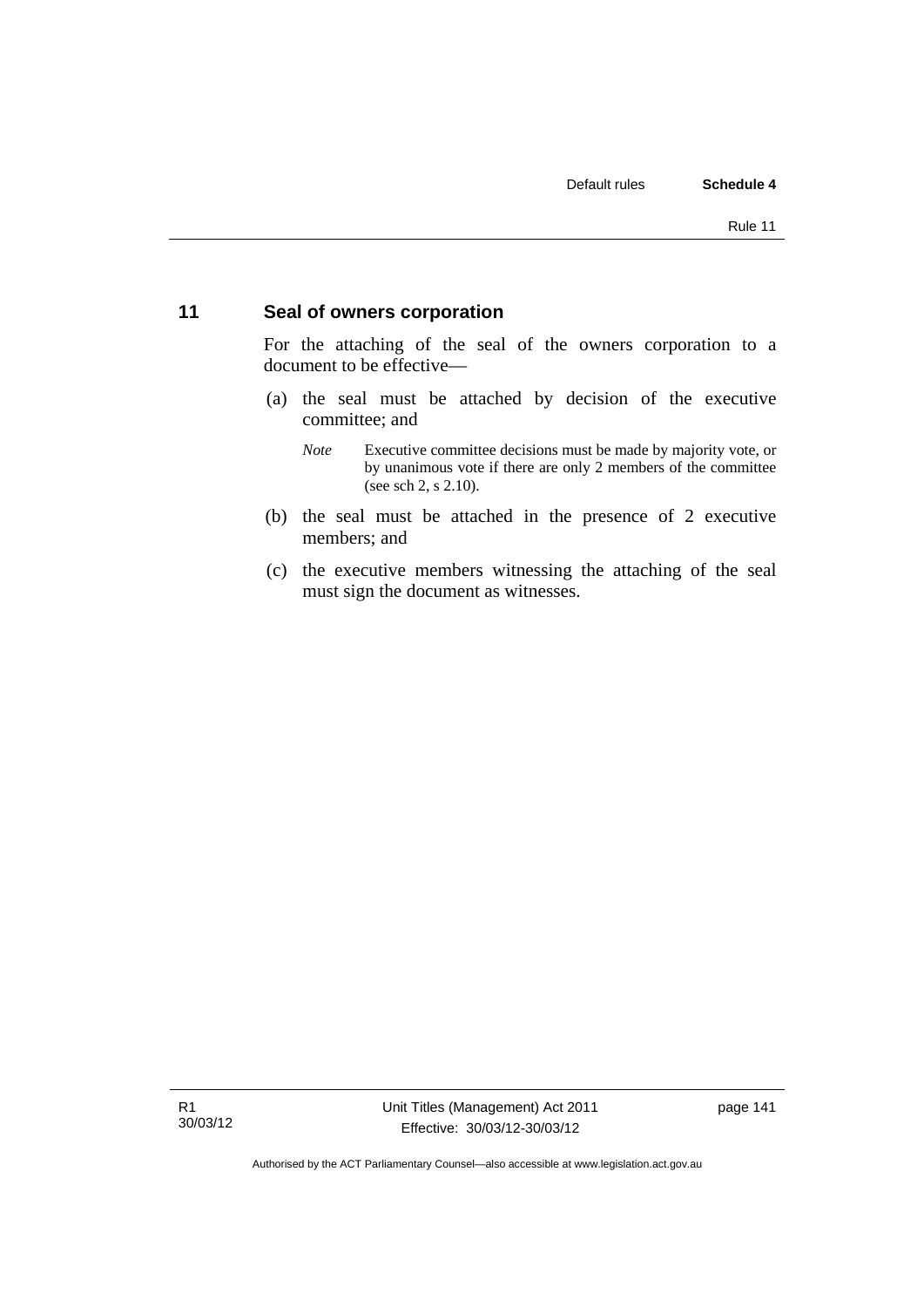**Dictionary** 

# **Dictionary**

(see s 3)

- *Note 1* The Legislation Act contains definitions and other provisions relevant to this Act.
- *Note 2* For example, the Legislation Act, dict, pt 1, defines the following terms:
	- ACAT
	- appoint
	- bankrupt or personally insolvent
	- contravene
	- director-general
	- exercise
	- function
	- individual
	- planning and land authority.

*address for correspondence*, of a company, means the address of the company's office, as registered under the law under which the company is incorporated (if provided by the law).

*administration order*—see section 136 (Who may apply for an administration order?).

*administrative fund*, for division 5.2 (Administrative, special purpose and sinking funds)—see section 73.

*administrator*, of an owners corporation, means a person who is appointed as the administrator of the corporation under part 10 (Administrators).

*appoint* includes engage.

### *building*—

- (a) for this Act generally—see the *Unit Titles Act 2001*, dictionary; and
- (b) for division 5.4 (Insurance)—see section 99.

R1 30/03/12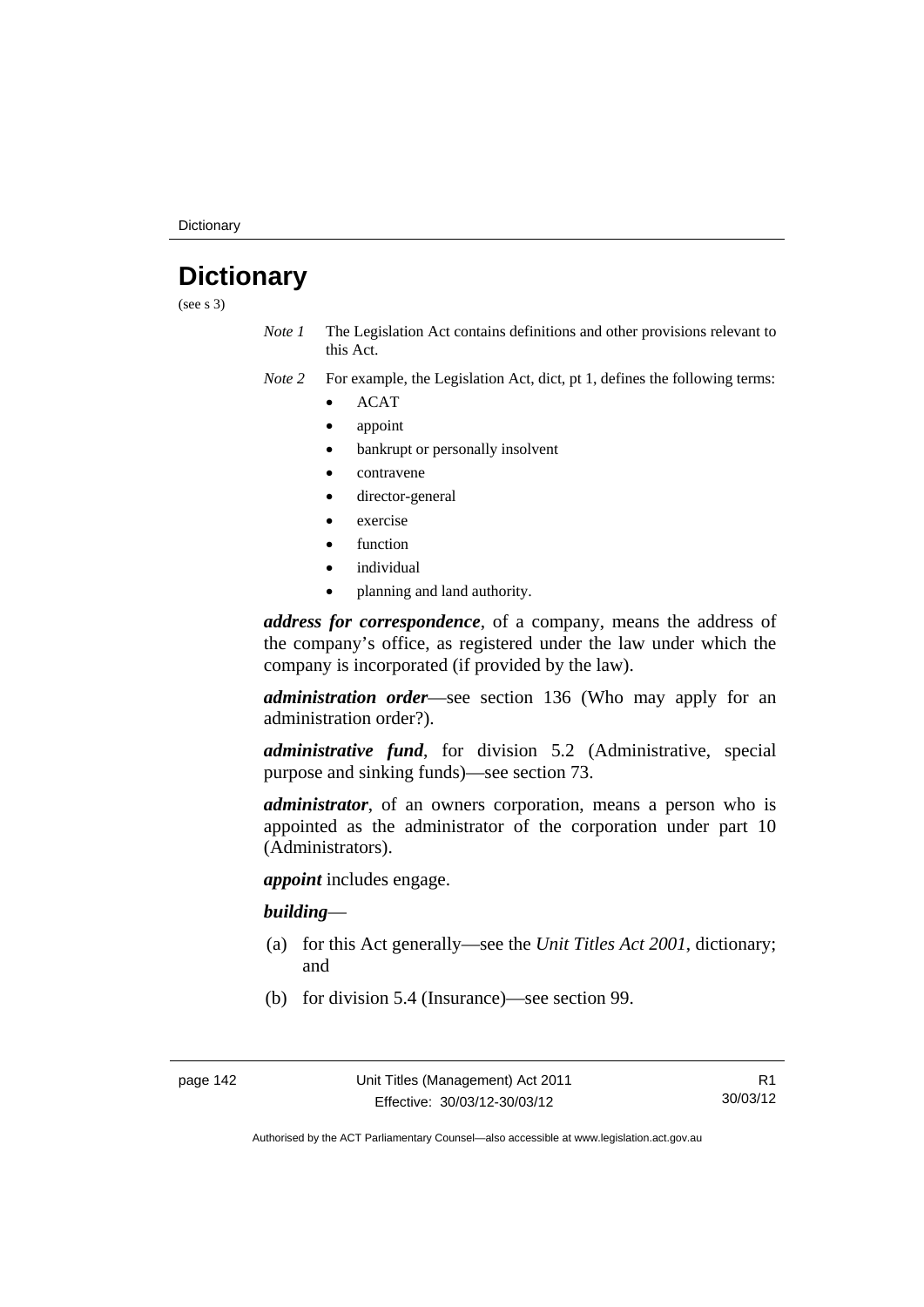*building and development provision*, in relation to a lease—see the *Planning and Development Act 2007*, section 234.

*class A unit*—see the *Unit Titles Act 2001*, section 10.

*class B unit*—see the *Unit Titles Act 2001*, section 11.

*common property*—see the *Unit Titles Act 2001*, section 13.

*communications officer*, for an owners corporation, means the owners corporation communications officer appointed by the owners corporation under section 66.

*company* means—

- (a) a company registered under the Corporations Act; and
- (b) includes a body corporate.

*corporate register*—see section 113.

*court* includes the ACAT.

*default rules*—see section 106.

*developer*—see the *Unit Titles Act 2001*, section 17.

*developer control period*, for a units plan, means the period that—

- (a) starts on the day the owners corporation for the units plan is established; and
- (b) ends on the day people other than the developer hold  $\frac{1}{3}$  or more of the unit entitlements for the units plan.

*development*, of a unit or common property—see the *Unit Titles Act 2001*, dictionary.

*eligible person*, for a unit or common property in relation to which access to information is required, means—

 (a) the owner, or another person with an interest in the unit, or in an easement over the common property; or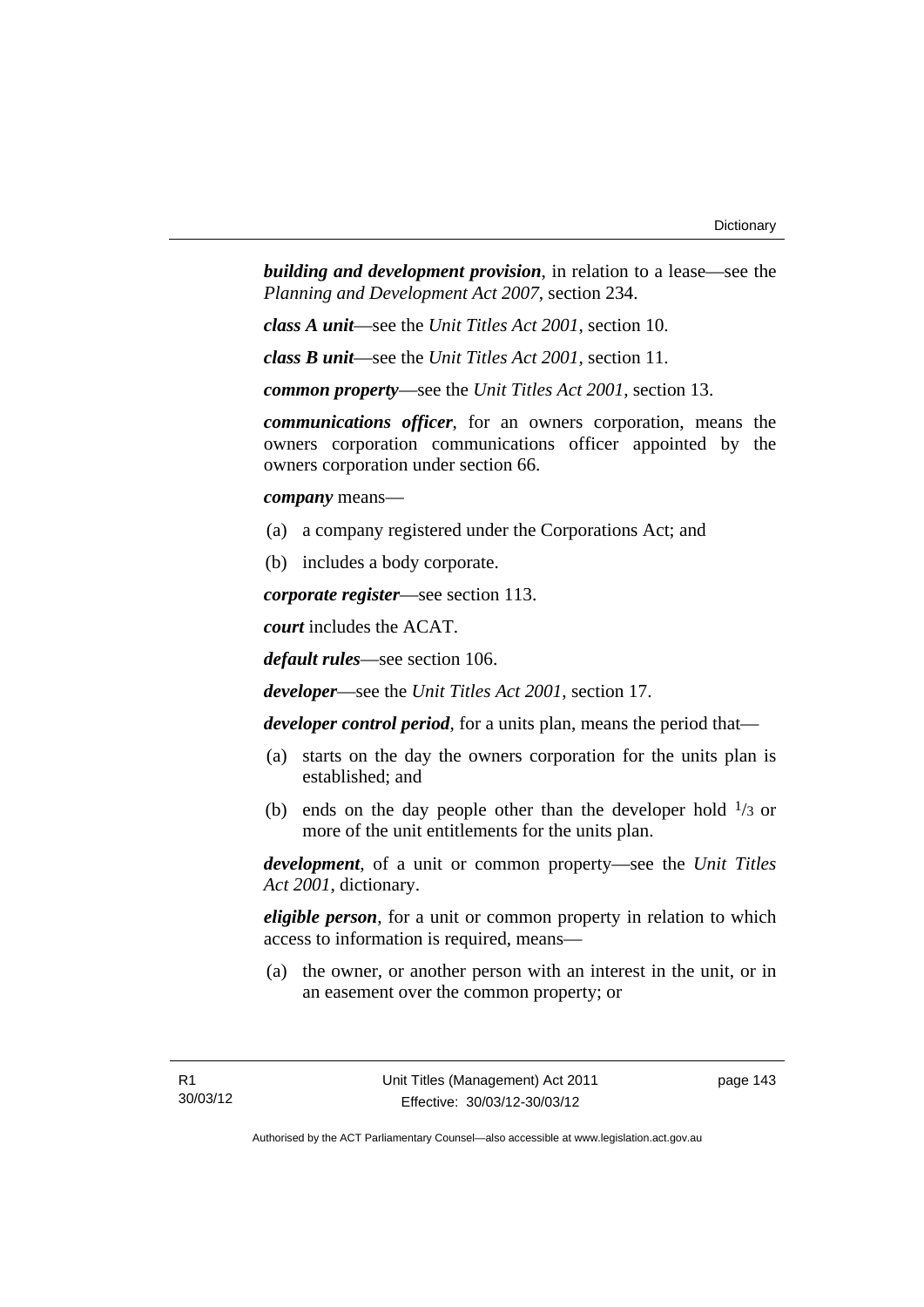- (b) for a unit that is owned, or part-owned, by a company—the representative of the company; or
- (c) anyone authorised in writing by a person mentioned in paragraph (a) or (b); or
- (d) if access to the information is necessary or desirable for the administration of this Act—the planning and land authority.

*entitled to vote*, in relation to a motion at a general meeting of an owners corporation, means a person who is entitled to vote on the motion under schedule 3, section 3.20.

*executive committee*, of an owners corporation, means the executive committee of the corporation established under section 34.

*executive committee representative*, for schedule 4 (Default rules)—see schedule 4, rule 1 (1).

*executive member* means a member of an executive committee.

*expected sinking fund expenditure*, for division 5.2 (Administrative, special purpose and sinking funds)—see section 83.

*financed service contract*, for part 9 (Protection of financiers for service contracts)—see section 130.

*financial year*, for an owners corporation, means—

- (a) a period of 12 months beginning on 1 July; or
- (b) any other period of 12 months decided by the owners corporation.

*financier*, for part 9 (Protection of financiers for service contracts)—see section 131.

*full name*, of a company, means the full name of the company together with the full name of its secretary or public officer (or an equivalent office-holder).

R1 30/03/12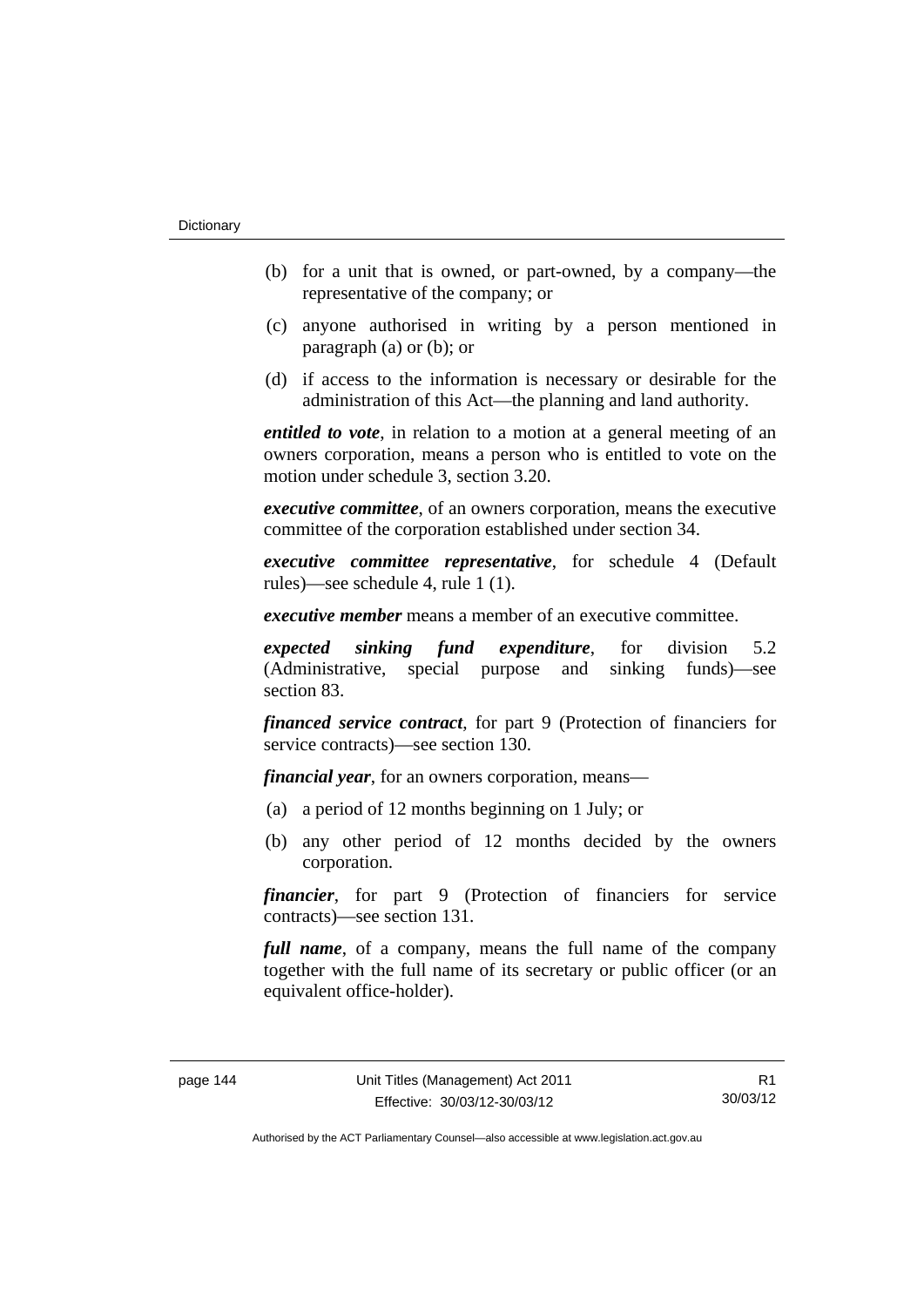*general fund*, of an owners corporation, for division 5.2 (Administrative, special purpose and sinking funds)—see section 72.

*general fund budget*, for division 5.2 (Administrative, special purpose and sinking funds)—see section 75 (1).

*general fund contribution*—see section 78 (1).

*install* includes build, place, connect or erect.

*interest*—see the *Unit Titles Act 2001*, dictionary.

*interested party*, for an administration order—see section 136 (Who may apply for an administration order?).

*land* means—

- (a) for this Act generally—the land subdivided by the units plan; and
- (b) for division 5.4 (Insurance)—see section 99.

*lease*, of a unit or common property—see the *Unit Titles Act 2001*, dictionary.

*lessee—*see the *Unit Titles Act 2001*, dictionary.

*maintenance*, of a building, a facility for a utility service or a utility conduit, means maintenance in good repair and working order, and includes—

- (a) repair; and
- (b) replacement; and
- (c) renewal; and
- (d) restoration.

*management contract*, for division 4.2 (Managers)—see section 49. *management services*, for division 4.2 (Managers)—see section 49. *manager*—see section 49.

page 145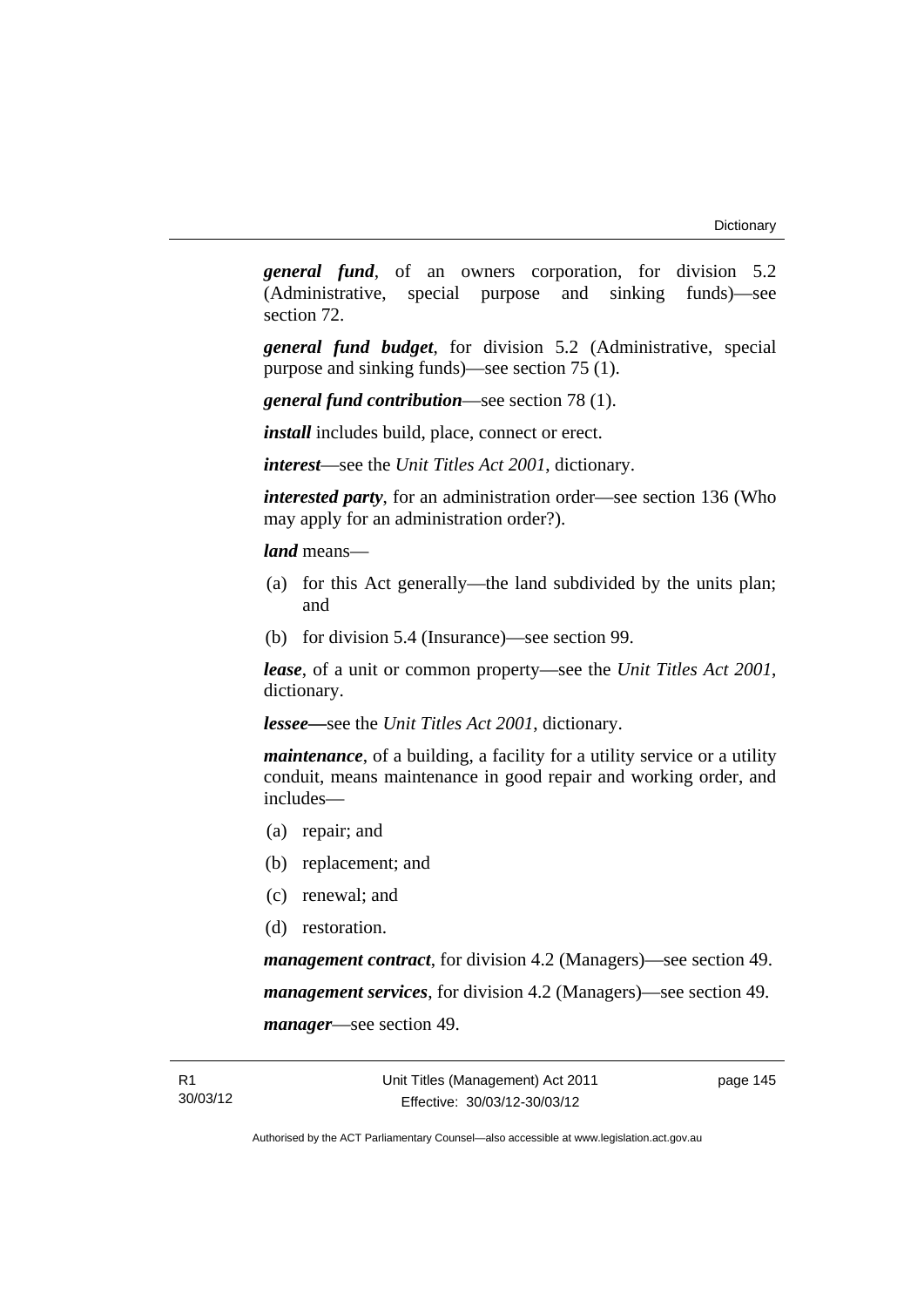*member*, of an owners corporation, are the members under section 10.

*mortgage* means a registered mortgage, or a registered encumbrance, within the meaning of the *Land Titles Act 1925*.

*mortgagee* means—

- (a) for a unit—the registered proprietor of a mortgage of the lease of the unit; or
- (b) in any other case—the registered proprietor of a mortgage.

*mortgagee voting notice*—see schedule 3, section 3.23 (Voting by mortgagees).

*mortgage insurance policy*—see section 142.

*ordinary resolution* means a resolution of a general meeting passed as required by schedule 3, section 3.15.

*owner* means—

- (a) for a unit—the registered proprietor of the lease of the unit and includes a part-owner; or
	- *Note* The term *unit owner* is also defined in the dictionary with the same meaning.
- (b) for common property—the owners corporation.

*owner, occupier or user*, of a unit, for schedule 4 (Default rules) see schedule 4, rule 1 (1).

*owners corporation*, for a units plan, means a corporation established under section 8.

*part-owner*, of a unit, means a person registered as a joint tenant or tenant in common in relation to the unit.

*Note* Joint proprietors of a unit must be registered as either joint tenants or tenants in common (see *Land Titles Act 192*5, s 54).

R1 30/03/12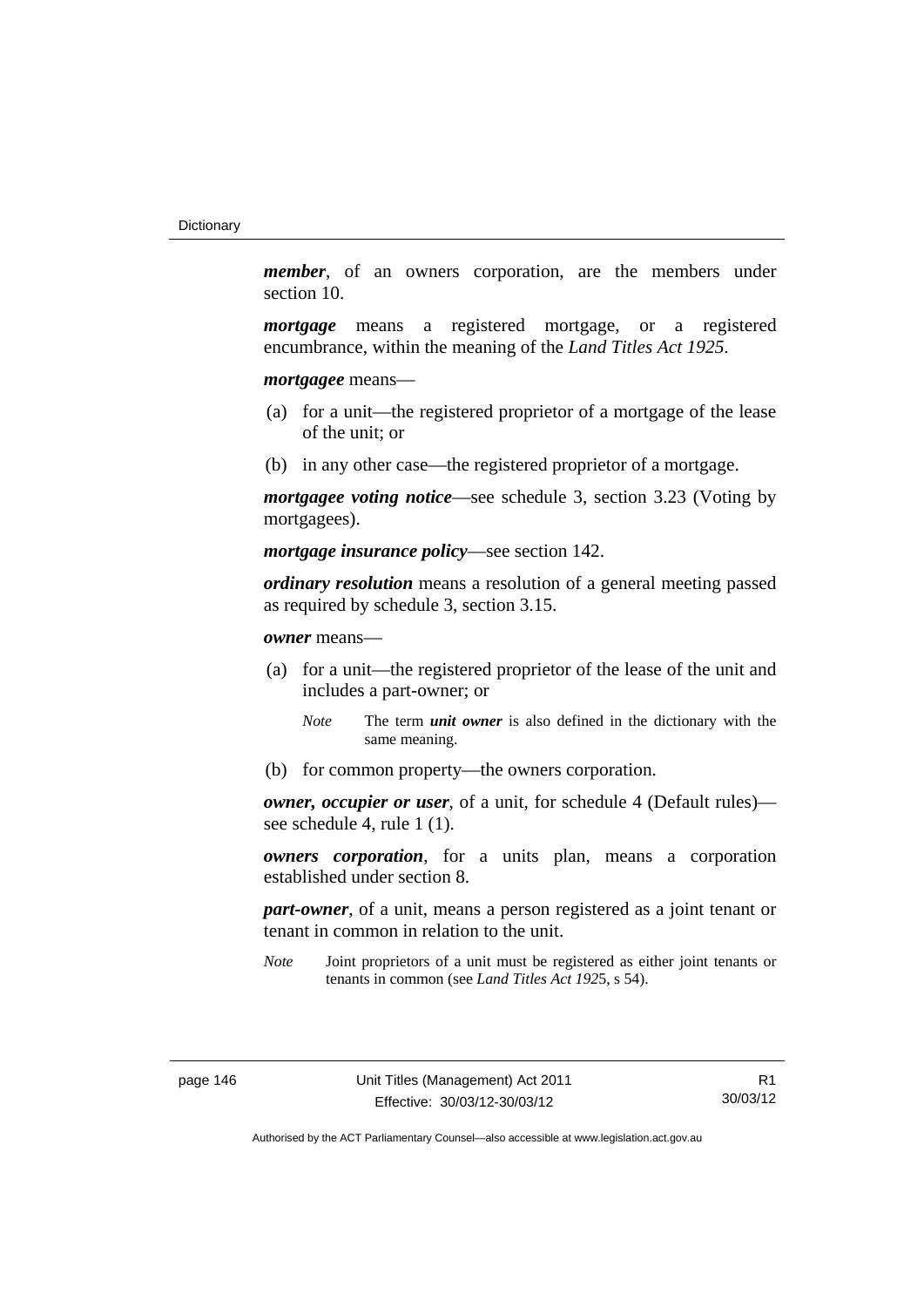*proportional share*, of a contribution payable for a unit, is the proportion of the total contributions payable for all units worked out as follows:

total unit entitlement total contributions  $\times$  unit entitlement of the unit or group of units

*proprietor*, of an interest in land—see the *Unit Titles Act 2001*, dictionary.

*reduced quorum*—see schedule 3, section 3.9 (Quorum at a general meeting—owners corporations with 3 or more members).

*reduced quorum decision*—see schedule 3, section 3.10 (Notice of reduced quorum decisions and adjournments).

*registered—*see the *Unit Titles Act 2001*, dictionary.

### *representative*—

- (a) for the part-owners of a unit—see section 11 (Part-owners of units—authorisation of representatives); or
- (b) for a company that is the owner or a part-owner of a unit—see section 13 (Company-owned units—authorisation of representatives); or
- (c) for a mortgagee that has given a mortgagee voting notice to an owners corporation—see schedule 3, section 3.23 (Voting by mortgagees).

*rule*, for an owner corporation, means a rule of the corporation under section 106.

*rule infringement notice*—see section 109 (2).

*secretary*, for an owners corporation, means the secretary of the corporation elected under section 40.

*service contract*—see section 59.

*service contractor*—see section 59.

page 147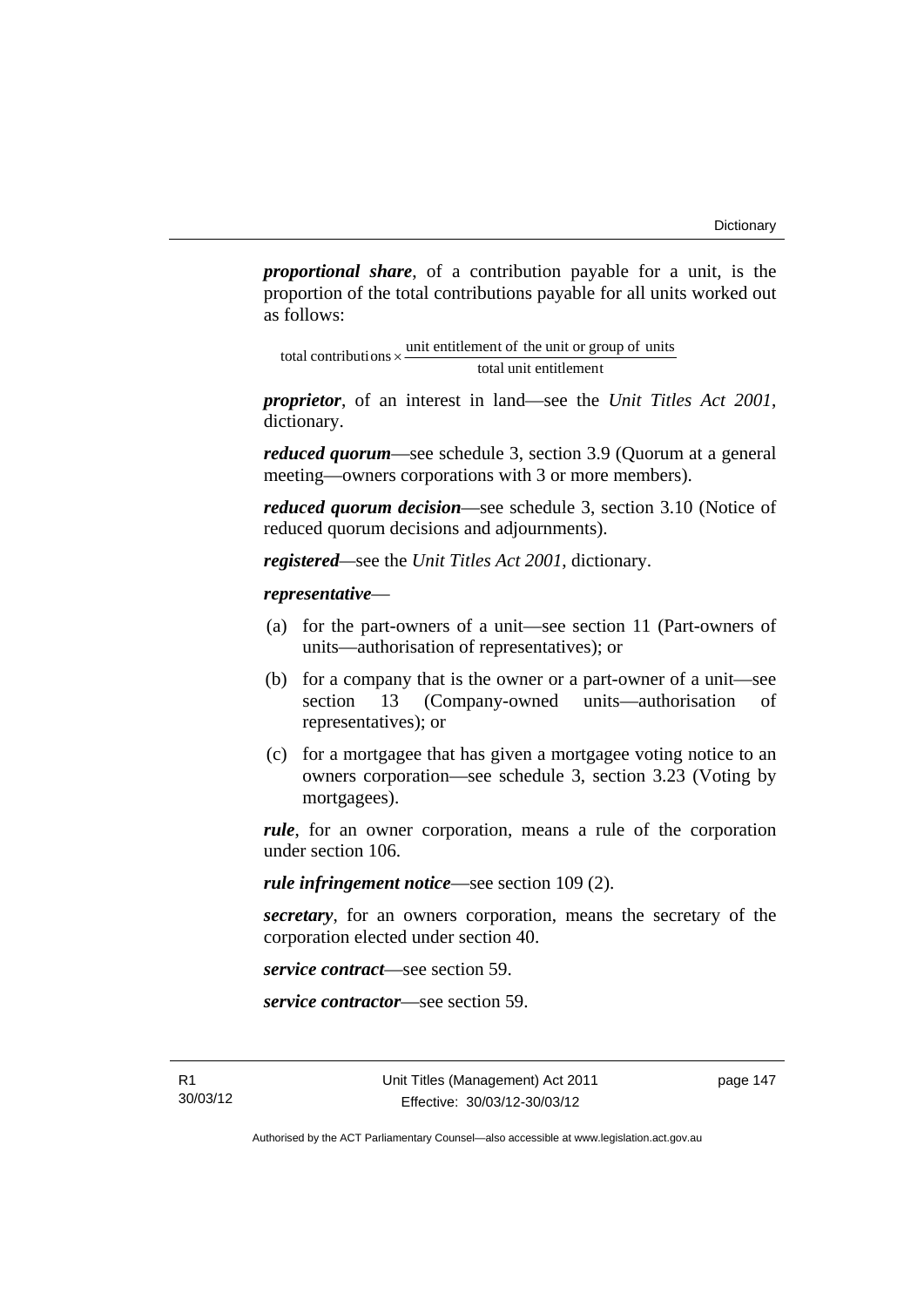*service contractor services*, for division 4.3 (Service contractors) see section 59.

*sinking fund*, for division 5.2 (Administrative, special purpose and sinking funds)—see section 81 (2).

*sinking fund contribution*—see section 89 (1).

*sinking fund plan*, for division 5.2 (Administrative, special purpose and sinking funds)—see section 82 (2).

*special purpose fund*, for division 5.2 (Administrative, special purpose and sinking funds)—see section 74 (1).

*special resolution* means a resolution of a general meeting passed as required by schedule 3, section 3.16.

*staged development*—see the *Unit Titles Act 2001*, section 17 (3) (Unit title applications—general requirements).

*standard quorum*—see schedule 3, section 3.9 (Quorum at a general meeting—owners corporations with 3 or more members).

*sustainability infrastructure*, installed in relation to a units plan—

- (a) means infrastructure and equipment that—
	- (i) improves the environmental sustainability of the units; or
	- (ii) reduces the environmental impact of the owners corporation and the unit owners; and
- (b) includes related utility service connections and equipment.

#### **Examples—par (a)**

solar panels, clothes lines, rainwater tanks

*Note* An example is part of the Act, is not exhaustive and may extend, but does not limit, the meaning of the provision in which it appears (see Legislation Act, s 126 and s 132).

*total general fund contribution*, for division 5.2 (Administrative, special purpose and sinking funds)—see section 75 (2) (a).

R1 30/03/12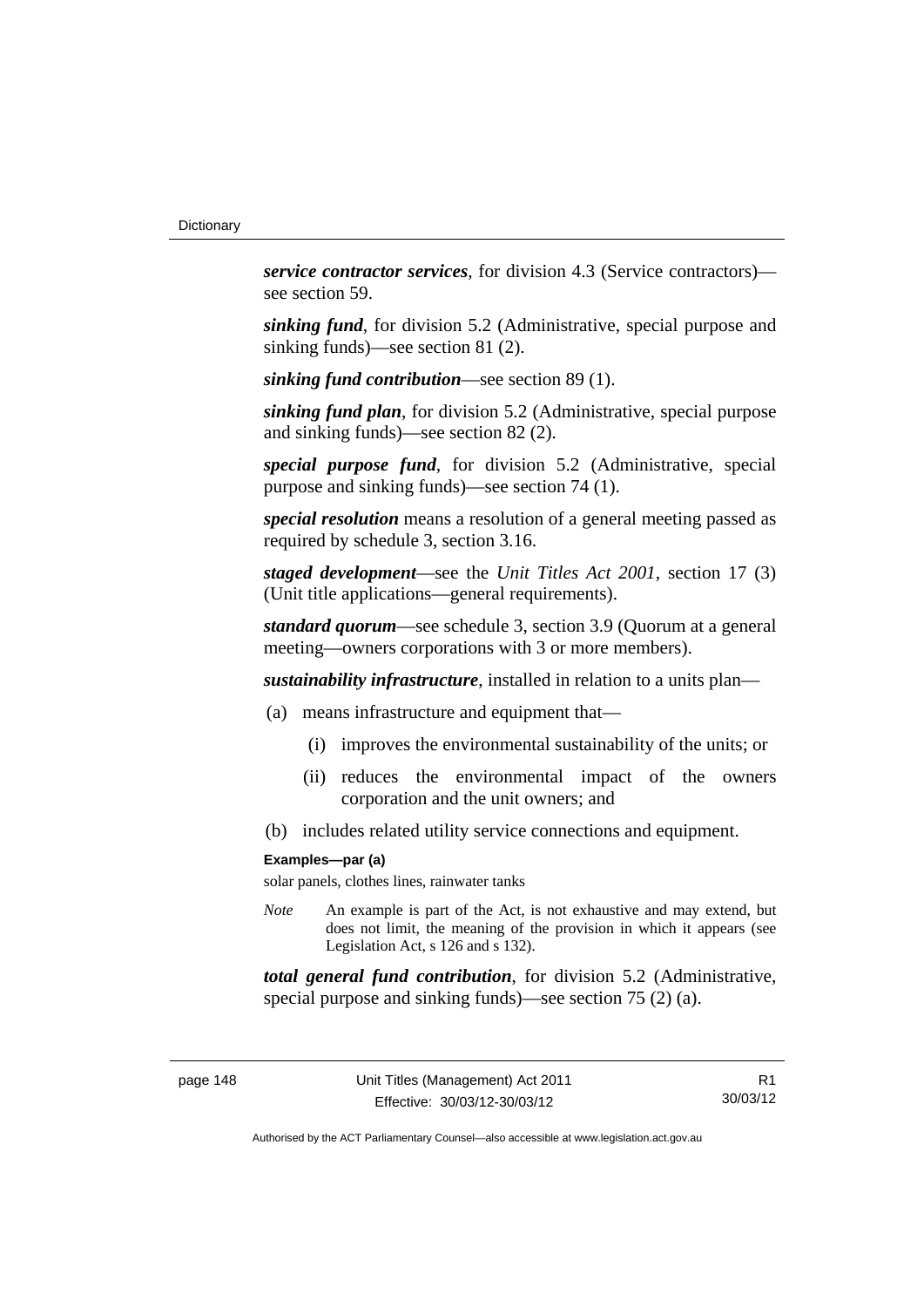*total sinking fund amount*, for division 5.2 (Administrative, special purpose and sinking funds)—see section 72.

*treasurer*, for an owners corporation, means the treasurer of the corporation elected under section 40.

*unanimous resolution* means a resolution of a general meeting passed as required by schedule 3, section 3.18.

*unit*—see the *Unit Titles Act 2001*, section 9.

*unit entitlement*—see the *Unit Titles Act 2001*, section 8.

*unit owner* means the registered proprietor of the lease of the unit and includes a part-owner.

*Note* The term *owner* is also defined in the dictionary with the same meaning.

*units plan*—see the *Unit Titles Act 2001*, dictionary.

*unit subsidiary*—see the *Unit Titles Act 2001*, section 12.

*unit title certificate*—see section 119.

*unopposed resolution* means a resolution of a general meeting passed as required by schedule 3, section 3.17.

*utility conduit*—see the *Unit Titles Act 2001*, dictionary.

*utility infrastructure* means infrastructure and equipment necessary for, or related to, the provision of utility services.

*utility services*—see the *Unit Titles Act 2001*, dictionary.

*voting value*—see schedule 3, section 3.28 (2) (Value of votes).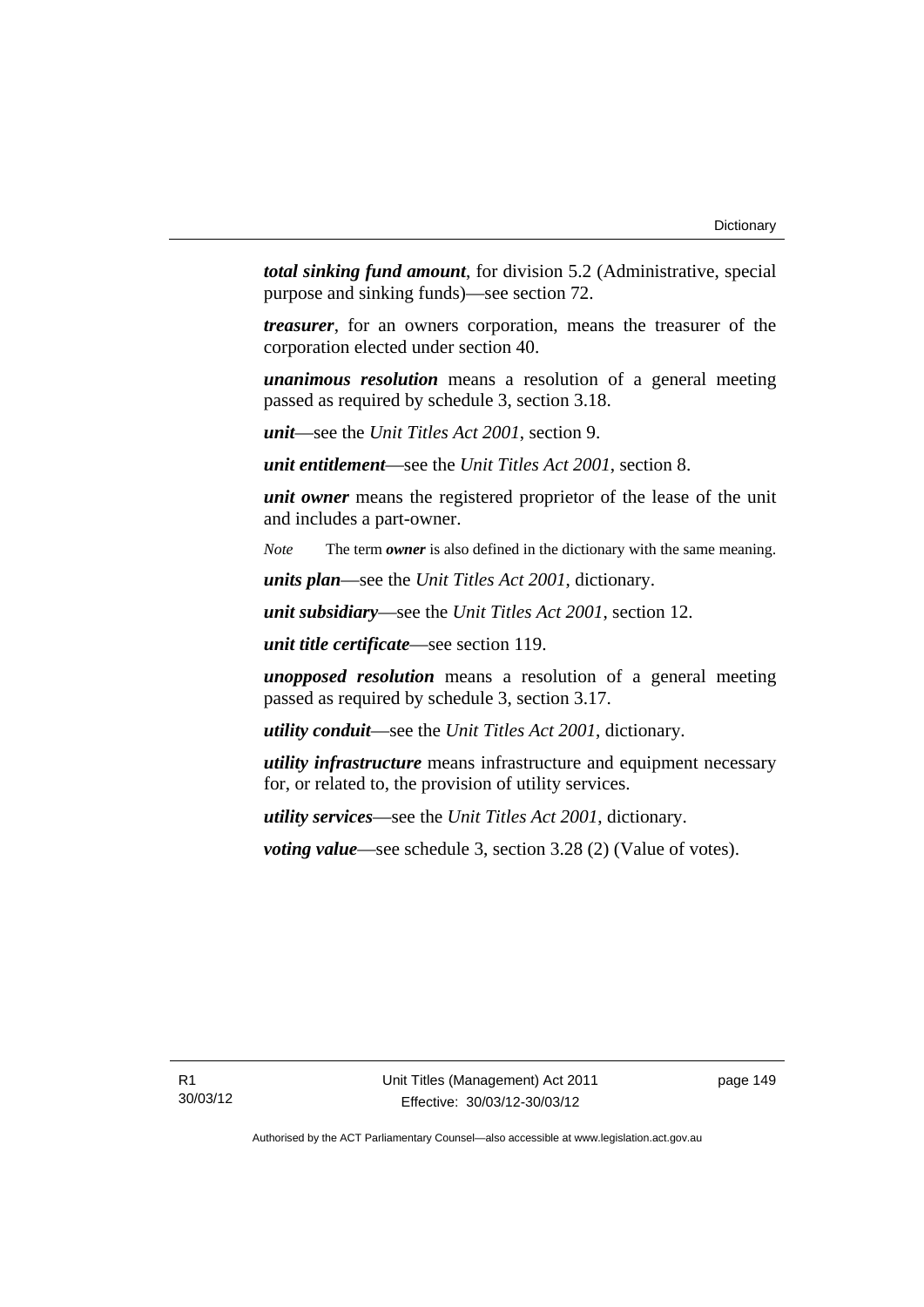1 About the endnotes

# **Endnotes**

# **1 About the endnotes**

Amending and modifying laws are annotated in the legislation history and the amendment history. Current modifications are not included in the republished law but are set out in the endnotes.

Not all editorial amendments made under the *Legislation Act 2001*, part 11.3 are annotated in the amendment history. Full details of any amendments can be obtained from the Parliamentary Counsel's Office.

Uncommenced amending laws are not included in the republished law. The details of these laws are underlined in the legislation history. Uncommenced expiries are underlined in the legislation history and amendment history.

If all the provisions of the law have been renumbered, a table of renumbered provisions gives details of previous and current numbering.

The endnotes also include a table of earlier republications.

## **2 Abbreviation key**

page 150 Unit Titles (Management) Act 2011 Effective: 30/03/12-30/03/12

R1 30/03/12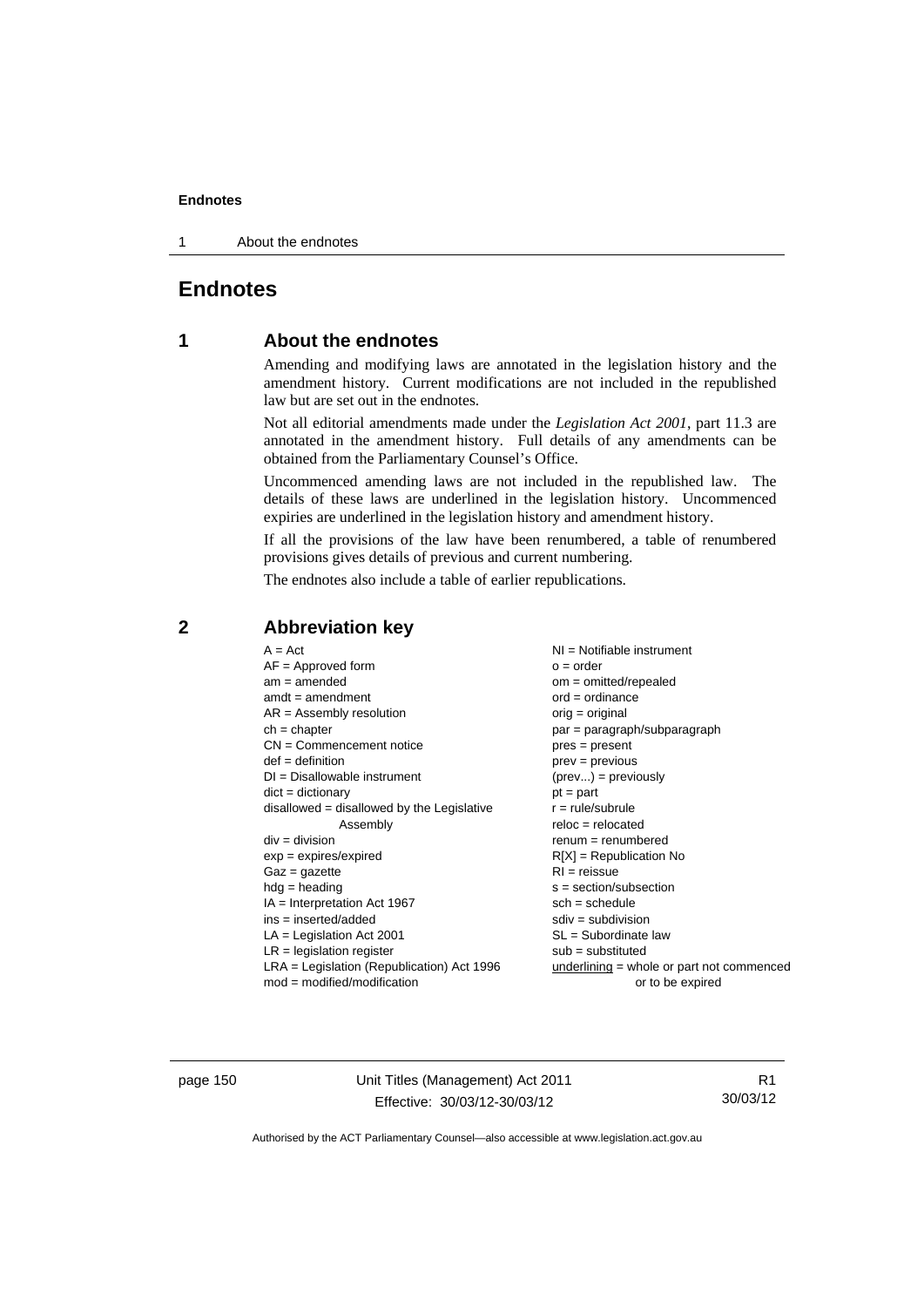### **3 Legislation history**

# **Unit Titles (Management) Act 2011 A2011-41**  notified LR 3 November 2011 s 1, s 2 commenced 3 November 2011 (LA s 75 (1)) remainder commenced 30 March 2012 (s 2 and CN2012-6) **4 Amendment history Commencement**  s 2 om LA s 89 (4) **Notes**  s 4 (2), (3) exp 30 March 2013 (s 4 (3)) **Owners corporation—establishment**  s 8 hdg bracketed note exp 30 March 2013 (s 4 (3)) **Owners corporation—legal status**  s 9 hdg bracketed note exp 30 March 2013 (s 4 (3)) **Members of owners corporation**  s 10 hdg bracketed note exp 30 March 2013 (s 4 (3)) **Part-owners of units—authorisation of representatives**  s 11 hdg bracketed note exp 30 March 2013 (s 4 (3)) **Part-owners of units—functions of representatives**  s 12 hdg bracketed note exp 30 March 2013 (s 4 (3)) **Company-owned units—authorisation of representatives**  s 13 hdg bracketed note exp 30 March 2013 (s 4 (3)) **Company-owned units—functions of representatives**  s 14 hdg bracketed note exp 30 March 2013 (s 4 (3)) **Evidence of representative status**  s 15 hdg bracketed note exp 30 March 2013 (s 4 (3)) **Owners corporation—functions**  s 16 hdg bracketed note exp 30 March 2013 (s 4 (3)) **Exemptions for units plans with 4 or fewer units**  s 18 hdg bracketed note exp 30 March 2013 (s 4 (3)) **Common property**  s 19 hdg bracketed note exp 30 March 2013 (s 4 (3)) **Dealings with common property**  s 20 hdg bracketed note exp 30 March 2013 (s 4 (3))

R1 30/03/12 Unit Titles (Management) Act 2011 Effective: 30/03/12-30/03/12

page 151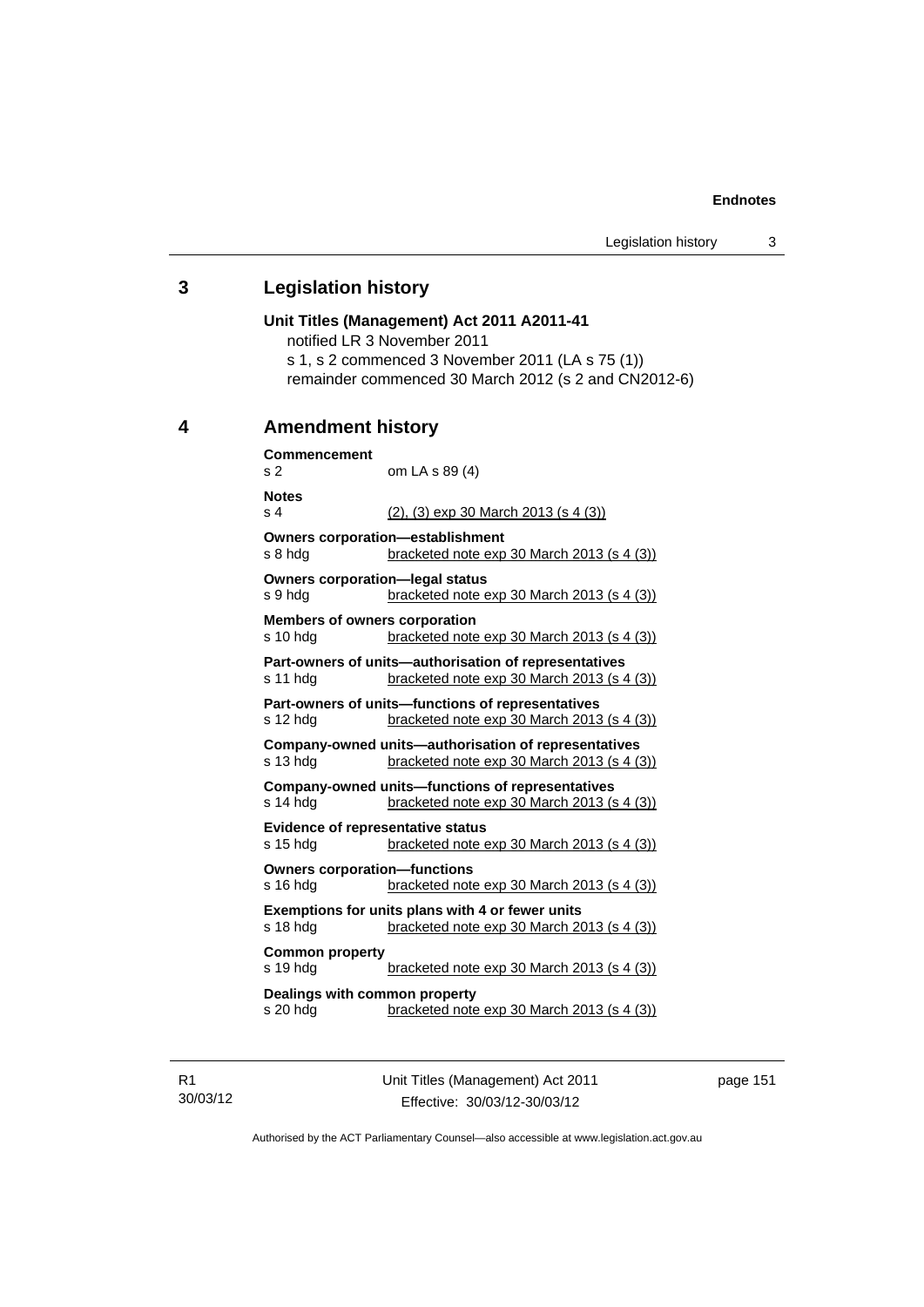| 4 | Amendment history |
|---|-------------------|
|---|-------------------|

| Dealings in property generally<br>s 21 hda                                                               | bracketed note exp 30 March 2013 (s 4 (3))                                                                           |  |  |
|----------------------------------------------------------------------------------------------------------|----------------------------------------------------------------------------------------------------------------------|--|--|
| Special privileges relating to common property<br>bracketed note exp 30 March 2013 (s 4 (3))<br>s 22 hda |                                                                                                                      |  |  |
| <b>Maintenance obligations</b><br>s 24 hdg<br>bracketed note exp 30 March 2013 (s 4 (3))                 |                                                                                                                      |  |  |
| s 25 hdg                                                                                                 | Owners corporation may exempt itself from maintenance obligations<br>bracketed note exp 30 March 2013 (s 4 (3))      |  |  |
| s 26 hdg                                                                                                 | Other qualifications on owners corporation's maintenance obligations<br>bracketed note exp 30 March 2013 (s 4 (3))   |  |  |
| s 27 hdg                                                                                                 | Structural defects-owners corporation may represent members<br>bracketed note exp 30 March 2013 (s 4 (3))            |  |  |
| Owners corporation-entry to units<br>s 28 hdg                                                            | bracketed note exp 30 March 2013 (s 4 (3))                                                                           |  |  |
| s 29 hdg                                                                                                 | Work on behalf of particular unit owners or occupiers<br>bracketed note exp 30 March 2013 (s 4 (3))                  |  |  |
| s 30 hdg                                                                                                 | Recovery of costs-agreements under s 29<br>bracketed note exp 30 March 2013 (s 4 (3))                                |  |  |
| s 31 hdg                                                                                                 | Recovery of expenditure resulting from member or unit occupier's fault<br>bracketed note exp 30 March 2013 (s 4 (3)) |  |  |
| s 32 hdg                                                                                                 | Animals-owners corporation's consent<br>bracketed note exp 30 March 2013 (s 4 (3))                                   |  |  |
| s 33 hdg                                                                                                 | Restriction on owners corporation during developer control period<br>bracketed note exp 30 March 2013 (s 4 (3))      |  |  |
| s 34 hdg                                                                                                 | Executive committee-establishment<br>bracketed note exp 30 March 2013 (s 4 (3))                                      |  |  |
| <b>Executive committee-functions</b><br>s 35 hda                                                         | bracketed note exp 30 March 2013 (s 4 (3))                                                                           |  |  |
| s 38 hdg                                                                                                 | Executive committee-before the first annual general meeting<br>bracketed note exp 30 March 2013 (s 4 (3))            |  |  |
| s 39 hdg                                                                                                 | Executive committee-at and from the first annual general meeting<br>bracketed note exp 30 March 2013 (s 4 (3))       |  |  |
| s 40 hdg                                                                                                 | <b>Executive committee-office-holders</b><br>bracketed note exp 30 March 2013 (s 4 (3))                              |  |  |
| s 41 hdg                                                                                                 | Executive committee-chairperson's functions<br>bracketed note exp 30 March 2013 (s 4 (3))                            |  |  |
|                                                                                                          |                                                                                                                      |  |  |

page 152 Unit Titles (Management) Act 2011 Effective: 30/03/12-30/03/12

R1 30/03/12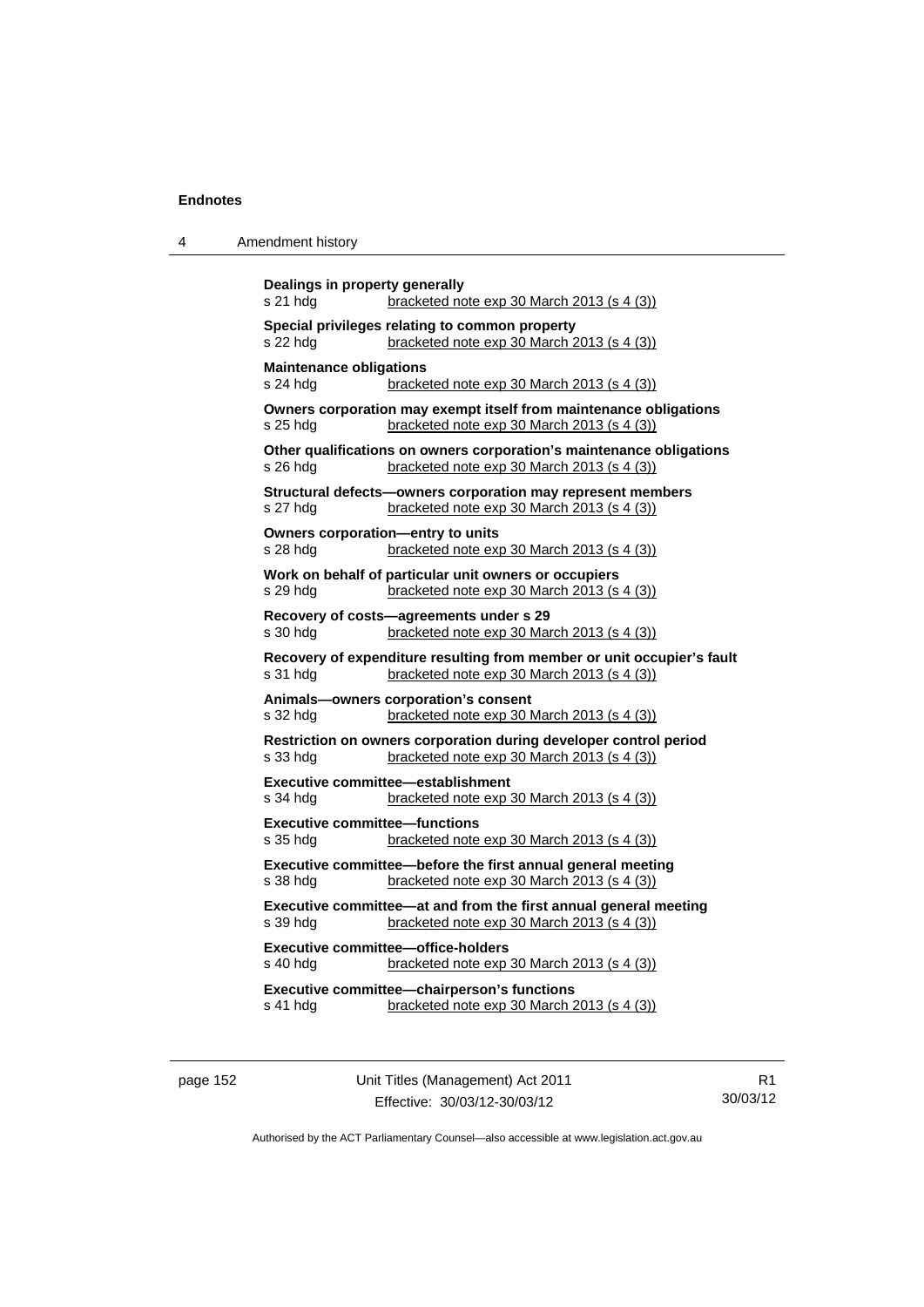|                                                   | Executive committee-secretary's functions                                                          |
|---------------------------------------------------|----------------------------------------------------------------------------------------------------|
| s 42 hdg                                          | bracketed note exp 30 March 2013 (s 4 (3))                                                         |
|                                                   | Executive committee-treasurer's functions                                                          |
| s 43 hdg                                          | bracketed note exp 30 March 2013 (s 4 (3))                                                         |
| <b>Executive committee-delegation</b><br>s 44 hdg | bracketed note exp 30 March 2013 (s 4 (3))                                                         |
|                                                   |                                                                                                    |
| s 45 hda                                          | <b>Executive committee-contractors and employees</b><br>bracketed note exp 30 March 2013 (s 4 (3)) |
|                                                   |                                                                                                    |
| s 48 hdg                                          | Executive committee-validity of acts<br>bracketed note exp 30 March 2013 (s 4 (3))                 |
|                                                   |                                                                                                    |
| <b>Manager-contract</b><br>s 50 hdg               | bracketed note $exp 30$ March 2013 (s 4 (3))                                                       |
|                                                   |                                                                                                    |
| s 51 hda                                          | Manager not to be contracted for longer than 3 years<br>bracketed note exp 30 March 2013 (s 4 (3)) |
|                                                   |                                                                                                    |
| <b>Manager-functions</b><br>s 52 hdg              | bracketed note exp 30 March 2013 (s 4 (3))                                                         |
|                                                   |                                                                                                    |
| <b>Manager-ending contract</b><br>s 54 hdg        | bracketed note exp 30 March 2013 (s 4 (3))                                                         |
|                                                   |                                                                                                    |
| <b>Manager-remedial breaches</b><br>s 55 hdg      | bracketed note exp 30 March 2013 (s 4 (3))                                                         |
| Manager-code of conduct                           |                                                                                                    |
| s 56 hdg                                          | bracketed note $exp 30$ March 2013 (s 4 (3))                                                       |
|                                                   | Manager-public liability insurance                                                                 |
| s 57 hdg                                          | bracketed note exp 30 March 2013 (s 4 (3))                                                         |
| <b>Manager-delegated functions</b>                |                                                                                                    |
| s 58 hdg                                          | bracketed note exp 30 March 2013 (s 4 (3))                                                         |
| Definitions-div 4.3                               |                                                                                                    |
| s 59 hdg                                          | bracketed note exp 30 March 2013 (s 4 (3))                                                         |
| Service contractor-contract                       |                                                                                                    |
| s 60 hdg                                          | bracketed note exp 30 March 2013 (s 4 (3))                                                         |
|                                                   | Service contractor not to be contracted for longer than 25 years                                   |
| s 61 hda                                          | bracketed note exp 30 March 2013 (s 4 (3))                                                         |
| Service contractor-functions                      |                                                                                                    |
| s 62 hdg                                          | bracketed note exp 30 March 2013 (s 4 (3))                                                         |
| Service contractor-transfer                       |                                                                                                    |
| s 63 hdg                                          | bracketed note exp 30 March 2013 (s 4 (3))                                                         |
|                                                   |                                                                                                    |

R1 30/03/12 Unit Titles (Management) Act 2011 Effective: 30/03/12-30/03/12

page 153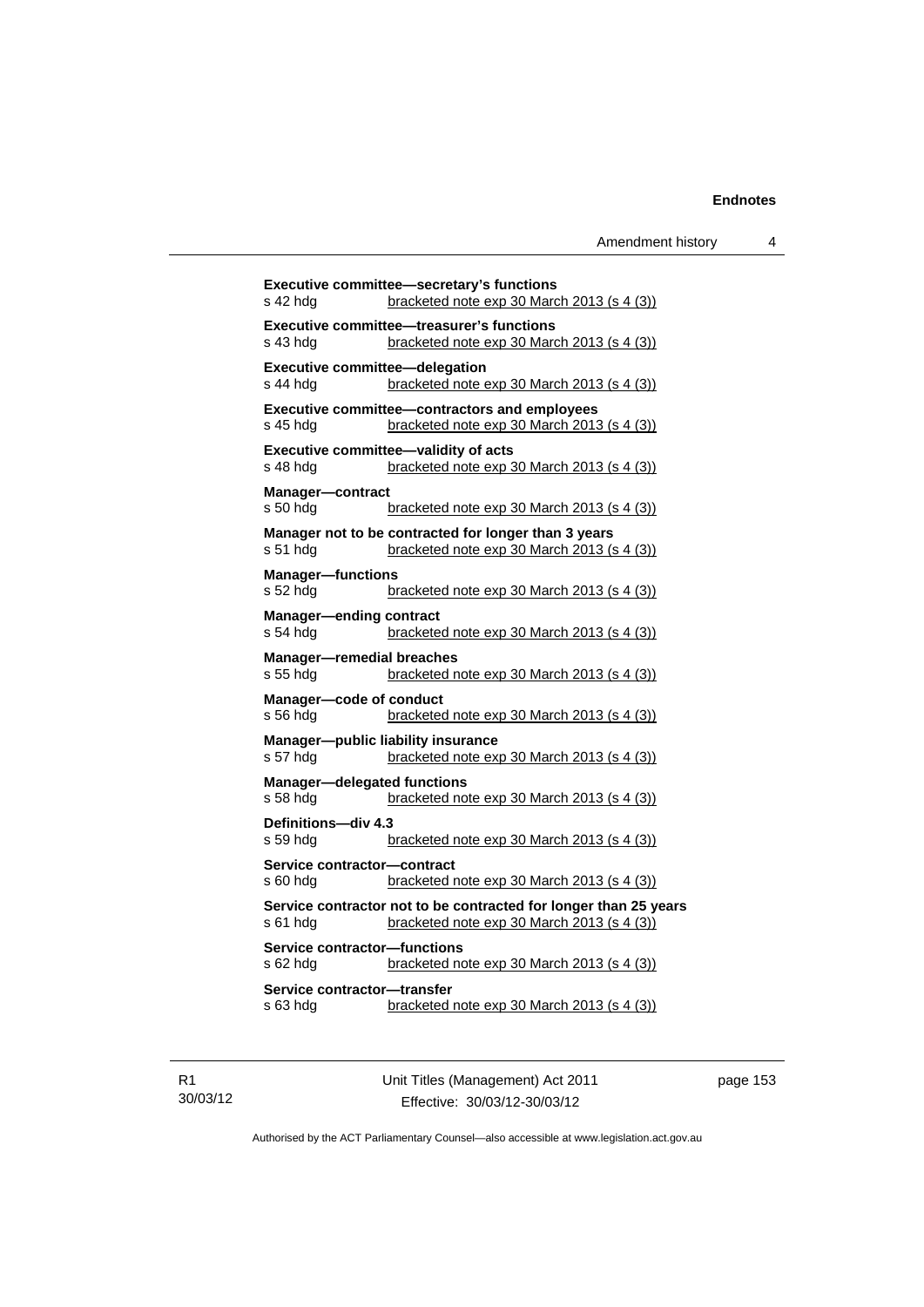| 4 | Amendment history |
|---|-------------------|
|---|-------------------|

| Service contractor-ending contract<br>s 64 hdg<br>bracketed note exp 30 March 2013 (s 4 (3))                                  |
|-------------------------------------------------------------------------------------------------------------------------------|
| Service contractor-remedial breaches<br>bracketed note exp 30 March 2013 (s 4 (3))<br>s 65 hda                                |
| <b>Communications officer-appointment</b><br>s 66 hdg<br>bracketed note exp 30 March 2013 (s 4 (3))                           |
| <b>Communications officer-function</b><br>s 67 hdg<br>bracketed note exp 30 March 2013 (s 4 (3))                              |
| Owners corporation must have bank account<br>s 68 hdg<br>bracketed note exp 30 March 2013 (s 4 (3))                           |
| <b>Owners corporation may invest</b><br>s 69 hdg<br>bracketed note exp 30 March 2013 (s 4 (3))                                |
| <b>Owners corporation may borrow</b><br>s 70 hdg<br>bracketed note exp 30 March 2013 (s 4 (3))                                |
| Owners corporation must not carry on business<br>s 71 hdg<br>bracketed note exp 30 March 2013 (s 4 (3))                       |
| Definitions-div 5.2<br>s 72 hdg<br>bracketed note exp 30 March 2013 (s 4 (3))                                                 |
| <b>Administrative fund</b><br>s 73 hdg<br>bracketed note exp 30 March 2013 (s 4 (3))                                          |
| Special purpose fund<br>s 74 hdg<br>bracketed note exp 30 March 2013 (s 4 (3))                                                |
| <b>General fund-budget</b><br>s 75 hda<br>bracketed note exp 30 March 2013 (s 4 (3))                                          |
| General fund—what can fund be used for?<br>bracketed note exp 30 March 2013 (s 4 (3))<br>s 77 hda                             |
| <b>General fund-contributions</b><br>s 78 hda<br>bracketed note exp 30 March 2013 (s 4 (3))                                   |
| <b>General fund-notice of contributions</b><br>s 79 hda<br>bracketed note exp 30 March 2013 (s 4 (3))                         |
| General fund-when are contributions payable?<br>s 80 hdg<br>bracketed note exp 30 March 2013 (s 4 (3))                        |
| <b>Sinking fund</b><br>s 81 hdg<br>bracketed note exp 30 March 2013 (s 4 (3))                                                 |
| Sinking fund plan<br>bracketed note exp 30 March 2013 (s 4 (3))<br>s 82 hdg<br>(2) note exp 30 March 2013 (s 165 (a))<br>s 82 |

page 154 Unit Titles (Management) Act 2011 Effective: 30/03/12-30/03/12

R1 30/03/12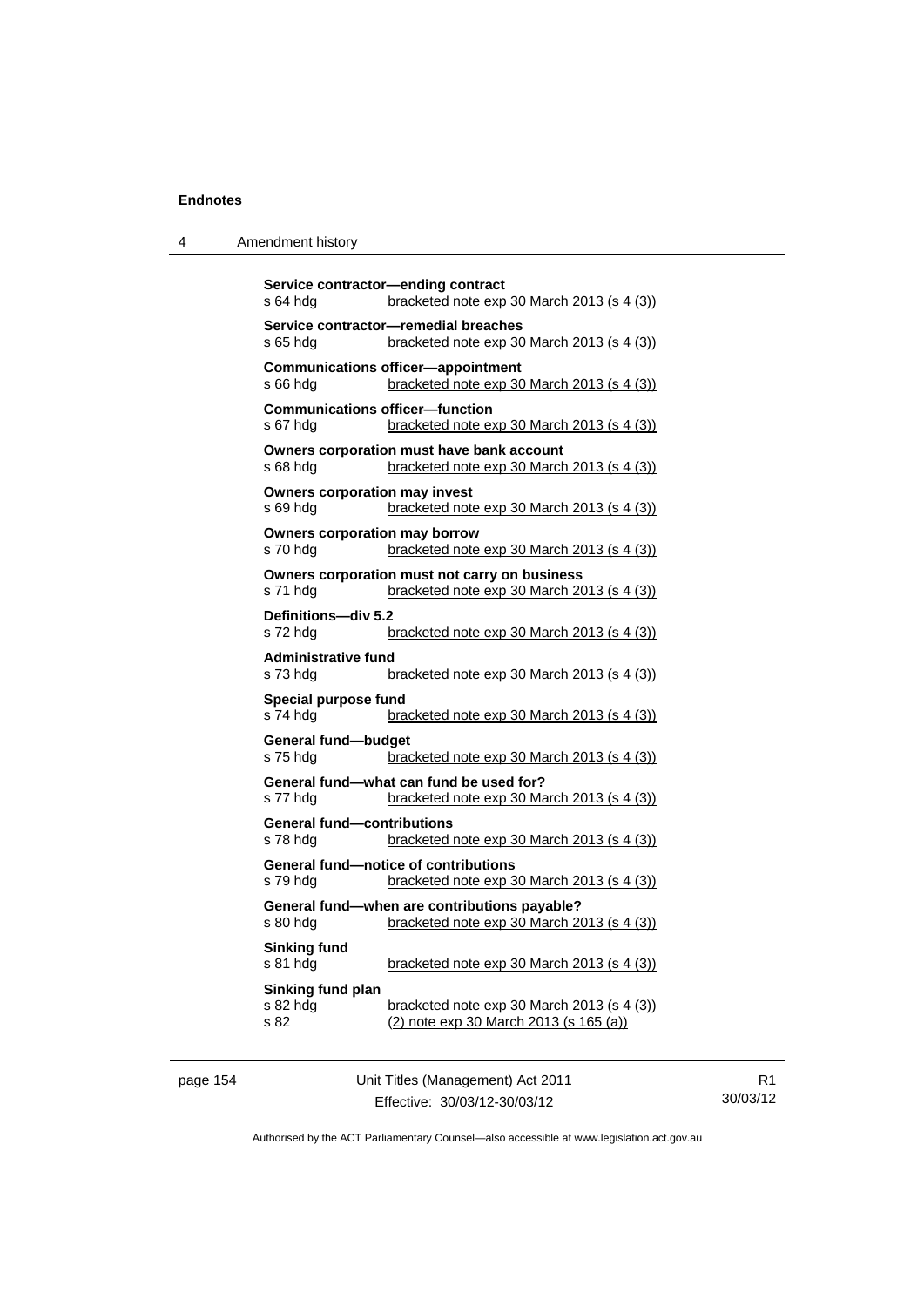| s 83 hdg                                      | Sinking fund plan—meaning of expected sinking fund expenditure<br>bracketed note exp 30 March 2013 (s 4 (3)) |
|-----------------------------------------------|--------------------------------------------------------------------------------------------------------------|
| s 84                                          | Sinking fund plan-when must it be approved?<br>(1) (b) note exp 30 March 2013 (s 165 (b))                    |
| Sinking fund plan-review<br>s 85 hdg<br>s.85  | bracketed note exp 30 March 2013 (s 4 (3))<br>(b) note exp 30 March 2013 (s 165 (c))                         |
| s 87 hdg                                      | Sinking fund-what must be paid into the fund?<br>bracketed note exp 30 March 2013 (s 4 (3))                  |
| <b>Sinking fund-contributions</b><br>s 89 hda | bracketed note exp 30 March 2013 (s 4 (3))                                                                   |
| s 90 hda                                      | Sinking fund-notice of contributions<br>bracketed note exp 30 March 2013 (s 4 (3))                           |
| s 91 hdg                                      | Sinking fund-when are contributions payable?<br>bracketed note exp 30 March 2013 (s 4 (3))                   |
| s 92 hdg                                      | General and sinking funds in staged developments<br>bracketed note exp 30 March 2013 (s 4 (3))               |
| Discounts-amounts owing<br>s 93 hdg           | bracketed note exp 30 March 2013 (s 4 (3))                                                                   |
| Interest-amounts owing<br>s 94 hdg            | bracketed note exp 30 March 2013 (s 4 (3))                                                                   |
| <b>Recovery of amounts owing</b><br>s 95 hda  | bracketed note exp 30 March 2013 (s 4 (3))                                                                   |
| s 96 hda                                      | Security for unpaid amounts-declaration of charge<br>bracketed note exp 30 March 2013 (s 4 (3))              |
| s 97 hda                                      | Security for unpaid amounts-discharge<br>bracketed note exp 30 March 2013 (s 4 (3))                          |
| <b>Liability of part-owners</b><br>s 98 hda   | bracketed note exp 30 March 2013 (s 4 (3))                                                                   |
| s 100 hdg                                     | Building insurance by owners corporation<br>bracketed note exp 30 March 2013 (s 4 (3))                       |
| s 101 hdg                                     | <b>Exemption from building insurance requirements</b><br>bracketed note exp 30 March 2013 (s 4 (3))          |
| s 102 hdg                                     | Public liability insurance by owners corporation<br>bracketed note exp 30 March 2013 (s 4 (3))               |
|                                               | Application of insurance money by owners corporation<br>bracketed note exp 30 March 2013 (s 4 (3))           |
| s 103 hdg                                     |                                                                                                              |

R1 30/03/12 Unit Titles (Management) Act 2011 Effective: 30/03/12-30/03/12

page 155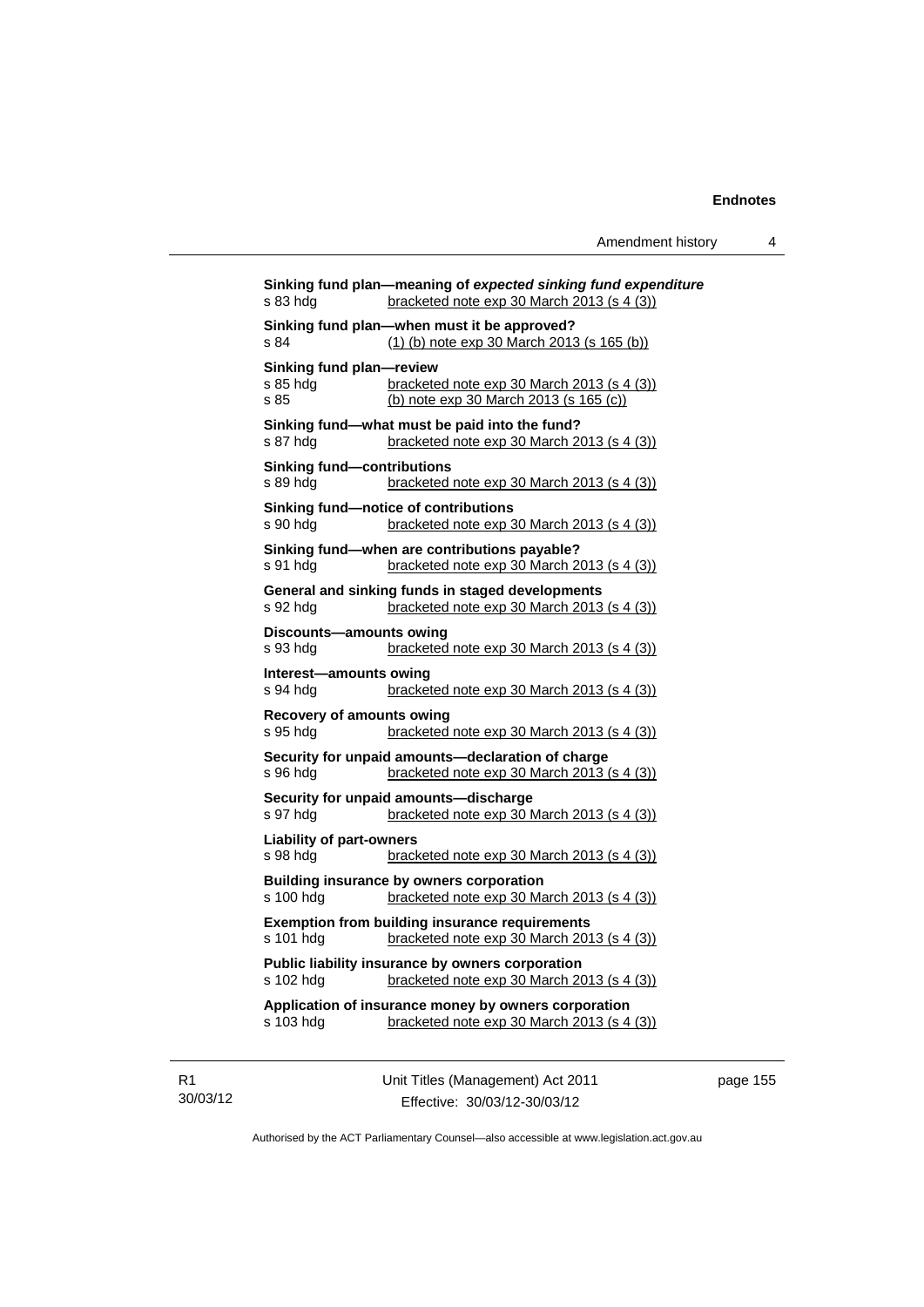| 4 | Amendment history |
|---|-------------------|
|---|-------------------|

```
Additional insurance—owners corporation 
s 104 hdg bracketed note exp 30 March 2013 (s 4 (3))
Additional insurance—unit owners 
s 105 hdg bracketed note exp 30 March 2013 (s 4 (3))
What are the rules of an owners corporation?<br>s 106 hdg bracketed note exp 30 March
                 bracketed note exp 30 March 2013 (s 4 (3))
s 106 notes 2, 3 exp 30 March 2013 (s 165 (d))
Effect of rules 
s 107 hdg bracketed note exp 30 March 2013 (s 4 (3))
Owners corporation may amend rules 
s 108 hdg bracketed note exp 30 March 2013 (s 4 (3))
Breach of rules—rule infringement notice 
s 109 hdg bracketed note exp 30 March 2013 (s 4 (3))
Breach of rules—failure to comply with rule infringement notice 
s 110 hdg bracketed note exp 30 March 2013 (s 4 (3))
Breach of rules—request for rule infringement notice 
s 111 hdg bracketed note exp 30 March 2013 (s 4 (3))
Application of Legislation Act 
s 112 hdg bracketed note exp 30 March 2013 (s 4 (3))
Corporate register—establishment 
s 113 hdg bracketed note exp 30 March 2013 (s 4 (3))
Corporate register—information to be included 
s 114 hdg bracketed note exp 30 March 2013 (s 4 (3))
Corporate register—provision of information 
                  bracketed note exp 30 March 2013 (s 4 (3))
Corporate register—access 
s 116 hdg bracketed note exp 30 March 2013 (s 4 (3))
Names and addresses of executive members 
s 117 hdg bracketed note exp 30 March 2013 (s 4 (3))
Insurance information 
s 118 hdg bracketed note exp 30 March 2013 (s 4 (3))
Unit title certificate and access to owners corporation records 
s 119 hdg bracketed note exp 30 March 2013 (s 4 (3))
Acting on information in unit title certificate 
s 120 hdg bracketed note exp 30 March 2013 (s 4 (3))
Failure to provide information or certificate—offence 
s 121 hdg bracketed note exp 30 March 2013 (s 4 (3))
```
page 156 Unit Titles (Management) Act 2011 Effective: 30/03/12-30/03/12

R1 30/03/12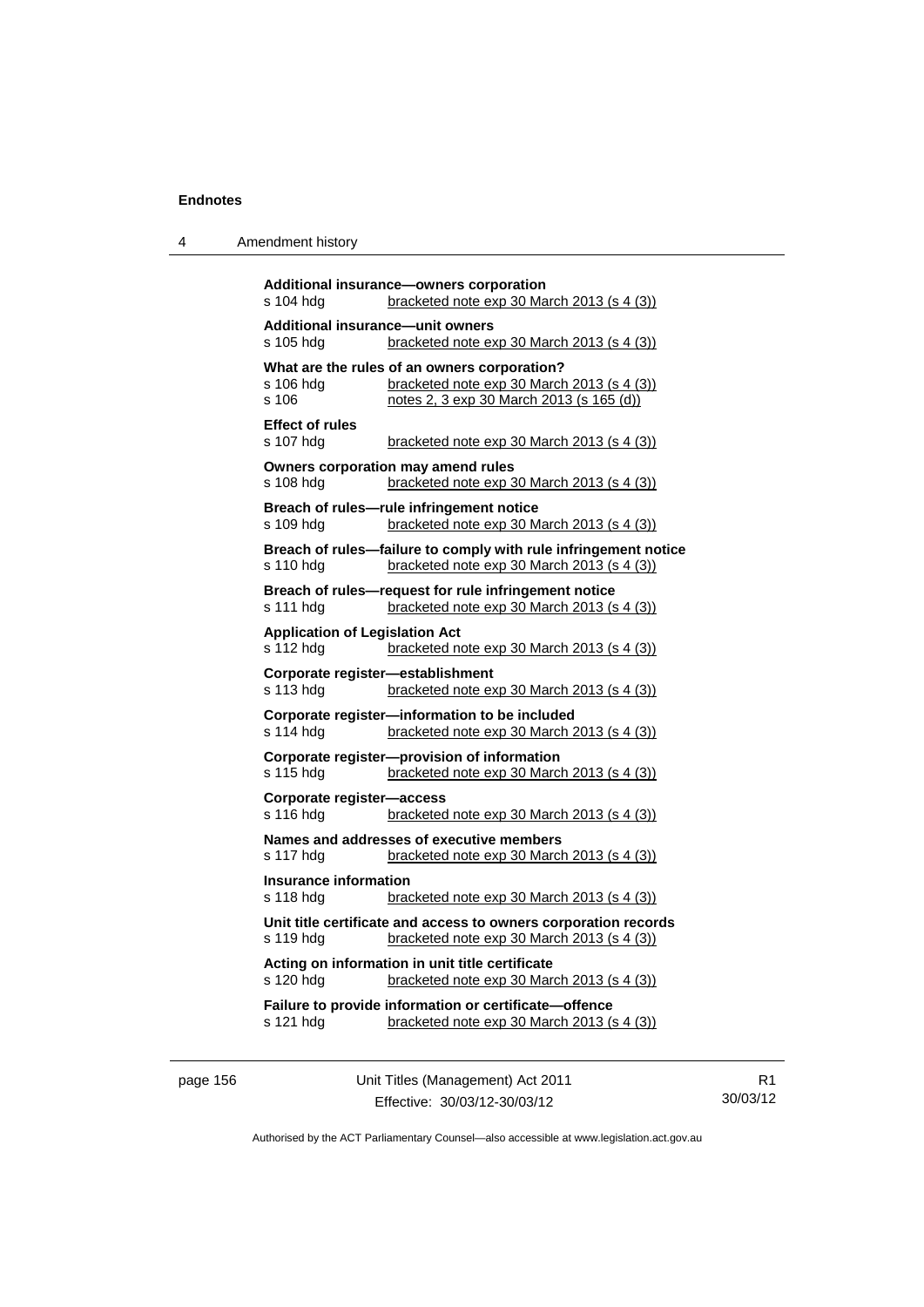| s 122 hdg                    | Owners corporation name, address and letterbox<br>bracketed note exp 30 March 2013 (s 4 (3))                     |
|------------------------------|------------------------------------------------------------------------------------------------------------------|
|                              |                                                                                                                  |
| s 123 hdg                    | Service of documents on owners corporation<br>bracketed note $exp 30$ March 2013 (s 4 (3))                       |
|                              |                                                                                                                  |
| s 124 hdg                    | Service of documents on members, interested people and occupiers<br>bracketed note $exp 30$ March 2013 (s 4 (3)) |
|                              |                                                                                                                  |
| s 125 hdg                    | Disputes involving the owners corporation-generally<br>bracketed note exp 30 March 2013 (s 4 (3))                |
|                              |                                                                                                                  |
| s 126 hdg                    | Disputes involving the owners corporation-particular matters<br>bracketed note exp 30 March 2013 (s 4 (3))       |
|                              |                                                                                                                  |
|                              | Disputes involving the executive committee<br>bracketed note exp 30 March 2013 (s 4 (3))                         |
| s 127 hdg                    |                                                                                                                  |
|                              | Disputes between unit owners                                                                                     |
| s 128 hdg                    | bracketed note exp 30 March 2013 (s 4 (3))                                                                       |
| <b>Kinds of ACAT orders</b>  |                                                                                                                  |
| s 129 hdg                    | bracketed note exp 30 March 2013 (s 4 (3))                                                                       |
|                              | Meaning of financed service contract and financier-pt 9                                                          |
| s 130 hdg                    | bracketed note exp 30 March 2013 (s 4 (3))                                                                       |
|                              | Who is a <i>financier</i> for a service contract?                                                                |
| s 131 hdg                    | bracketed note exp 30 March 2013 (s 4 (3))                                                                       |
|                              | Financed service contract-notice of change                                                                       |
| s 132 hdg                    | bracketed note $exp 30$ March 2013 (s 4 (3))                                                                     |
|                              | Financed service contract-limitation on ending                                                                   |
| s 133 hdg                    | bracketed note exp 30 March 2013 (s 4 (3))                                                                       |
|                              | Financed service contract-person authorised to act for financier                                                 |
| s 134 hdg                    | bracketed note exp 30 March 2013 (s 4 (3))                                                                       |
|                              | Financed service contract-agreement between owners corporation and                                               |
| financier prohibited         |                                                                                                                  |
| s 135 hdg                    | bracketed note $\exp 30$ March 2013 (s 4 (3))                                                                    |
|                              | Who may apply for an administration order?                                                                       |
| s 136 hdg                    | bracketed note exp 30 March 2013 (s 4 (3))                                                                       |
|                              | <b>ACAT appearances and service of applications</b>                                                              |
| s 137 hdg                    | bracketed note exp 30 March 2013 (s 4 (3))                                                                       |
| Appointment of administrator |                                                                                                                  |
| s 138 hdg                    | bracketed note exp 30 March 2013 (s 4 (3))                                                                       |
|                              | Removal or replacement of administrator                                                                          |
| s 139 hdg                    | bracketed note exp 30 March 2013 (s 4 (3))                                                                       |

R1 30/03/12 Unit Titles (Management) Act 2011 Effective: 30/03/12-30/03/12

page 157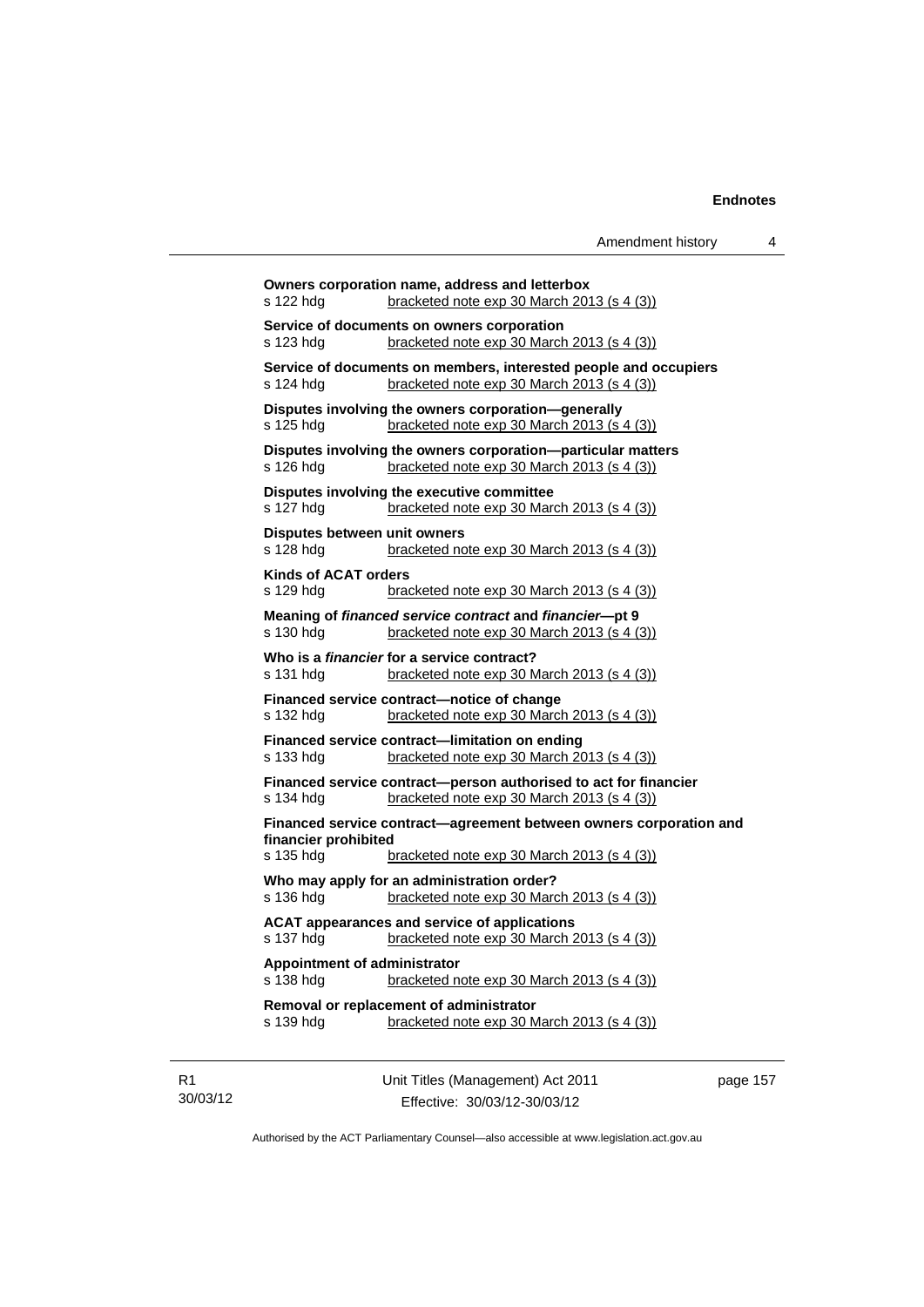| 4 | Amendment history |  |
|---|-------------------|--|
|---|-------------------|--|

| <b>Functions of administrator</b><br>s 140 hdg<br>bracketed note exp 30 March 2013 (s 4 (3)) |                                                                                                                                                                                                                                                                                                                                                                                                               |  |  |
|----------------------------------------------------------------------------------------------|---------------------------------------------------------------------------------------------------------------------------------------------------------------------------------------------------------------------------------------------------------------------------------------------------------------------------------------------------------------------------------------------------------------|--|--|
| Delegation by administrator<br>s 141 hdg<br>bracketed note exp 30 March 2013 (s 4 (3))       |                                                                                                                                                                                                                                                                                                                                                                                                               |  |  |
| Mortgage insurance of unit<br>s 142 hdg<br>bracketed note exp 30 March 2013 (s 4 (3))        |                                                                                                                                                                                                                                                                                                                                                                                                               |  |  |
| s 143 hdg                                                                                    | Payment under mortgage insurance policies<br>bracketed note exp 30 March 2013 (s 4 (3))                                                                                                                                                                                                                                                                                                                       |  |  |
| s 144 hdg                                                                                    | Transfer of mortgagee's interest to insurer<br>bracketed note exp 30 March 2013 (s 4 (3))                                                                                                                                                                                                                                                                                                                     |  |  |
| <b>Determination of fees</b><br>s 145 hda                                                    | bracketed note exp 30 March 2013 (s 4 (3))                                                                                                                                                                                                                                                                                                                                                                    |  |  |
| <b>Approved forms</b><br>s 146 hdg                                                           | bracketed note exp 30 March 2013 (s 4 (3))                                                                                                                                                                                                                                                                                                                                                                    |  |  |
| <b>Regulation-making power</b><br>s 147 hdg                                                  | bracketed note exp 30 March 2013 (s 4 (3))                                                                                                                                                                                                                                                                                                                                                                    |  |  |
| Legislation amended-sch 5<br>s 148                                                           | om LA s 89 (3)                                                                                                                                                                                                                                                                                                                                                                                                |  |  |
| <b>Transitional</b><br>pt 12 hdg                                                             | exp 30 March 2013 (s 165 (LA s 88 declaration applies))                                                                                                                                                                                                                                                                                                                                                       |  |  |
| Definitions-pt 12<br>s 149                                                                   | exp 30 March 2013 (s 165 (LA s 88 declaration applies))<br>def commencement day exp 30 March 2013 (s 165 (LA s 88<br>declaration applies))<br>def existing executive committee exp 30 March 2013 (s 165<br>(LA s 88 declaration applies))<br>def existing owners corporation exp 30 March 2013 (s 165<br>(LA s 88 declaration applies))<br>def UTA exp 30 March 2013 (s 165 (LA s 88 declaration<br>applies)) |  |  |
| s 150                                                                                        | <b>Existing corporations and executive committees</b><br>exp 30 March 2013 (s 165 (LA s 88 declaration applies))                                                                                                                                                                                                                                                                                              |  |  |
| Representatives<br>s 151                                                                     | exp 30 March 2013 (s 165 (LA s 88 declaration applies))                                                                                                                                                                                                                                                                                                                                                       |  |  |
| <b>Managers</b><br>s 152                                                                     | exp 30 March 2013 (s 165 (LA s 88 declaration applies))                                                                                                                                                                                                                                                                                                                                                       |  |  |
| <b>Service contracts</b><br>s 153                                                            | exp 30 March 2013 (s 165 (LA s 88 declaration applies))                                                                                                                                                                                                                                                                                                                                                       |  |  |

page 158 Unit Titles (Management) Act 2011 Effective: 30/03/12-30/03/12

R1 30/03/12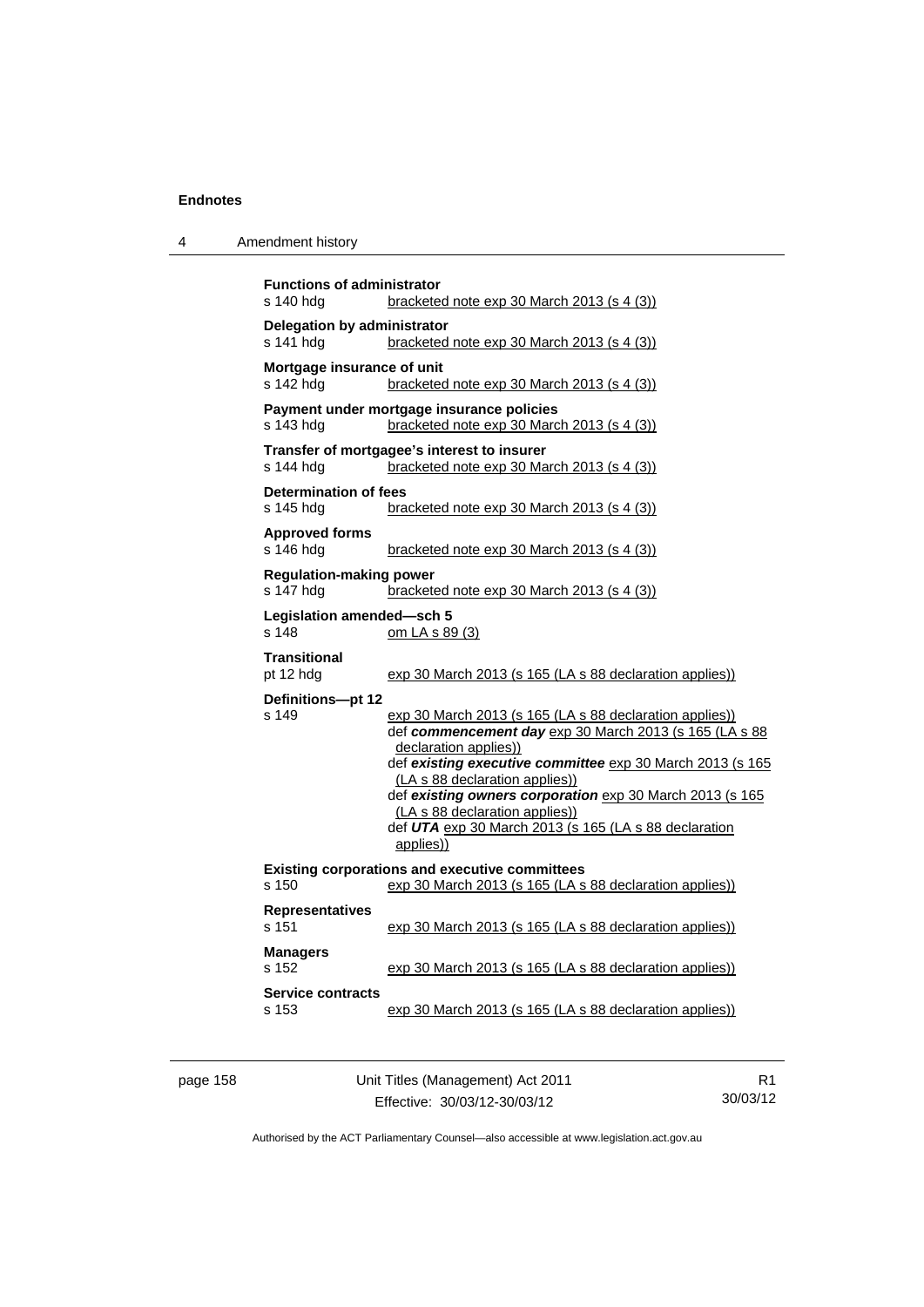|                                        | Amendment history                                                                                                    | 4 |
|----------------------------------------|----------------------------------------------------------------------------------------------------------------------|---|
| <b>Communication officers</b><br>s 154 | exp 30 March 2013 (s 165 (LA s 88 declaration applies))                                                              |   |
| <b>Administrators</b><br>s 155         | exp 30 March 2013 (s 165 (LA s 88 declaration applies))                                                              |   |
| s 156                                  | Agreements for work on behalf of unit owners or occupiers<br>exp 30 March 2013 (s 165 (LA s 88 declaration applies)) |   |
| <b>Sinking fund plans</b><br>s 157     | exp 30 March 2013 (s 165 (LA s 88 declaration applies))                                                              |   |
|                                        | Approvals, authorisations, consents, decisions of existing owners                                                    |   |
| corporation etc<br>s 158               | exp 30 March 2013 (s 165 (LA s 88 declaration applies))                                                              |   |

**Agreements for work on behalf of unit of** s 156 exp 30 March 2013 (s **Sinking fund plans**  s 157 exp 30 March 2013 (s **Approvals, authorisations, consents, denote a corporation etc**  s 158 exp 30 March 2013 (s **General meetings notified before commencement day**  s 159 exp 30 March 2013 (s 165 (LA s 88 declaration applies)) **Articles of pre-2001 corporation**  s 160 exp 30 March 2013 (s 165 (LA s 88 declaration applies)) **Articles of owners corporation under UTA**  s 161 exp 30 March 2013 (s 165 (LA s 88 declaration applies)) **Transitional regulations**  s 162 exp 30 March 2013 (s 165) **Unit Titles (Management) Regulation 2011**  s 163 exp 30 March 2012 (s 163 (5) (LA s 88 declaration applies)) **Transitional effect—Legislation Act, s 88**  s 164 exp 30 March 2013 (s 165 (LA s 88 declaration applies)) **Expiry—pt 12 etc**  s 165 exp 30 March 2013 (s 165 (LA s 88 declaration applies)) **Executive committee must keep minutes, and records and accounts**  sch 2, s 2.1 hdg bracketed note exp 30 March 2013 (s 4 (3)) **Executive committee must present financial statements at annual general meeting**  sch 2, s 2.2 hdg bracketed note exp 30 March 2013 (s 4 (3)) **Approving use of common property**  sch 2, s 2.4 hdg bracketed note exp 30 March 2013 (s 4 (3)) **Decisions about taking legal action**  sch 2, s 2.5 hdg bracketed note exp 30 March 2013 (s 4 (3)) **Taking urgent legal action**  sch 2, s 2.6 hdg bracketed note exp 30 March 2013 (s 4 (3)) **Decisions about staged development**  sch 2, s 2.7 hdg bracketed note exp 30 March 2013 (s 4 (3))

R1 30/03/12 Unit Titles (Management) Act 2011 Effective: 30/03/12-30/03/12

page 159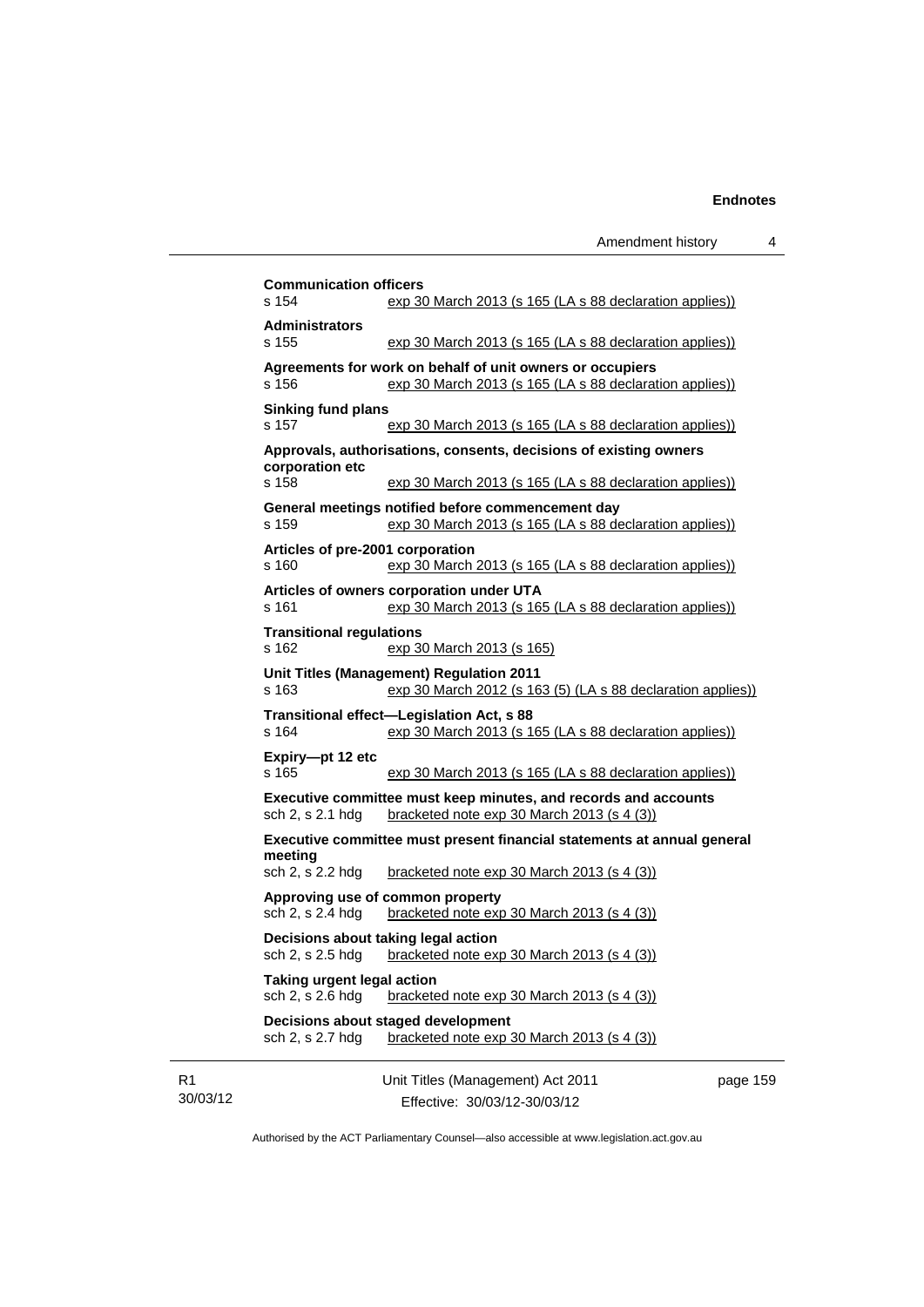| Amendment history |
|-------------------|
|                   |

```
Meetings of executive committee 
sch 2, s 2.8 hdg bracketed note exp 30 March 2013 (s 4 (3))
Quorum of executive committee 
sch 2, s 2.9 hdg bracketed note exp 30 March 2013 (s 4 (3))
Voting of executive committee 
sch 2, s 2.10 hdg bracketed note exp 30 March 2013 (s 4 (3))
Chairperson—meetings 
sch 2, s 2.11 hdg bracketed note exp 30 March 2013 (s 4 (3))
Conduct of general meetings 
sch 3, s 3.1 hdg bracketed note exp 30 March 2013 (s 4 (3))
Annual general meetings 
sch 3, s 3.2 hdg bracketed note exp 30 March 2013 (s 4 (3))
First annual general meeting 
sch 3, s 3.3 hdg bracketed note exp 30 March 2013 (s 4 (3))
First annual general meeting—developer to deliver records 
sch 3, s 3.4 hdg bracketed note exp 30 March 2013 (s 4 (3))
General meetings other than annual general meetings 
sch 3, s 3.5 hdg bracketed note exp 30 March 2013 (s 4 (3))
Notice of general meetings 
sch 3, s 3.6 hdg bracketed note exp 30 March 2013 (s 4 (3))
Requirements for notice of general meetings 
sch 3, s 3.7 hdg bracketed note exp 30 March 2013 (s 4 (3))
Defective notice of meetings 
sch 3, s 3.8 hdg bracketed note exp 30 March 2013 (s 4 (3))
Quorum at a general meeting—owners corporation with 3 or more members 
sch 3, s 3.9 hdg bracketed note exp 30 March 2013 (s 4 (3))
Notice of reduced quorum decisions and adjournments 
sch 3, s 3.10 hdg bracketed note exp 30 March 2013 (s 4 (3))
Reduced quorum decisions—effect 
sch 3, s 3.11 hdg bracketed note exp 30 March 2013 (s 4 (3))
Quorum at a general meeting—owners corporation with 2 members 
sch 3, s 3.12 hdg bracketed note exp 30 March 2013 (s 4 (3))
Chairperson at a general meeting 
sch 3, s 3.13 hdg bracketed note exp 30 March 2013 (s 4(3))
Decision-making at general meetings 
sch 3, s 3.14 hdg bracketed note exp 30 March 2013 (s 4 (3))
```
page 160 Unit Titles (Management) Act 2011 Effective: 30/03/12-30/03/12

R1 30/03/12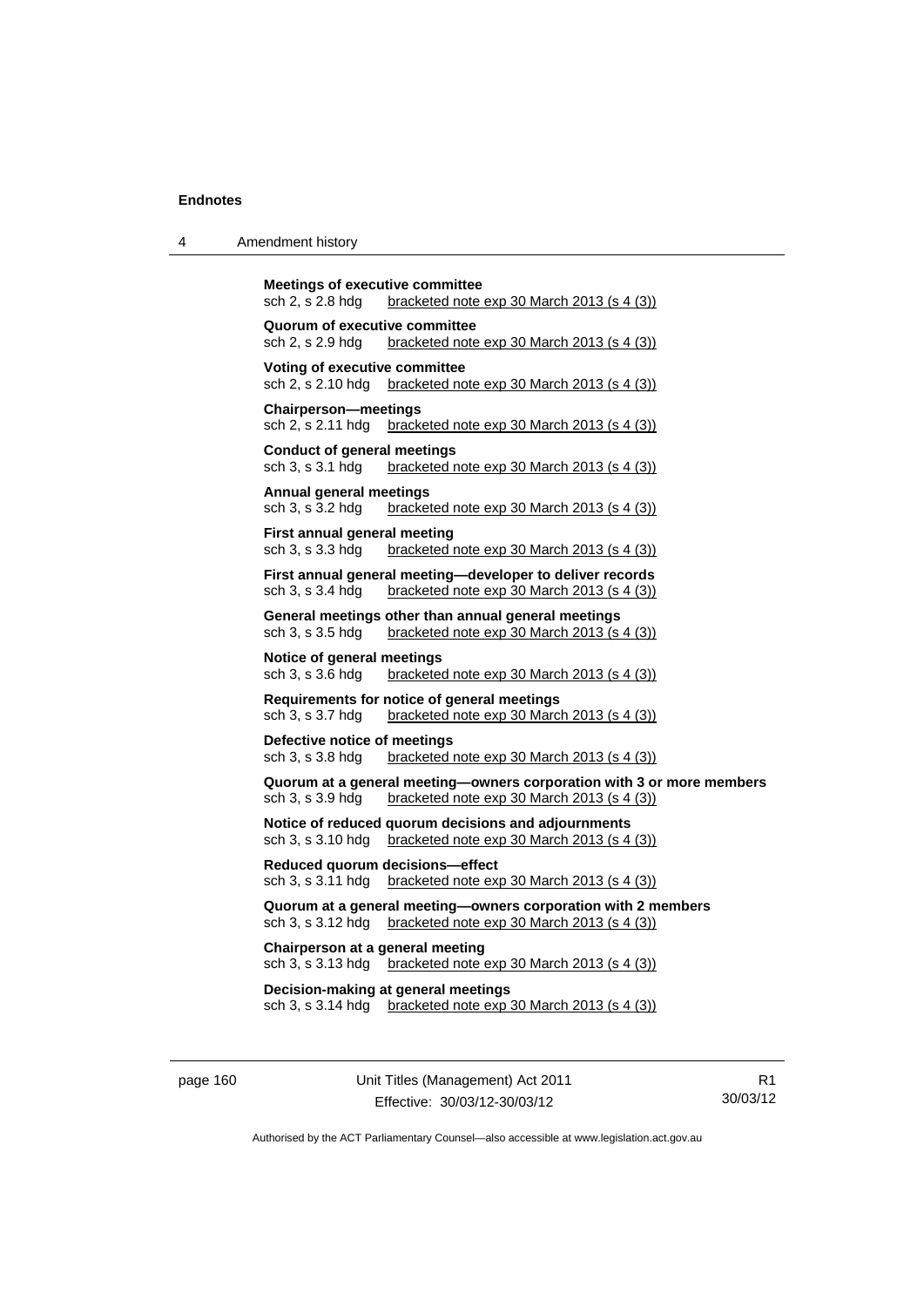| <b>Ordinary resolutions</b><br>sch 3, s 3.15 hdg    | bracketed note $\exp 30$ March 2013 (s 4 (3))                                                    |
|-----------------------------------------------------|--------------------------------------------------------------------------------------------------|
| <b>Special resolutions</b><br>sch 3, s 3.16 hdg     | <u>bracketed note exp 30 March 2013 (s 4 (3)</u>                                                 |
| <b>Unopposed resolutions</b><br>sch 3, s 3.17 hdg   | bracketed note exp 30 March 2013 (s 4 (3))                                                       |
| <b>Unanimous resolutions</b><br>sch 3, s 3.18 hdg   | bracketed note $\exp 30$ March 2013 (s 4 (3))                                                    |
| sch 3, s 3.19 hdg                                   | Evidence of resolutions of owners corporation<br>bracketed note exp 30 March 2013 (s 4 (3))      |
| Who is entitled to vote?<br>sch 3, s 3.20 hdg       | bracketed note $exp 30$ March 2013 (s 4 (3))                                                     |
| sch 3, s 3.21 hdg                                   | General meeting-decisions about staged development<br>bracketed note exp 30 March 2013 (s 4 (3)) |
| One vote-1 unit<br>sch 3, s 3.22 hdg                | bracketed note $exp 30$ March 2013 (s 4 (3))                                                     |
| <b>Voting by mortgagees</b><br>sch 3, s 3.23 hdg    | bracketed note $exp 30$ March 2013 (s 4 (3))                                                     |
| sch 3, s 3.24 hdg                                   | Mortgagee voting notice-amendment and revocation<br>bracketed note exp 30 March 2013 (s 4 (3))   |
| sch 3, s 3.25 hdg                                   | Evidence of mortgagee's entitlement to vote<br>bracketed note exp 30 March 2013 (s 4 (3))        |
| <b>Proxy votes</b><br>sch 3, s 3.26 hdg             | bracketed note exp 30 March 2013 (s 4 (3))                                                       |
| Proxy votes—limit on developer<br>sch 3, s 3.27 hdg | bracketed note exp 30 March 2013 (s 4 (3))                                                       |
| <b>Value of votes</b><br>sch 3, s 3.28 hdg          | bracketed note $\exp 30$ March 2013 (s 4 (3))                                                    |
| <b>Polls</b><br>sch 3, s 3.29 hdg                   | bracketed note exp 30 March 2013 (s 4 (3))                                                       |
| Voting by chairperson<br>sch 3, s 3.30 hdg          | bracketed note $exp 30$ March 2013 (s 4 (3))                                                     |
| <b>Absentee votes</b><br>sch 3, s 3.31 hdg          | bracketed note $exp 30$ March 2013 (s 4 (3))                                                     |
|                                                     | People under 18 or under other legal disabilities                                                |
| sch 3, s 3.32 hdg                                   | bracketed note exp 30 March 2013 (s 4 (3))                                                       |

R1 30/03/12 Unit Titles (Management) Act 2011 Effective: 30/03/12-30/03/12

page 161